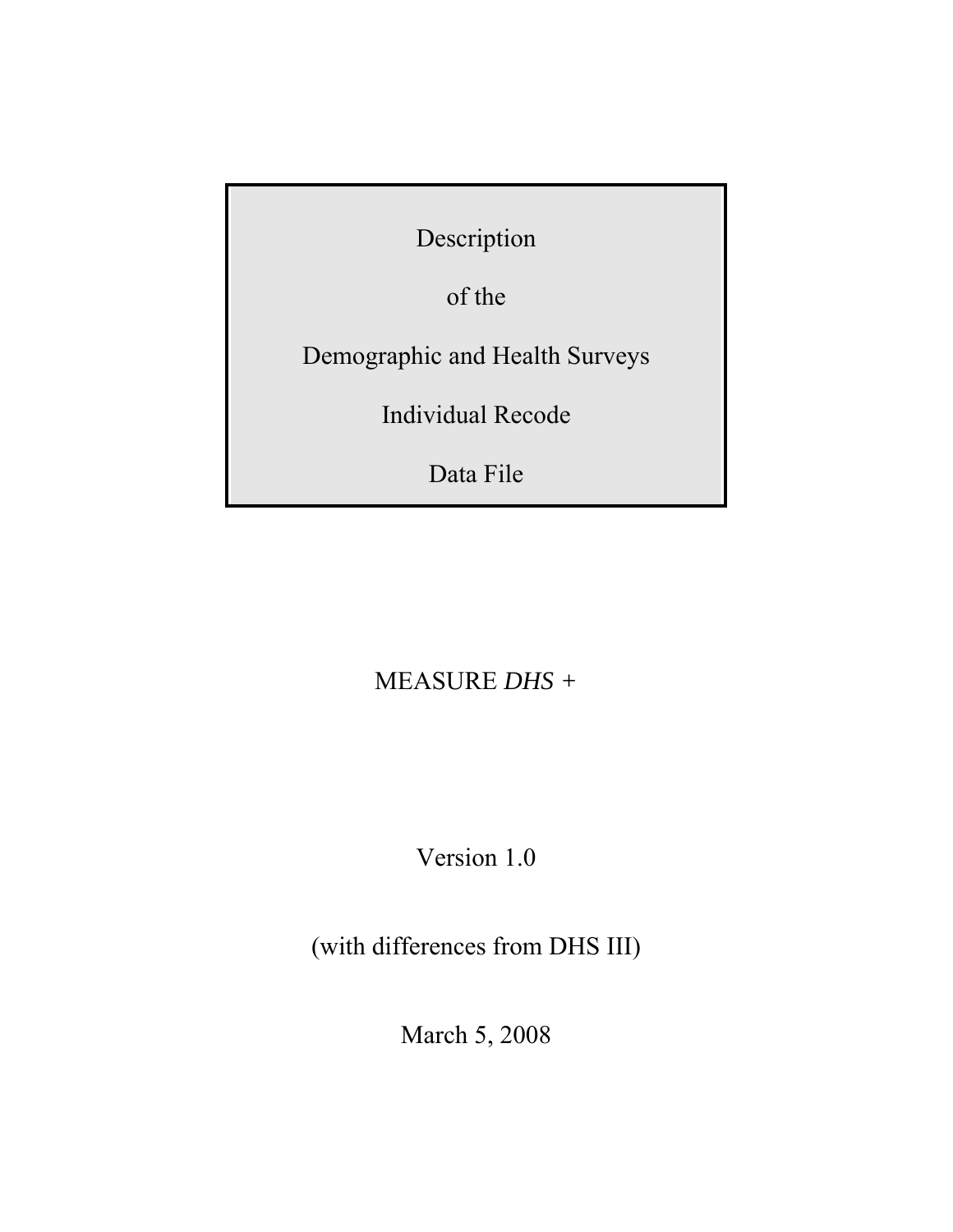# **Foreword**

DHS surveys collect primary data using several types of questionnaires. A household questionnaire is used to collect information on characteristics of the household's dwelling unit, and data related to the height and weight for women and children in the household. It is also used to identify members of the household who are eligible for an individual interview. Eligible respondents are then interviewed using an individual questionnaire.

In a majority of DHS surveys eligible individuals include women of reproductive age (15-49) and men age 15-59, or in some cases 15-54. In some countries only women are interviewed. Individual questionnaires include information on fertility, family planning and maternal and child health. Data are available from DHS for each of these surveys by request through the mail or from our web site at www.measuredhs.com. Data from DHS surveys are produced in both raw and recode formats. A raw data file includes the data as they were collected, without any structural changes. These files are generally not distributed, but they are also available on request. A recode data file is in a standardized format, with the same structure across countries participating in each DHS phase. This standardization is meant to facilitate comparisons across surveys. This document describes the standard recode defined for the fourth round of DHS surveys (MEASURE *DHS+*). Recode structures are defined for households, women and men.

DHS also collects data using other types of surveys and questionnaires. These include surveys of education, health service providers, communities, household health expenditures, young adults, and others. These data are also available, but there are no recode definitions for them.

Data Archive, Demographic and Health Surveys - MEASURE *DHS*+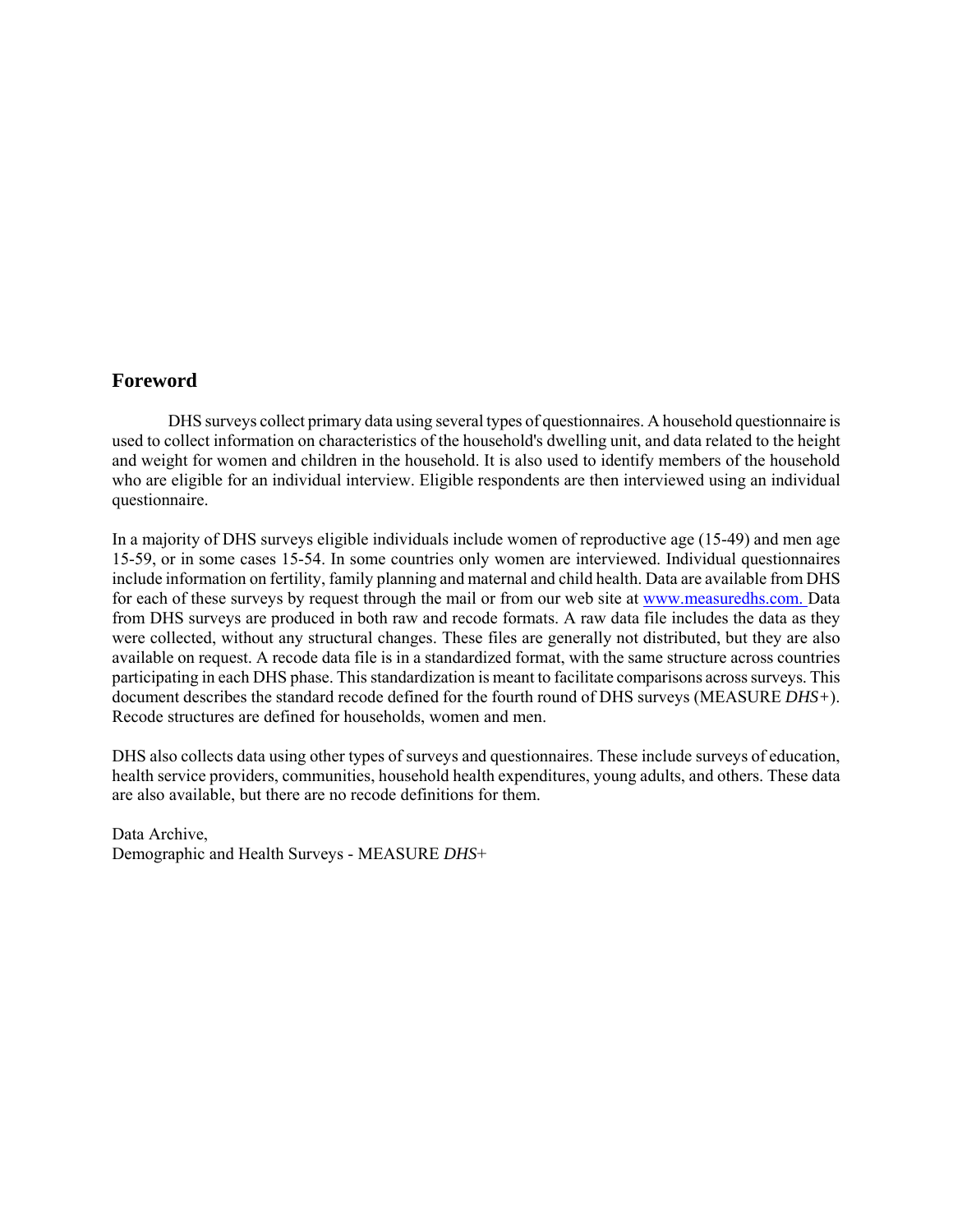# **Table of Contents**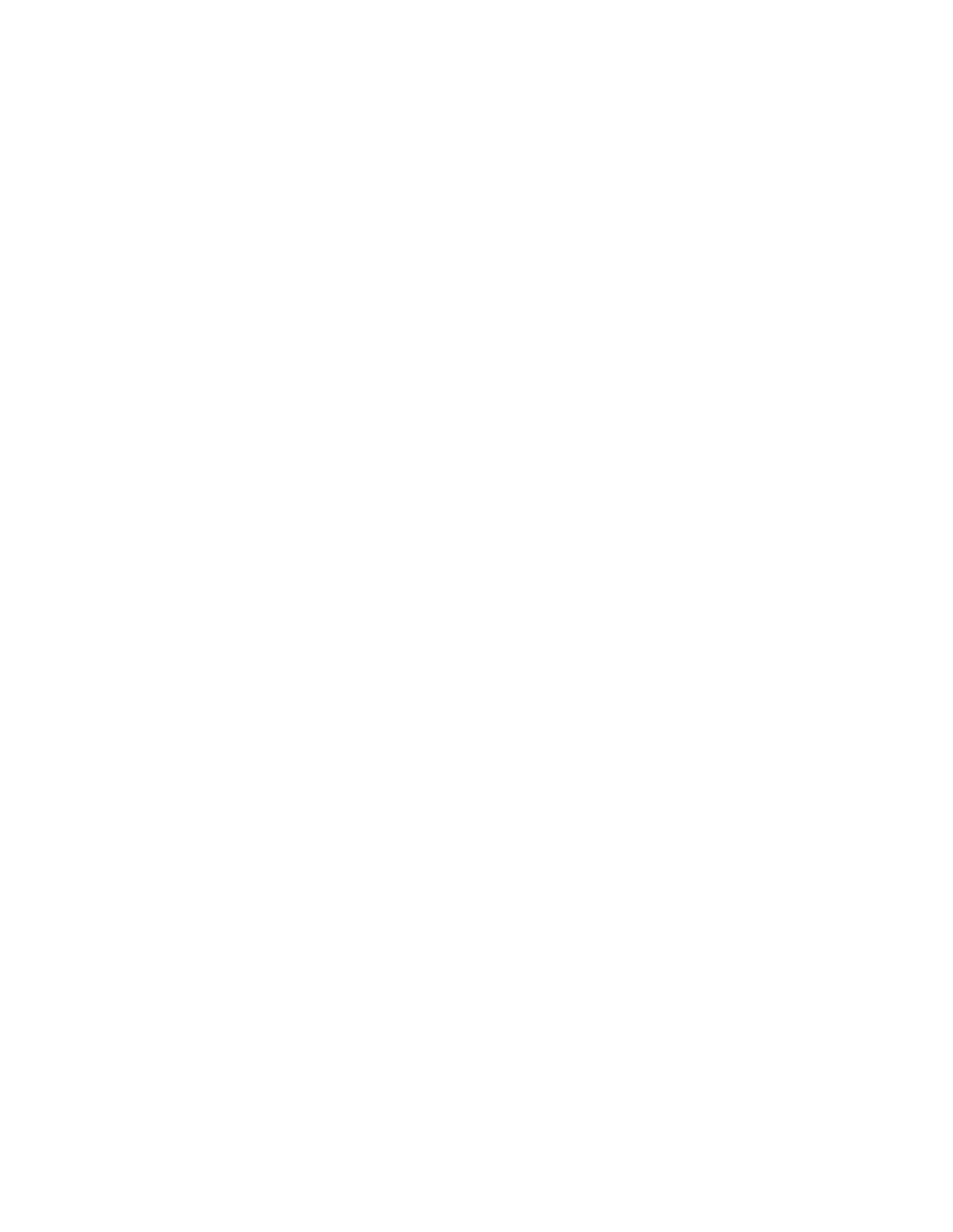# **General Description**

# **Introduction**

This document contains two parts. The first part is a general discussion of the recode file, including the rationale for recoding; description of the physical structure in which the recode file is available; coding standards used in the data file; location of identification information; use of century month codes for dates and imputation of partial dates; DHS model questionnaires; sections and occurrences. The second part provides a description of each variable in the data file, giving additional information that is not available in the dictionary.

# **Rationale for Recoding**

The individual data are transformed into a standardized recode dataset for several reasons:

- First, dates for several key events are imputed as much analysis of the data is based on these events and their dates are often incomplete or missing. The imputed dates are included in the data file to allow analysts to produce results consistent with those published by DHS and to save analysts the time and trouble of creating their own imputation schemes.

- Second, variables as collected in the original questionnaire are in a form convenient for collection but not always for analysis. Often the same question is asked in several places in the questionnaire, but to different respondents. In the recode file these variables are combined and created in a form that is easy to use for analysis.

- Third, summary variables are often necessary in analysis and many of these, including the summary variables that are used in the DHS reports, are included in the recode file.

- Fourth, certain indices, particularly the anthropometric indices from the height and weight data, are calculated from the data and included in the recode file.

- Finally, and in many ways most importantly, the data in the recode file are in a standardized format allowing easy comparison of data between countries.

The DHS approach to creating standardized individual recode data files for each country is part of the DHS policy to make the data accessible, providing the analyst with the data in the most convenient form for analysis. This approach, while providing easy access to the data, is not without its pitfalls. **DHS strongly suggests that analysts become familiar with the questionnaires used in the surveys they are analyzing.** The questionnaires used in one country, while containing essentially the same information, may be different in many ways from those used in another country. In creating the standardized individual recode data files these differences require special consideration and total standardization is obviously not possible. The recode data file is structured in two parts, standard sections and country-specific sections. The standard sections contain the same variables in the same positions for all countries. The country-specific sections contain all variables specific to the country and so are not standardized across countries.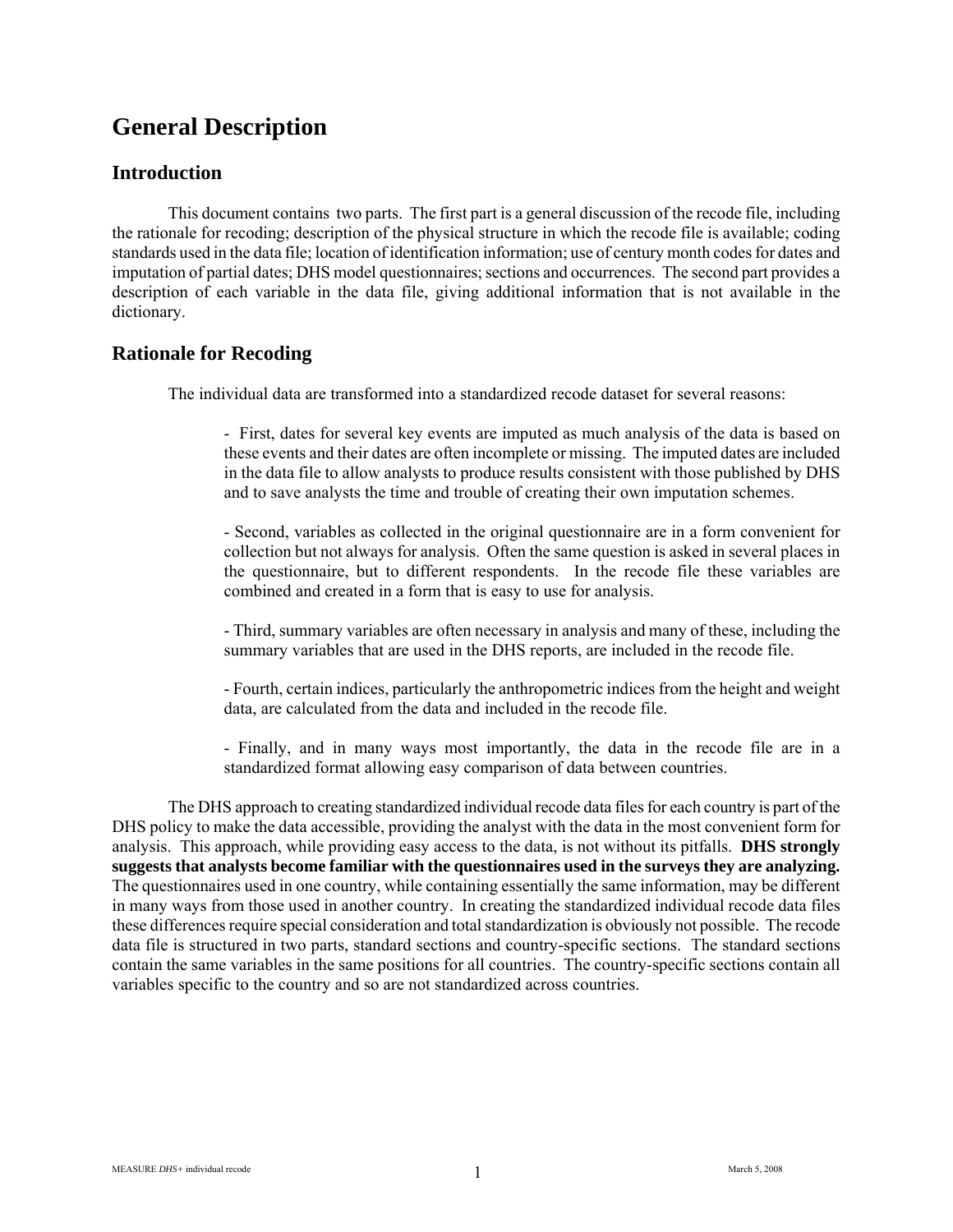# **Data File Structure**

The recode data file is available in three different structures; the structure to use depends on the hardware and software requirements of the analyst:

- Flat Each record of the data file represents one case (respondent), with all variables being placed one after the other on the same record. The repeating sections of the recode file are placed one after the other on the record, with the maximum number of occurrences of each section being represented in the data file. Each variable in a repeating section is placed immediately after the preceding variable of the same occurrence, such that all variables for occurrence 1 precede all variables for occurrence 2 of a section. For example, in the birth history BIDX, BORD, B0, B1 etc. for the first occurrence appear followed by the second occurrence of BIDX, BORD, B0, B1 etc. The length of the records in the data file are fixed, exceeding 4000 characters in total. The total size of the data file is on average approximately 40M bytes, depending on the sample size, with the largest files being over 380 M bytes in size. the flat file is designed for users using statistical packages that only support data structures containing a fixed number of records per case. This format is similar to the format of the World Fertility Survey standard recode files. An SPSS/PC+, SAS or STATA data file description is distributed with this file format.
- Rectangular Each case (respondent) in the data file contains a fixed number of records, with each record representing a section of the data file. For repeating sections there is a record for each occurrence of the section, with the maximum number of occurrences of each repeating section being included in the data file. The number of records in a data file will vary from country to country as the number of country-specific sections of the data file varies, but for the standard sections of the data file there are 70 records, excluding the calendar. For data files distributed on magnetic tape the record length of each record will be fixed at the length of the longest record in the data file, but for PC users the record length will vary, with each record terminating with a CR/LF, as for standard DOS text files. The total size of the data file is about 55 M bytes, with the largest files being over 550 M bytes in size. On magnetic tape the file size is considerably larger. The rectangular file is designed for microcomputer users using software that requires a fixed number of records per case. An SPSS/PC+ , SAS or STATA data file description is distributed with this file format.
- Hierarchical The hierarchical data structure is identical to the rectangular data structure, with the exception that records exist only for the occurrences of the sections that are necessary. As an example of the difference, if a woman has 6 children there will be 6 records in the birth history section in the hierarchical structure, but 20 records (the maximum number of occurrences for this section) in the rectangular data structure, with the last 14 occurrences filled with blanks. The record length will be the same as for the rectangular file. The total size of the file is approximately 25 M bytes, depending on the sample size, with the largest files being over 265 M bytes in size. The hierarchical data structure is designed for use with ISSA, the Integrated System for Survey Analysis, available from DHS and CSPro. An ISSA dictionary is distributed with this file format.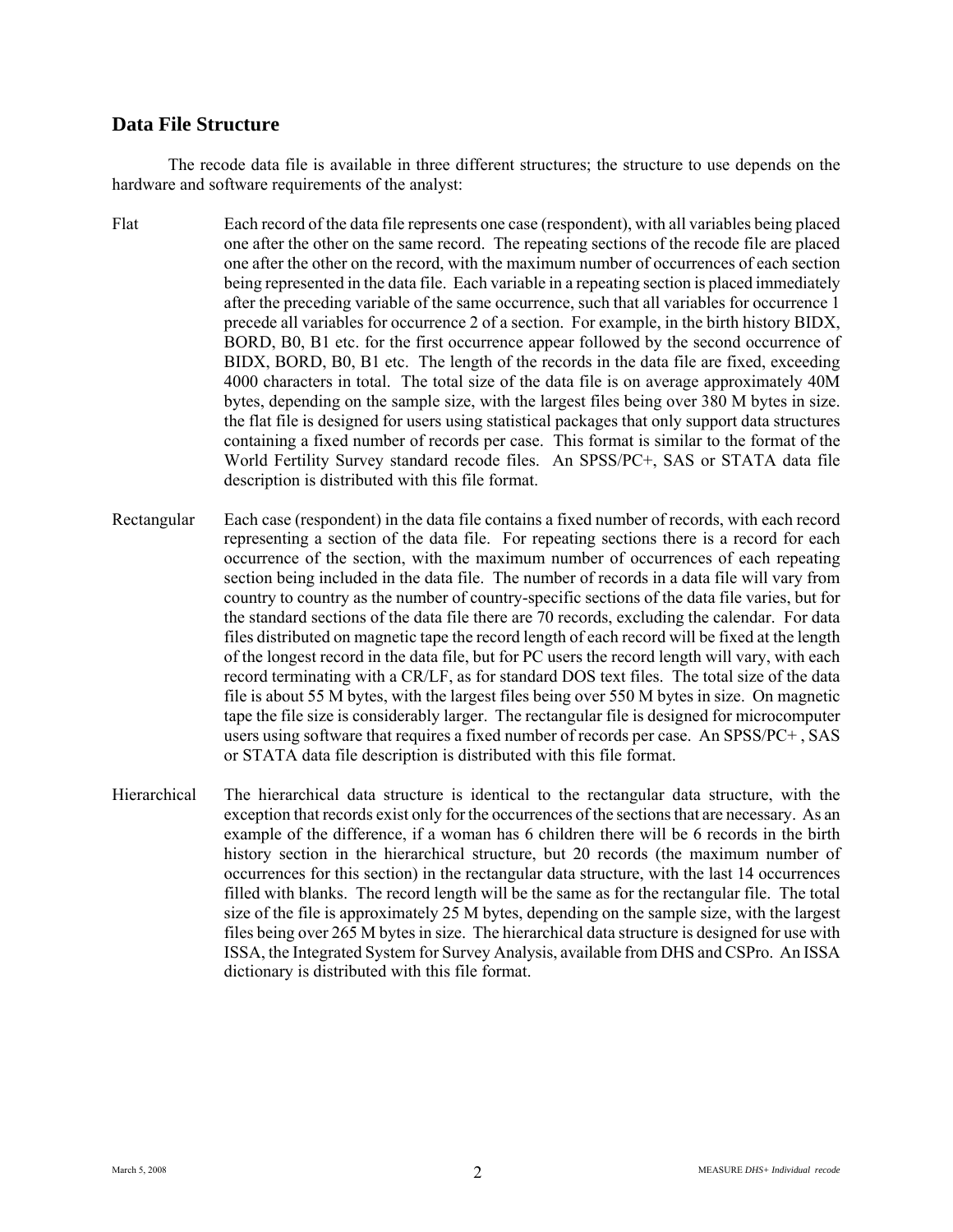# **Coding Standards**

Special codes are used throughout the data file for certain responses. The general coding scheme is presented below. The codes given apply to 4 digit, 3 digit, 2 digit and 1 digit variables, respectively. If there are other special responses to questions, these are coded in decreasing order from these special codes, i.e., 9996, 996, 96, 6; 9995, 995, 95, 5; etc.

| <b>BLANK</b>     | Variable is not applicable for this respondent either because the question was not                                                                                                                                                                                                                                                                   |
|------------------|------------------------------------------------------------------------------------------------------------------------------------------------------------------------------------------------------------------------------------------------------------------------------------------------------------------------------------------------------|
|                  | asked in a particular country or because the question was not asked of this                                                                                                                                                                                                                                                                          |
|                  | respondent due to the flow or skip pattern of the questionnaire.                                                                                                                                                                                                                                                                                     |
| 9999, 999, 99, 9 | This question should have been answered by the respondent, but the questionnaire                                                                                                                                                                                                                                                                     |
|                  | contained no information for this variable (missing data).                                                                                                                                                                                                                                                                                           |
| 9998, 998, 98, 8 | The respondent replied "Don't know" to this question.                                                                                                                                                                                                                                                                                                |
| 9997, 997, 97, 7 | The answer to this question was inconsistent with other responses in the<br>questionnaire and it was thought that this response was probably in error. The<br>response was changed to this code to avoid further problems due to inconsistency of<br>information. This usually takes place during the secondary editing stage of data<br>processing. |

In addition a code of 0 is generally used as a negative response in the data file. For example, "No education" is coded 0 for V106, "No problem" is coded 0 for V467A, and a simple response of "No" is coded 0 in all standard sections of the data file. In the country-specific sections of the data file, variables are generally coded in the same way as they were on the questionnaire and a "No" answer usually has code 0.

In certain questions a two-digit coding scheme is used in which the first digit, representing the major coding category, is standard, but the second digit is country-specific. This applies to questions such as those relating to water source, toilet facilities, and source of contraception. For example, for source of contraception the major categories are:

- 1 Public Sector
- 2 Private Medical Sector
- 3 Other Private Sector
- 4 Other

The coding scheme for V326 (last source of contraception for current users of modern methods) might use codes such as:

- 11 Government hospital
- 12 Government health center
- 21 Private hospital or clinic
- 22 Private doctor
- 31 Shop
- ...

...

...

In the above coding scheme, the first digit is the standard major category; the second digit is countryspecific.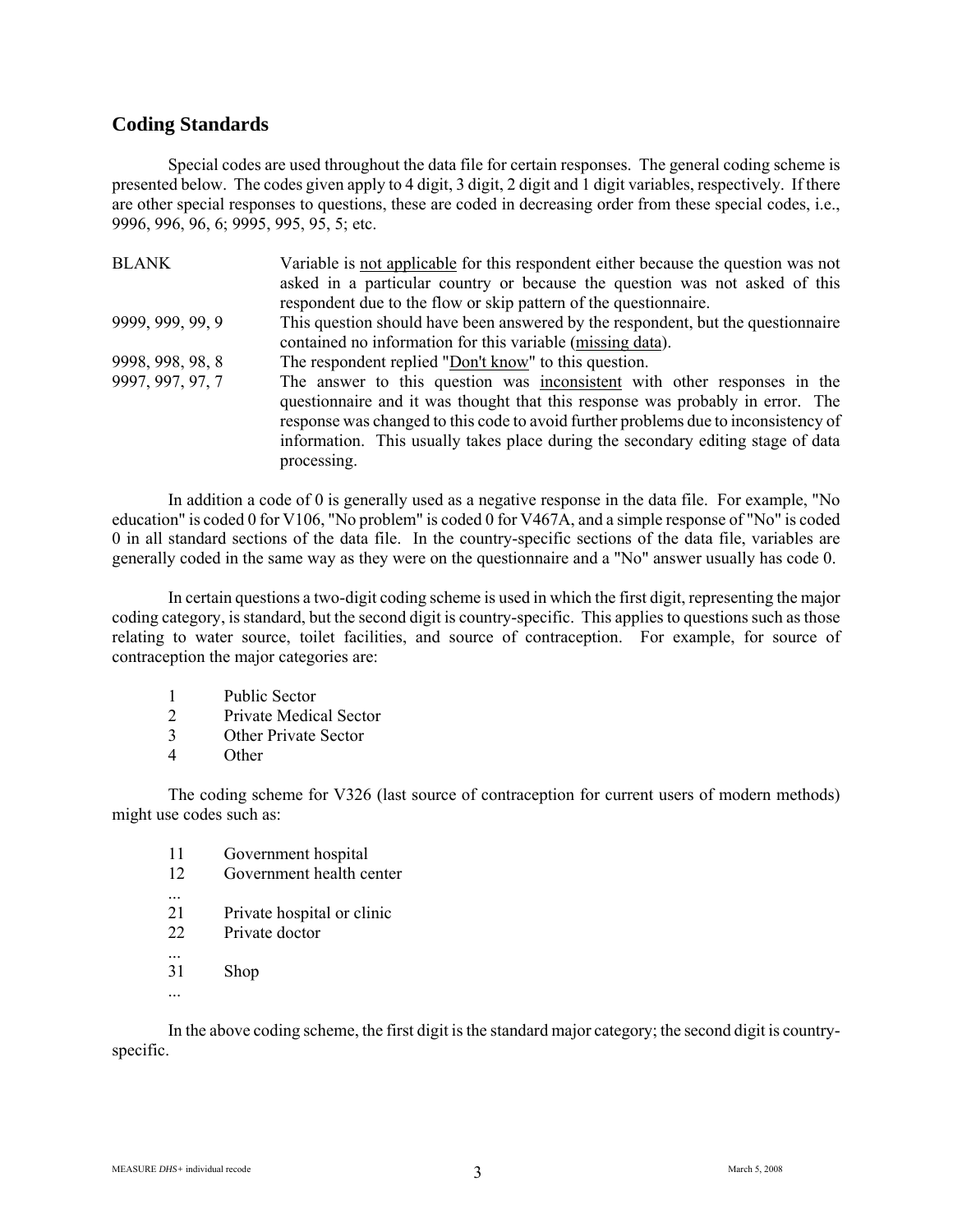# **Respondent Identification**

Each record of the data file starts with the identification for each case in the data file, and has the variable name CASEID (see description of CASEID). It occupies the first 15 character positions of each record, irrespective of the type of data file structure.

# **Record Identification**

For rectangular and hierarchical data files, each record has an identifying code in character positions 16-17 of the record. This record identification identifies the section of the data file that is contained on the record (e.g., 21 for the birth history). Repeating sections will have the same record identification for each occurrence of the section. In the hierarchical data files a variable following the record identification in each section specifies which occurrence of the section the record represents; in the rectangular data files the variable exists for all occurrences that are non-blank.

# **Survey Identification**

For each survey there is a two-character alphabetic country identification code plus a one-digit data structure code in variable V000. The variable V000 occupies positions 16-18 of the record for flat files, and positions 18-20 of the first record of the rectangular or hierarchical data files. The one-digit data structure code is always  $3\overline{4}$  for MEASURE *DHS* III<sup>+</sup> surveys, except for those MEASURE *DHS* + surveys that used DHS III Model questionnaires. The country codes are as follows:

#### DHS IV:

| Armenia         | AM        | Gabon      | <b>GA</b> | Malawi     | <b>MW</b> | Rwanda          | <b>RW</b> |
|-----------------|-----------|------------|-----------|------------|-----------|-----------------|-----------|
| Bangladesh      | <b>BD</b> | Ghana      | <b>GH</b> | Mali       | ML        | Tanzania        | <b>TZ</b> |
| Benin           | BJ        | Guatemala  | GU        | Mauritania | <b>MR</b> | Turkey          | <b>TR</b> |
| Cambodia        | KH        | Guinea     | <b>GN</b> | Namibia    | <b>NM</b> | Turkmenistan TM |           |
| Colombia        | CO        | Haiti      | HT        | Nepal      | NP        | Uganda          | UG        |
| Dominican R. DR |           | Jordan     | JO        | Nicaragua  | <b>NC</b> | Zambia          | <b>ZM</b> |
| Egypt           | EG        | India      | ĪΑ        | Nigeria    | NG        | Zimbabwe        | ZW        |
| Ethiopia        | ET        | Kazakhstan | KK        | Peru       | PE        |                 |           |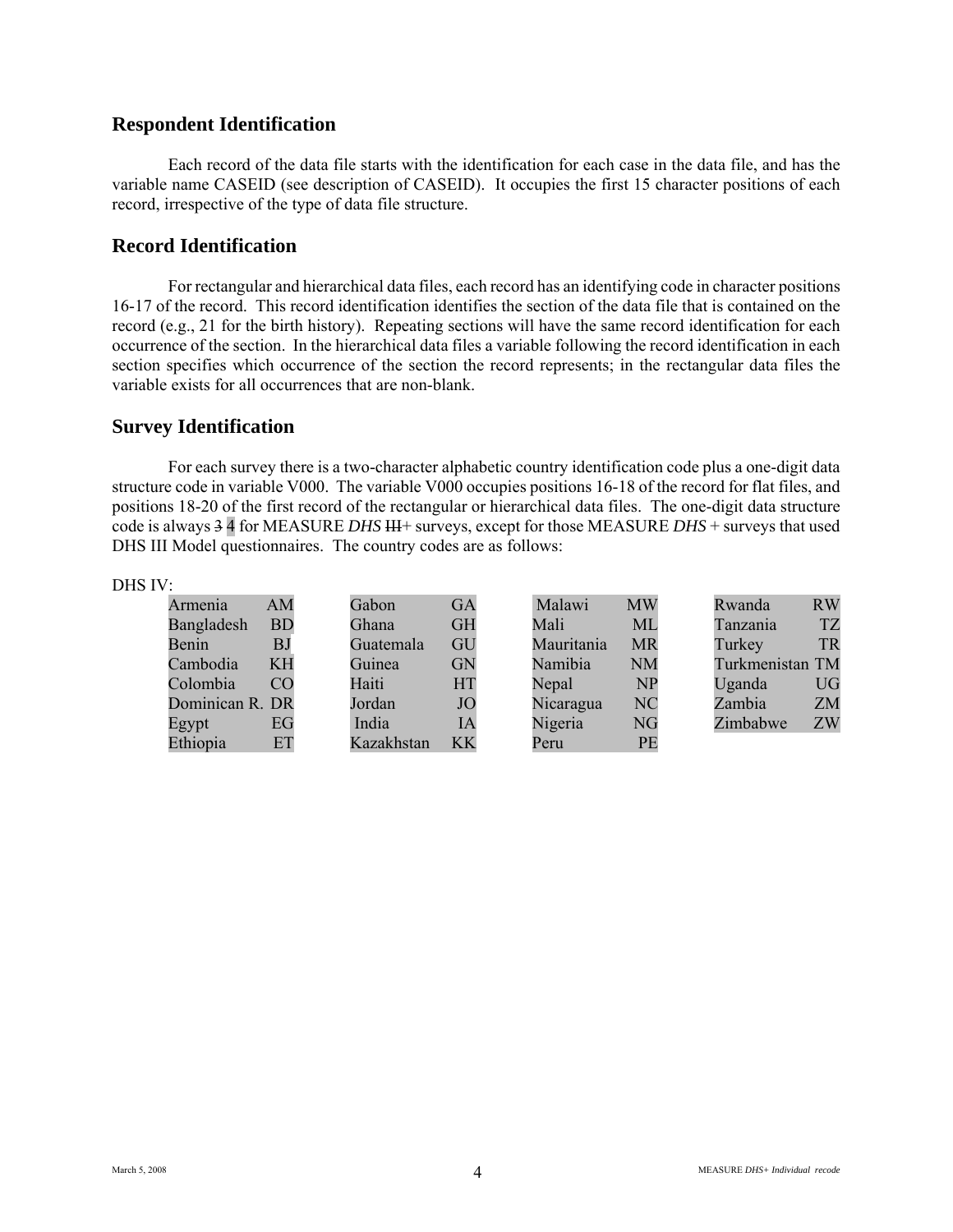# **Century Month Code**

All dates in the data file are expressed in terms of months and years and also as century month codes. A century month code (CMC) is the number of the month since the start of the century. For example, January 1900 is CMC 1, January 1901 is CMC 13, January 1980 is CMC 961, September 1994 is CMC 1137. The CMC for a date is calculated from the month and year as follows:

 $CMC = (YY * 12) + MM$  for month MM in year 19YY.

To calculate the month and year from the CMC use the following formulae:

 $YY = int((CMC - 1) / 12)$  $MM = CMC - (YY * 12)$ 

For Dates in 2000 and after the CMC is calculated as follows:

 $CMC = ((YYYY-1900) * 12) + MM$  for month MM in year YYYY.

To calculate the month and year from the CMC use the following formulae:

 $YYYY = int((CMC - 1) / 12) + 1900$  $MM = CMC - ((YYYY-1900) * 12)$ 

# **Imputed Dates**

For key events in the respondent's life, dates have been imputed when the full date of the event was not provided by the respondent or in some cases if dates are inconsistent (e.g. less than 7 months between births). These events are the date of birth of the respondent, the date of first union or marriage, the date of birth of each child of the respondent, the date of conception of the current pregnancy (based on the duration of pregnancy), the date of start of use of current method, and. For each of these dates only the imputed data are available in the recode data file, but a date flag has been included in the file to show what format the information was in prior to imputation, and what basis was used for the imputation. The codes for this date flag are as follows:

- 1 Both month and year of the event were specified and so no imputation was necessary.
- 2 The year of the event was not given, but the month of the event and the age of the respondent or child or, in the case of the date of first union, the respondent's age at first union were specified. In most cases this information uniquely identifies the exact date of the event. In a few cases the year of the event was imputed from a choice of two possible years.
- 3 The year of the event, but not the month, and the age of the respondent or child or, in the case of the date of first union, the respondent's age at first union were specified and only the month of the event was imputed.
- 4 The year of birth, but not the month, and the age of the respondent or child were specified. However, in surveys where it is believed the year of birth is calculated from the age, the year of birth is ignored when the year of birth plus the age add up to the year of interview.
- 5 The year of the event was given but the month of the event was not specified, and neither was the age. The month of the event was imputed.
- 6 Neither the month nor the year of the event were specified, but age was given and the year and month of the event were imputed from the age.
- 7 Only the month of the event was given, without the year or age. The year of the event was imputed from other information. (For current pregnancy, duration of pregnancy was given.)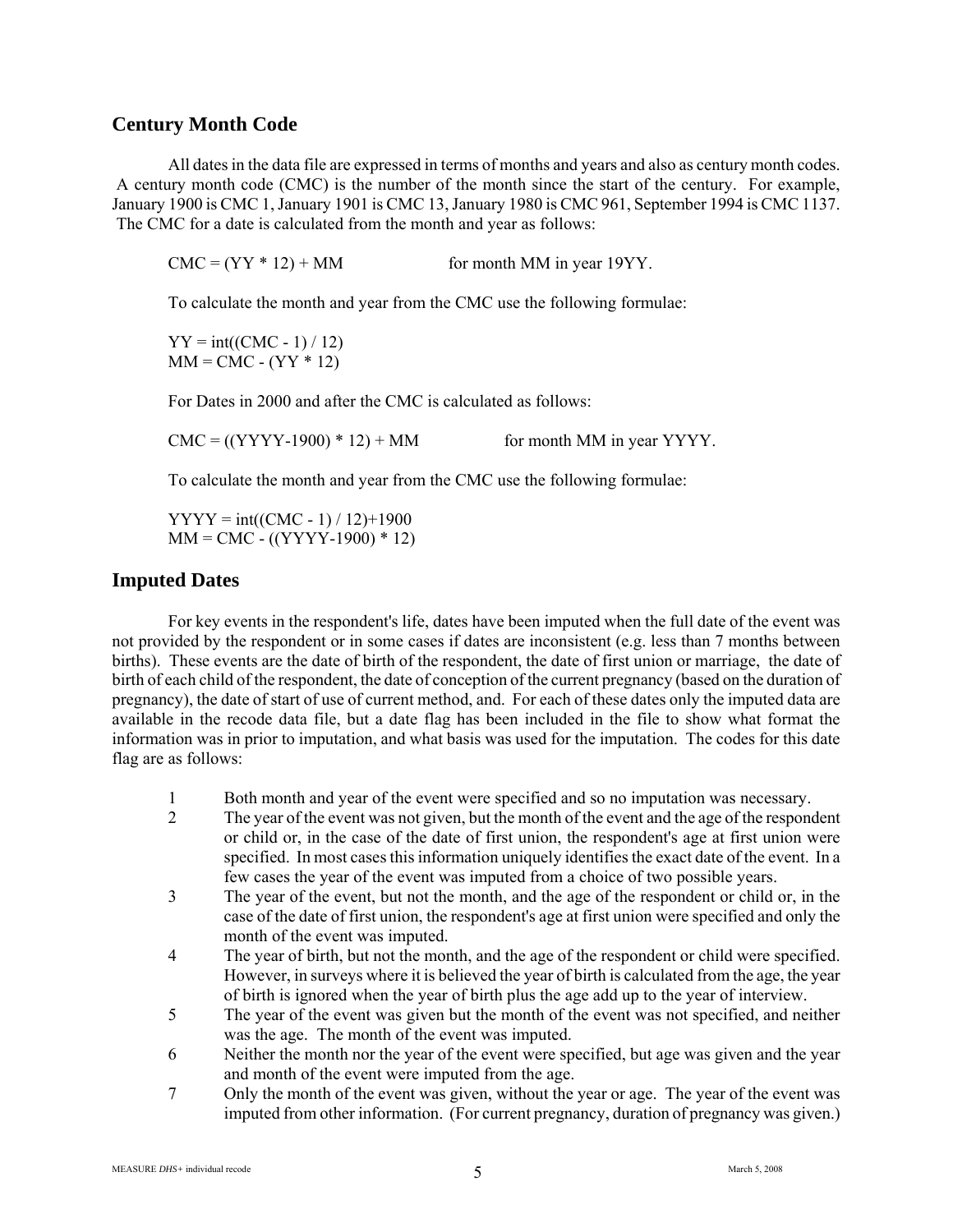8 No information was given concerning the date of the event. But month and year of the event were imputed from other information. (For current pregnancy, duration of pregnancy was not given.)

For the date of conception of the current pregnancy only codes 7 and 8 are used. The date of interview is required to be fully specified in all cases and so no imputation is necessary for this variable and no format flag exists for the date of interview.

A full description of the imputation process is given in the DHS Data Processing Manual.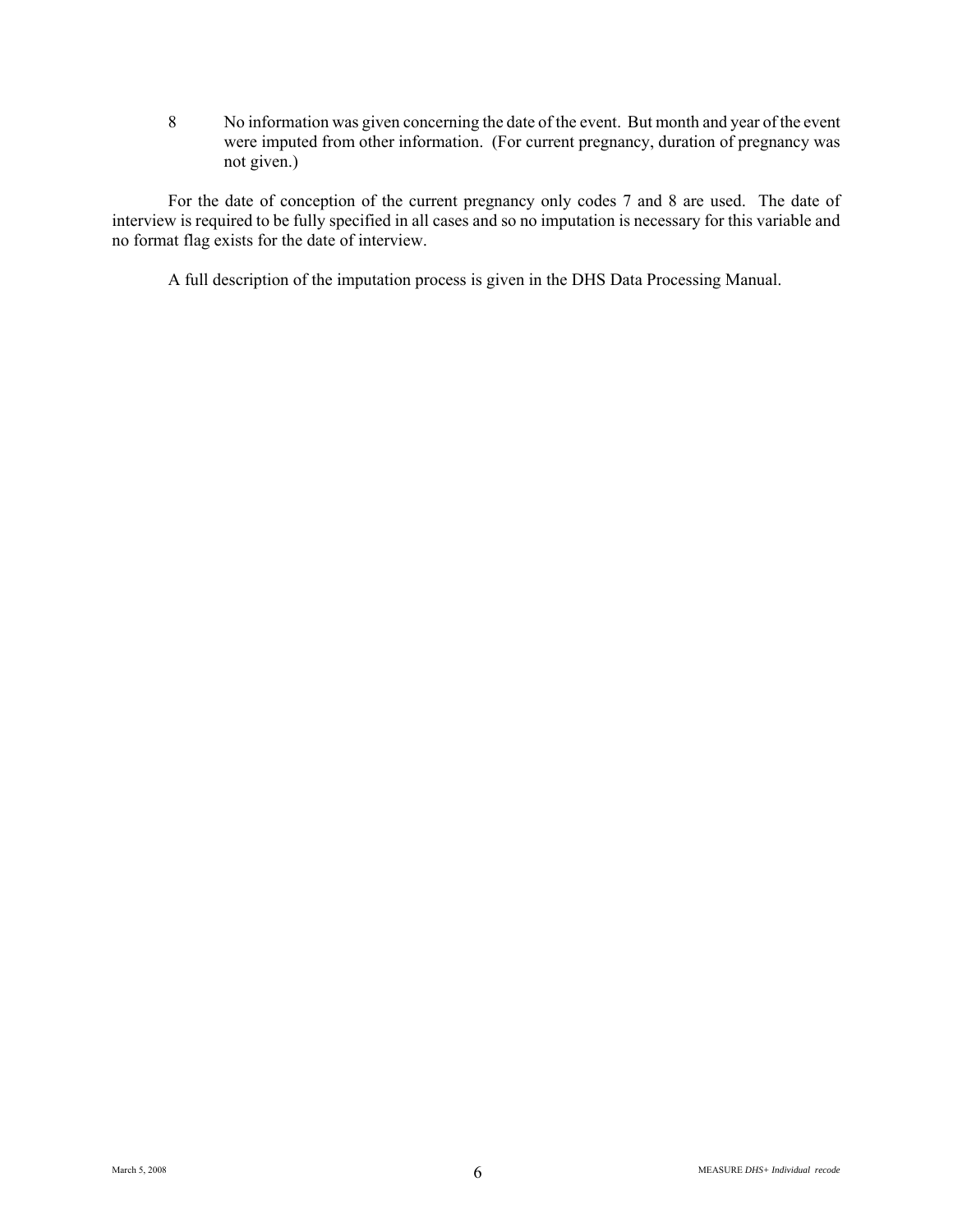### **Model Questionnaires**

Two core questionnaires were used during the DHS surveys, Model "A" questionnaire for High Contraceptive Prevalence Countries and Model "B" questionnaire for Low Contraceptive Prevalence Countries. The two questionnaires contain basically the same information, although the Model "A" questionnaire contains a detailed calendar of events in the five years preceding the interview, whereas the Model "B" questionnaire contains a simpler series of questions.

In the variable description section that follows, the column labeled "Model" indicates in which questionnaire the question is asked. An "A" indicates that the variable refers to a question asked only in countries that used a Model "A" questionnaire, and a "B" indicates that the variable relates to a question asked only in countries that used the Model "B" questionnaire. If the column is blank, then the question is asked in both Model "A" and Model "B" questionnaires. If the column contains an "X", then the question is not included in either of the Model questionnaires, but was used in a sufficient number of surveys to justify its inclusion as a standard variable. If the column contains "MM", then the questions come from the maternal mortality module. If the column contains "FG", then the questions come from the female genital cutting module.

### **Sections and Occurrences**

The data file is broken down into a number of logical sections. These sections translate directly into records for the rectangular and hierarchical data structures. The logical sections are designed to map the sections of the model questionnaires, although some sections of the model questionnaire are split into more than one section in the recode data file. Some of these sections are repeating or multiple occurrence sections while others are single occurrence sections. Single sections contain simple, single-answer variables.

Multiple sections are used to represent sets of questions that are repeated for a number of events. The birth history is an example of a multiple section, where questions relating to children are asked for each child, and each child has an entry in the birth history. Each entry in the multiple section is known as an occurrence of the section. In rectangular and hierarchical data files each occurrence of the section occupies a separate record. Multiple sections are used for sets of questions where the number of occurrences may vary.

In contrast, sets of questions for which there are a fixed number of occurrences are held in a group. A group is similar to a multiple section, but is stored on a single record for rectangular and hierarchical files. In addition single variables may also be included in a section containing a group. In the recode file the contraceptive table (REC31) is stored as a group containing 20 entries, one for each contraceptive method. For the flat files there is no difference between groups and multiple sections.

# **Section and Variable Descriptions**

The section description following gives an outline of the sections of the recode file and the types of information they contain. The description is based on the rectangular and hierarchical files. The section description gives the name of the section, the section code used to identify the section in the data file, the length of the record for that section, the section class (S for single and M for multiple), the minimum and maximum number of occurrences of the section in each case, and the section label.

The section description is followed by variable descriptions. . The variable descriptions provide additional background information relating to each variable.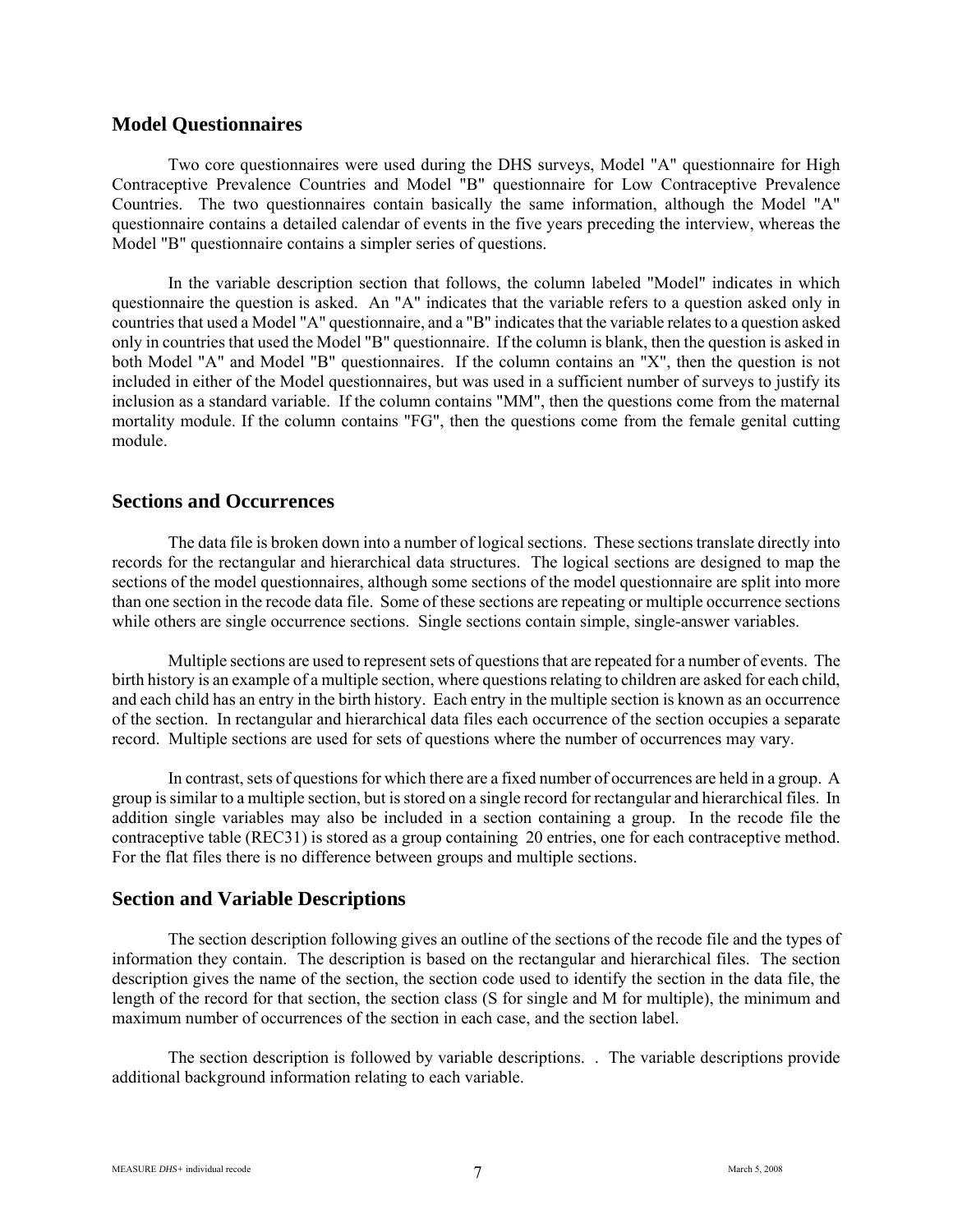# **Section and Variable Description**

| Section           |    | Code Length              | Class     | <u>Min</u>       | Occurrences<br><b>Max</b> | Section label                         |
|-------------------|----|--------------------------|-----------|------------------|---------------------------|---------------------------------------|
| REC01             | 01 | 129                      | ${\bf S}$ | $\mathbf{1}$     | $\mathbf{1}$              | without group Respondent's basic data |
| REC11             | 11 | 106                      | S         | $\boldsymbol{0}$ | $\mathbf{1}$              | without group Respondent's basic data |
| REC <sub>21</sub> | 21 | 54                       | M         | $\boldsymbol{0}$ | 20                        | Reproduction (Birth history)          |
| REC <sub>22</sub> | 22 | 98                       | ${\bf S}$ | $\boldsymbol{0}$ | $\mathbf{1}$              | Reproduction                          |
| REC31             | 31 | 99                       | ${\bf S}$ | $\boldsymbol{0}$ | $\mathbf{1}$              | Contraception Table                   |
| REC32             | 32 | 127                      | S         | $\boldsymbol{0}$ | $\mathbf{1}$              | Contraception knowledge & use         |
| REC41             | 41 | 196                      | M         | $\boldsymbol{0}$ | 6                         | Maternity                             |
| REC42             | 42 | 187                      | S         | $\boldsymbol{0}$ | $\mathbf{1}$              | Health and Breastfeeding              |
| REC43             | 43 | 201                      | M         | $\boldsymbol{0}$ | 6                         | Health                                |
| REC44             | 44 | 91                       | M         | $\boldsymbol{0}$ | 6                         | Height and Weight                     |
| REC51             | 51 | 59                       | S         | $\boldsymbol{0}$ | $\mathbf{1}$              | Marriage/Exposure                     |
| REC <sub>61</sub> | 61 | 70                       | S         | $\boldsymbol{0}$ | $\mathbf{1}$              | Fertility preferences                 |
| REC71             | 71 | 54                       | ${\bf S}$ | $\boldsymbol{0}$ | $\mathbf{1}$              | Partner's Characteristics             |
| REC75             | 75 | 224                      | S         | $\boldsymbol{0}$ | $\mathbf{1}$              | AIDS and Condom Use                   |
| REC81             | 81 | 37                       | ${\bf S}$ | $\boldsymbol{0}$ | 1                         | Characteristics of Interview          |
| REC <sub>82</sub> | 82 | 98                       | M         | $\boldsymbol{0}$ | 9                         | Calendar (optional)                   |
| REC <sub>83</sub> | 83 | 52                       | M         | $\boldsymbol{0}$ | 20                        | Maternal mortality (optional)         |
| REC84             | 84 | 37                       | S         | $\boldsymbol{0}$ | $\mathbf{1}$              | Maternal mortality (optional)         |
| REC91             | 91 | $\overline{\mathcal{L}}$ | S         | $\boldsymbol{0}$ | $\mathbf{1}$              | Country specific - Single variables   |
| REC <sub>92</sub> | 92 | $\overline{\mathcal{L}}$ | M         | $\boldsymbol{0}$ | 20                        | Country specific - births             |
| REC94             | 94 | $\overline{\mathcal{L}}$ | M         | $\boldsymbol{0}$ | 6                         | Country specific - Maternity          |
| REC95             | 95 | $\overline{?}$           | M         | $\boldsymbol{0}$ | 6                         | Country specific - Health             |
| REC <sub>96</sub> | 96 | $\overline{\mathcal{L}}$ | M         | $\boldsymbol{0}$ | 6                         | Country specific - Height/Weight      |
| REC97             | 97 | $\overline{\mathcal{L}}$ | M         | $\boldsymbol{0}$ | $\overline{\mathcal{L}}$  | Country-specific                      |
| REC98             | 98 | $\overline{\mathcal{C}}$ | M         | $\boldsymbol{0}$ | $\overline{?}$            | Country-specific                      |
| REC99             | 99 | $\overline{?}$           | M         | $\boldsymbol{0}$ | $\overline{\mathcal{L}}$  | Country-specific                      |

? implies that the entry is country-specific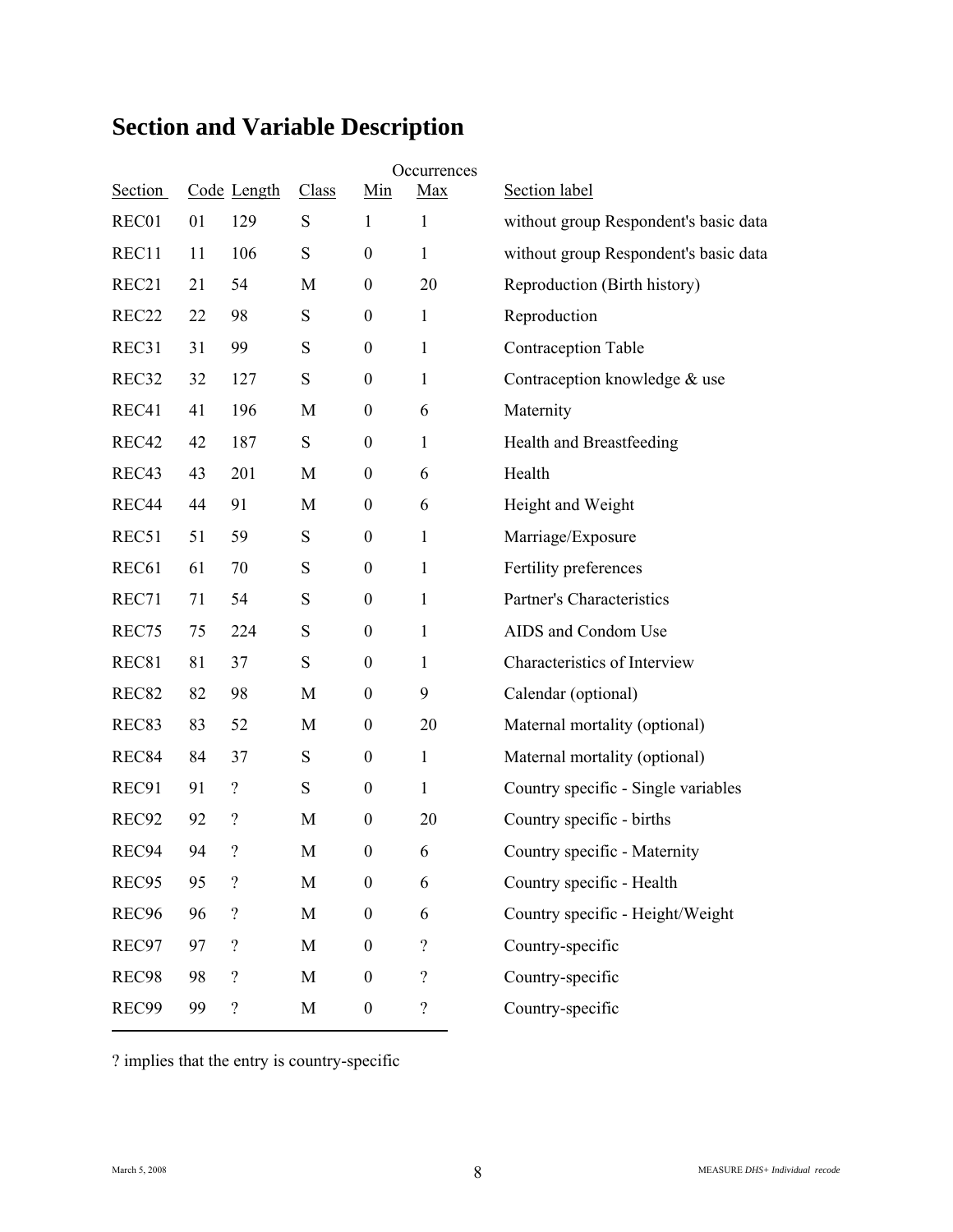- CASEID Case identification, used to uniquely identify each respondent. In most surveys this is constructed by concatenating the cluster or sample point number, the household number and the respondent's line number, but in some surveys this may be the questionnaire number taken from the front page of the questionnaire.
- V000 Alphabetic country code to identify the survey from which the data were collected. The code is based on an international standard code. This variable is 3 characters in length, with the third character indicating the format of the recode file used for this survey. For all surveys in MEASURE *DHS*  $HH$  + this code will be 4. For example:  $- BJ4$  is Benin, KH4 is Cambodia, CO4 is Colombia.
- V001 Cluster number is the number identifying the sample point as used during the fieldwork. This variable may be a composite of several variables in the questionnaire. If so, the original variables are included in REC91 as country-specific variables.
- V002 Household number is the number identifying the household in which the respondent was interviewed, within the sample point. In some cases, this variable may be the combination of dwelling number and household number within dwelling. In these cases, the original variables are included as country-specific variables.
- V003 Respondent's line number in the household schedule.
- V004 Ultimate area unit is a number assigned to each sample point to identify the ultimate area units used in the collection of data. This variable is usually the same as the cluster number, but may be a sequentially numbered variable for samples with a more complicated structure.
- V005 Sample weight is an 8 digit variable with 6 implied decimal places. To use the sample weight divide it by 1000000 before applying the weighting factor. All sample weights are normalized such that the weighted number of cases is identical to the unweighted number of cases when using the full dataset with no selection. This variable should be used to weight all tabulations produced using the data file. For self-weighting samples this variable is equal to 1000000.
- V006 Month of interview. V007 Year of interview. The number of digits used during this phase is changed from 2 digits to 4 digits
- V008 Century month code of date of interview (see note on century month codes).
- V009 Month of birth of respondent (see note on imputed dates).
- V010 Year of birth of respondent (see note on imputed dates). The number of digits used during this phase is changed from 2 digits to 4 digits
- V011 Century month code of date of birth of the respondent (see note on century month codes).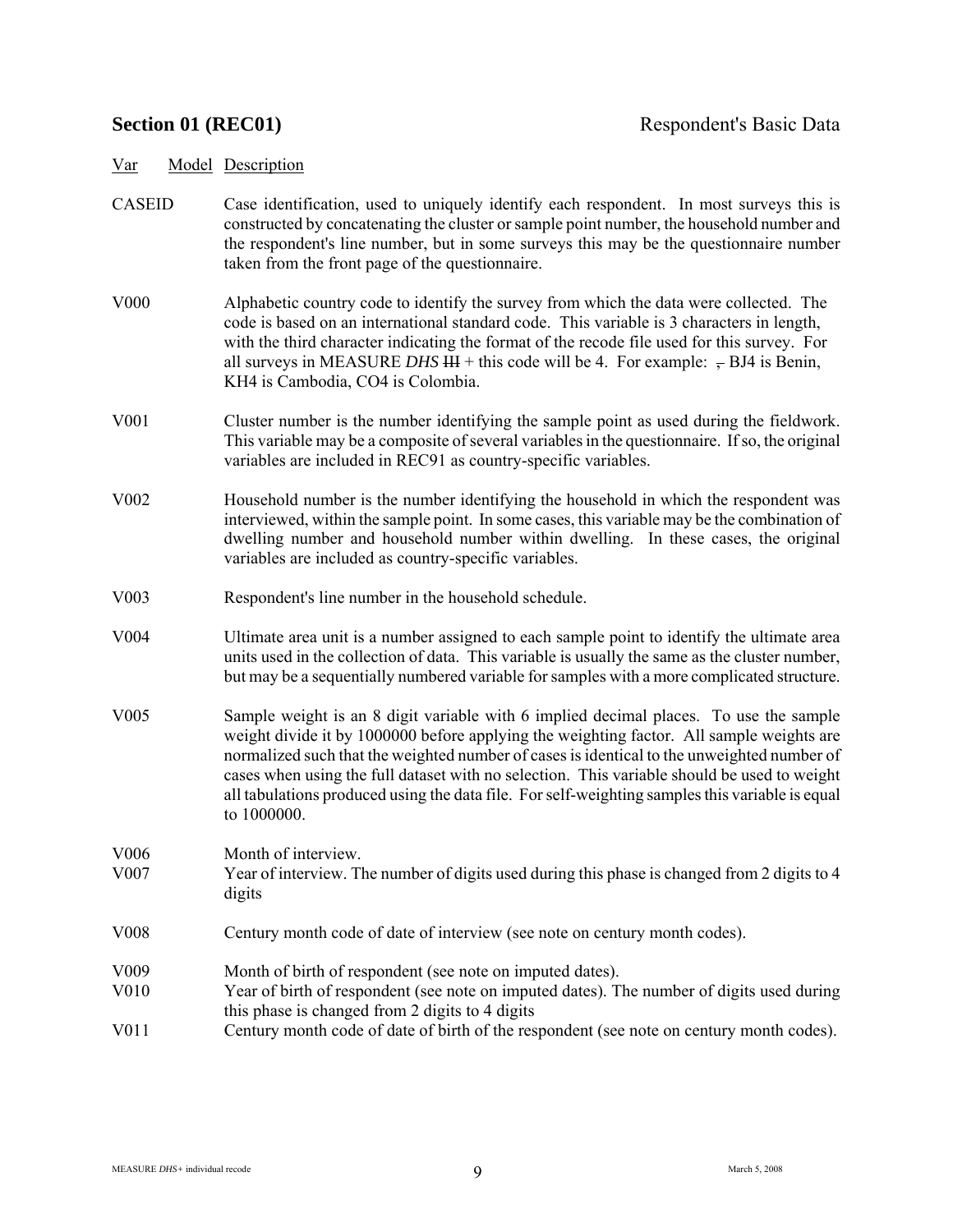| V012                              | Current age in completed years is calculated from the century month code of the date of birth<br>of the respondent (V011) and the century month code of the date of interview (V008). In a<br>few cases the age in the data file will be different from that reported by the respondent when<br>the respondent's birthday was in the month of interview, but she had not yet had her birthday.<br>If the respondent correctly reported her age at her last birthday (and not her age at her next<br>birthday) then the calculated age was rounded up from the reported age, to avoid<br>inconsistencies between the age and the century month code for the birth. |
|-----------------------------------|-------------------------------------------------------------------------------------------------------------------------------------------------------------------------------------------------------------------------------------------------------------------------------------------------------------------------------------------------------------------------------------------------------------------------------------------------------------------------------------------------------------------------------------------------------------------------------------------------------------------------------------------------------------------|
| V013                              | Current age in 5-year groups is produced by grouping V012.                                                                                                                                                                                                                                                                                                                                                                                                                                                                                                                                                                                                        |
| V014                              | Completeness of information for the date of birth of the respondent (see note on imputed<br>dates). Codes for DHSHI MEASURE DHS+ are different from the codes used in DHS I.                                                                                                                                                                                                                                                                                                                                                                                                                                                                                      |
| V <sub>0</sub> 15                 | Result of individual interview. Code 1 represents a completed interview. For all other cases,<br>only REC01 will exist in the data file. For flat and rectangular format data files, cases with a<br>result code different than 1 are dropped from the file.                                                                                                                                                                                                                                                                                                                                                                                                      |
| V016                              | Day of the month in which the interview took place.                                                                                                                                                                                                                                                                                                                                                                                                                                                                                                                                                                                                               |
| V017                              | Century month code for the first month of the calendar. This is constant for all cases and is<br>the century month code of January of the first year of the calendar.                                                                                                                                                                                                                                                                                                                                                                                                                                                                                             |
| V018<br>A                         | Row of calendar representing the month of interview. The calendar is numbered from 1 to<br>80, with month 80 being January of the first year of the calendar. This variable is coded 0<br>for incomplete interviews or for questionnaires using the Model "B" questionnaire.                                                                                                                                                                                                                                                                                                                                                                                      |
| V <sub>0</sub> 19<br>$\mathbf{A}$ | Records the length of the calendar to use for this case. V019 is equal to 80-V018+1. This<br>variables is coded 0 for incomplete interviews or for questionnaires using the Model "B"<br>questionnaire.                                                                                                                                                                                                                                                                                                                                                                                                                                                           |
| V019A                             | Number of calendar columns. In the model B questionnaire only 1 column is used and 4<br>columns in the model A questionnaire.                                                                                                                                                                                                                                                                                                                                                                                                                                                                                                                                     |
| V <sub>0</sub> 20                 | The ever-married sample indicator is a constant for all cases in the data file. For all woman<br>samples it is code 0, and for ever married samples it is code 1.                                                                                                                                                                                                                                                                                                                                                                                                                                                                                                 |
| V021                              | Primary sampling unit is a number assigned to sample points to identify the primary<br>sampling units for use in the calculation of sampling errors. This variable is usually the<br>same as the cluster number and/or the ultimate area unit, but may differ if the sample design<br>required a multistage selection process.                                                                                                                                                                                                                                                                                                                                    |
| V <sub>0</sub> 22                 | Sample strata defines the pairings or groupings of primary sampling units used in the<br>calculation of sampling errors when using the Taylor series expansion method (for example,<br>with the package Clusters).                                                                                                                                                                                                                                                                                                                                                                                                                                                |
| V <sub>0</sub> 23                 | Sample domain defines the basic geographic units within which the sample was designed.<br>For example, if the sample was designed to be self-weighting within region, this variable<br>would define those regions; if the sample was designed to be self-weighting within major<br>urban areas, other urban areas and rural areas, this variable would define the major urban,                                                                                                                                                                                                                                                                                    |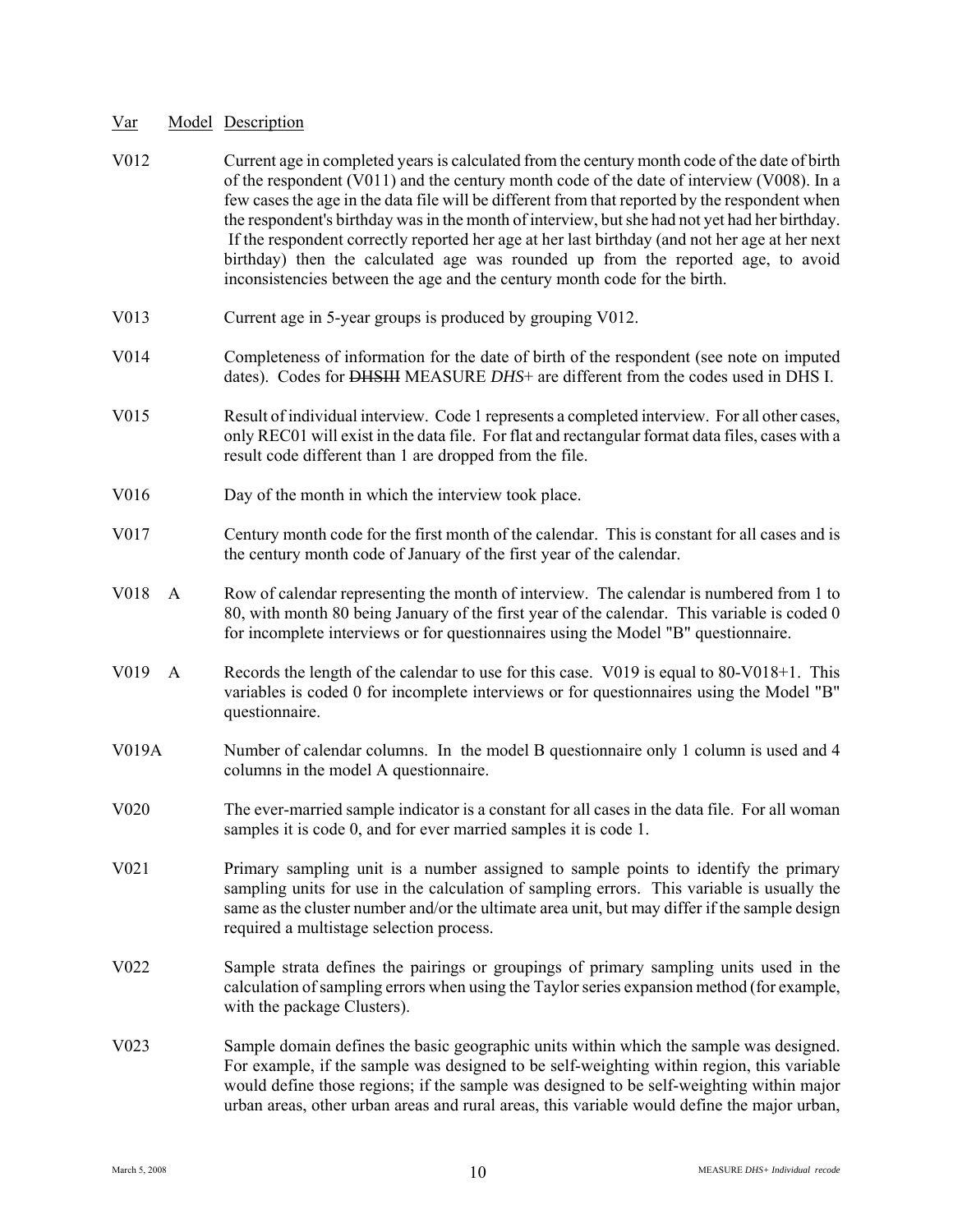| <u>Var</u>        |                  | Model Description                                                                                                                                                                                                                                                       |
|-------------------|------------------|-------------------------------------------------------------------------------------------------------------------------------------------------------------------------------------------------------------------------------------------------------------------------|
|                   |                  | other urban and rural areas. If the sample is self-weighted at the national level, this variable<br>is code 0.                                                                                                                                                          |
| V <sub>0</sub> 24 |                  | De facto region of residence. This is a copy of V101, added to this section to allow for<br>analysis of completion rates by region.                                                                                                                                     |
| V025              |                  | De facto type of place of residence. This is a copy of V102, added to this section to allow<br>for analysis of completion rates by urban/rural residence.                                                                                                               |
| V <sub>026</sub>  |                  | De facto place of residence is the type of place in which the respondent was interviewed.<br>This is a copy of V134, added to this section to allow for analysis of completion rates by<br>type of place of residence (Capital city, small town, town and countryside). |
| V <sub>027</sub>  |                  | Number of visits for the interview. This is a copy of V804.                                                                                                                                                                                                             |
| V <sub>028</sub>  |                  | Interviewer identification code. Codes are country-specific. This variable occupies 3 digits.<br>This is a copy of V805.                                                                                                                                                |
| V <sub>029</sub>  |                  | Data entry keyer code. Codes are country-specific. This is a copy of V806.                                                                                                                                                                                              |
| V <sub>0</sub> 30 |                  | Field supervisor's code. Codes are country-specific. This variable uses 3 digits in                                                                                                                                                                                     |
| V031              |                  | MEASURE DHS+.<br>Field editor's code. Codes are country-specific. This variable uses 3 digits in MEASURE<br>DHS+.                                                                                                                                                       |
| V032              |                  | Office editor's code. Codes are country-specific.                                                                                                                                                                                                                       |
| V <sub>0</sub> 33 |                  | Ultimate area unit selection probability is the probability of selection of the ultimate area<br>unit, ignoring the household selection. This variable can be used in conjunction with data for<br>the sample point, such as service availability data.                 |
| V034              | $\boldsymbol{X}$ | Line number of husband as recorded in the household schedule. This variable can be used,<br>in conjunction with the cluster or sample point number and the household number to match<br>the women's data with the husbands' data, to allow for the analysis of couples. |
| V <sub>040</sub>  |                  | Cluster altitude in meters. Used to adjust the anemia level.                                                                                                                                                                                                            |
| V <sub>042</sub>  | X                | Household selection for hemoglobin.                                                                                                                                                                                                                                     |
| V <sub>043</sub>  | X                | Selection for women's status module. This variable is set to not applicable in case there is no<br>women's status module.                                                                                                                                               |
| V044              | X                | Selection for domestic violence module. This variable is set to not applicable in case the is<br>no domestic violence module.                                                                                                                                           |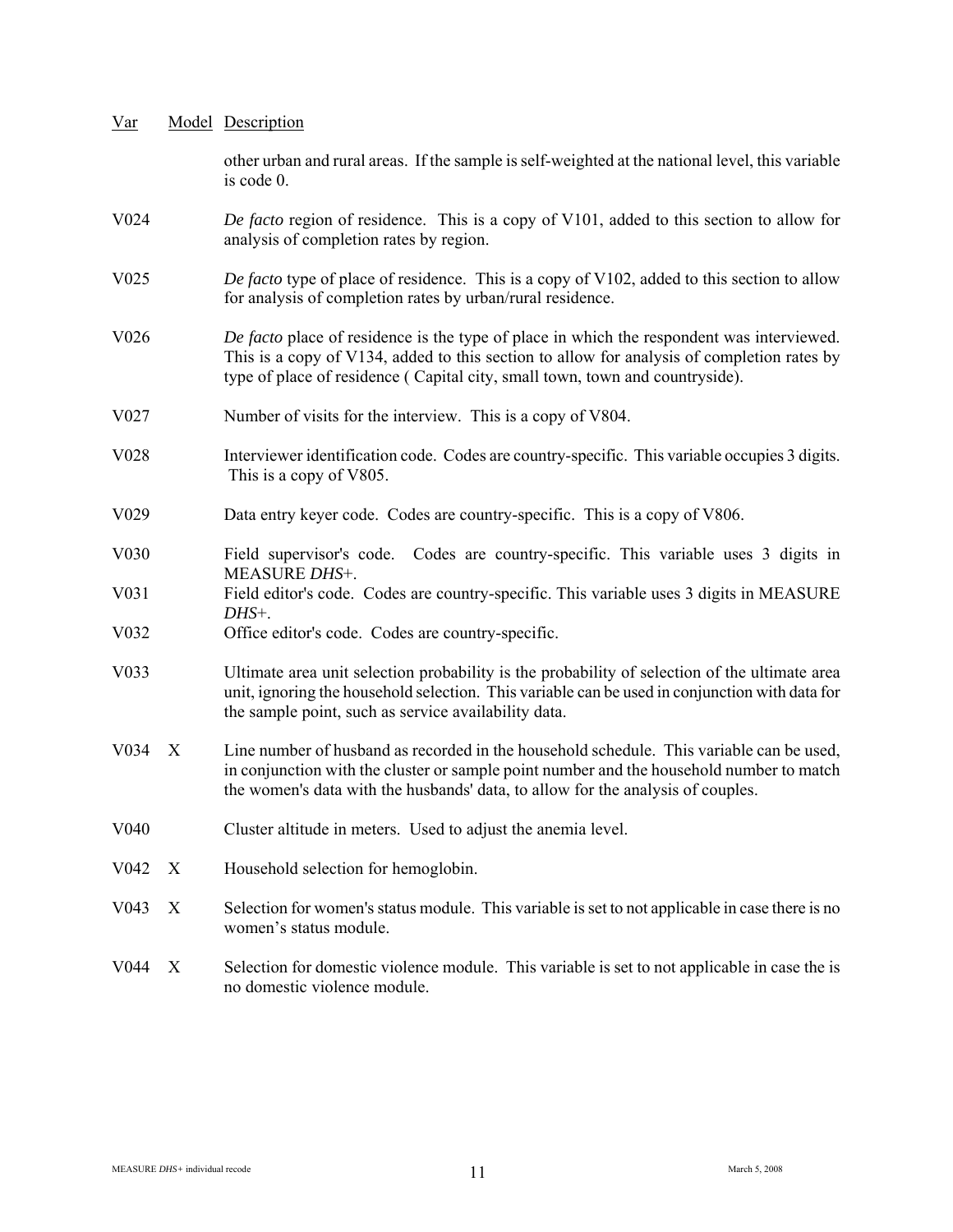- V101 *De facto* region of residence. Region in which the respondent was interviewed. Codes are country-specific. This variable is now two digits. For *de jure* region of residence, see V139.
- V102 *De facto* type of place of residence. Type of place of residence where the respondent was interviewed as either urban or rural. Note that this is not the respondent's own categorization, but was created based on whether the cluster or sample point number is defined as urban or rural. See also V134. For *de jure* type of place of residence, see V140.
- V103 Childhood place of residence is classified into city, town and countryside as reported by the respondent. In some countries, additional codes are used for capital/major cities (code 0) and for abroad (code 4).
- V104 Number of years the respondent has lived in the village, town, or city where she was interviewed. Visitors to the community are coded 96.
- V105 Type of place of previous residence is coded as for V103. In some countries, additional codes are used for capital/major cities (code 0) and for abroad (code 4). BASE: All respondents except those answering "Always" or "Visitor" to V104 (V104  $\approx$  95  $& V104 \leq 96$ .
- V106 Highest education level attended. This is a standardized variable providing level of education in the following categories: No education, Primary, Secondary, Higher. In some countries the educational system does not fit naturally within this scheme and a different categorization was used for the Final Report. In this case, this variable is constructed as accurately as possible from the country's own scheme and the variable used for the Final Report is included as a country-specific variable.
- V107 Highest year of education gives the years of education completed at the level given in V106. BASE: All respondents except those answering "No education" or with missing data for V106 (V106  $\leq$  0 & V106  $\leq$  9).
- V108 Literacy of the respondent. In many countries, respondents with secondary or higher levels of education are coded 1, "Reads easily." The exact criteria for this assumption is countryspecific.
- V109 Whether the respondent usually reads a newspaper or magazine at least once a week.
- V110 Whether the respondent usually watches television every week.
- V111 A Whether the respondent usually listens to a radio every day.
- V112 B Whether the respondent usually listens to a radio every week.
- V113 Major source of drinking water for members of the household. Individual codes are countryspecific, but the major categories are standard.
- V114 X Major source of water for household use other than for drinking. Individual codes are country-specific, but the major categories are standard.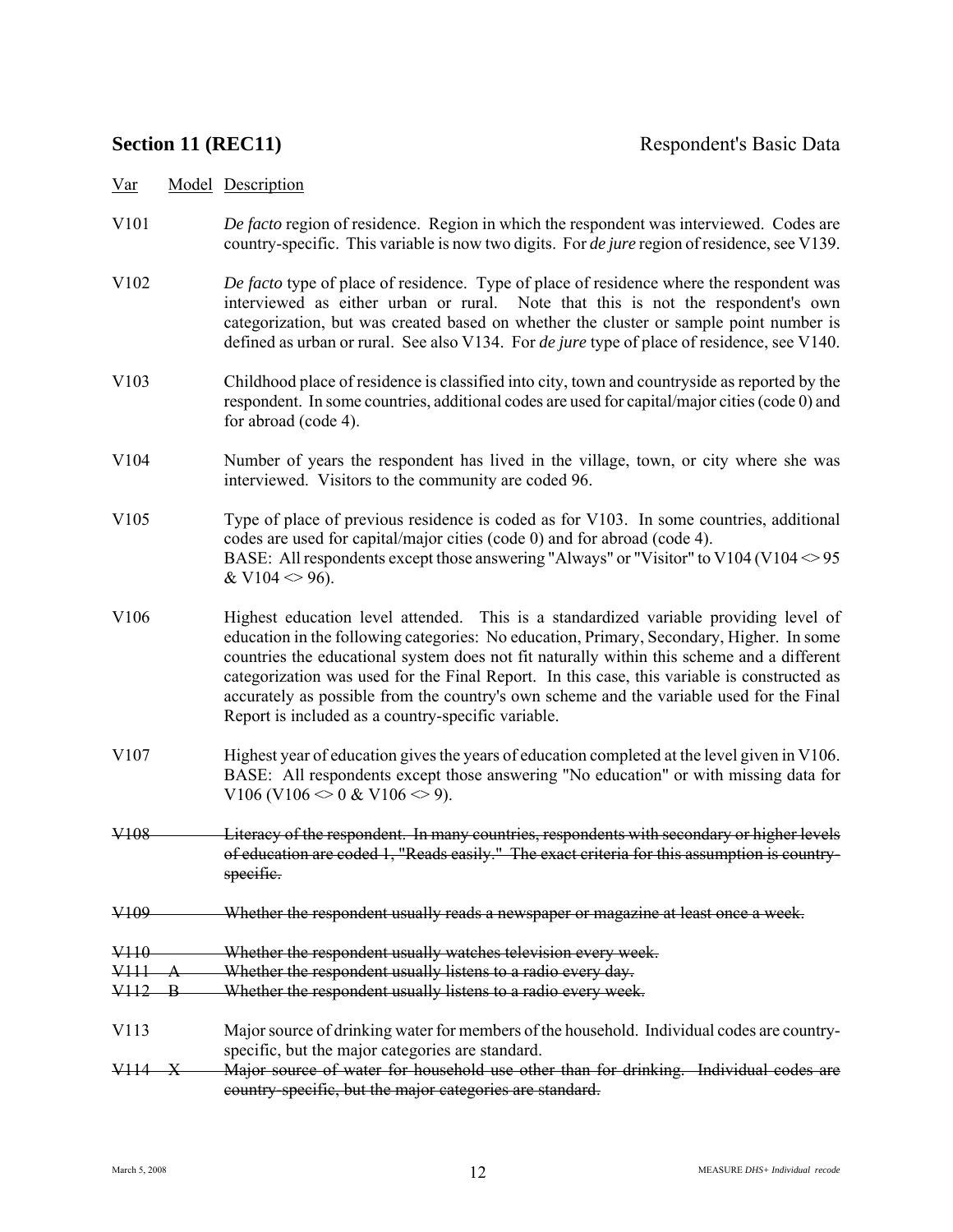| $Var$                                                |                  | <b>Model Description</b>                                                                                                                                                                                                                                                                                                                                                                                                                                                        |
|------------------------------------------------------|------------------|---------------------------------------------------------------------------------------------------------------------------------------------------------------------------------------------------------------------------------------------------------------------------------------------------------------------------------------------------------------------------------------------------------------------------------------------------------------------------------|
| V115                                                 |                  | Time taken to get to the water source for drinking water.<br>BASE: All respondents except those with drinking water either piped to, or available from a<br>well in, the residence, yard or plot, or who use rainwater or bottled water (V113 $\approx$ 11 &<br>V113 $\geq$ 21 & V113 $\leq$ 41 & V113 $\leq$ 61). The actual selection criteria is country-specific.                                                                                                           |
| V116                                                 |                  | Type of toilet facility in the household. Individual codes are country-specific, but the major<br>categories are standard.                                                                                                                                                                                                                                                                                                                                                      |
| V119<br>V <sub>120</sub><br>V <sub>121</sub><br>V122 |                  | Whether the household has:<br>Electricity.<br>A radio.<br>A television.<br>A refrigerator.                                                                                                                                                                                                                                                                                                                                                                                      |
| V <sub>123</sub><br>V <sub>124</sub><br>V125         |                  | Whether a member of the household has:<br>A bicycle.<br>A motorcycle.<br>A car.                                                                                                                                                                                                                                                                                                                                                                                                 |
| V <sub>127</sub>                                     |                  | Main material of the floor. Individual codes are country-specific, but the major categories                                                                                                                                                                                                                                                                                                                                                                                     |
| V <sub>128</sub>                                     | $\boldsymbol{X}$ | are standard.<br>Main material of the walls. Individual codes are country-specific, but the major categories                                                                                                                                                                                                                                                                                                                                                                    |
| V129                                                 | $\boldsymbol{X}$ | are standard.<br>Main material of the roof. Individual codes are country-specific, but the major categories are<br>standard.                                                                                                                                                                                                                                                                                                                                                    |
| V <sub>130</sub><br>V <sub>131</sub>                 |                  | Religion. Both the question and the codes are country-specific.<br>Ethnicity. Both the question and the codes are country-specific.                                                                                                                                                                                                                                                                                                                                             |
| V133                                                 |                  | Education in single years. This variable is constructed from the educational level (V106)<br>and the grade at that level $(V107)$ as follows:<br>V106<br>$\,$ $\,$ $\,$<br>V133<br>$\theta$<br>$=$ $>$<br>$\theta$<br>V107<br>1 $\Rightarrow$<br>$=$ > V107+x<br>$\overline{2}$<br>3 => $V107+y$<br>$=$ ><br>9<br>99<br>$x =$ years to complete primary education<br>$y = \text{years}$ to complete primary and secondary education<br>where both x and y are country-specific. |
| V134                                                 |                  | De facto place of residence is the type of place in which the respondent was interviewed.<br>Urban areas are classified into large cities (capital cities and cities with over 1 million<br>population), small cities (population over 50,000), and towns (other urban areas), and all<br>rural areas are assumed to be countryside. Note that this classification differs from that used<br>in DHS I.                                                                          |
| V <sub>1</sub> 35                                    |                  | Whether the respondent is a usual resident of the household or is just visiting the household.<br>Responses of "Visitor" to V104 are visitors to the city, town or village where the interview                                                                                                                                                                                                                                                                                  |

took place, but V135 shows respondents who were visitors to the household.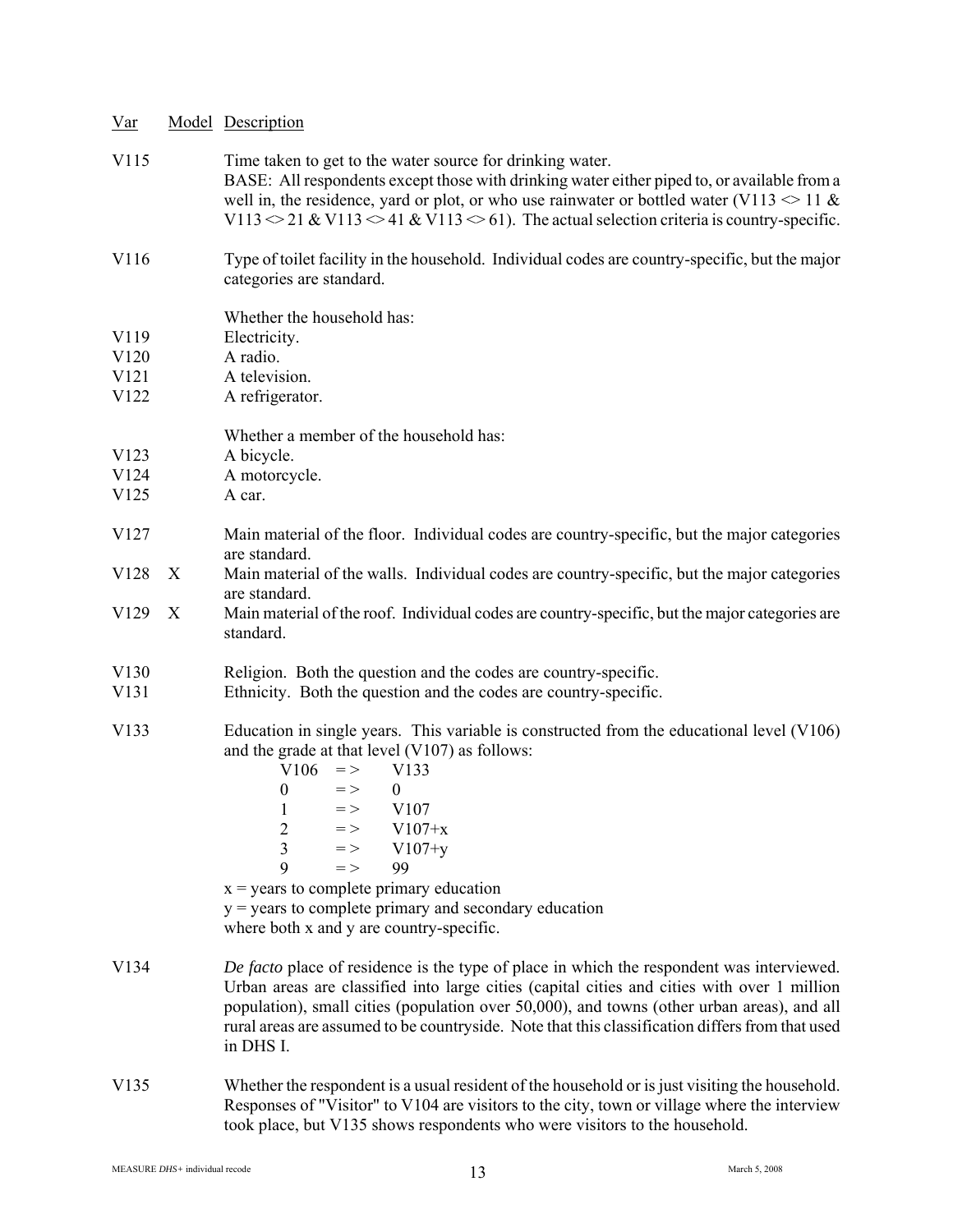| $Var$                                                    |              | Model Description                                                                                                                                                                                                                                                                                                                                                                                                        |
|----------------------------------------------------------|--------------|--------------------------------------------------------------------------------------------------------------------------------------------------------------------------------------------------------------------------------------------------------------------------------------------------------------------------------------------------------------------------------------------------------------------------|
| V <sub>136</sub>                                         |              | Total number of household members is the number of usual residents plus the number of<br>visitors who slept in the house the previous night that were listed in the household schedule.                                                                                                                                                                                                                                  |
| V <sub>137</sub>                                         |              | Number of children resident in the household and aged 5 and under. Visiting children are<br>not included.                                                                                                                                                                                                                                                                                                                |
| V138                                                     |              | Number of eligible women in the household. Eligible women are usually defined to be<br>women aged 15-49 who slept in the household the previous night, irrespective of whether<br>they usually reside in the household or are visiting the household. In some countries an ever-<br>married sample is used for the individual interview, and so the eligibility criteria is further<br>restricted to ever-married women. |
| V <sub>139</sub><br>V <sub>140</sub><br>V <sub>141</sub> |              | De jure region of usual residence. For de facto region of residence, see V101.<br>De jure type of place of usual residence. For <i>de facto</i> type of place of residence, see V102.<br>De jure place of residence. In most countries, no differentiation is made between large cities<br>and small cities in this variable.                                                                                            |
| V <sub>142</sub>                                         | $\mathbf{X}$ | Whether the same source of water is used for drinking water as for household water.                                                                                                                                                                                                                                                                                                                                      |
| V144                                                     | Α            | Whether the respondent lived in one or more than one community since January 198?.                                                                                                                                                                                                                                                                                                                                       |
| V <sub>148</sub>                                         |              | Whether the respondent is still in school. In DHS III, these data are now taken directly from<br>a question in the women's questionnaire. Women who are older than 24 years of age are<br>coded 0, assuming that they are no longer in school.                                                                                                                                                                           |
| V149                                                     |              | Educational achievement recodes the education of the respondent into the following<br>categories: None, incomplete primary, complete primary, incomplete secondary, complete<br>secondary, higher education. See related variables V106, V107, V133.                                                                                                                                                                     |
| V <sub>150</sub>                                         |              | Relationship to the head of the household. These data are taken from the household<br>schedule.                                                                                                                                                                                                                                                                                                                          |
| V <sub>151</sub>                                         |              | Sex of the head of the household.                                                                                                                                                                                                                                                                                                                                                                                        |
| V <sub>152</sub>                                         |              | Age of the head of the household.                                                                                                                                                                                                                                                                                                                                                                                        |
| V <sub>153</sub>                                         |              | Whether the household has a telephone.                                                                                                                                                                                                                                                                                                                                                                                   |
| <del>V154</del>                                          |              | Main reason that the respondent stopped attending school.<br>BASE: Women who are under the age of 25 and who are not attending school (V012 < 25 $\&$<br>$V148 \Leftrightarrow 1$ .                                                                                                                                                                                                                                      |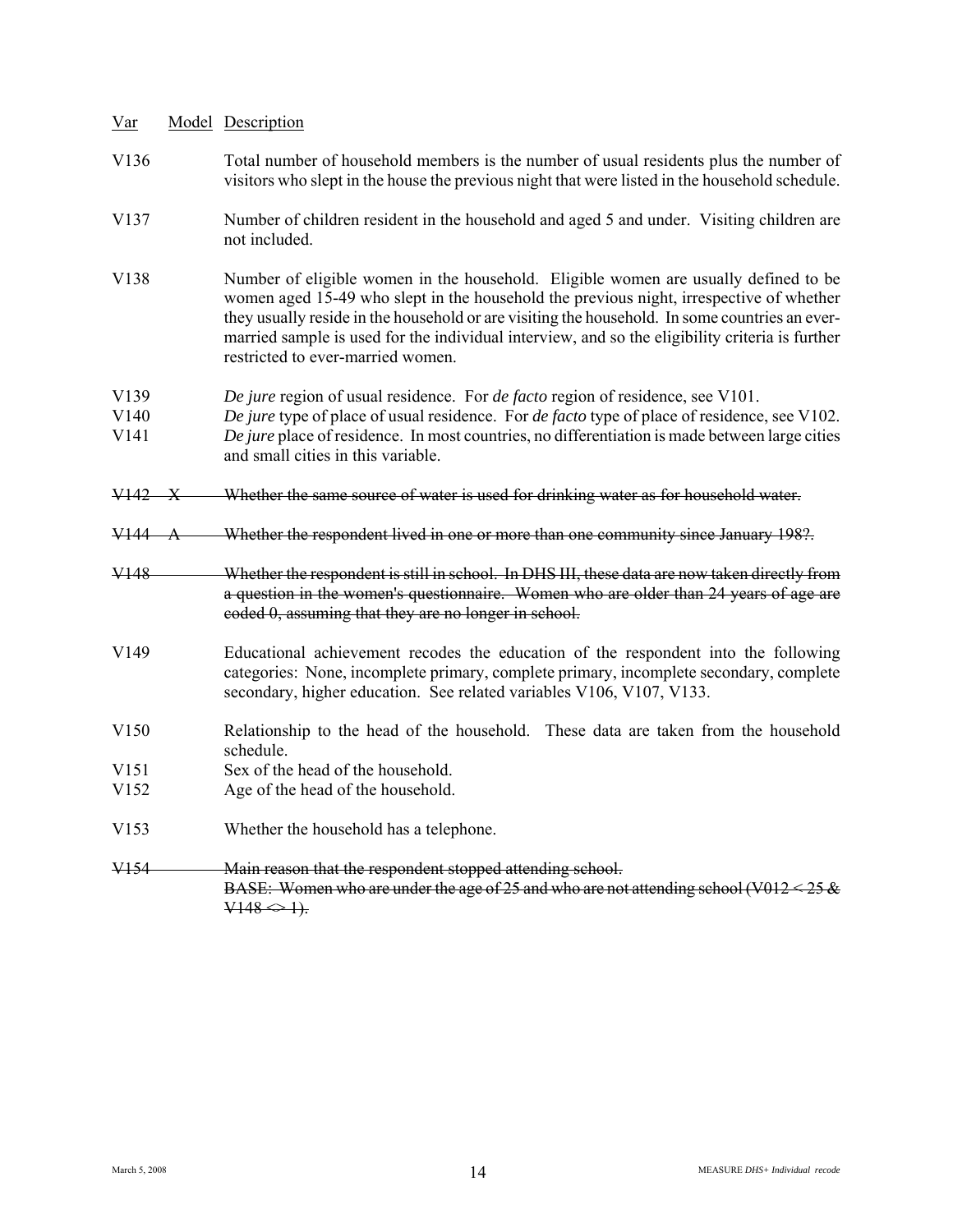#### Inflation factors for ever-married samples

Variables AWFACTT to AWFACTE are standard inflation factors to be applied to the denominators when using ever-married samples to produce estimates for all women. To produce theses estimates for all women it is necessary to apply the inflation factors to account for the proportion of women who were never married. Each factor is stored in 5-digit variables, with two implied decimal places. A value of 00128 means an inflation factor of 1.28 should be applied to the individual case to allow for never- married women. This means that for every 100 ever-married women found in the household schedule of a particular age and with the same background characteristic, there are 128 women in total, i.e. 100 ever-married women plus 28 never-married women. These inflation factors are used in the calculation of fertility rates, median ages at first union and first birth, mean number of children ever born, and other all-woman-based estimates. Note that these inflation factors do not need to be used when the denominator for an estimate only includes women who have ever been married. Four standard factors are produced for ever-married samples. Additional factors may appear as country-specific inflation factors if they were calculated to produce tabulations for the final report of a particular country. Country-specific variables are located in REC91.

AWFACTT All-woman factor for the total population. AWFACTU All-woman factor for the urban/rural breakdowns. AWFACTR All-woman factor for the regional breakdowns. AWFACTE All-woman factor for the educational breakdowns. V155 Literacy. Whether a respondent who attended primary schooling can read a whole or part of a sentence showed. A respondent who attended secondary education or higher are coded 2 as well as respondent who could read a whole sentence. V156 Ever participated in a literacy program or any other program that involves learning to read and write (not including primary school) V157 Frequency of reading newspaper or magazine V158 Frequency of listening to radio V159 Frequency of watching television V160 Toilet facilities shared with other households V<sub>161</sub> Type of cooking fuel V162 Place for hand washing Items present in the household as observed by the interviewer V163 Presence of water/tap in household V164 Presence of soap/ash/other cleansing agent in household V165 Presence of basin in household V166 Results of salt iodine test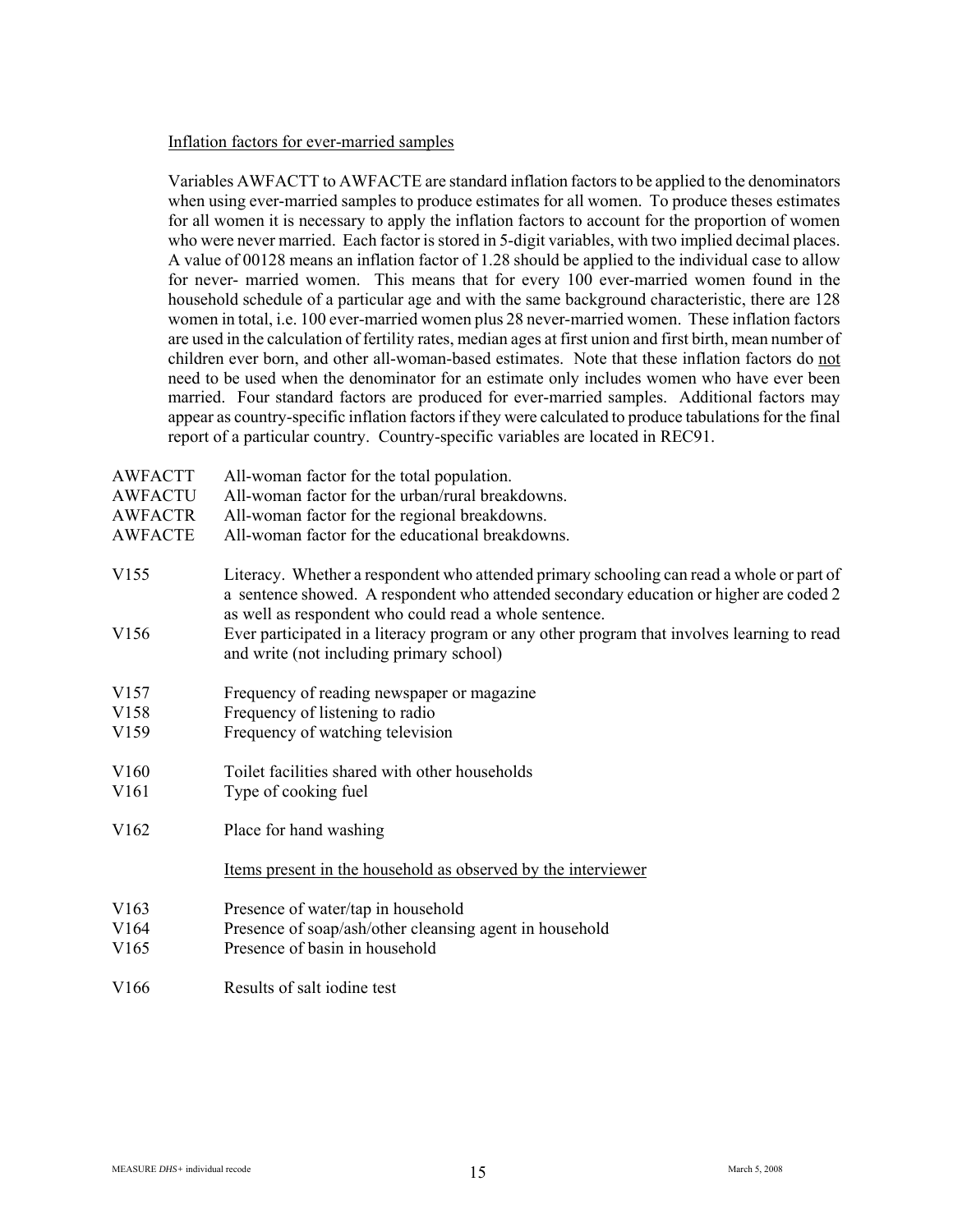# **Section 21 (REC21)** Reproduction

The birth history contains up to 20 entries for births, and is ordered in reverse order such that the last birth is given first in the birth history and the first birth is given last. For respondents with more than 20 births, the birth history contains the last 19 births plus the first birth. However, all variables relating to intervals between births are calculated based on the actual births, and not just the births given in the birth history. The variable V224 contains the count of entries in the birth history, and is thus the index to the last entry in the birth history which contains the information relating to the first birth.

| $\underline{\text{Var}}$ | Model Description                                                                                                                                                                                                                                                                                                                                                                                                                                                                                                                                                                                                                                                                     |
|--------------------------|---------------------------------------------------------------------------------------------------------------------------------------------------------------------------------------------------------------------------------------------------------------------------------------------------------------------------------------------------------------------------------------------------------------------------------------------------------------------------------------------------------------------------------------------------------------------------------------------------------------------------------------------------------------------------------------|
| <b>BIDX</b>              | Birth history index numbers the entries in the birth history from 1 to n, where the nth birth is<br>the first birth.                                                                                                                                                                                                                                                                                                                                                                                                                                                                                                                                                                  |
| <b>BORD</b>              | Birth order number gives the order in which the children were born and so is the reverse<br>order from BIDX.                                                                                                                                                                                                                                                                                                                                                                                                                                                                                                                                                                          |
| B <sub>0</sub>           | Twin code gives an order number for each child of a multiple birth. Code 0 indicates a<br>single birth, code 1-upwards give the number of the child. Twins are ordered in the birth<br>history with the higher twin codes appearing before the lower twin codes. See the example<br>of the birth history structure below.                                                                                                                                                                                                                                                                                                                                                             |
| B1<br>B <sub>2</sub>     | Month of birth of child (see note on imputed dates).<br>Year of birth of child (see note on imputed dates). This variable now occupies 4 digits.                                                                                                                                                                                                                                                                                                                                                                                                                                                                                                                                      |
| B <sub>3</sub>           | Century month code for the date of birth of the child (see note on century month codes).                                                                                                                                                                                                                                                                                                                                                                                                                                                                                                                                                                                              |
| B4                       | Sex of child.                                                                                                                                                                                                                                                                                                                                                                                                                                                                                                                                                                                                                                                                         |
| B <sub>5</sub>           | Whether child was alive or dead at the time of interview.                                                                                                                                                                                                                                                                                                                                                                                                                                                                                                                                                                                                                             |
| <b>B6</b>                | Age at death of the child as reported in the questionnaire. The first digit of the age at death<br>gives the units in which it was reported: 1 - Days, 2 - Months, 3 - Years, 9 - Special<br>responses. The last two digits give the age at death in those units. Age at death is usually<br>reported in days if it was less than one month, in months if it was less than two years and<br>otherwise in years. If the last two digits contain a value greater than 90 then this is a special<br>response. For example, 298 means the age at death was a number of months, and the exact<br>number was unknown, but lies between 1 and 23 months.<br>BASE: Dead children $(B5 = 0)$ . |
| B7                       | Age at death of the child in completed months gives a calculated age at death from the<br>reported information. If it was reported in days these are truncated to completed months, if<br>reported in months these are used directly, but if reported in years then truncated years are<br>used, i.e., 3 years becomes 36 months. For ages at death that were not specified, an age at<br>death is imputed using a hot deck approach by taking the same age at death as the last child<br>encountered of the same birth order in the data file. This variable is no longer truncated at 90<br>months and now occupies three digits.<br>BASE: Dead children $(B5 = 0)$ .               |
| B8                       | Current age of the child in single years for all living children.                                                                                                                                                                                                                                                                                                                                                                                                                                                                                                                                                                                                                     |

BASE: Living children  $(B5 = 1)$ .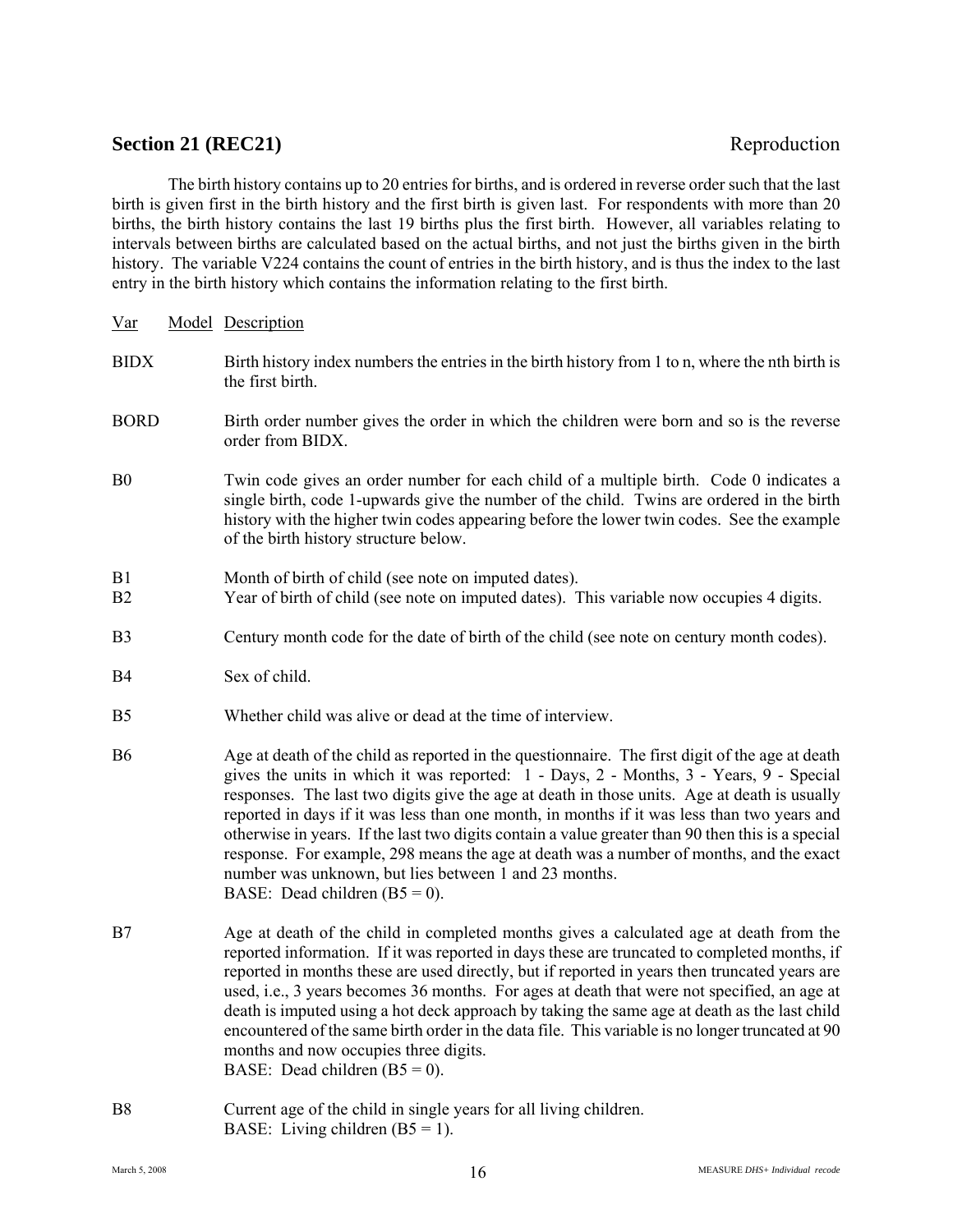- B9 The person the child usually lives with. The Respondent is coded 0, father coded 1, other relatives coded 2, other people coded 3, and children aged 15 and over who were not asked who they live with are coded 4. Note that this coding is different from DHS I. BASE: Living children  $(B5 = 1)$ . B10 Completeness of information for the date of birth of the child (see note on imputed dates). Codes are different from the codes used in DHS I. B11 Preceding birth interval is calculated as the difference in months between the current birth and the previous birth, counting twins as one birth. BASE: All births except the first birth and its twins. B12 Succeeding birth interval is calculated as the difference in months between the current birth and the following birth, counting twins as one birth. BASE: All births except the last birth and its twins. B13 Flag for age at death is coded as follows: 0 No flag 1 Age at death plus the date of birth would place the death after the interview 2 Age at death is less than the reported duration of breastfeeding 3 Age at death is less than the age the child was first given supplemental foods 4 Age at death is less than age the child was first breastfed 5 Age at death plus the date of birth would place the death before the last vaccination 6 Reported age at death is outside the range expected for the units given 7 Age at death was imputed, however the units were given 8 Age at death was imputed, no units were given BASE: Dead children  $(B5 = 0)$ . B14 Whether the interval between the birth and the previously reported birth was four or more years. This calculation is performed by the interviewer, purely in terms of years, ignoring the month of birth of each of the children. For example, a birth in April 1988 would be categorized as being four or more years after a birth in October 1984, even though there is actually less than four years between the births. BASE: Second and higher births  $(BORD > 1)$ . B15 Whether there were any other live births in the interval between the birth and the previously reported birth. Note: Variables B14 and B15 are questions used in the interview to try and ascertain if the respondent had omitted any live births while reporting her birth history. The birth history may have been modified during the interviewing process, and the responses may not now correspond to the interval between the birth and the preceding birth recorded in this section. the data have been included to help indicate cases where the respondent may have omitted live births while originally reporting the birth history. The omitted births should be included in this final version of the birth history.
- B16 Child's line number in household.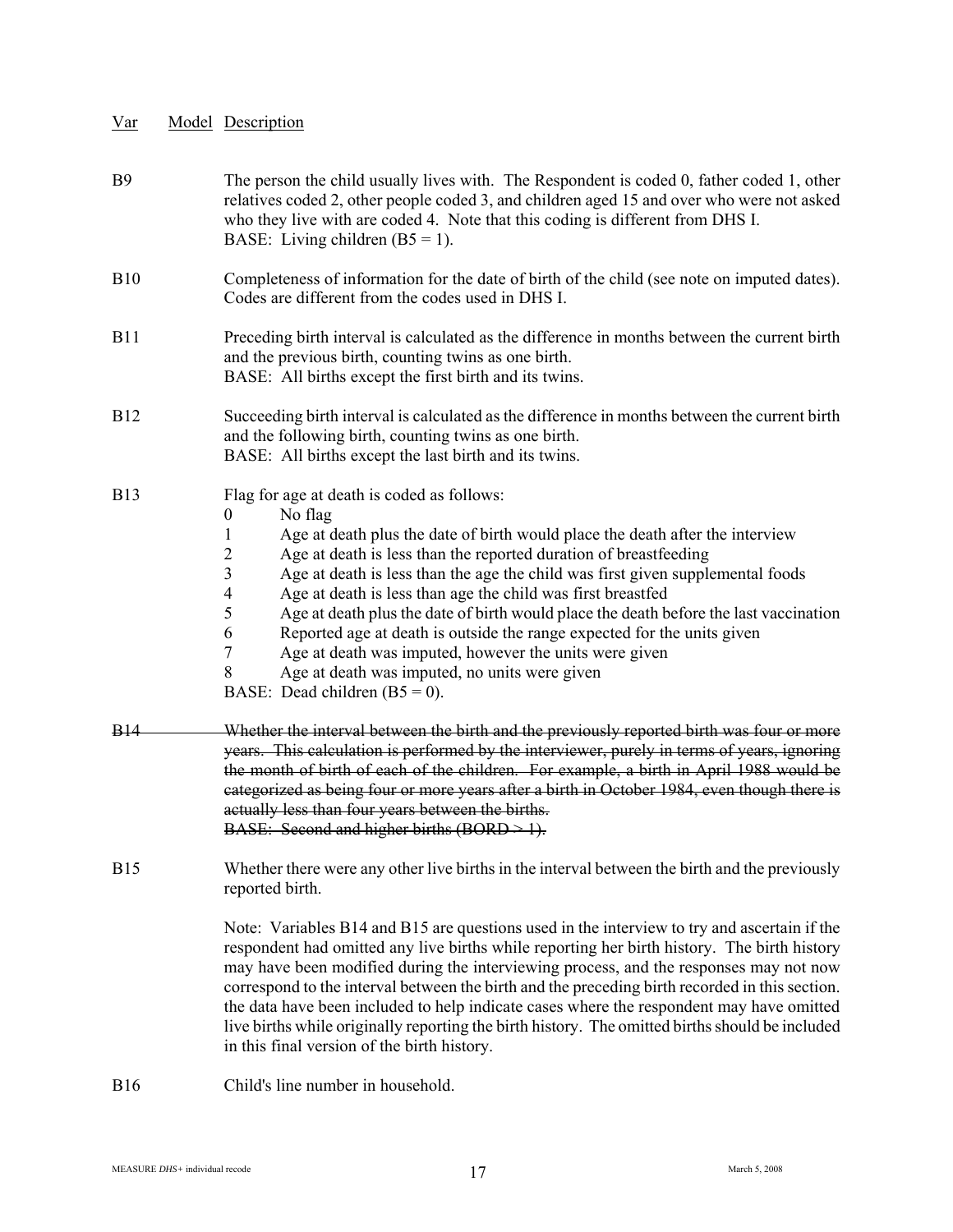#### Example Birth History:

| BIDX BORD BO | B1 B2 B3 B4 B5 B6 B7       |  |  |                                   |                |                | B8 B9 B10 B11 B12 B13 B15 B16 |      |     |                                     |   |
|--------------|----------------------------|--|--|-----------------------------------|----------------|----------------|-------------------------------|------|-----|-------------------------------------|---|
|              | 6 2 2 2000 1202 1 1        |  |  | the control of the first state of |                | $\overline{0}$ |                               | 1 28 |     |                                     | h |
|              | 5 1 2 2000 1202 2 0 301 15 |  |  |                                   |                |                | 1 28                          |      |     | 6 0                                 |   |
| 3.           | 4 0 10 1997 1174 2 1       |  |  |                                   | -3             | $\overline{0}$ |                               | 4 43 | -28 | - 0                                 | 5 |
|              | 4 3 0 3 1994 1131 1 1      |  |  |                                   | $\overline{7}$ | $\Omega$       | 4                             | 14   | 43  | $\cap$                              |   |
|              | 2 0 1 1993 1117 2 0 302 24 |  |  |                                   |                |                |                               | 5 17 | 14  | $\begin{matrix} 0 & 0 \end{matrix}$ |   |
| 6 1 0        | 8 1991 1100 1 0 212 12     |  |  |                                   |                |                | 5.                            |      |     |                                     |   |

In this example there are six children, including a pair of twins. There are three boys and three girls. Two of the girls have died, one after one year and the other after two years and one boy who died after 12 months, the other living children live with their mother. Exact dates of birth were available only for the last birth and its twin. For the other births either the year only (code 5 in B10) , or year and age (code4 in B10) were available. The birth intervals are calculated between births excluding children of multiple births. For example the preceding interval for the first entry is the difference between the CMC for the first entry and the third entry because the second entry is a twin of the first entry.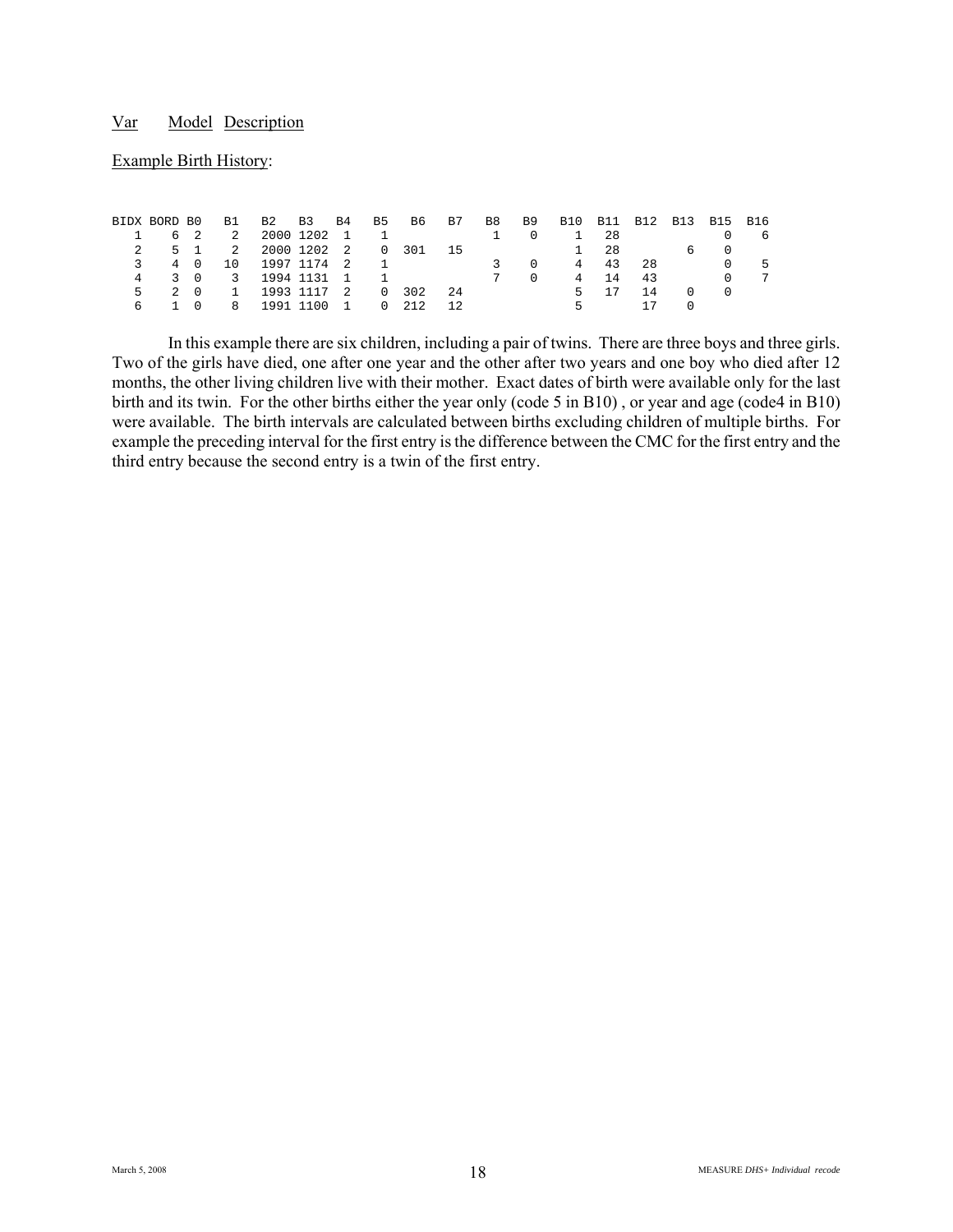# **Section 22 (REC22)** Reproduction

- V201 Total number of children ever born. If there are fewer than twenty births then this is the same as V224 (Number of entries in the birth history), but if there are more than twenty births then this gives the full number, while V224 will be 20.
- V202 Total number of sons living at home.<br>V203 Total number of daughters living at h Total number of daughters living at home. V204 Total number of sons living away from home. V205 Total number of daughters living away from home. V206 Total number of sons who have died. V207 Total number of daughters who have died. V201 is the sum of variables V202 to V207. V208 Total number of births in the last five years is defined as all births in the months 0 to 59 prior to the month of interview, where month 0 is the month of interview. V209 Total number of births in the past year is defined as all births in the months 0 to 12 (not 0 to 11) prior to the month of interview. V210 Total number of births in the month of interview. V211 Century month code of the date of first birth is the same as B3 (V224). BASE: All respondents with one or more births  $(V201 > 0)$ .
- V212 Age of the respondent at first birth is calculated from the CMC of the date of first birth and the CMC of the date of birth of the respondent. BASE: All respondents with one or more births  $(V201 > 0)$ .
- V213 Whether the respondent is currently pregnant.
- V214 Imputed duration of the current pregnancy. In the imputation process a date of conception of the current pregnancy is calculated from the reported duration of the current pregnancy, if known, or imputed from other available information (see note on imputed dates). The imputed duration of pregnancy is then calculated from that date of conception. BASE: Currently pregnant women  $(V213 = 1)$ .
- V215 Time since last menstrual period as reported by the respondent. The first digit gives the units in which the response was given by the respondent: 1 - Days ago, 2 - Weeks ago, 3 - Months ago, 4 - Years ago, 9 - Special answers. The last two digits give the time since the last period in those units. If the last two digits contain a number greater than 90 then this is a special response. For example, 199 means the response was in days but the number of days was missing on the questionnaire.
- V216 Whether the respondent menstruated in the last six weeks is calculated from V215.
- V217 Knowledge of the ovulatory cycle indicates when during her monthly cycle the respondent thinks a woman has the greatest chance of becoming pregnant.
- V218 Total number of living children is the sum of variables V202 to V205.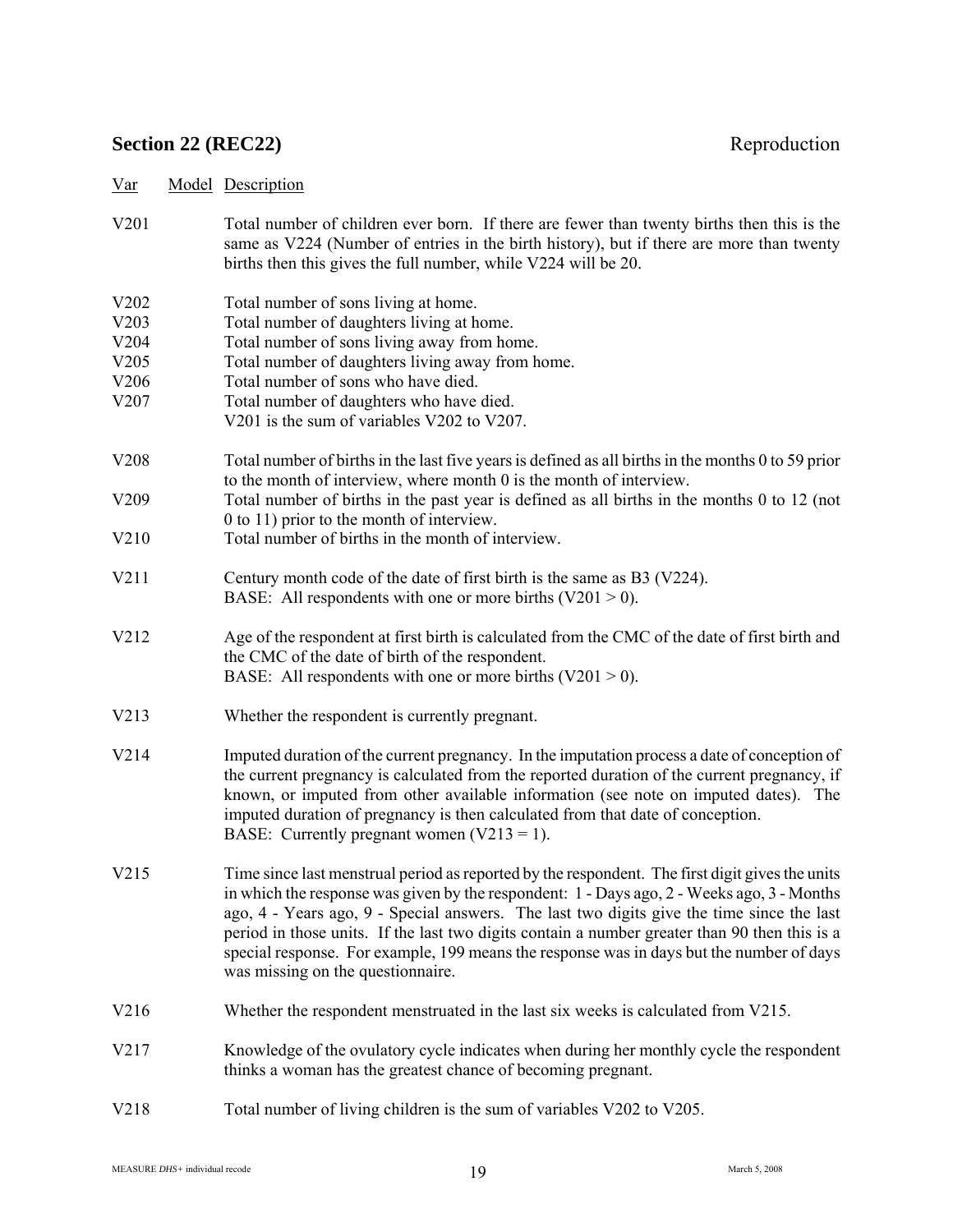| $Var$ | Model Description                                                                                                                                                                                                                                                                                                                                                                                                                                                                                                                                                                                                                                                                                                                                                                                                                                                                                                                                                                                                                                                                                                                                                                               |
|-------|-------------------------------------------------------------------------------------------------------------------------------------------------------------------------------------------------------------------------------------------------------------------------------------------------------------------------------------------------------------------------------------------------------------------------------------------------------------------------------------------------------------------------------------------------------------------------------------------------------------------------------------------------------------------------------------------------------------------------------------------------------------------------------------------------------------------------------------------------------------------------------------------------------------------------------------------------------------------------------------------------------------------------------------------------------------------------------------------------------------------------------------------------------------------------------------------------|
| V219  | Total number of living children including current pregnancy is calculated from V218 by<br>adding 1 if the respondent is pregnant.                                                                                                                                                                                                                                                                                                                                                                                                                                                                                                                                                                                                                                                                                                                                                                                                                                                                                                                                                                                                                                                               |
| V220  | Total number of living children including current pregnancy is a grouping of the previous<br>variable, truncating the number to 6 if it was greater than 6.                                                                                                                                                                                                                                                                                                                                                                                                                                                                                                                                                                                                                                                                                                                                                                                                                                                                                                                                                                                                                                     |
| V221  | Interval between the first marriage and first birth in months. If the first birth was prior to the<br>first marriage then this variable is coded 996 "Negative interval."<br>BASE: Ever-married women who have had one or more births ( $V501 > 0$ & $V201 > 0$ ).                                                                                                                                                                                                                                                                                                                                                                                                                                                                                                                                                                                                                                                                                                                                                                                                                                                                                                                              |
| V222  | Interval between the last birth and the date of the interview in months.<br>BASE: Respondents who have had one or more births $(V201 > 0)$ .                                                                                                                                                                                                                                                                                                                                                                                                                                                                                                                                                                                                                                                                                                                                                                                                                                                                                                                                                                                                                                                    |
| V223  | Completeness of information relating to the date of conception of the current pregnancy.<br>This variable indicates whether the date of conception was exactly specified by the duration<br>of the current pregnancy or the duration was imputed from other information (see note on<br>imputed dates). Codes are different from those used in DHS I.                                                                                                                                                                                                                                                                                                                                                                                                                                                                                                                                                                                                                                                                                                                                                                                                                                           |
| V224  | Number of entries in the birth history (REC21). This variable is also the index to the first<br>birth in the birth history. If there are fewer than twenty births then this is the same as V201<br>(number of children ever born), but if there are more than twenty births then this will be 20,<br>while V201 gives the full number.                                                                                                                                                                                                                                                                                                                                                                                                                                                                                                                                                                                                                                                                                                                                                                                                                                                          |
| V225  | At the time the respondent became pregnant with the current pregnancy, whether the current<br>pregnancy was wanted then, later or not at all.<br>BASE: Currently pregnant women $(V213 = 1)$ .                                                                                                                                                                                                                                                                                                                                                                                                                                                                                                                                                                                                                                                                                                                                                                                                                                                                                                                                                                                                  |
| V226  | Computed time since the last menstrual period. This is computed from the response for<br>V215, with durations exceeding the interval since the last birth (V227 = 7, 9) recoded to the<br>response "Before last birth" (code 995) and inconsistent responses flagged on variable V227<br>(codes 1-6) recoded to 997.                                                                                                                                                                                                                                                                                                                                                                                                                                                                                                                                                                                                                                                                                                                                                                                                                                                                            |
| V227  | Flag variable indicating inconsistencies found in editing the response for variable V215.<br>$0$ No flag<br>Duration given is greater than the interval since the last birth and the respondent did<br>1<br>not say, in the maternity section, that she was still amenorrheic since her last birth<br>$\overline{2}$<br>Duration given plus the duration of amenorrhea after the last birth is greater than the<br>interval since the last birth<br>3<br>Duration was reported, but the respondent's period had not returned since the last<br>birth<br>Respondent reported her last period was before her last birth, but she had never<br>4<br>given birth<br>5<br>Respondent reported never having menstruated, but reported in the maternity section<br>that her period had returned after her last birth<br>Respondent reported her last period was before her last birth, but reported in the<br>6<br>maternity section that her period had returned after her last birth<br>$\tau$<br>Respondent reported a duration since her last period, but this would place her last<br>period during her last pregnancy<br>Respondent reported never having menstruated, but she had children<br>8 |
|       | 9<br>Duration was reported, but the duration would place her period before her last birth                                                                                                                                                                                                                                                                                                                                                                                                                                                                                                                                                                                                                                                                                                                                                                                                                                                                                                                                                                                                                                                                                                       |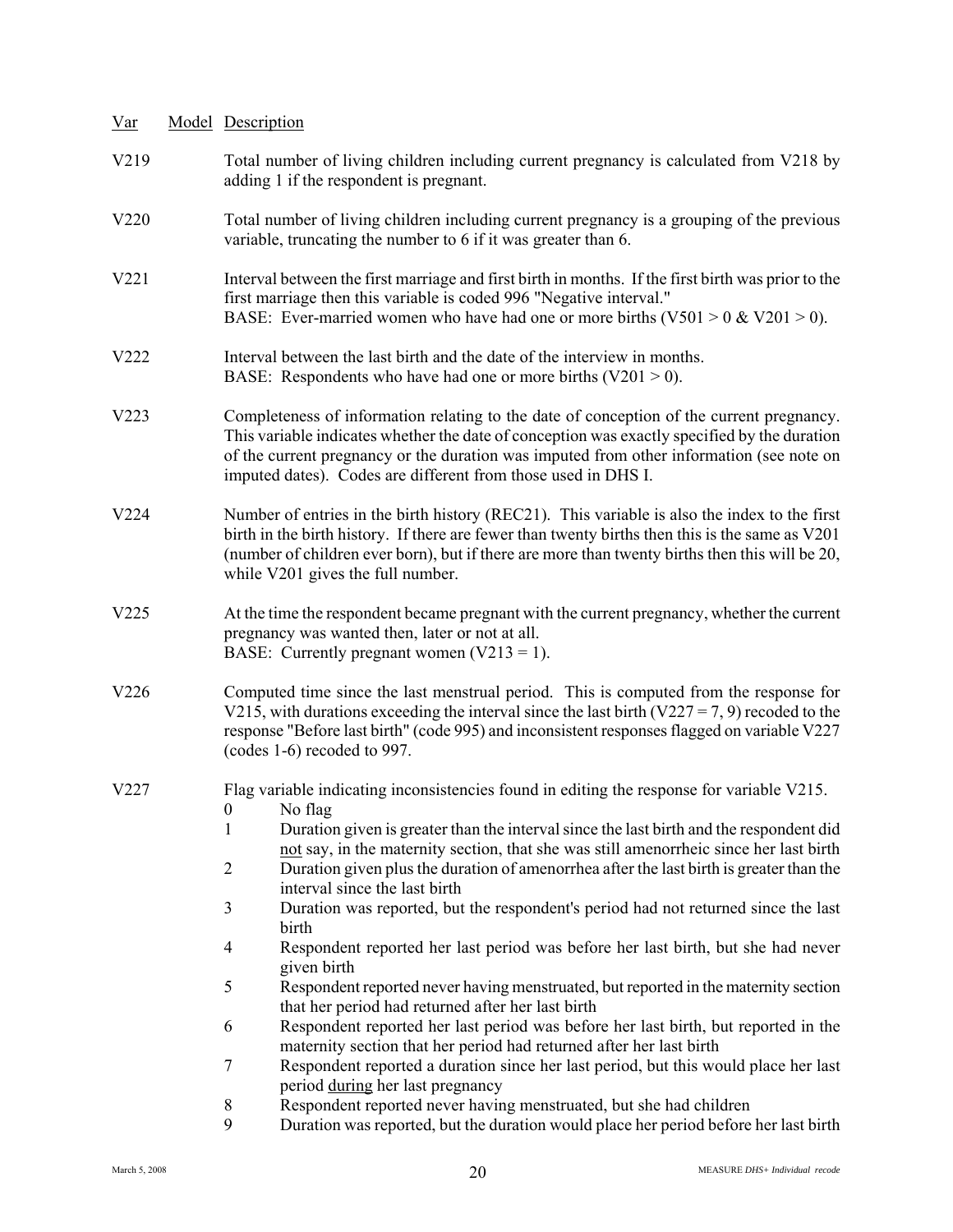V228 A Whether the respondent ever had a pregnancy that terminated in a miscarriage, abortion, or still birth, i.e., did not result in a live birth.

Pregnancy terminations

Variables V229 to V234 relate to pregnancy terminations (pregnancies that did not result in a live birth).

BASE: Respondents who have had one or more terminated pregnancies  $(V228 = 1)$ .

- V229 A Month of the last pregnancy termination.
- V230 A Year of the last pregnancy termination. The date of last termination is taken from a single question in the body of the questionnaire. This variable now occupies 4 digits.
- V231 A Century month code of the last pregnancy termination. The CMC date of termination is calculated from the preceding questions, or from the calendar, if possible, in cases where an exact date was not given for the date of last pregnancy termination.
- V232 A Date flag for the last terminated pregnancy.
- V233 A Months pregnant when the pregnancy terminated. BASE: Respondents who have had one or more terminated pregnancies since the cutoff date for the calendar/health section (V228 = 1 & V231 >= V017).
- V234 A Whether the respondent had other pregnancy terminations before the last one. BASE: Respondents who have had one or more terminated pregnancies since the cutoff date for the calendar/health section (V228 = 1 & V231 >= V017).
- V235 A Birth history index for last child born prior to the start of the calendar. Index is zero if no child was born before the start of the calendar.

### V236 Whether the interval between the last birth and the date of interview was four calendar years or more. See B14 for more explanation. BASE: Women with at least one birth  $(V201 > 0)$ .

- V237 Whether there were any other live births in the interval between the last birth and the date of interview. See B15 for more explanation.
- V238 Total number of births in the last three years is defined as all births in the months 0 to 35 prior to the month of interview, where month 0 is the month of interview.

### Pregnancies terminated prior to beginning of calendar

- V239 Whether or not, the respondent had pregnancies that miscarried, aborted or ended in still birth before calendar beginning
- V240 Month of last termination prior to calendar
- V241 Year of last termination prior to calendar
- V242 CMC termination ended prior to calendar
- V243 Completeness of information for the last termination date prior to calendar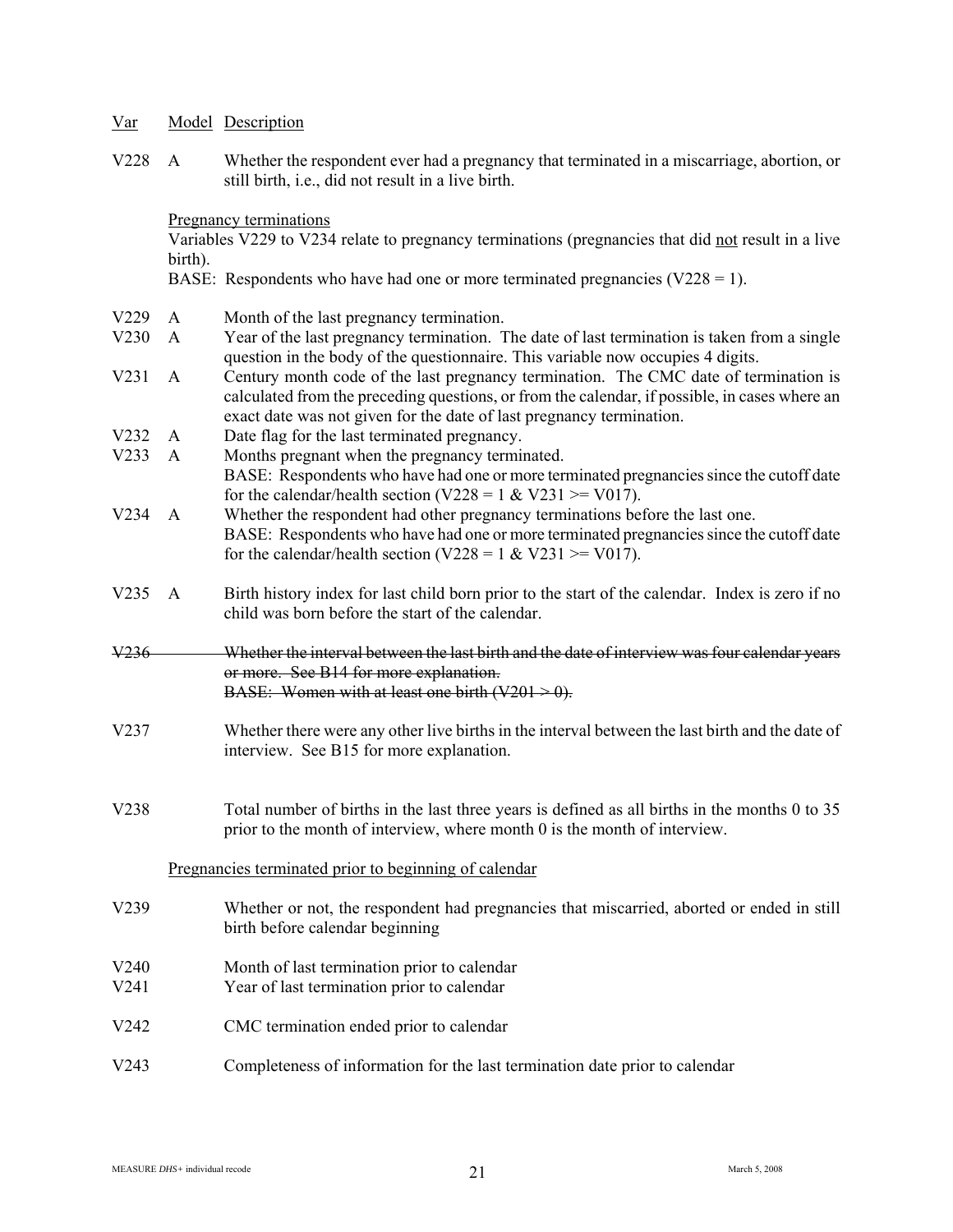# **Section 31 (REC31)** Contraceptive Table

### Var Model Description

V301 Knowledge of any method is classified into modern, traditional and folkloric methods as follows: Modern methods are Pill, IUD, Injections, Diaphragm, Condom, Female Sterilization, Male Sterilization, Implants, female condom, Foam/Jelly and lactational amenorrhea. Traditional methods are Periodic Abstinence (Rhythm), Withdrawal, and Abstinence. Folkloric methods are the category "other". If a respondent knows both a traditional method and a modern method then the modern method takes priority and she is coded as knowing a modern method. Similarly, if a woman knows a traditional method and a folkloric method, the traditional method takes priority.

V302 Ever use of a modern, traditional or folkloric method is created in the same way as V301.

### Contraceptive Table

The contraceptive table contains entries for 20 contraceptive methods, and for each entry gives information relating to knowledge of the method, ever use of the method, and knowledge of a source for the method. Entries 1 to 15 are standard but entries 15 to 20 are used for country-specific methods. The methods relating to each entry are as follows:

|                | Pill                         | 11 | Norplant <sup><math>TM</math></sup> or implants |
|----------------|------------------------------|----|-------------------------------------------------|
| $\overline{2}$ | <b>IUD</b>                   | 12 | Abstinence                                      |
| 3              | Injections                   | 13 | Lactational amenorrhea                          |
| 4              | Diaphragm                    | 14 | Female condom                                   |
| 5              | Condom                       | 15 | Foam and jelly                                  |
| 6              | <b>Female Sterilization</b>  | 16 |                                                 |
| 7              | Male Sterilization           | 17 | Country specific method 1                       |
| 8              | Periodic Abstinence (Rhythm) | 18 | Country specific method 2                       |
| 9              | Withdrawal                   | 19 | Country specific method 3                       |
| 10             | Other methods                | 20 | Country specific method 4                       |

For Foam/Jelly, if questions about the methods are asked separately (for example, foaming tablets in one set of questions and jelly combined in another set of questions), the original responses are recorded as country-specific variables and the standard variables presented in this section are a composite of the two sets of questions.

In general, the list of the methods used in the contraceptive table does not exist. The variable that is used to recognize these methods is V312. In some cases additional codes are used in the contraceptive table and these should exist in the documentation of the distributed data file.

The contraceptive table contains variables V304A to V3076 as follows:

- V304A Whether the method is modern, traditional or folkloric.
- V304 Knowledge of the method. If questions relating to the method were not asked in a particular country then code 8 "Not asked" is used.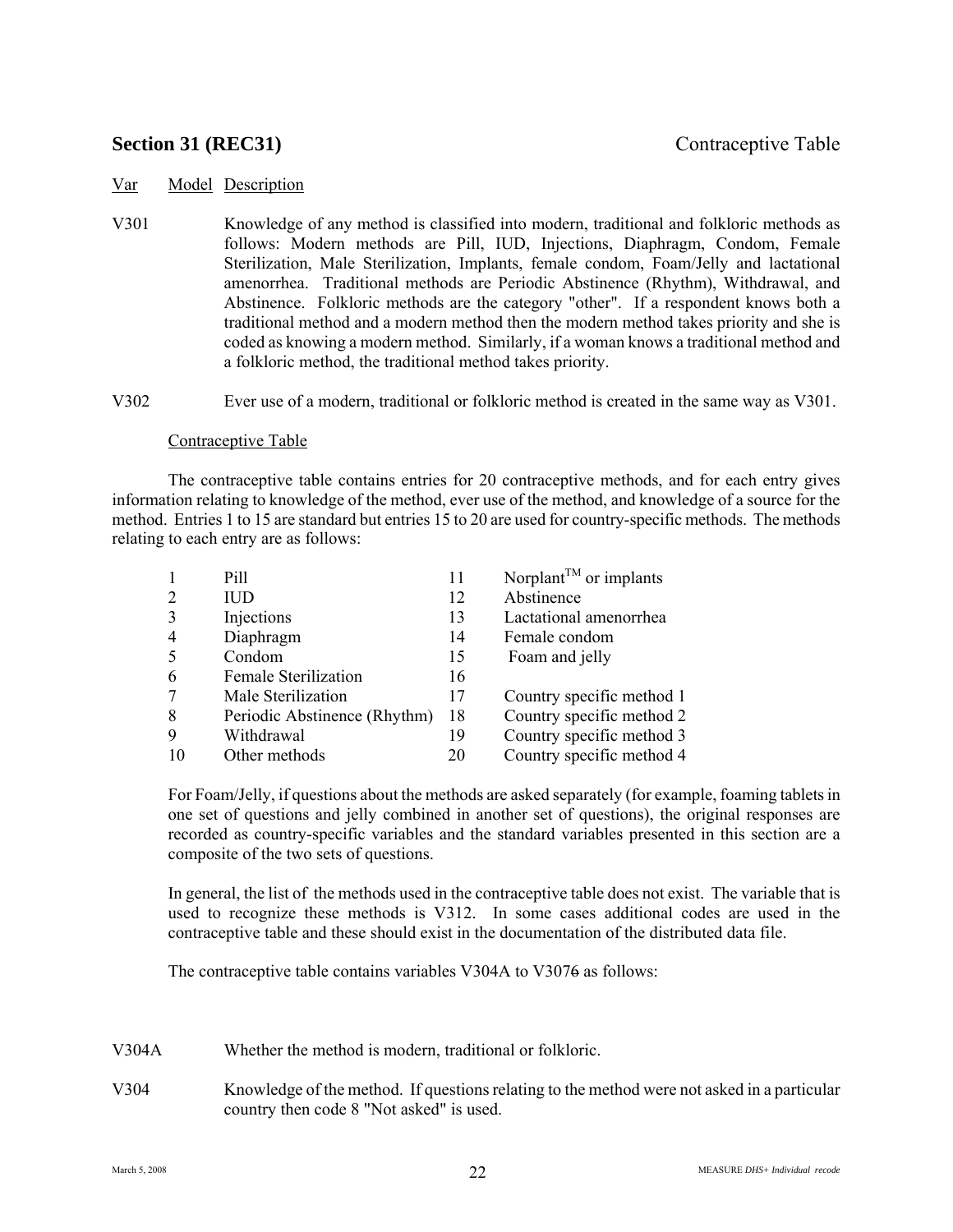| $\frac{Var}{Var}$ | Model Description                                                                                                                                                                                                        |
|-------------------|--------------------------------------------------------------------------------------------------------------------------------------------------------------------------------------------------------------------------|
| V305              | Whether the respondent has ever used the contraceptive method.<br>BASE: Respondents who knew of the method according to V304, either spontaneously (1)<br>or after probing (being read a description of the method) (2). |
| V307              | Method currently used. This is a multiple occurrence variable that gives all the methods<br>used by the respondent.<br>BASE: Respondents who ever used the method according to V305.                                     |

Example Contraceptive Table:

|        | Pill IUD       |          |          |                | 2 3 4 5 6 7 8 9 10 11 12<br>Inj Dia Cond F. St.M. St.P.Ab. With Other Norpl Abst CS1 |  |                |          |  |                | 13  | CS8 |
|--------|----------------|----------|----------|----------------|--------------------------------------------------------------------------------------|--|----------------|----------|--|----------------|-----|-----|
|        |                |          |          |                |                                                                                      |  |                |          |  |                |     |     |
|        |                |          |          |                | V304A 1 1 1 1 1 1 1 1 2 2 3 1 2 3                                                    |  |                |          |  |                |     |     |
| V304 1 |                | $\Omega$ | $\Omega$ | $\overline{0}$ | 1 0 0 1 0 0 8                                                                        |  |                |          |  | 8 <sup>1</sup> | - 8 |     |
| V305   | $\overline{0}$ |          |          |                | $\begin{array}{ccc} 1 & & 0 \end{array}$                                             |  | $\overline{1}$ | $\Omega$ |  |                |     |     |
| V307   |                |          |          |                |                                                                                      |  |                |          |  |                |     |     |

In this example the entries in the table are shown across the page while the variables in each entry are shown down the page. The numbers shown above the method names are the occurrence or entry number associated with that method. The respondent knew three methods, Pill, Condom and Periodic Abstinence. The respondent has used Condoms and Periodic Abstinence. The respondent is using periodic abstinence.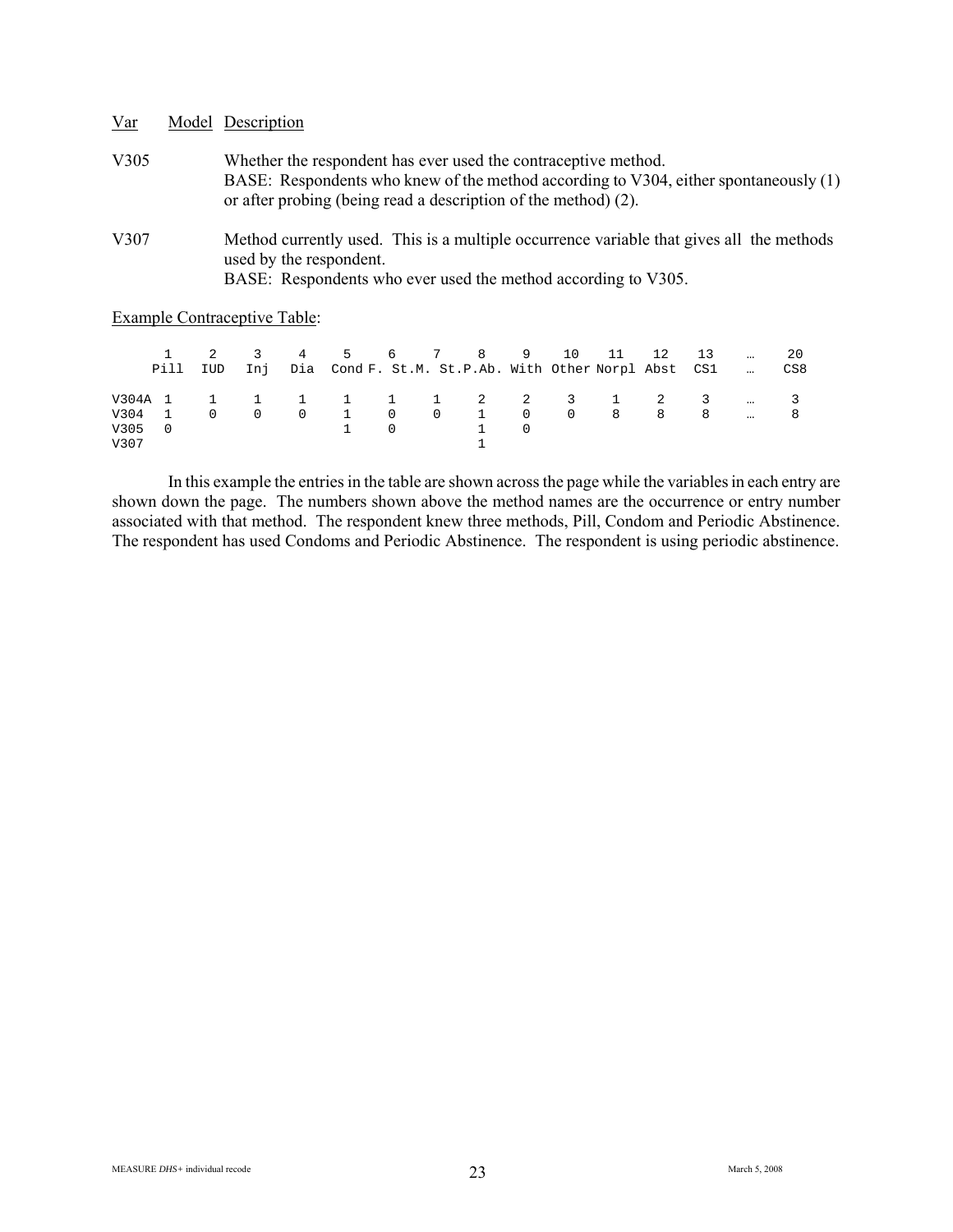# **Section 32 (REC32)** Contraceptive Use

| Model Description<br>Var |
|--------------------------|
|--------------------------|

| V310 | Number of living children at the time the respondent first used a contraceptive method. |
|------|-----------------------------------------------------------------------------------------|
|      | BASE: All respondents who have ever used a contraceptive method ( $V302 > 0$ ).         |

- V311 Number of living children at the time of first use is a grouped form of V310, with 4 or more truncated to 4 and respondents who have never used a contraceptive method coded 5.
- V312 Current contraceptive method. Pregnant women are coded 0 "Not currently using."
- V313 Type of contraceptive method categorizes the current contraceptive method as either a modern method, a traditional method, or a folkloric method.
- V314 Method of periodic abstinence indicates how the respondent determined on which days to abstain from sexual intercourse the last time the respondent used periodic abstinence. BASE: Current users of periodic abstinence  $(V312 = 8)$  - Note that this is different from the base used in DHS I.
- V315 Month started using a contraceptive method by the respondent or her current partner (see note on imputed dates).
- V316 Year started using a contraceptive method by the respondent or her current partner (see note on imputed dates). This variable now occupies 4 digits.
- V317 Century month code for the date started using a contraceptive method by (see note on century month codes).
- V318 Completeness of information for the date of sterilization of the respondent or her partner (see note on imputed dates). Codes for DHS III are different from the codes used in DHS I.

### Sterilization.

Variables V319 to V322 relate to dates of sterilization. BASE: Women who are sterilized or whose partner is sterilized  $(V312 = 6$  or  $V312 = 7)$ .

- V319 Years since sterilization in 2-year groups, truncated at 10 years.
- V320 Age at sterilization in 5-year groups <25, 25-29, 30-34, 35-39, 40-44, 45-49.<br>V321 Marital duration at sterilization in 5-year groups with single women and the
- Marital duration at sterilization in 5-year groups with single women and those sterilized before marriage coded 0.
- V322 Parity at sterilization, truncated at 5+ children.

### Pill Use.

Variables V323 and V325 relate to the use of the pill. See variable V372 to V374 for additional information relating to pill use.

BASE: Respondents currently using the pill  $(V312 = 1)$ .

- V323 Brand of pill currently being used by the respondent. Codes are country-specific.
- V325 A Cost of pills in the local currency. The width of this field has been increased to six characters to accommodate a variety of currencies. Code 999996 indicates that the pills were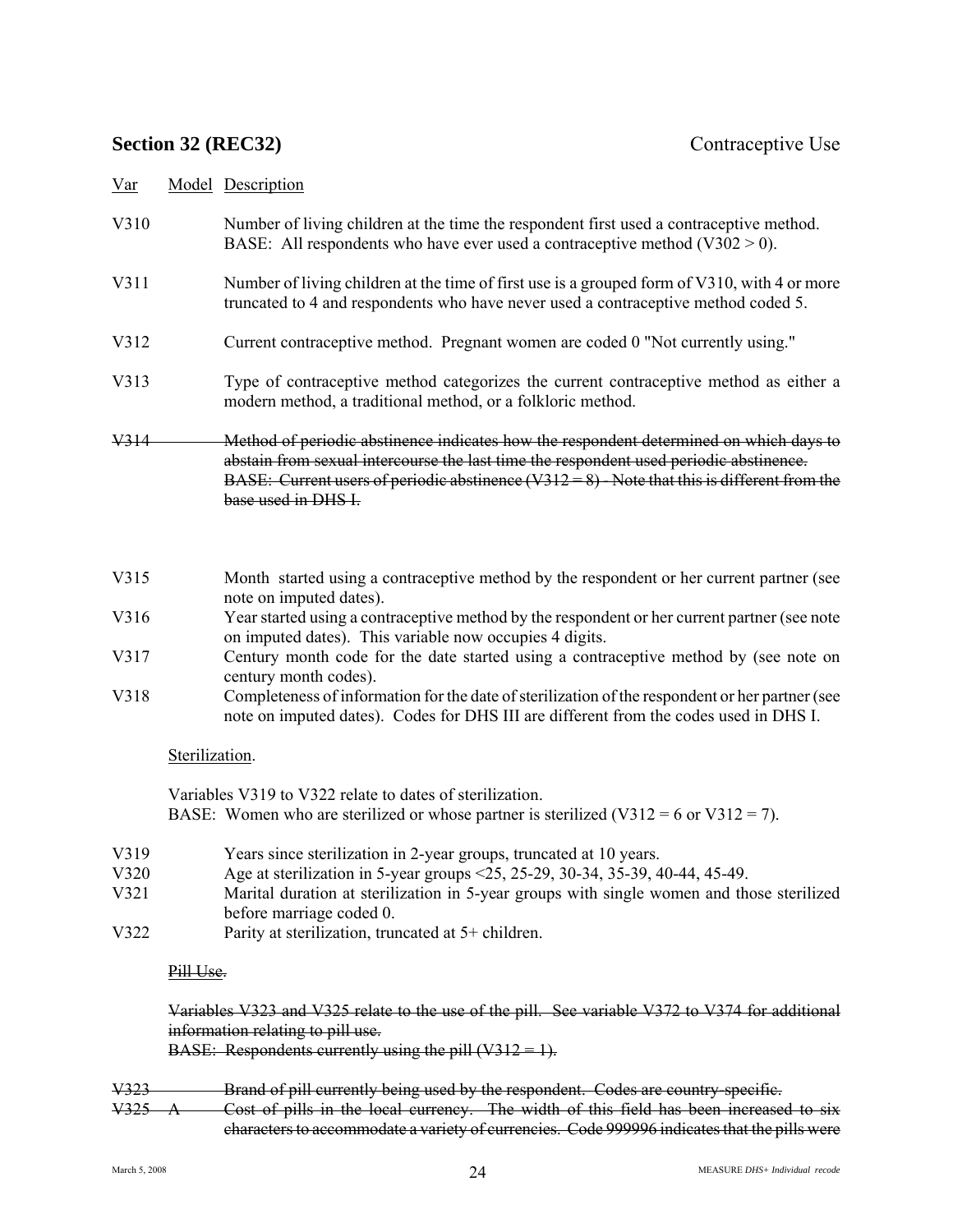provided free and code 999998 indicates that the respondent did not know the price of the pills.

#### Source of modern contraceptive methods.

Variables V326 to V328 and V327 relate to sources of contraception for current users of modern methods. See variables V379 to V380 for additional information relating to the source of modern contraceptive methods.

BASE: Respondents currently using a modern method (V312  $>= 1$  & V312  $<= 7$  or V312 = 11 or  $V312 \geq 13 \& V312 \leq 16$ .

- V326 The last source visited to obtain the current modern contraceptive method. Codes are country-specific, but the major categories are standard.
- V327 The last source visited for users of modern methods in standard coding groups constructed from V326. The standard coding categories for this variable have been changed to separate non-governmental organizations (NGOs) from other private sector sources.

#### V328 Main reason the respondent selected the source for the method, rather than using a different source for the method.

Current use of contraception.

Variables V337 relates to the current use of contraception. BASE: Current users of contraception (V312  $\leq$  0).

V337 Months of use of the current contraceptive method. For Model "B" questionnaires, if the number of months of use exceeds 8 years, it is coded as 96 For Model "A" questionnaires, if the woman is using the method throughout the calendar, the duration is coded as 95.

#### Last method discontinued in the last five years.

Variables V359 and V360 relate to the last method discontinued in the last five years. The information for these variables is taken from the calendar. BASE: Respondents who discontinued use of a method in the last five years.

- V359 A Last method discontinued in the last five years.
- V360 A Reason for the discontinuation of the last method discontinued in the last five years.

Pattern and intentions for future use.

Variables V361 to V364 relate to the respondent's past contraceptive practice and future intentions for using contraception.

V361 Pattern of past contraceptive use. For model "B" questionnaires the questions relating to contraceptive use since the last birth are not asked and thus the respondent cannot be categorized as having used a method since the last birth or having only used a method before the last birth. In countries using the model "B" questionnaire, all past users are given code 3. In countries using model "A" questionnaires, all women who have not used in the calendar are treated as past users and given code 3.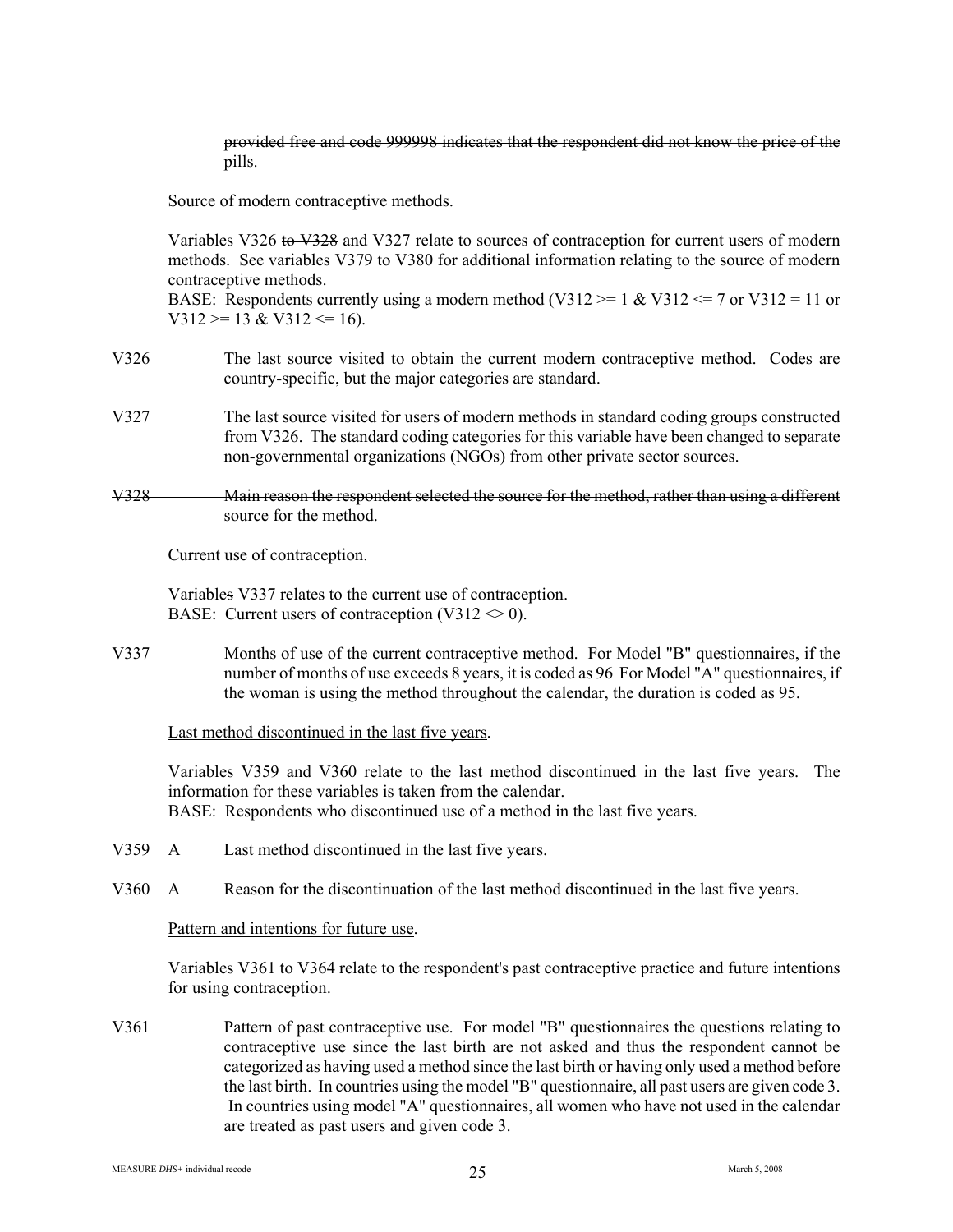| V362             |                | Intention to use a contraceptive method in the future is based on two questions in the model<br>questionnaires, and classifies those intending to use a method in the future by whether they<br>intend to use that method in the next twelve months or not. The two "Unsure" categories<br>correspond to replies of unsure about using a method in the future (unsure about use) or, for<br>those intending to use a method in the future, unsure about whether they intend to use that<br>method in the next twelve months (unsure about timing). In some countries, women who<br>had never had sexual intercourse were not asked these questions, and are coded 6 on V362.<br>BASE: All respondents not currently using contraception $(V312 = 0)$ . |  |  |  |  |  |
|------------------|----------------|--------------------------------------------------------------------------------------------------------------------------------------------------------------------------------------------------------------------------------------------------------------------------------------------------------------------------------------------------------------------------------------------------------------------------------------------------------------------------------------------------------------------------------------------------------------------------------------------------------------------------------------------------------------------------------------------------------------------------------------------------------|--|--|--|--|--|
| V363             |                | Preferred future method for respondents intending to use a method in the future.<br>BASE: Respondents not currently using a method, but intending to use a method in the<br>future (V312 = 0 & (V362 = 1 or V362 = 2 or V362 = 3)).                                                                                                                                                                                                                                                                                                                                                                                                                                                                                                                    |  |  |  |  |  |
| V364             |                | Contraceptive use and intention shows current users of modern methods, current users of<br>traditional methods, non-users who intend to use in the future and non-users not intending to<br>use a method. In some countries, women who had never had sexual intercourse were not<br>asked the questions relating to their intention to use contraception in the future, and are<br>coded 5 on V364.                                                                                                                                                                                                                                                                                                                                                    |  |  |  |  |  |
| V366A            |                | Acceptability of family planning messages being provided on radio.                                                                                                                                                                                                                                                                                                                                                                                                                                                                                                                                                                                                                                                                                     |  |  |  |  |  |
| V366B            |                | Acceptability of family planning messages being provided on television.<br>Variables V366A and V366B replace the single variable V366 used in DHS II.                                                                                                                                                                                                                                                                                                                                                                                                                                                                                                                                                                                                  |  |  |  |  |  |
| V367             |                | Whether the last child born in the last three/five years was wanted at that time, later or not at<br>all.<br>BASE: Women who gave birth to a child in the last three/five years $(V417 > 0)$ .                                                                                                                                                                                                                                                                                                                                                                                                                                                                                                                                                         |  |  |  |  |  |
|                  |                | First contraceptive method used.                                                                                                                                                                                                                                                                                                                                                                                                                                                                                                                                                                                                                                                                                                                       |  |  |  |  |  |
|                  |                | Variable V369 to V369B relates to the first contraceptive method ever used.                                                                                                                                                                                                                                                                                                                                                                                                                                                                                                                                                                                                                                                                            |  |  |  |  |  |
| V <sub>369</sub> | $\bm{\lambda}$ | The first contraceptive method ever used by the respondent. Never users are coded 0.                                                                                                                                                                                                                                                                                                                                                                                                                                                                                                                                                                                                                                                                   |  |  |  |  |  |
| $V369B$ B        |                | Whether the first use of contraception was for spacing or limiting reasons, or for other<br>reasons.<br>BASE: Ever users of contraception $(V302 \Leftrightarrow 0)$ .                                                                                                                                                                                                                                                                                                                                                                                                                                                                                                                                                                                 |  |  |  |  |  |
|                  | Pill Use.      |                                                                                                                                                                                                                                                                                                                                                                                                                                                                                                                                                                                                                                                                                                                                                        |  |  |  |  |  |
|                  |                | Variable V372 relates to the use of the pill.<br>BASE: Current users of the pill $(V312 = 1)$ .                                                                                                                                                                                                                                                                                                                                                                                                                                                                                                                                                                                                                                                        |  |  |  |  |  |
| <del>V372</del>  |                | Whether the package of pills currently being used by the respondent was seen by the<br>interviewer.                                                                                                                                                                                                                                                                                                                                                                                                                                                                                                                                                                                                                                                    |  |  |  |  |  |
|                  |                | Reasons for Non-Use of Contraceptive Methods.                                                                                                                                                                                                                                                                                                                                                                                                                                                                                                                                                                                                                                                                                                          |  |  |  |  |  |
| V375A            |                | Reason the respondent is not using a method of contraception to avoid pregnancy.                                                                                                                                                                                                                                                                                                                                                                                                                                                                                                                                                                                                                                                                       |  |  |  |  |  |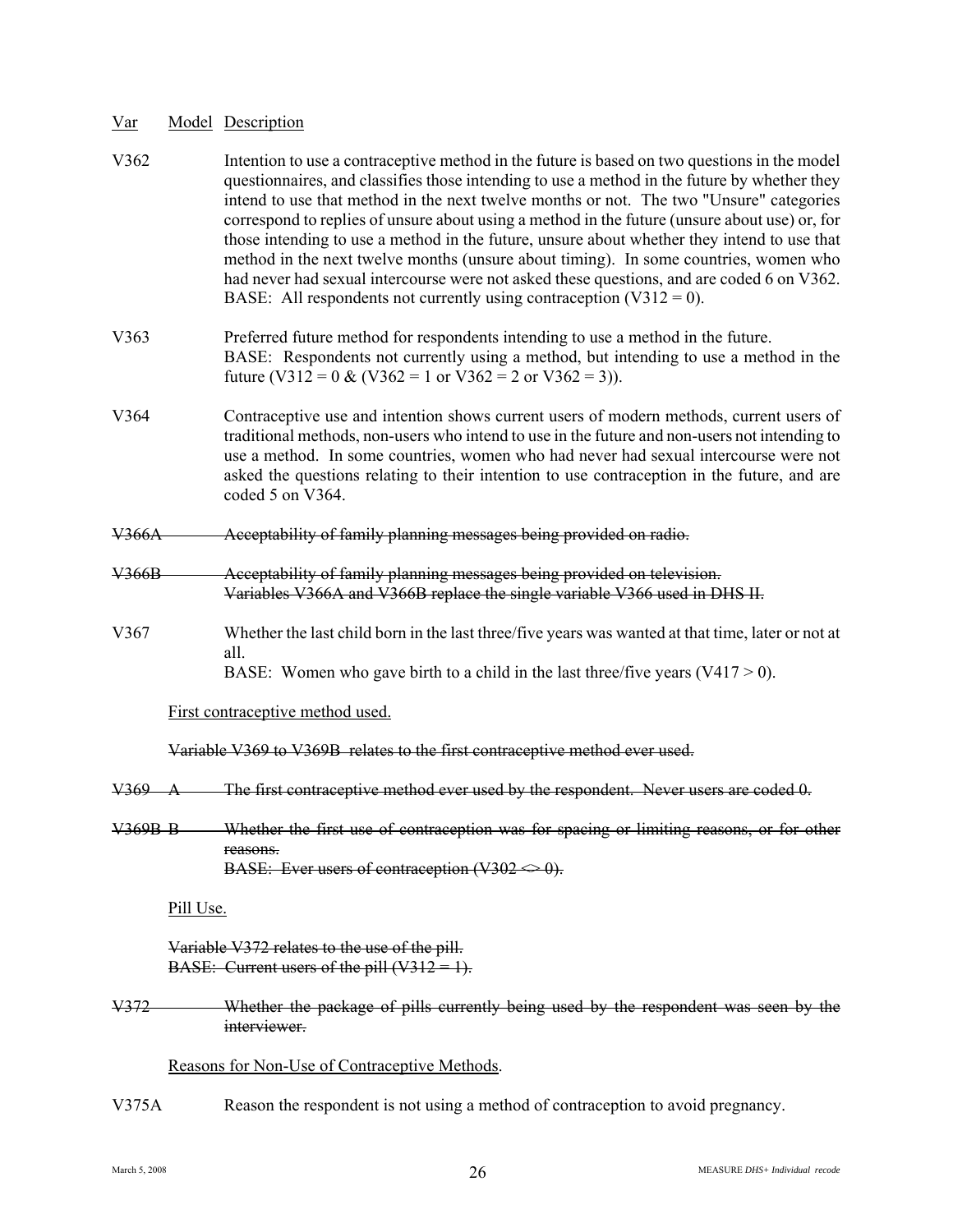| Var | Model Description |  |
|-----|-------------------|--|
|     |                   |  |

BASE: Women who are not currently using a contraceptive method and who are not pregnant (V312 = 0 & V213  $\infty$  1).

- V376 Reason the respondent does not intend to use a method of contraception in the future. The coding categories have changed in DHS III from those used in DHS II. BASE: All women not currently using a contraceptive method and not intending to use a method in the future  $(V362 = 5)$ .
- V376A Whether the respondent would use a method in the future if she was married. BASE: Women who says they do not intend to use a method because they are not married  $(V376 = 11)$ .

#### Sources of Contraception.

- V379 Source of any method of contraception is formed from a combination of responses. For current users of modern methods, it is the source of that method. For women who are not currently using any method, it is a source from which they know they can obtain family planning methods, if they know any source. This is not, in general, part of the standard questionnaire since it is replaced with a multiple-choice question. However it is left as a standard variable in case the question asked has only one answer.
- V380 Source of any method of contraception coded in standard coding categories is created from V379.

Whether the respondent has heard about family planning in the last few months from any of the following sources:

# V384A On the radio.

- V384B On the television.
- V384C In a newspaper or magazine.

#### V<sub>384</sub>D From a poster.

V384E From leaflets or brochures

Family Planning Related Visits

- V393 Whether the respondent was visited by a family planning worker in the twelve months preceding the interview.
- V394 Whether the respondent visited a health facility for any reason in the twelve months preceding the interview.
- V395 Whether any of the staff at the health facility talked to the respondent about family planning. BASE: Women who visited a health facility in the preceding 12 months  $(V394 = 1)$ .

Lactational Amenorrhea Method

- V396 Whether the respondent thinks that breastfeeding can affect a woman's chance of becoming pregnant.
- V397 Whether the respondent thinks that a woman's chance of becoming pregnant will be increased, decreased, unchanged by breastfeeding or may depend on other factors.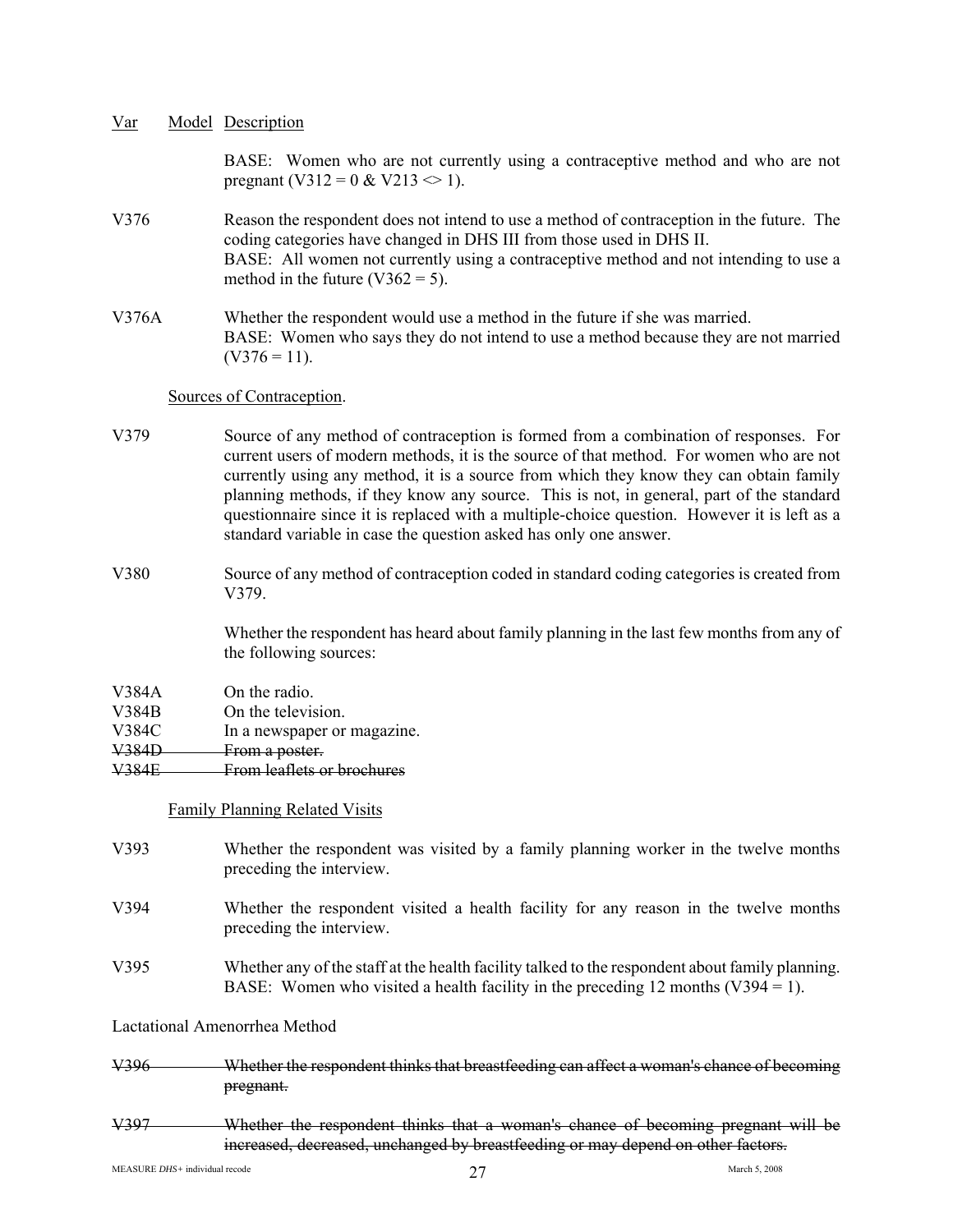| Var             |  | <b>Model Description</b>                                                                                                                                                                                                                                                                                                                                                                                            |  |  |  |  |  |
|-----------------|--|---------------------------------------------------------------------------------------------------------------------------------------------------------------------------------------------------------------------------------------------------------------------------------------------------------------------------------------------------------------------------------------------------------------------|--|--|--|--|--|
|                 |  | Women responding "No" on variable V396 are coded 0 (Unchanged) on V397.                                                                                                                                                                                                                                                                                                                                             |  |  |  |  |  |
| V398            |  | Whether the respondent has ever relied on breastfeeding as a method of avoiding pregnancy.<br>BASE: All women who have had at least one birth except those that believe the chance of<br>pregnancy is unchanged or increased by breastfeeding $(V201 \ge 0 \& V397 \le 0 \&$<br>$V397 \Leftrightarrow 1$ .                                                                                                          |  |  |  |  |  |
| V399            |  | Whether the respondent is currently relying on breastfeeding to avoid getting pregnant.<br>BASE: Respondents who reported ever relying on breastfeeding to avoid pregnancy and<br>who are not currently pregnant and not sterilized (V398 = 1 & V213 $\leq$ 1 & V312 $\leq$ 6 &<br>$\frac{1}{312}$ $\leftarrow$ 7).                                                                                                 |  |  |  |  |  |
| $V3A00A-Z$      |  | Source of family planning for non users. This question has multiple coding categories and<br>each category is recorded separately in these variables. Most of the categories are standard<br>$(VAO0A, B, C, D, E, J, K, L, M, N, S, T, U, X)$ . However, room has been left for country-<br>specific categories (VA00F, G, H, I, O, P, Q, R, V, W). Any category not used in a<br>particular country is left blank. |  |  |  |  |  |
|                 |  | <b>Public Sector</b>                                                                                                                                                                                                                                                                                                                                                                                                |  |  |  |  |  |
| V3A00A          |  | Government hospital                                                                                                                                                                                                                                                                                                                                                                                                 |  |  |  |  |  |
| V3A00B          |  | Government health center                                                                                                                                                                                                                                                                                                                                                                                            |  |  |  |  |  |
| V3A00C          |  | FP clinic                                                                                                                                                                                                                                                                                                                                                                                                           |  |  |  |  |  |
| V3A00D          |  | Mobile clinic                                                                                                                                                                                                                                                                                                                                                                                                       |  |  |  |  |  |
| V3A00E          |  | Fieldworker                                                                                                                                                                                                                                                                                                                                                                                                         |  |  |  |  |  |
| V3A00F          |  | Country-Specific public sector                                                                                                                                                                                                                                                                                                                                                                                      |  |  |  |  |  |
| <b>V3A00G</b>   |  | Country-Specific public sector                                                                                                                                                                                                                                                                                                                                                                                      |  |  |  |  |  |
| V3A00H          |  | Country-Specific public sector                                                                                                                                                                                                                                                                                                                                                                                      |  |  |  |  |  |
| <b>V3A00I</b>   |  | Other public sector                                                                                                                                                                                                                                                                                                                                                                                                 |  |  |  |  |  |
|                 |  | <b>Medical Private Sector</b>                                                                                                                                                                                                                                                                                                                                                                                       |  |  |  |  |  |
| V3A00J          |  | Private hosp/clin                                                                                                                                                                                                                                                                                                                                                                                                   |  |  |  |  |  |
| V3A00K          |  | Private pharmacy                                                                                                                                                                                                                                                                                                                                                                                                    |  |  |  |  |  |
| V3A00L          |  | Private doctor                                                                                                                                                                                                                                                                                                                                                                                                      |  |  |  |  |  |
| V3A00M          |  | Private mobile clinic                                                                                                                                                                                                                                                                                                                                                                                               |  |  |  |  |  |
| V3A00N          |  | Fieldworker                                                                                                                                                                                                                                                                                                                                                                                                         |  |  |  |  |  |
| V3A00O          |  | Country-Specific medical private sector                                                                                                                                                                                                                                                                                                                                                                             |  |  |  |  |  |
| V3A00P          |  | Country-Specific medical private sector                                                                                                                                                                                                                                                                                                                                                                             |  |  |  |  |  |
| V3A00Q          |  | Country-Specific medical private sector                                                                                                                                                                                                                                                                                                                                                                             |  |  |  |  |  |
| V3A00R          |  | Other medical private sector                                                                                                                                                                                                                                                                                                                                                                                        |  |  |  |  |  |
|                 |  | <b>Other Private Sector</b>                                                                                                                                                                                                                                                                                                                                                                                         |  |  |  |  |  |
| <b>V3A00S</b>   |  | Shop                                                                                                                                                                                                                                                                                                                                                                                                                |  |  |  |  |  |
| V3A00T          |  | <b>Traditional practitioner</b>                                                                                                                                                                                                                                                                                                                                                                                     |  |  |  |  |  |
| V3A00U          |  | Friend, relative                                                                                                                                                                                                                                                                                                                                                                                                    |  |  |  |  |  |
| V3A00V          |  | Country-Specific other private sector                                                                                                                                                                                                                                                                                                                                                                               |  |  |  |  |  |
| V3A00W          |  | Country-Specific other private sector                                                                                                                                                                                                                                                                                                                                                                               |  |  |  |  |  |
| V3A00X          |  | Other                                                                                                                                                                                                                                                                                                                                                                                                               |  |  |  |  |  |
| V3A00Y          |  | No source                                                                                                                                                                                                                                                                                                                                                                                                           |  |  |  |  |  |
| V3A00Z          |  | Any source                                                                                                                                                                                                                                                                                                                                                                                                          |  |  |  |  |  |
| TT <sub>1</sub> |  |                                                                                                                                                                                                                                                                                                                                                                                                                     |  |  |  |  |  |

V3A01 Before the sterilization operation, whether the respondent was told that sterilization would mean no more children.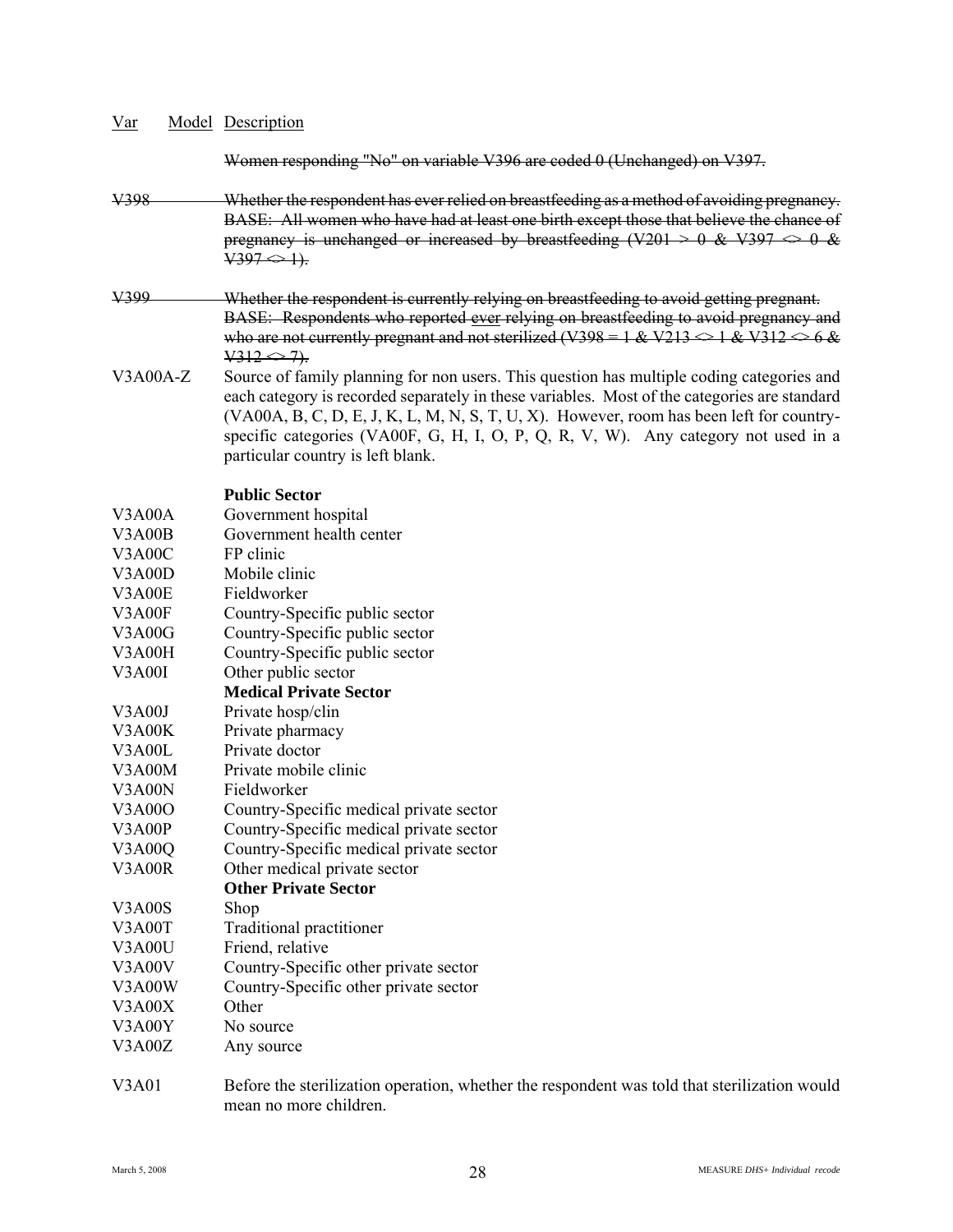- V3A02 Told about side effects or problems the respondent might have when first obtained the method she is currently using.
- V3A03 Told about side effects by health or FP worker
- V3A04 Told how to deal with side effects
- V3A05 Told about the availability of other FP methods than the one she is using.
- V3A06 Told about other FP methods by health or FP worker
- V3A07 First source for current method. This variable is grouped into 4 major categories:
	- 10 Public sector
	- 20 Private medical
	- 30 Other private
	- 96 Other
- V3A08A-Z Reason for not using. This question has multiple coding categories and each category is recorded separately in these variables. Most of the categories are standard (VA00A-T). However, room has been left for country-specific categories (VA00U-W). Any category not used in a particular country is left blank.

| <b>V3A08A</b> | Not married                          |
|---------------|--------------------------------------|
| <b>V3A08B</b> | Not having sex                       |
| V3A08C        | Infrequent sex                       |
| V3A08D        | Menopausal/hysterectomy              |
| <b>V3A08E</b> | Subfecund/infecund                   |
| <b>V3A08F</b> | Postpartum amenorrheic               |
| <b>V3A08G</b> | <b>Breastfeeding</b>                 |
| V3A08H        | Fatalistic                           |
| V3A08I        | Respondent opposed                   |
| <b>V3A08J</b> | Husband/partner opposed              |
| V3A08K        | Others opposed                       |
| V3A08L        | Religious prohibition                |
| V3A08M        | Knows no method                      |
| <b>V3A08N</b> | Knows no source                      |
| V3A08O        | Health concerns                      |
| <b>V3A08P</b> | Fear of side effects                 |
| <b>V3A08Q</b> | Lack of access/too far               |
| <b>V3A08R</b> | Costs too much                       |
| <b>V3A08S</b> | Inconvenient to use                  |
| <b>V3A08T</b> | Interferes with the body's processes |
| <b>V3A08U</b> | Country specific                     |
| <b>V3A08V</b> | Country specific                     |
| <b>V3A08W</b> | Country specific                     |
| V3A08X        | Other                                |
| <b>V3A08Z</b> | Don't know                           |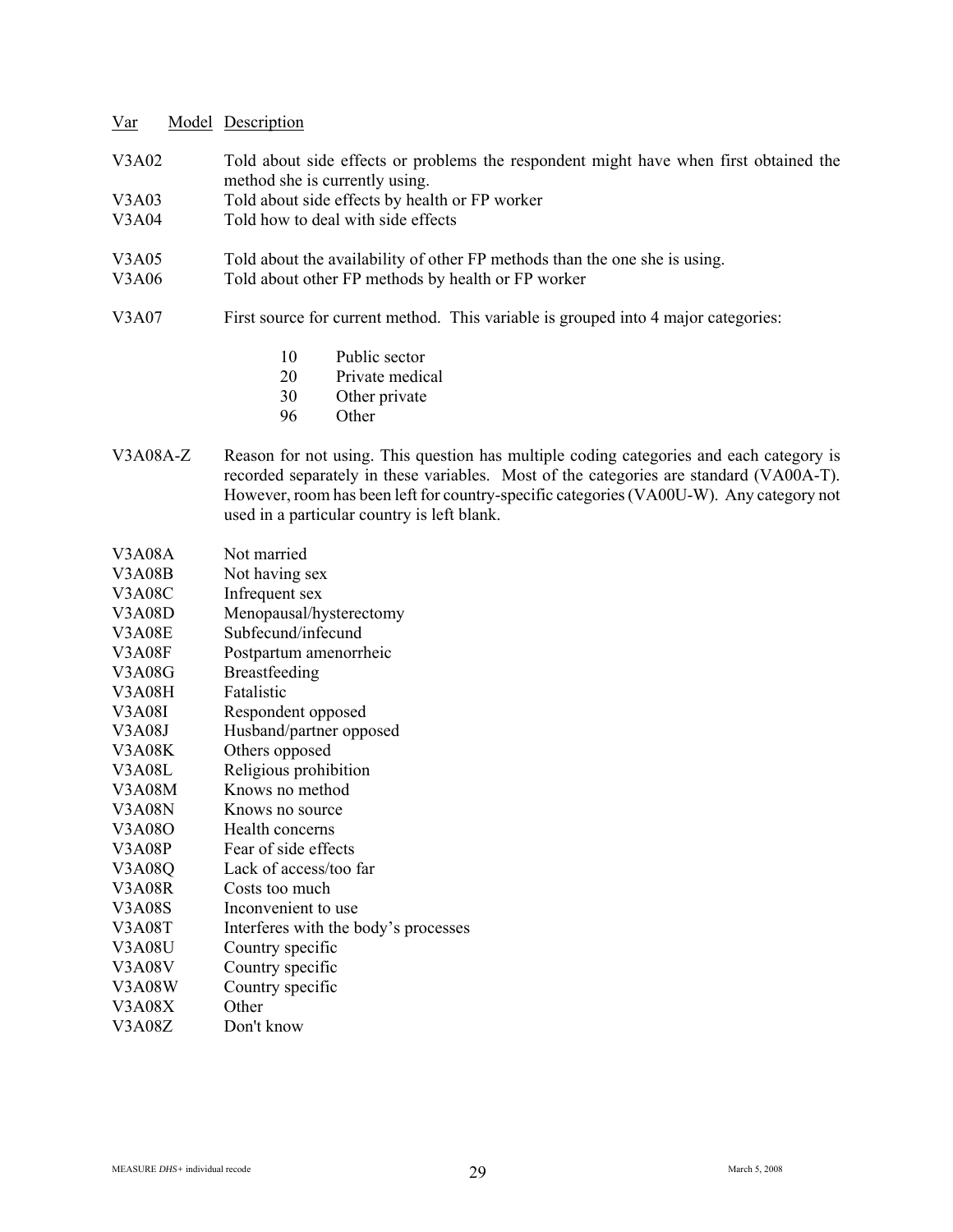# **Section 41 (REC41)** Maternity

The maternity history contains up to six entries, relating to births in the three/five years preceding interview. The use of three/five years is country specific. The entries are in reverse order, such that the first entry relates to the last birth in the last three/five years. There is an entry for all children born in the last three/five years including all twins. The period of three/five years includes months 0 to 35/59 prior to the interview, with month 0 being the month of interview. If there are more than six births in the last three/five years then only the last six are included in the maternity history. Each of the following variables, duration of breastfeeding (M5), duration of postpartum amenorrhea (M7) and duration of postpartum abstinence (M9) may have several cases coded 97 "Inconsistent" since the duration of breastfeeding, amenorrhea or abstinence was impossible in the interval between the birth and the following birth or date of interview if the most recent birth (only the date of interview in the case of breastfeeding).

- Var Model Description
- MIDX Index to the birth history. All births in the last three/five years have entries in this section, and thus the index increases by one each entry. See the example maternity history below. For twins the information in their entries will be identical for all variables relating to prenatal care.
- M1 The number of tetanus toxoid injections given during the pregnancy to avoid convulsions after birth. This variable indicated whether the respondent received a tetanus toxoid injection during the pregnancy for DHS-I countries.
- M2A-N The type of person who gave prenatal care to the respondent prior to the birth. This question has multiple coding categories and each category is recorded separately in these variables. Most of the categories are standard (M2A, B, C, F, G, J, N), however room has been left for country-specific categories (M2D, E, H, I, K, L). Any category not used in a particular country is left blank.
- M2A Doctor.
- M2B Nurse/Midwife.
- M2C Auxiliary Midwife.
- M2D Country-specific health professional.
- M2E Country-specific health professional.
- M2F X Trained (traditional) birth attendant.
- M<sub>2G</sub> Traditional birth attendant.
- $M2H$  X Relative. (non-standard and rarely used).
- M2I Country-specific other person.
- M2J Country-specific other person.
- M2K Other responses uncoded.
- M2L Country-specific other.
- M2M Country-specific other.
- M2N No one.
- M3A-N The type of person who assisted with the delivery of the child. The coding of these variables is the same as for M2A-N, except that the category "Relative" is a standard category (M3H) for this variable.
- M4 The duration of breastfeeding of the child in months. The maximum period allowed during the data editing was the interval between the date of birth of the child and the date of interview. Cases which exceeded this duration were left with the original response, but are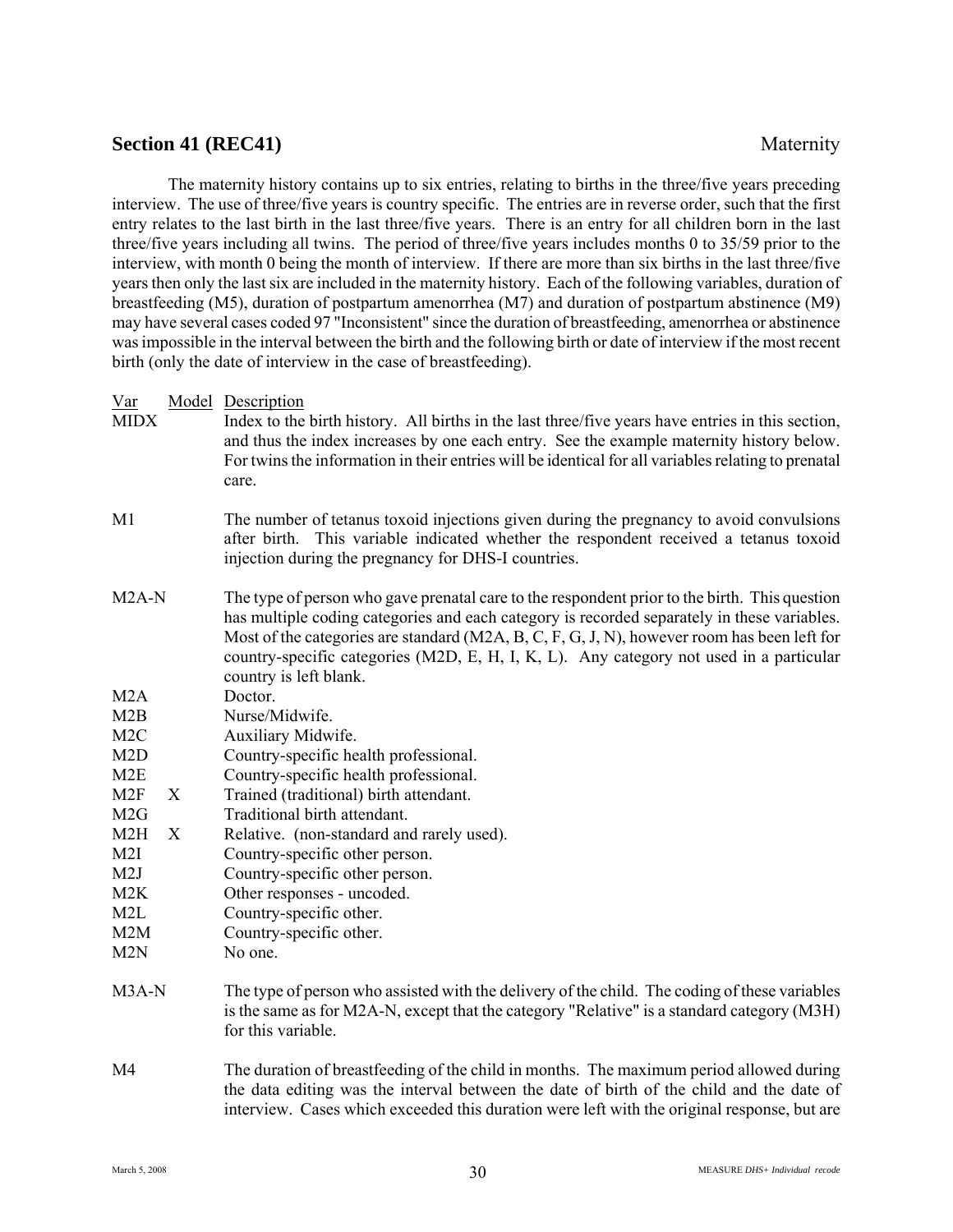| Var | Model Description |
|-----|-------------------|
|     |                   |

coded with one of the flag codes on variable M27 and were set to code 97 "Inconsistent" on variable M5. The code 96 (breastfed until died) is no longer used.

- M5 The calculated months of breastfeeding gives the duration of breastfeeding as in M4, but with the duration calculated if the respondent is still breastfeeding the child or the child was breastfed until it died. Inconsistent durations based on the original reporting of the duration of breastfeeding are recoded to 97. In cases where the duration was one month longer than the interval the duration was shortened by one month, consistent with the "Rule of one" applied in DHS I. If the duration of breastfeeding exceeded the age of death of the child, the duration of breastfeeding was changed to the age at death of the child.
- M6 The duration of postpartum amenorrhea after the birth of the child in months. The maximum period allowed during the data editing was the interval between the date of birth of the child and the date of conception of the following child (date birth less nine months was used for the date of conception) or the date of interview if there was no following birth. Cases which exceeded this duration were left with the original response, but are coded with one of the flag codes on variable M28 and were set to code 97 "Inconsistent" on variable M7.
- M7 The calculated months of postpartum amenorrhea give the duration of amenorrhea as in M6, but with the duration calculated if the period did not return after the birth and before the following birth or the date of interview. Inconsistent durations based on the original reporting of the duration of amenorrhea are recoded to 97. In cases where the duration was one month longer than the interval the duration was shortened by one month, consistent with the "Rule of one" applied in DHS I.
- M8 The duration of postpartum abstinence after the birth of the child in months. The maximum period allowed is calculated in the same way as for M6 and cases exceeding this duration were left with the original response, but are coded with one of the flag codes on variable M29 and are coded 97 "Inconsistent" on M9.
- M9 The calculated months of postpartum abstinence give the duration of abstinence as in M8, but with the duration calculated if the respondent was still abstaining after the birth. Inconsistent durations based on the original reporting of the duration of abstinence are recoded to 97. In cases where the duration was one month longer than the interval the duration was shortened by one month, consistent with the "Rule of one" applied in DHS I.
- M10 Whether the child was wanted at the time of pregnancy, whether the child was wanted, but later, or whether the child was not wanted at all.
- M11 For women who wanted the child later, how much longer the respondent would have preferred to wait. The first digit gives the units in which the respondent gave her answer, code 1 indicates a response in months, code 2 in years, with 9 meaning a special answer was given. The last two digits give the time in the units given. Any value for time greater than 90 is a special answer.
- M13 Timing of first antenatal visit for the pregnancy is given in months from the start of the pregnancy. BASE: Women who had seen someone for antenatal care  $(M2N \le 1)$ .
- M14 Number of antenatal visits during the pregnancy. Women who did not see anyone for antenatal care during the pregnancy are coded 0.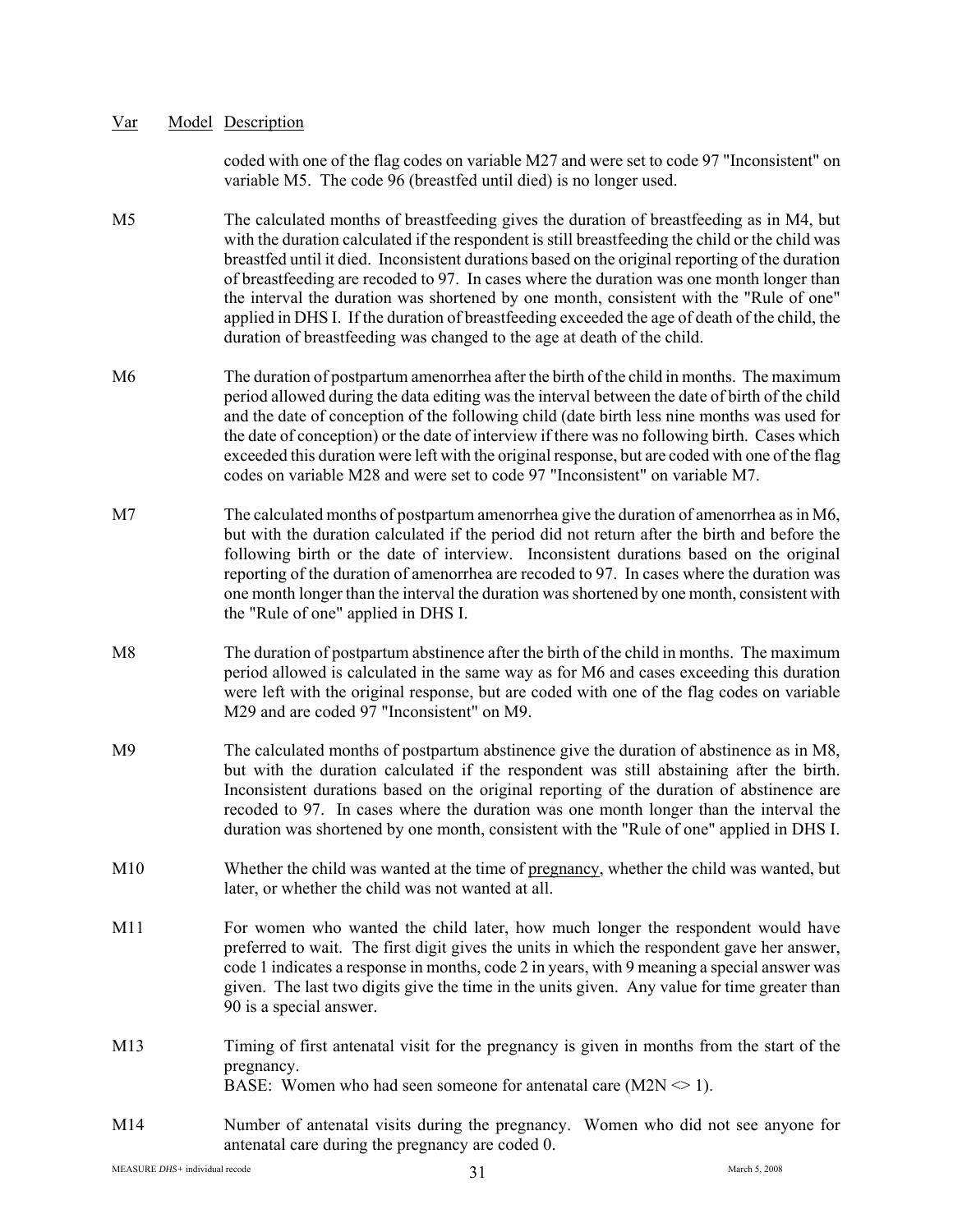- M15 Place of delivery of child. Coding categories are standard and are constructed with a major category for the first digit and a minor category for the second digit. Country-specific codes are added under the respective major coding categories as needed. For example "Home of traditional birth attendant" would be coded 13 since the category relates to a home (major category 1) and categories 11 and 12 are already used as standard categories.
- M17 Whether child was born by caesarian section.
- M18 Size of child as reported subjectively by the respondent.
- M19 Weight of child at birth given in kilograms with three implied decimal places (or grams with no decimal places). Children who were not weighed are coded 9996. In some countries, the birth weight was collected in grams, i.e. a total of four digits, whereas other countries collected the weight in kilograms to one decimal place, i.e. a total of two digits. In the latter case, the third and fourth digit are set to zeros. In a few countries, the weight was collected in pounds and/or ounces. For these countries, the original weight variables are stored as a country-specific variable and this variable contains the weight converted to kilograms.
- M19A Whether the weight at birth (variable M19) was recorded from a health card (code 1) or from the mother's recall (code 2). Children who were not weighed at birth are coded  $0$ .

M<sub>21</sub> Reason the respondent stopped breastfeeding the child. Children who breastfed until they died are coded 3 (child died) as the reason stopped breastfeeding. Code 97 indicates cases where data was missing on whether the child was ever breastfed. BASE: Children who are no longer being breastfed, but were ever breastfed  $(M4 \leq 94 \&$  $M4 \Leftrightarrow 95$ .

- M27 Flag variable for breastfeeding, indicating types of problems found in editing the duration of breastfeeding.
- M28 Flag variable for postpartum amenorrhea, indicating types of problems found in editing the duration of postpartum amenorrhea.
- M29 Flag variable for postpartum abstinence, indicating types of problems found in editing the duration of postpartum abstinence.

Codes for these flag variables are as follows:

- 0 No problem.
- 1 Duration exceeds interval between birth and succeeding birth (for amenorrhea and abstinence) or date of interview (for breastfeeding).
- 2 Duration exceeds interval but only by one month. In DHS I the duration would have been modified to fit the interval in this case. This modification is made to the calculated months of postpartum amenorrhea (M7), postpartum abstinence (M9) or breastfeeding (M5) starting from DHS III.
- 3 Duration of breastfeeding exceeds the age at death of the child.
- 4 Duration of postpartum amenorrhea, postpartum abstinence or breastfeeding extends into the following pregnancy in the calendar. This code only applies to Model A countries.

Whether the respondent had any of the following problems at the time of the birth of the child:

M30 Long labor, defined as regular contractions lasting more than 12 hours.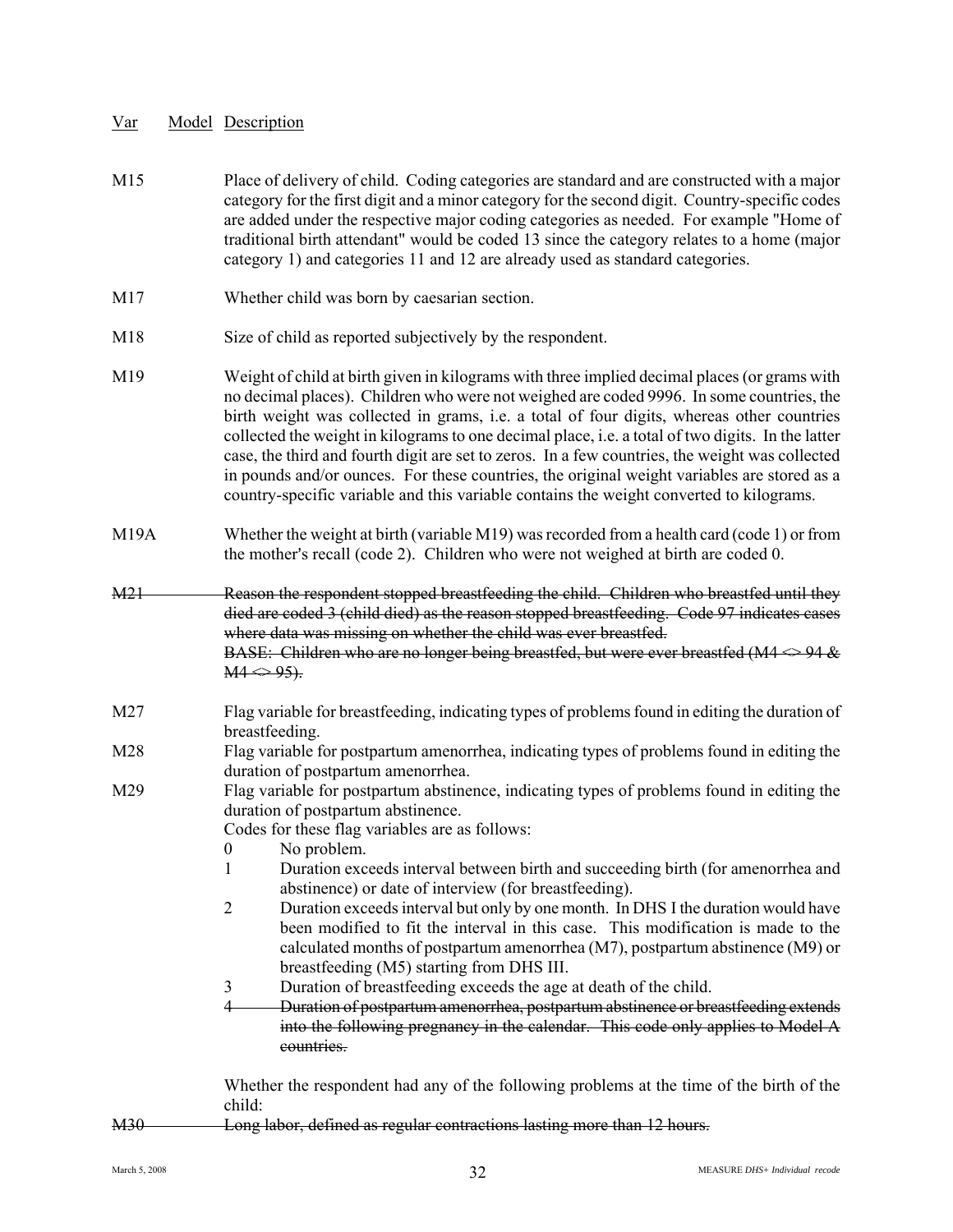| $Var$             | Model Description                                                                                                                                                                                                                                                                                                                                                                                                                                                                                                                                                  |
|-------------------|--------------------------------------------------------------------------------------------------------------------------------------------------------------------------------------------------------------------------------------------------------------------------------------------------------------------------------------------------------------------------------------------------------------------------------------------------------------------------------------------------------------------------------------------------------------------|
| <b>M31</b>        | Excessive bleeding that was so much that the respondent feared it was life threatening.                                                                                                                                                                                                                                                                                                                                                                                                                                                                            |
| M <sub>32</sub>   | A high fever with a bad smelling vaginal discharge.                                                                                                                                                                                                                                                                                                                                                                                                                                                                                                                |
| M33               | Convulsions not caused by fever.                                                                                                                                                                                                                                                                                                                                                                                                                                                                                                                                   |
|                   |                                                                                                                                                                                                                                                                                                                                                                                                                                                                                                                                                                    |
| M34               | Time after the birth at which the respondent first breastfed the child. The first digit gives the<br>units in which the respondent gave her answer. Code 0 means the child was breastfed<br>immediately after birth, code 1 indicates the response was in hours, code 2 in days, with code<br>9 meaning a special answer was given. The last two digits give the time in the units given.<br>Any value for time greater than 90 is a special answer. The response "Immediately" is<br>recorded as 000.<br>BASE: Child who were ever breastfed ( $M4 \approx 94$ ). |
| M35               | Number of times the child was breastfed during the previous night.<br>BASE: Children still being breastfed ( $M4 = 95$ ).                                                                                                                                                                                                                                                                                                                                                                                                                                          |
| M36               | Number of times the child was breastfed during the daylight hours the previous day.<br>BASE: Children still being breastfed $(M4 = 95)$ .                                                                                                                                                                                                                                                                                                                                                                                                                          |
|                   | Other foods given to the child in the last 24 hours.                                                                                                                                                                                                                                                                                                                                                                                                                                                                                                               |
| M <sub>37</sub> A | Plain water.                                                                                                                                                                                                                                                                                                                                                                                                                                                                                                                                                       |
| M37B              | Sugar water.                                                                                                                                                                                                                                                                                                                                                                                                                                                                                                                                                       |
| M37C              | Juice.                                                                                                                                                                                                                                                                                                                                                                                                                                                                                                                                                             |
| M37D              | Herbal tea.                                                                                                                                                                                                                                                                                                                                                                                                                                                                                                                                                        |
| M37E              | Powdered or tinned milk.                                                                                                                                                                                                                                                                                                                                                                                                                                                                                                                                           |
| M37F              | Baby formula.                                                                                                                                                                                                                                                                                                                                                                                                                                                                                                                                                      |
| M37G              | Fresh (cow's or goat's) milk.                                                                                                                                                                                                                                                                                                                                                                                                                                                                                                                                      |
| $M37H-K$          | Country-specific other liquids.                                                                                                                                                                                                                                                                                                                                                                                                                                                                                                                                    |
| M37L              | Any other liquid.                                                                                                                                                                                                                                                                                                                                                                                                                                                                                                                                                  |
| $M37M-O$          | Country-specific other solid or mushy food.                                                                                                                                                                                                                                                                                                                                                                                                                                                                                                                        |
| M37P              | Any other solid or semi-solid foods.                                                                                                                                                                                                                                                                                                                                                                                                                                                                                                                               |
| M37Q              | Food made from wheat, maize, rice, sorghum or other local grains, Examples of such food<br>are porridge, bread or noodles.                                                                                                                                                                                                                                                                                                                                                                                                                                         |
| M37R              | Food made from cassava, plantain, yams or other local tubers.                                                                                                                                                                                                                                                                                                                                                                                                                                                                                                      |
| M37S              | Eggs, fish, or poultry.                                                                                                                                                                                                                                                                                                                                                                                                                                                                                                                                            |
| M37T              | Meat.                                                                                                                                                                                                                                                                                                                                                                                                                                                                                                                                                              |
| M37U              | Other fruits/vegetables                                                                                                                                                                                                                                                                                                                                                                                                                                                                                                                                            |
| M37V              | Meat, poultry, fish, shellfish, eggs                                                                                                                                                                                                                                                                                                                                                                                                                                                                                                                               |
| M37W              | Legumes (lentils, beans, peanuts)                                                                                                                                                                                                                                                                                                                                                                                                                                                                                                                                  |
| M37X              | Cheese/yogurt                                                                                                                                                                                                                                                                                                                                                                                                                                                                                                                                                      |
| M37Y              | Foods made with oil, fat, butter                                                                                                                                                                                                                                                                                                                                                                                                                                                                                                                                   |
| M37Z              | Country-specific food                                                                                                                                                                                                                                                                                                                                                                                                                                                                                                                                              |
| M37XX             | Country-specific food                                                                                                                                                                                                                                                                                                                                                                                                                                                                                                                                              |
| M37XY             | Country-specific food                                                                                                                                                                                                                                                                                                                                                                                                                                                                                                                                              |
| M37XZ             | Country-specific food                                                                                                                                                                                                                                                                                                                                                                                                                                                                                                                                              |
|                   | BASE: Youngest child living with his/her mother.                                                                                                                                                                                                                                                                                                                                                                                                                                                                                                                   |
| M38               | Whether the child drank anything from a bottle with a nipple during the previous day and<br>night.<br>BASE: Living children $(B5(MIDX) = 1)$ .                                                                                                                                                                                                                                                                                                                                                                                                                     |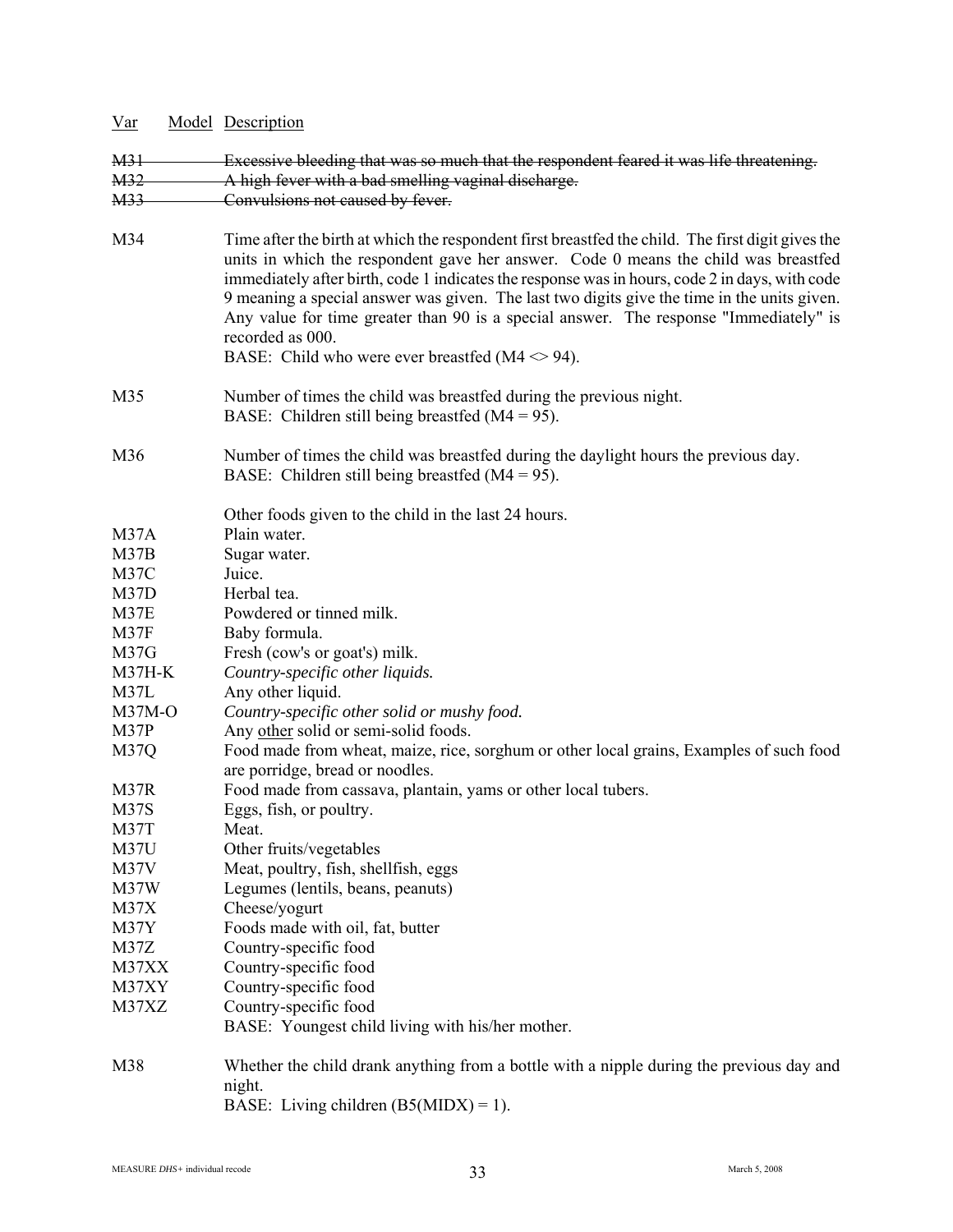| $Var$                                  | Model Description                                                                                                                                                                                                           |
|----------------------------------------|-----------------------------------------------------------------------------------------------------------------------------------------------------------------------------------------------------------------------------|
| M39                                    | The number of times the children received anything to eat, aside from breastmilk, including<br>both meals and snacks. Children who are being exclusively breastfed are coded 0.<br>BASE: Living children $(B5(MIDX) = 1)$ . |
| M40A-XZ                                | The number of days during the last 7 days on which the child received each of the following<br>liquids and foods:                                                                                                           |
| <b>M40A</b>                            | Plain water                                                                                                                                                                                                                 |
| M40B                                   | Sugar water                                                                                                                                                                                                                 |
| M <sub>40</sub> C                      | Fruit juiceM40D<br>Herbal tea                                                                                                                                                                                               |
| M40E                                   | Powdered or tinned milk                                                                                                                                                                                                     |
| M40F                                   | Commercially produced infant formula                                                                                                                                                                                        |
| M40G                                   | Fresh milk                                                                                                                                                                                                                  |
| M40H                                   | Tinned, powdered or fresh animal milk                                                                                                                                                                                       |
| <b>M40I</b>                            | Country specific other liquid                                                                                                                                                                                               |
| M40J                                   | Country specific other liquid                                                                                                                                                                                               |
| M40K                                   | Country specific other liquid                                                                                                                                                                                               |
| M <sub>40</sub> L                      | Other liquid                                                                                                                                                                                                                |
| M40M                                   | Pumpkin, carrots, red/yellow yams, red sweet potatoe                                                                                                                                                                        |
| M <sub>40</sub> N                      | Any green leafy vegetables                                                                                                                                                                                                  |
| M40O                                   | Mango, papaya or other Vitamin A rich fruitsM40P<br>Other solid, semi-solid                                                                                                                                                 |
| foods                                  |                                                                                                                                                                                                                             |
| M <sub>40</sub> Q<br>M <sub>40</sub> R | Food made from local grain<br>Food made from local roots or tuber                                                                                                                                                           |
| <b>M40S</b>                            |                                                                                                                                                                                                                             |
| M40T                                   | Eggs, fish, poultry<br>Meat                                                                                                                                                                                                 |
| M40U                                   | Other fruits/vegetables                                                                                                                                                                                                     |
| M <sub>40</sub> V                      | Meat, poultry, fish, shellfish, eggs                                                                                                                                                                                        |
| M40W                                   | Legumes (lentils, beans, peanuts)                                                                                                                                                                                           |
| M40X                                   | Cheese/yogurt                                                                                                                                                                                                               |
| M40Y                                   | Foods made with oil, fat, butter                                                                                                                                                                                            |
| M40Z                                   | Country specific food                                                                                                                                                                                                       |
| M40XX                                  | Country specific food                                                                                                                                                                                                       |
| M40XY                                  | Country specific food                                                                                                                                                                                                       |
| M40XZ                                  | Country specific food                                                                                                                                                                                                       |
| M41                                    | Number of months pregnant at the time of last antenatal visit of last pregnancy                                                                                                                                             |
|                                        | Care given during the last antenatal visit for the pregnancy<br>BASE: Last births under 36 (60) months                                                                                                                      |
|                                        |                                                                                                                                                                                                                             |
| M42A<br>M42B                           | During pregnancy - weighed                                                                                                                                                                                                  |
| M42C                                   | During pregnancy - height measured<br>During pregnancy - blood pressure taken                                                                                                                                               |
| M42D                                   | During pregnancy - urine sample taken                                                                                                                                                                                       |
| M42E                                   | During pregnancy - blood sample taken                                                                                                                                                                                       |
|                                        |                                                                                                                                                                                                                             |
|                                        | Pregnancy complications<br>BASE: Last births under 36 (60) months                                                                                                                                                           |
| M43                                    | Told about pregnancy complications at the time of last antenatal visit                                                                                                                                                      |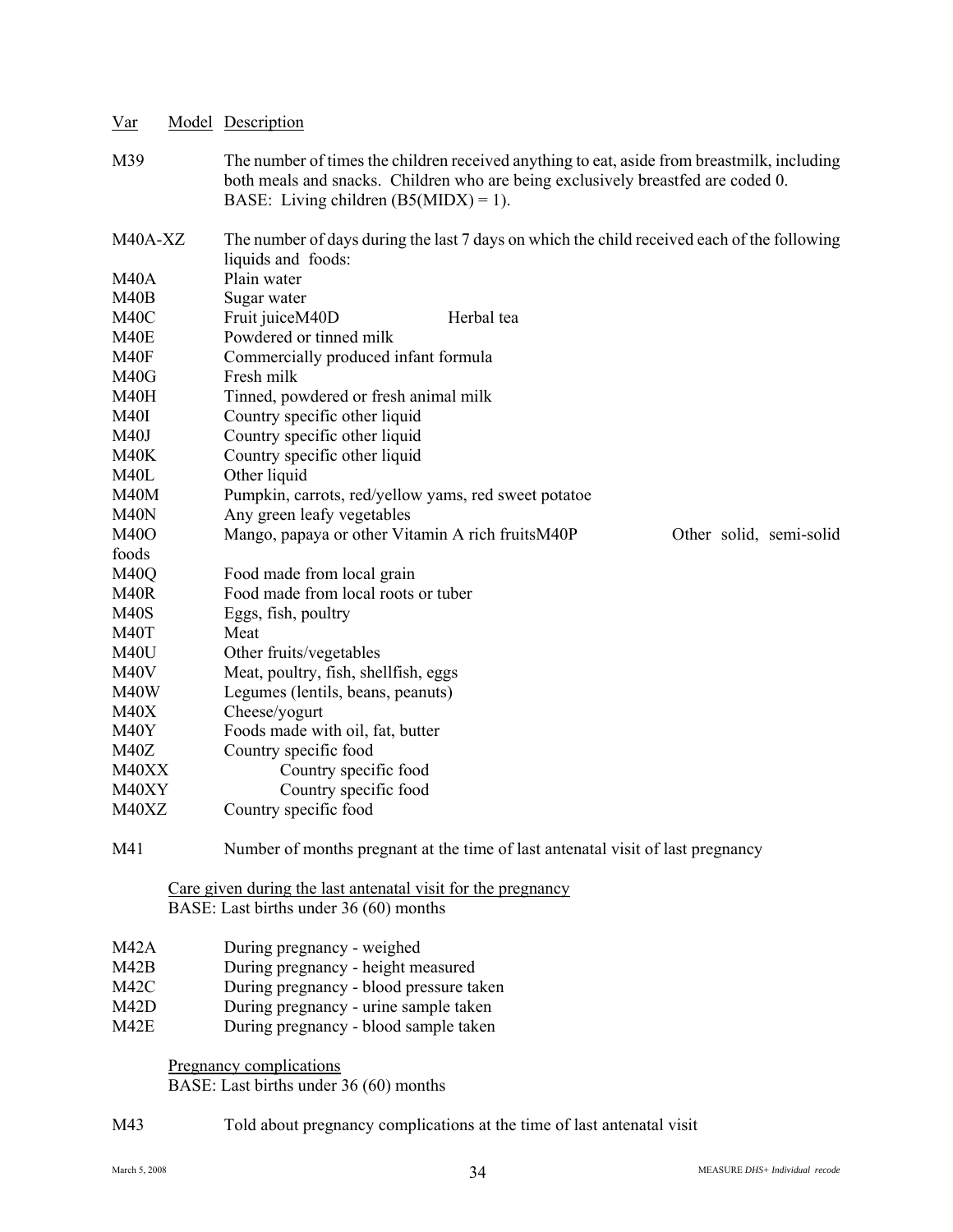| Var                  | Model Description                                                                                                                                   |
|----------------------|-----------------------------------------------------------------------------------------------------------------------------------------------------|
| M44                  | Told where to go for pregnancy complications                                                                                                        |
|                      | Iron supplementation<br>BASE: Last births under 36 (60) months                                                                                      |
| M45<br>M46           | During pregnancy, given or bought iron tablets/syrup<br>Days tablets or syrup taken                                                                 |
|                      | Vision during pregnancy<br>BASE: Last births under 36 (60) months                                                                                   |
| M47<br>M48           | During pregnancy, had difficulty with daylight vision<br>During pregnancy, had difficulty with night blindness                                      |
|                      | Medication taken to prevent from Malaria<br>BASE: Last births under 36 (60) months                                                                  |
| M49A<br>M49B<br>M49C | During pregnancy - took Fansidar for Malaria<br>During pregnancy - took Chloroquine for Malaria<br>During pregnancy - took Unknown Drug for Malaria |

- M49D During pregnancy took country specific drug for Malaria M49E During pregnancy - took country specific drug for Malaria
- M49F During pregnancy took country specific drug for Malaria
- M49G During pregnancy took country specific drug for Malaria
- M49X During pregnancy took other drug for Malaria
- M49Z During pregnancy took no drug for Malaria

Check up after delivery

BASE: Last birth under 36(60) months.

- M50 After birth, received a check by a health professional
- M51 Checkup after delivery timing
- M52 After birth, health professional checked health
- M53 Place for checkup
- M54 Received Vitamin A dose in first 2 months after delivery

Liquids given before milk began to flow

- M55A First 3 days, given milk other than breast milk
- M55B First 3 days, given plain water
- M55C First 3 days, given sugar/glucose water
- M55D First 3 days, given gripe water
- M55E First 3 days, given sugar/salt/water solution
- M55F First 3 days, given fruit juice
- M55G First 3 days, given infant formula
- M55H First 3 days, given tea/infusions
- M55I First 3 days, given honey
- M55J First 3 days, given country specific
- M55K First 3 days, given country specific
- M55L First 3 days, given country specific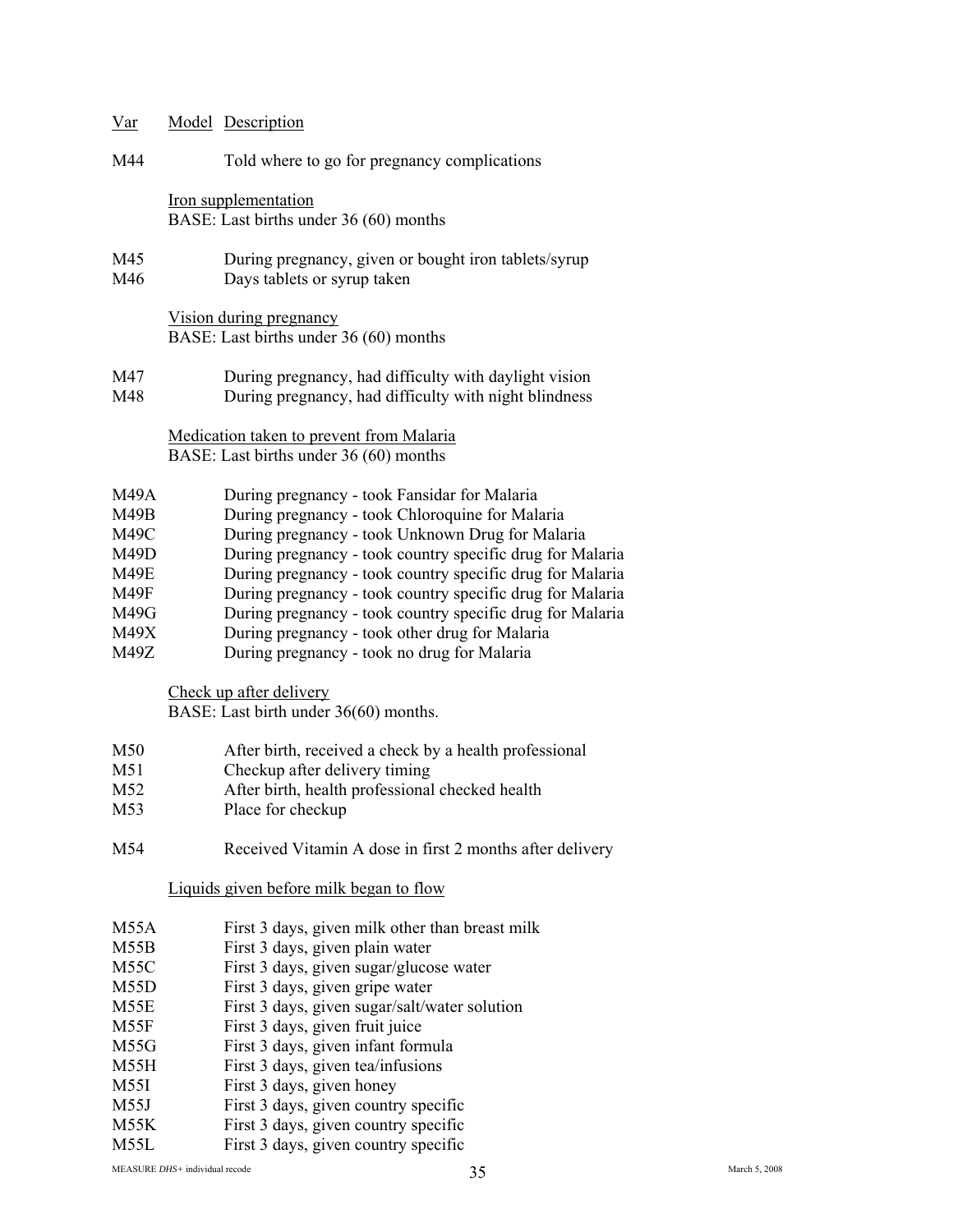| M55M        | First 3 days, given country specific |
|-------------|--------------------------------------|
| M55N        | First 3 days, given country specific |
| M55X        | First 3 days, given other            |
| <b>M557</b> | $\Gamma$ irat 2 daya giyan nathing   |

M55Z First 3 days, given nothing

M56 Sugar added to any of foods or liquids consumed yesterday.

### Example Maternity History:

| MIDX           | $\mathbf 1$                        | $\sqrt{2}$               | 3                   |
|----------------|------------------------------------|--------------------------|---------------------|
| M1             | $\mathbf{1}$                       | $\overline{\phantom{0}}$ |                     |
| $M2A-N$        | 010<br>$0 - 0 - 0 - 0$             |                          |                     |
| $M3A-N$        | $00000$ 0<br>010                   | $00000$ 0<br>010         | $00000$ 0<br>010    |
| M <sub>4</sub> | 95                                 | 15                       | 22                  |
| M <sub>5</sub> | 19                                 | 15                       | 22                  |
| M <sub>6</sub> | 12                                 | 12                       | 20                  |
| M7             | 12                                 | 12                       | 20                  |
| M8             | 96                                 | 96                       | $1\,2$              |
| M9             | 19                                 | 19                       | $1\,2$              |
| M10            | $\mathbf{1}$                       | $\mathbf{1}$             | $\mathbf{1}$        |
| M11            |                                    |                          |                     |
| M13            | 09                                 |                          |                     |
| M14            | 01                                 |                          |                     |
| M15            | 23                                 | $\overline{23}$          | 24                  |
| M17            | 0                                  | $\mathsf{O}\xspace$      | 0                   |
| M18            | $\overline{4}$                     | $\overline{3}$           | $\overline{c}$      |
| M19            | 2020                               | 1720                     | 9998                |
| M19A           | $\mathbf 1$                        | $\,1\,$                  | 9                   |
| M27            | $\mathsf 0$                        | $\mathsf{O}\xspace$      | $\mathsf{O}\xspace$ |
| M28            | 0                                  | $\mathsf 0$              | $\mathsf 0$         |
| M29            | 0                                  | $\mathsf 0$              | $\mathsf{O}\xspace$ |
| M34            | 000                                | 000                      | 000                 |
| M35            | 02                                 |                          |                     |
| M36            | 03                                 |                          |                     |
| $M37A-XZ$      | $0010_10$ 00010<br>$0_{0}$ $0_{1}$ |                          |                     |
| M38            | $\mathsf 0$                        | $\overline{\phantom{0}}$ | $\mathsf{O}\xspace$ |
| M39            | 5                                  | $\equiv$                 | 5                   |
| $M40A-XZ$      | $-0050 - 40 - 03045$<br>$500 - 7$  |                          |                     |
| M41            | 09                                 |                          |                     |
| $M42A-E$       | 11110                              |                          |                     |
| M43            | 0                                  |                          |                     |
| M44            |                                    |                          |                     |
| M45            | $\overline{\overline{1}}$          |                          |                     |
| M46            | 010                                |                          |                     |
| M47            | 0                                  |                          |                     |
| M48            | 0                                  |                          |                     |
| $M49A-Z$       | 0100<br>0 <sup>0</sup>             |                          |                     |
| M50            | $\overline{\phantom{0}}$           |                          |                     |
| M51            |                                    |                          |                     |
| M52            |                                    |                          |                     |
| M53            |                                    |                          |                     |
| M54            | $\mathbf{1}$                       |                          |                     |
| <b>M55A</b>    | 000000000<br>01                    | 000000000<br>01          | 000000000<br>01     |
| M56            | 0                                  | $\overline{\phantom{0}}$ | $\mathbf{1}$        |

In this example, based on the birth history example, there are three entries representing the three children born in the last three/five years. The first two entries relate to twins and so most of their prenatal care information are identical. The respondent received a tetanus injection, prenatal care from a trained nurse, and delivery assistance from nurse/midwife at a government health post, with the assistance of a relative. One of the twins was still being breastfed, 19 months after the birth, while the other had stopped breastfeeding after 15 months. The respondent's periods had returned after the last birth and the respondent is still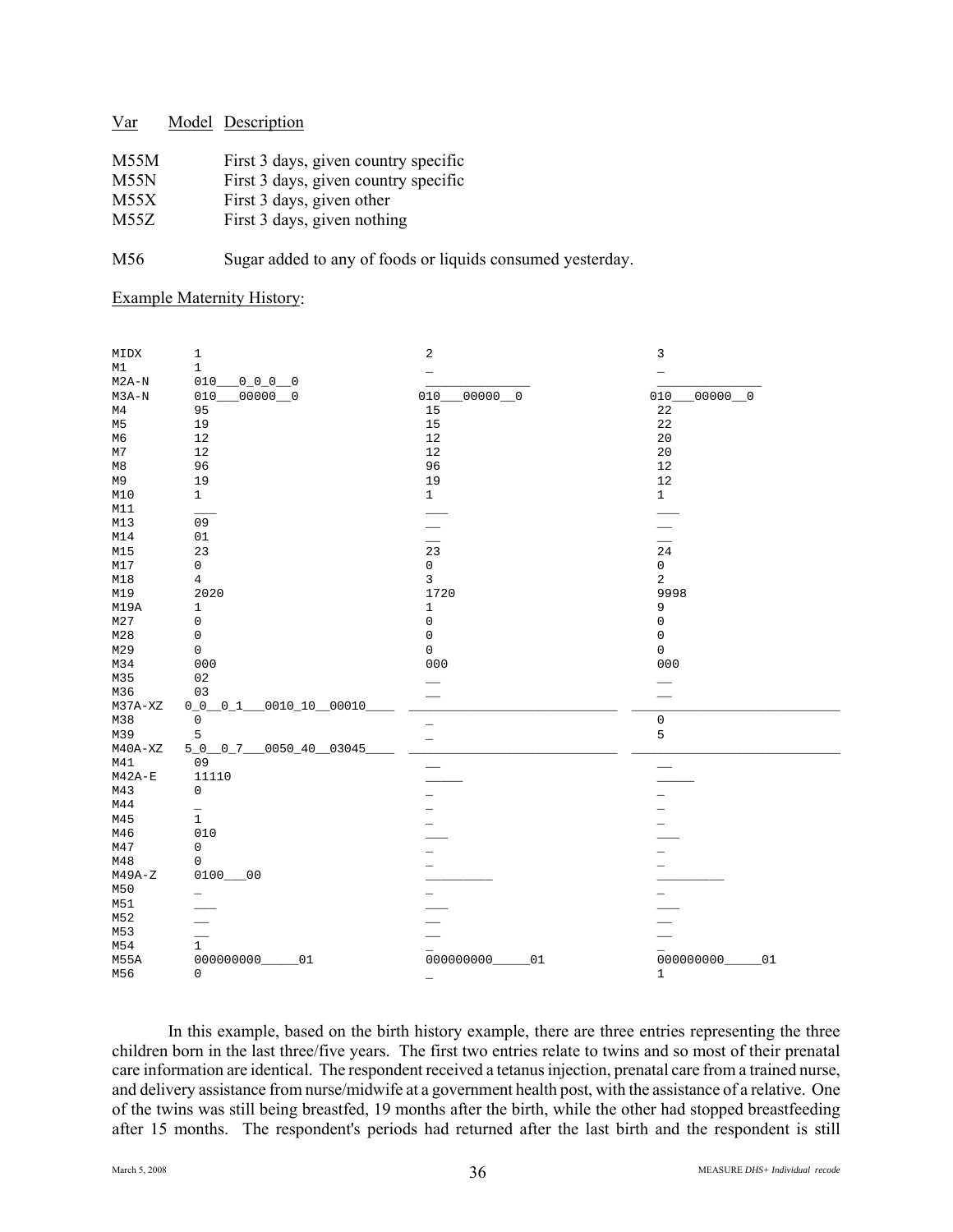abstaining from sexual relations for 19 months after the birth. Both the twins were wanted at that point in time. The respondent received antenatal care during her pregnancy. The first visit was made after nine months, and she made one visit in total. The twins were both measured at birth and weighed 2.020 kilos and 1.720 kilos, respectively. For child 3 no tetanus injection was given, no prenatal care and the child was delivered with the assistance of a nurse/midwife. The child was breastfed for 22 months, the reported duration of postpartum amenorrhea was of 20 months, and the respondent abstained from sexual relations for 12 months after the birth of this child. The child was larger than average at birth, but had not been weighed at birth. The child was breastfed for 22 months. None of the children of the children were born by caesarian section. The last child living with his mother had been given supplemental foods. This child received fresh milk last night, he received plain water on five days during the last week.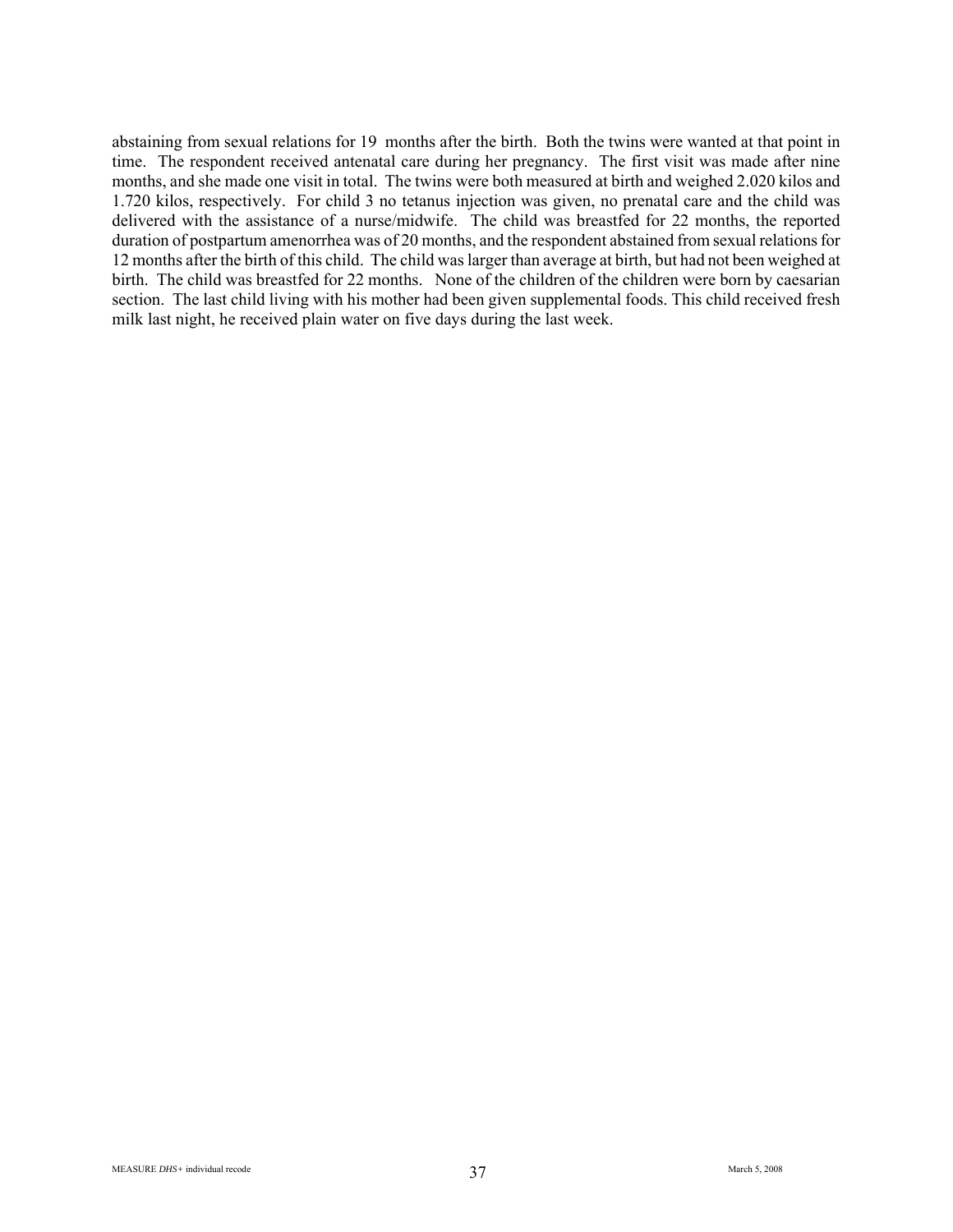- V401 A Whether the last child born in the last three/five years was born by caesarean section. BASE: Respondents who have had one or more births in the three/five years preceding the survey  $(V417 > 0)$ .
- V404 Whether the respondent is currently breastfeeding a child. This is based on the entries in the maternity history for children born in the last three/five years. If no child was born in the last three/five years, the respondent is assumed not to be breastfeeding. This variable is created by looking for any child which is still being breastfed, and not just whether the last child is being breastfed.
- V405 Whether the respondent is currently postpartum amenorrheic. This variable is created from the maternity history by checking if the period returned after the last birth. If the woman is currently pregnant then she is coded as not currently amenorrheic, irrespective of whether her period returned after the last birth. If there are no births in the last three/five years then this variable is coded 0 "Not currently amenorrheic."
- V406 Whether the respondent is currently postpartum abstaining. This variable is created from the maternity history by checking if the respondent has resumed sexual relations since the last birth. If there are no births in the last three/five years then this variable is coded 0 "Not currently abstaining."
- V407 Number of times the last child was breastfed during the previous night.

BASE: Respondents still breastfeeding the last child  $(V404 = 1)$ .

- V408 Number of times the last child was breastfed during the daylight hours the previous day. BASE: Respondents still breastfeeding the last child  $(V404 = 1)$ .
- Other foods given to the child in the last 24 hours. V<sub>409</sub> Plain water.<br>V<sub>409</sub> Plain water. V409A Sugar water.<br>V410 Juice V<sup>410</sup> Juice.<br>V<sup>410A</sup> Herba Herbal tea-V411 Powdered or tinned milk. V411A Baby formula. V412 Fresh (cow's or goat's) milk. V413A-D Country-specific other liquids. V413 Any other liquid. V414A-C Country-specific other solid or mushy food. V414D Any other solid or semi-solid food. V414E Food made from wheat, maize, rice, sorghum or other local grains, Examples of such food are porridge, bread or noodles. V414F Food made from cassava, plantain, yams or other local tubers. V414G Eggs, fish, or poultry. V414H Meat. BASE: Last born child is still alive  $(B5(1) = 1)$ . V415 Whether the child drank anything from a bottle with a nipple the previous day and night. BASE: Respondents whose last child born in the last three/five years was still alive

 $(V417 > 0 \& B5(1) = 1)$ .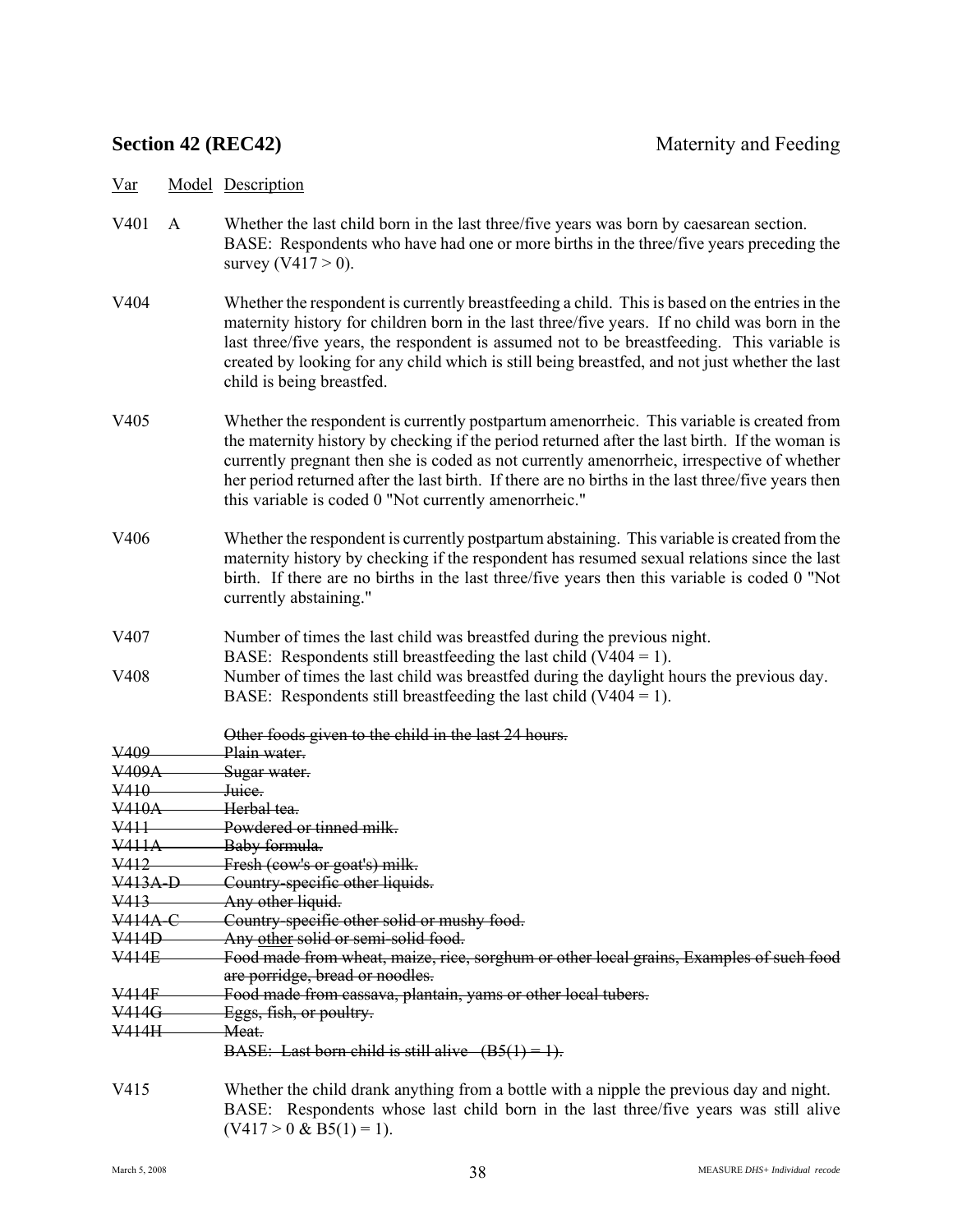V416 Whether the respondent has heard of the special-named oral rehydration product for treating children with diarrhea. This variable is coded 1 if the respondent had used the ORS product to treat a child in the previous two weeks, 2 if the respondent had heard of the ORS product. BASE: *All* respondents. V417 Number of entries in the maternity history. V418 Number of entries in the health history. V419 Number of entries in the height and weight table. V420 Code assigned to the person measuring the children for the height and weight section. Codes are country-specific. This variable now occupies 3 characters. BASE: Respondents who had given birth to a child in the last three/five years  $(V417 > 0)$ . V421 Code assigned to the assistant measurer. Codes are country-specific. . This variable now occupies 3 characters. BASE: Respondents who had given birth to a child in the last three/five years  $(V417 > 0)$ . V426 Time after the birth at which the respondent first breastfed the last child. The first digit gives the units in which the respondent gave her answer. Code 0 means the child was breastfed immediately after birth, code 1 indicates the response was in hours, code 2 in days, with code 9 meaning a special answer was given. The last two digits give the time in the units given. Any value for time greater than 90 is a special answer. The response "Immediately" is recorded as 000. BASE: Respondents whose last child born in the last three/five years was ever breastfed.  $(V208V417 > 0 & M4(1) < 94)$ . Maternal Anthropometry

Data on maternal anthropometry is only collected for mothers of children born in the three/five years preceding the survey (months 0 to 59 before the survey). BASE: Mothers of children born in the preceding three/five years  $(V417 > 0)$ .

V436 X Upper arm circumference of the respondent in centimeters. There is one implied decimal place in the arm circumference (decimal points are not included in the data file). To produce the arm circumference in centimeters divide by 10. V437 Weight of the respondent in kilograms. There is one implied decimal place in the weight (decimal points are not included in the data file). To produce the weight in kilograms divide by 10. V438 Height of the respondent in centimeters. There is one implied decimal place in the height (decimal points are not included in the data file). To produce the height in centimeters divide by 10. V439 Height for Age percentile. V440 Height for Age standard deviations from the reference median. V441 Height for Age percent of reference median. V442 Weight for Height percent of reference median based on DHS reference standard.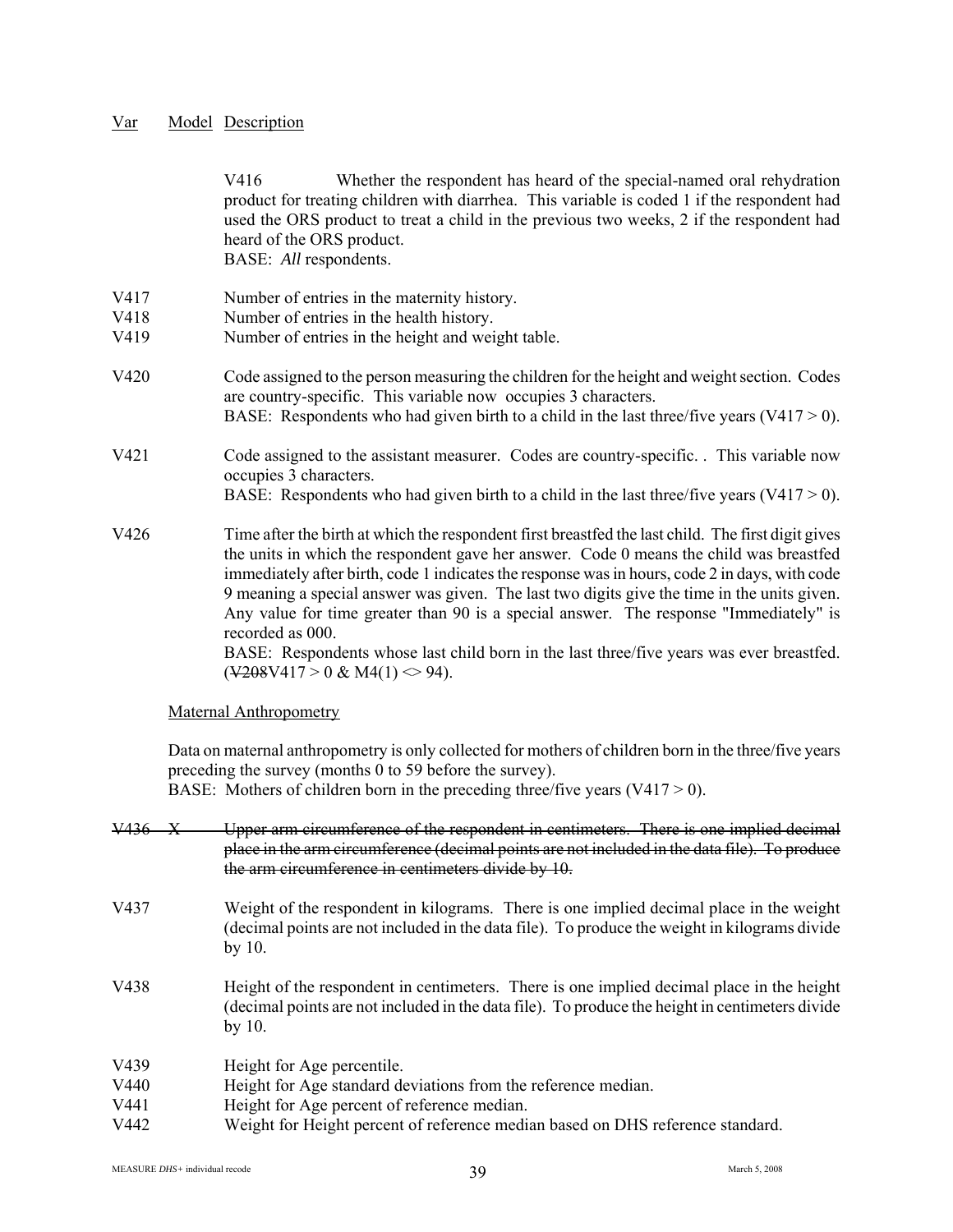- Var Model Description
- V443 Weight for Height percent of reference median based on Metropolitan Life or Foggarty reference standard.
- V444 Weight for Height percent of reference median based on WHO reference standard.

The NCHS/FELS/CDC reference standard only contains data for children up to the age of 18 years. For all women aged 18 and over, the value of 215 months (17 years, 11 months) is used for their age, on the assumption that women are fully grown by the age of 18. Weightfor-age indices are not included as the weight of an adult woman is very dependent on her height. For the weight-for-height indicators, the CDC standard only applies up to a height of 137 centimeters, and almost all adult women are taller than this height. For this reason the weight-for-height Z-scores and percentiles are not available. However, three measures of percent of reference median are included, one based on the Metropolitan Life or Foggarty standard, the second based on the WHO standard and a third based on a DHS standard. These indices have been adjusted for pregnant women according to duration of pregnancy.

The anthropometric indices above are based on the CDC Standard Deviation-derived Growth Reference Curves derived from the NCHS/FELS/CDC Reference Population. The measures are presented with two implied decimal places (no decimal points are included in the data file). To produce the actual measure, divide the variable by 100. If either the weight or the height of the respondent is missing, then the corresponding measures above are set to the missing code 9999 or 99999. If either the height or the weight is outside of the acceptable range for the calculation of these measures, then the corresponding measures are set to code 9998 or 99998.

- V444A Weight for Height standard deviations from the reference median based on the DHS reference standard.
- V445 Body mass index (BMI), or Quetelet's index, for the respondent is defined as her weight in kilograms divided by the square of her height in meters  $(W/H<sup>2</sup>)$ . There are two implied decimal place in the BMI (decimal points are not included in the data file). To produce the BMI divide by 100. The BMI has not been adjusted for pregnant women.
- V446 Rohrer's index for the respondent is defined as her weight in kilograms divided by her height in meters cubed  $(W/H<sup>3</sup>)$ . There are two implied decimal place in the Rohrer's index (decimal points are not included in the data file). To produce the Rohrer's index divide by 100. The Rohrer's index has not been adjusted for pregnant women.
- V447 Result of measurement of the respondent. Fully measured women are coded 0, and reasons for not measuring the respondent are coded 2 and above (see HW13).
- V447A Women's age in years from household report
- V448 Drinking pattern with diarrhea indicates what the respondent believes a child should be given to drink when the child has diarrhea.
- V449 Eating pattern with diarrhea indicates what the respondent believes a child should be given to eat when the child has diarrhea.
- V450A-M,X,Z The signs of illness with diarrhea that would indicate to the respondent that the child should be taken to a health facility or health worker for treatment. V450A Repeated watery stools.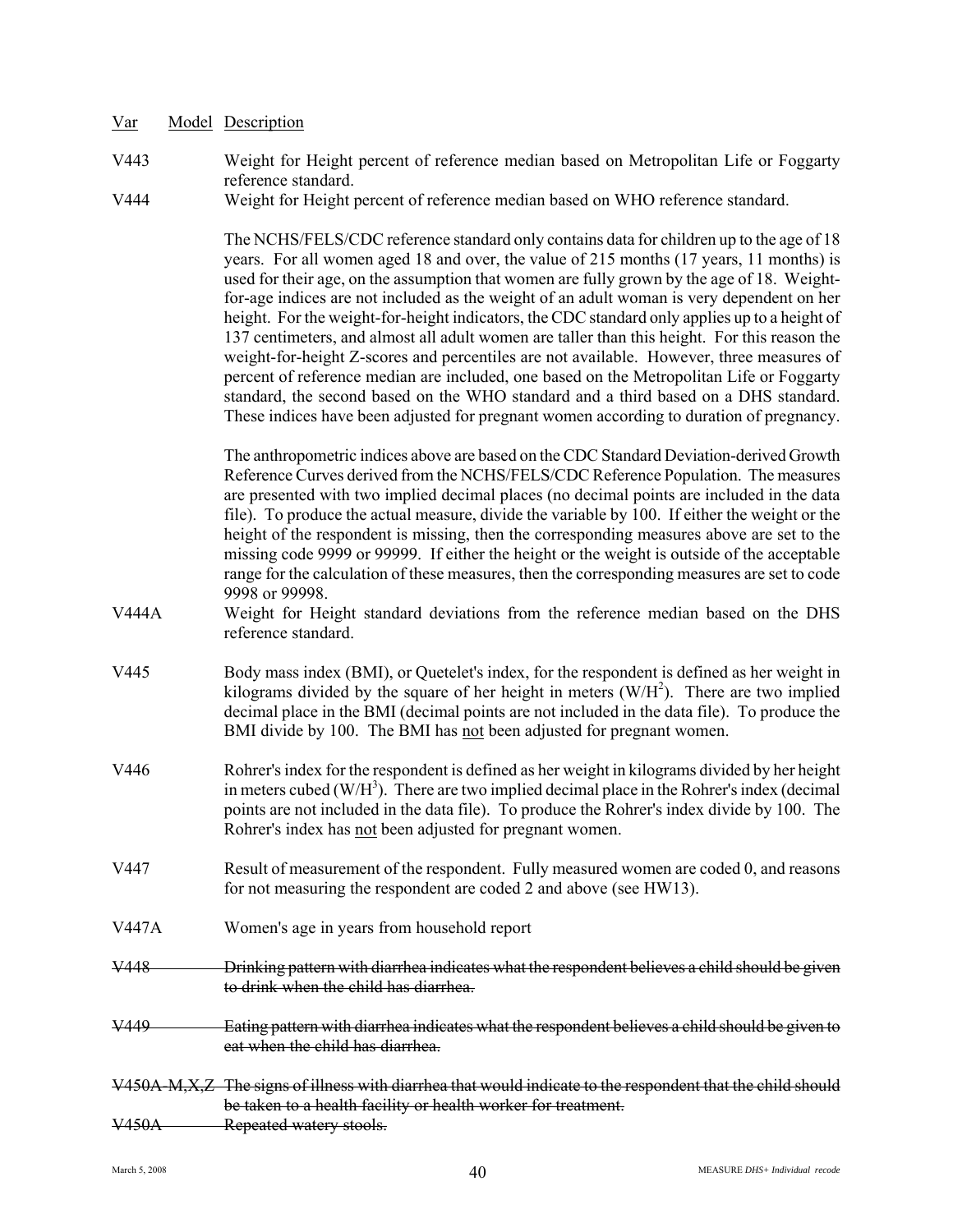| Var                | Model Description                                 |
|--------------------|---------------------------------------------------|
| <b>V450B</b>       | Any watery stools.                                |
| <del>V450C</del>   | Repeated vomiting.                                |
| V <sub>450</sub> D | Any vomiting.                                     |
| V450E              | Blood in the stools.                              |
| $\frac{V450F}{V}$  | <del>Fever.</del>                                 |
| V450G              | Marked thirst.                                    |
| V450H              | Not eating well or not drinking well.             |
| <del>V450I</del> — | Getting sicker or very sick.                      |
| V <sub>450</sub> J | Not getting better.                               |
| V450K              | Country specific.                                 |
| V450L              | Country specific.                                 |
| V450M              | Country specific.                                 |
| <del>V450X</del>   | Other responses.                                  |
| <del>V450Z</del>   | Does not know any signs of illness with diarrhea. |

V451A-K, X, Z The signs of illness with a cough that would indicate to the respondent that a child should be taken to a health facility or a health worker for treatment.

V451A Fast breathing. V451B Difficult breathing. V451C Noisy breathing. V451D Fever. V451E Unable to drink. V451F Not eating well or not drinking well. V451G Getting sicker or very sick. V451H Not getting better. V451I *Country specific*. V451J *Country specific*. V451K *Country specific*. V451X Other responses.

Respondents 15-17

V452A Under age 18 (HH report). Respondents aged 15-17 have their caretaker line number collected and used for getting the consent to draw blood for anemia testing. V452B Line number of parent/responsible adult

## Anemia testing

- V452C Read consent statement. A consent statement is read to the respondent for agreement before taking a sample of blood.
- V453 Hemoglobin level (g/dl 1 decimal)
- V454 Currently pregnant (household report)
- V455 Result of measuring (Hemoglobin)
- V456 Hemoglobin level adjusted by altitude (g/dl 1 decimal)<br>V457 Anemia level
- Anemia level
- V458 Agrees to referral. In case where the anemia level is severe, respondents are asked whether this information can be given to a doctor at a specified health facility for follow up.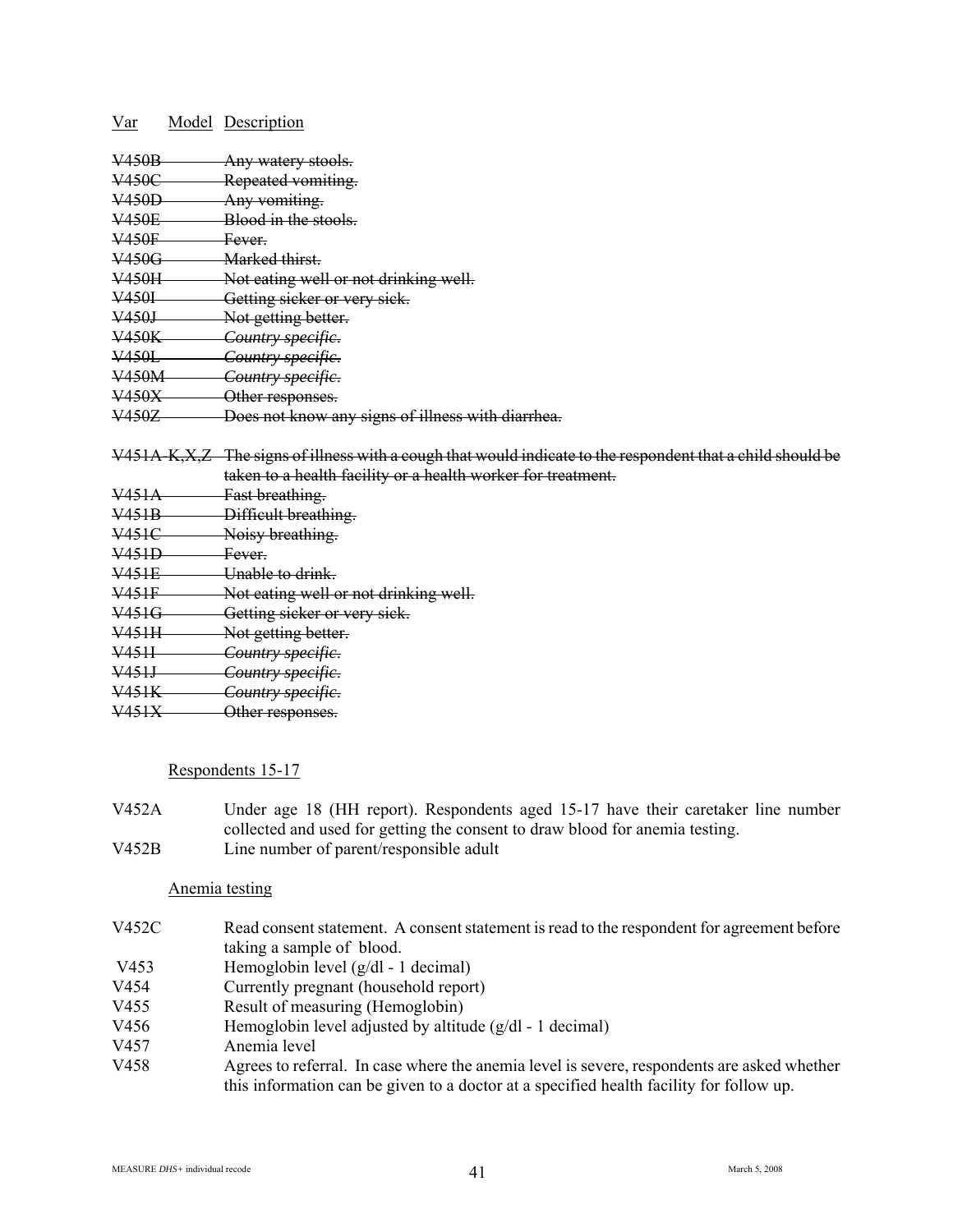| Var                                                                  |                          | <b>Model Description</b>                                                                                                                                                                                                                                                                                                                                                                                                                                                     |  |
|----------------------------------------------------------------------|--------------------------|------------------------------------------------------------------------------------------------------------------------------------------------------------------------------------------------------------------------------------------------------------------------------------------------------------------------------------------------------------------------------------------------------------------------------------------------------------------------------|--|
|                                                                      | Bednets in the household |                                                                                                                                                                                                                                                                                                                                                                                                                                                                              |  |
| V <sub>459</sub><br>V460<br>V <sub>461</sub>                         |                          | Have bednet for sleeping (household report)<br>Children under 5 slept under bednet last night (HH report)<br>Respondent slept under bednet                                                                                                                                                                                                                                                                                                                                   |  |
| V <sub>462</sub>                                                     |                          | Washed hands before preparing last meal                                                                                                                                                                                                                                                                                                                                                                                                                                      |  |
|                                                                      |                          | Tobacco use<br>Type of tobacco the respondent currently smokes                                                                                                                                                                                                                                                                                                                                                                                                               |  |
| V463A<br>V463B<br>V463C<br>V463D<br>V463E<br>V463F<br>V463G<br>V463Z |                          | Cigarettes<br>Pipe<br>Other tobacco<br>Country specific<br>Country specific<br>Country specific<br>Country specific<br>Does not smoke                                                                                                                                                                                                                                                                                                                                        |  |
| V464                                                                 |                          | Number of cigarettes in last 24 hours<br>BASE: Respondents smoking cigarettes.                                                                                                                                                                                                                                                                                                                                                                                               |  |
| V <sub>465</sub>                                                     |                          | Disposal of youngest child's stools when not using toilet.<br>BASE: Respondents with children under 5 living with them.                                                                                                                                                                                                                                                                                                                                                      |  |
| V466                                                                 |                          | When child is seriously ill, the respondent can decide by herself whether or not the child<br>should be taken for medical treatment.<br>BASE: Respondents with children living with them.                                                                                                                                                                                                                                                                                    |  |
|                                                                      |                          | Getting medical care for herself                                                                                                                                                                                                                                                                                                                                                                                                                                             |  |
|                                                                      |                          | In case where the respondent is sick, this set of questions give an answer to the major<br>problems preventing her from getting a medical advice or treatment.                                                                                                                                                                                                                                                                                                               |  |
| V467A<br>V467B<br>V467C<br>V467D<br>V467E<br>V467F<br>V467G          |                          | Knowing where to go<br>Getting permission to go<br>Getting money needed for treatment<br>Distance to the health facility<br>Having to take transport<br>Not wanting to go alone<br>Concern that there may not be a female health provider                                                                                                                                                                                                                                    |  |
| V468                                                                 |                          | Column used for variables related only to last births. In the standard, some questions are<br>asked about the last child but in some countries these questions are asked about all children<br>born in the last three/five years. This variable gives an indication on whether the<br>questionnaire followed the standard or was changed to include more children.<br>Times last under three/five child living with his mother was given supplements during last<br>24 hours |  |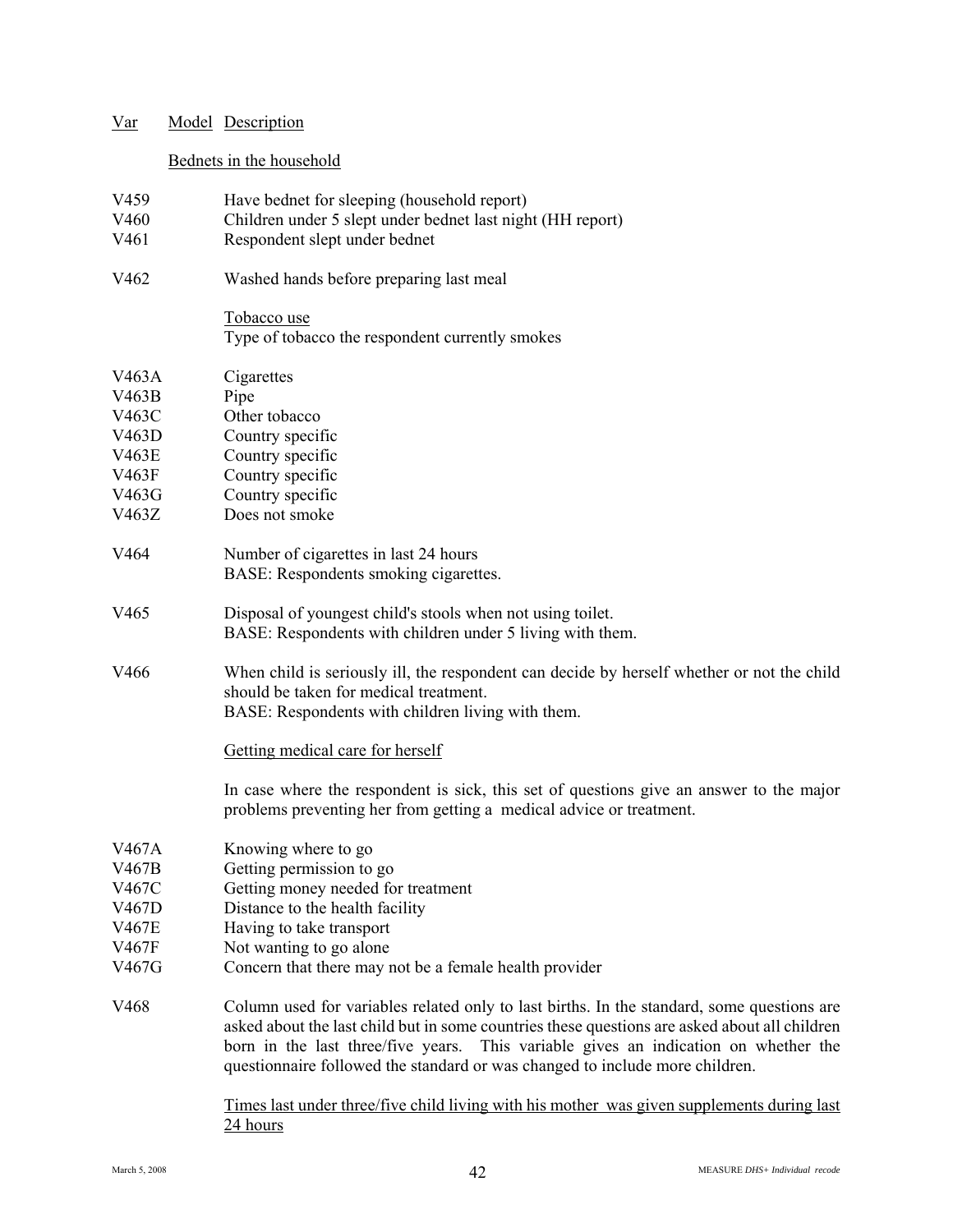| V469A        | Plain water                                                                                  |
|--------------|----------------------------------------------------------------------------------------------|
| V469B        | Sugar water                                                                                  |
| V469C        | Fruit juice                                                                                  |
| V469D        | Herbal tea                                                                                   |
| V469E        | Powdered/tinned milk                                                                         |
| V469F        | Commercially produced baby formula                                                           |
| V469G        | Fresh milk                                                                                   |
| V469H        | Tinned, powdered or fresh animal milk                                                        |
| V469I        | Country specific other liquid                                                                |
| V469J        | Country specific other liquid                                                                |
| V469K        | Country specific other liquid                                                                |
| V469L        | Other liquid                                                                                 |
| V469M        | Pumpkin, carrots, red/yellow yams, red sweet potato                                          |
| V469N        | Any green leafy vegetables                                                                   |
| V4690        | Mango, papaya or other Vitamin A rich fruits                                                 |
| V469P        | Other solid, semi-solid foods                                                                |
| V469Q        | Food made from local grain                                                                   |
| V469R        | Food made from local roots/tuber                                                             |
| V469S        | Eggs, fish, poultry                                                                          |
| V469T        | Meat                                                                                         |
| V469U        | Other fruits/vegetables                                                                      |
| V469V        | Meat, poultry, fish, shellfish, eggs                                                         |
| V469W        | Legumes (lentils, beans, peanuts)                                                            |
| V469X        | Cheese/yogurt                                                                                |
| V469Y        | Foods made with oil, fat, butter                                                             |
| V469Z        | Country specific food                                                                        |
| V469XX       | Country specific food                                                                        |
| V469XY       | Country specific food                                                                        |
| V469XZ       | Country specific food                                                                        |
|              |                                                                                              |
|              | Times last under three/five child living with his mother was given supplements during last 7 |
|              | $\frac{days}{9}$                                                                             |
|              |                                                                                              |
| <b>V470A</b> | Plain water                                                                                  |
| <b>V470B</b> | Sugar water                                                                                  |
| V470C        | Fruit juice                                                                                  |
| <b>V470D</b> | Herbal tea                                                                                   |
| <b>V470E</b> | Powdered/tinned milk                                                                         |
| <b>V470F</b> | Commercially produced baby formula                                                           |
| V470G        | Fresh milk                                                                                   |
| V470H        | Tinned, powdered or fresh animal milk                                                        |
| V470I        | Country specific other liquid                                                                |
| V470J        | Country specific other liquid                                                                |
| V470K        | Country specific other liquid                                                                |
| <b>V470L</b> | Other liquid                                                                                 |
| V470M        | Pumpkin, carrots, red/yellow yams, red sweet potato                                          |
| V470N        | Any green leafy vegetables                                                                   |
| V470O        | Mango, papaya or other Vitamin A rich fruits                                                 |
| V470P        | Other solid semi-solid foods                                                                 |

V470P Other solid, semi-solid foods<br>V470Q Food made from local grain Food made from local grain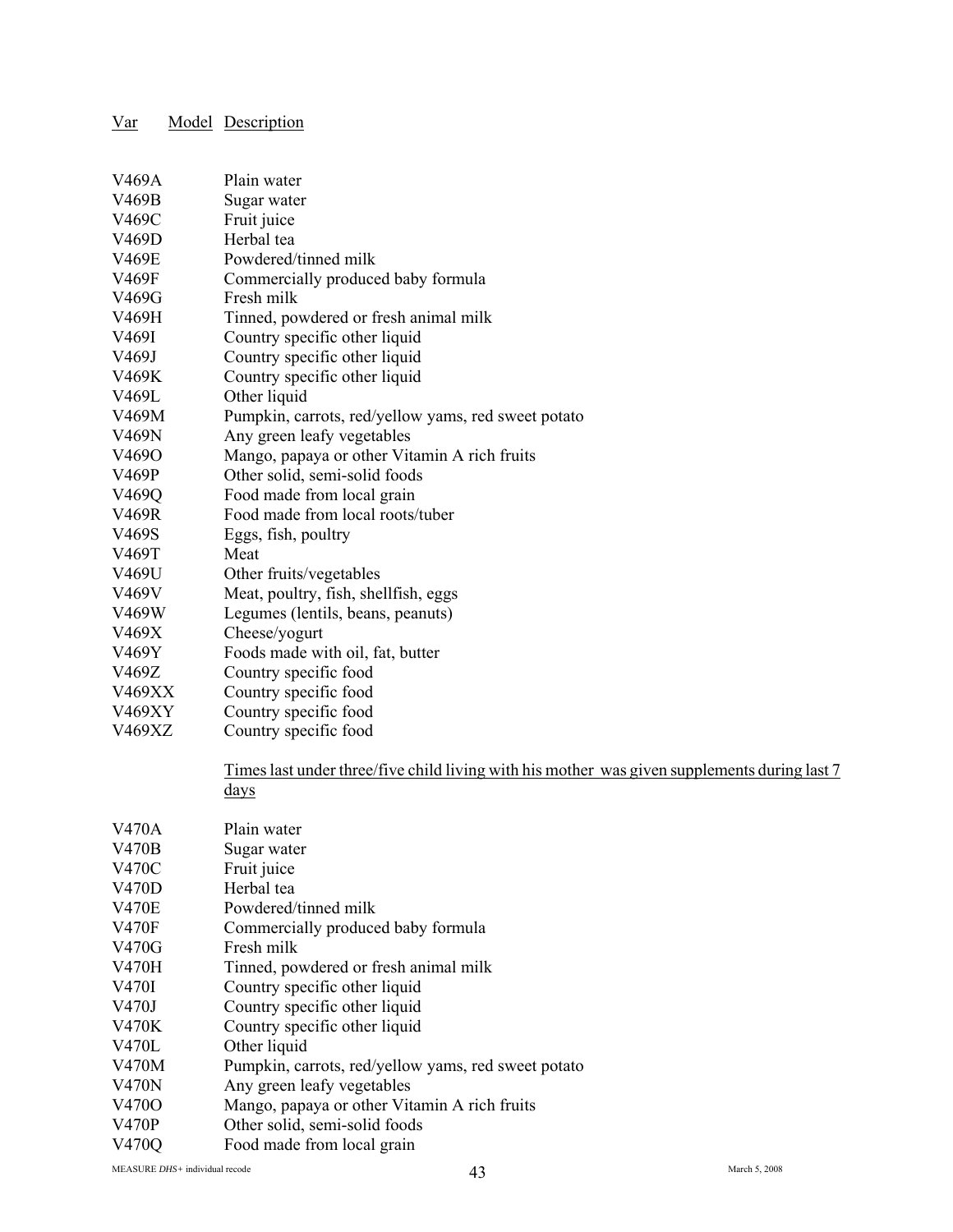| <b>V470R</b>  | Food made from local roots/tuber     |
|---------------|--------------------------------------|
| V470S         | Eggs, fish, poultry                  |
| V470T         | Meat                                 |
| <b>V470U</b>  | Other fruits/vegetables              |
| <b>V470V</b>  | Meat, poultry, fish, shellfish, eggs |
| V470W         | Legumes (lentils, beans, peanuts)    |
| <b>V470X</b>  | Cheese/yogurt                        |
| <b>V470Y</b>  | Foods made with oil, fat, butter     |
| V470Z         | Country specific food                |
| <b>V470XX</b> | Country specific food                |
| <b>V470XY</b> | Country specific food                |
| V470XZ        | Country specific food                |
|               |                                      |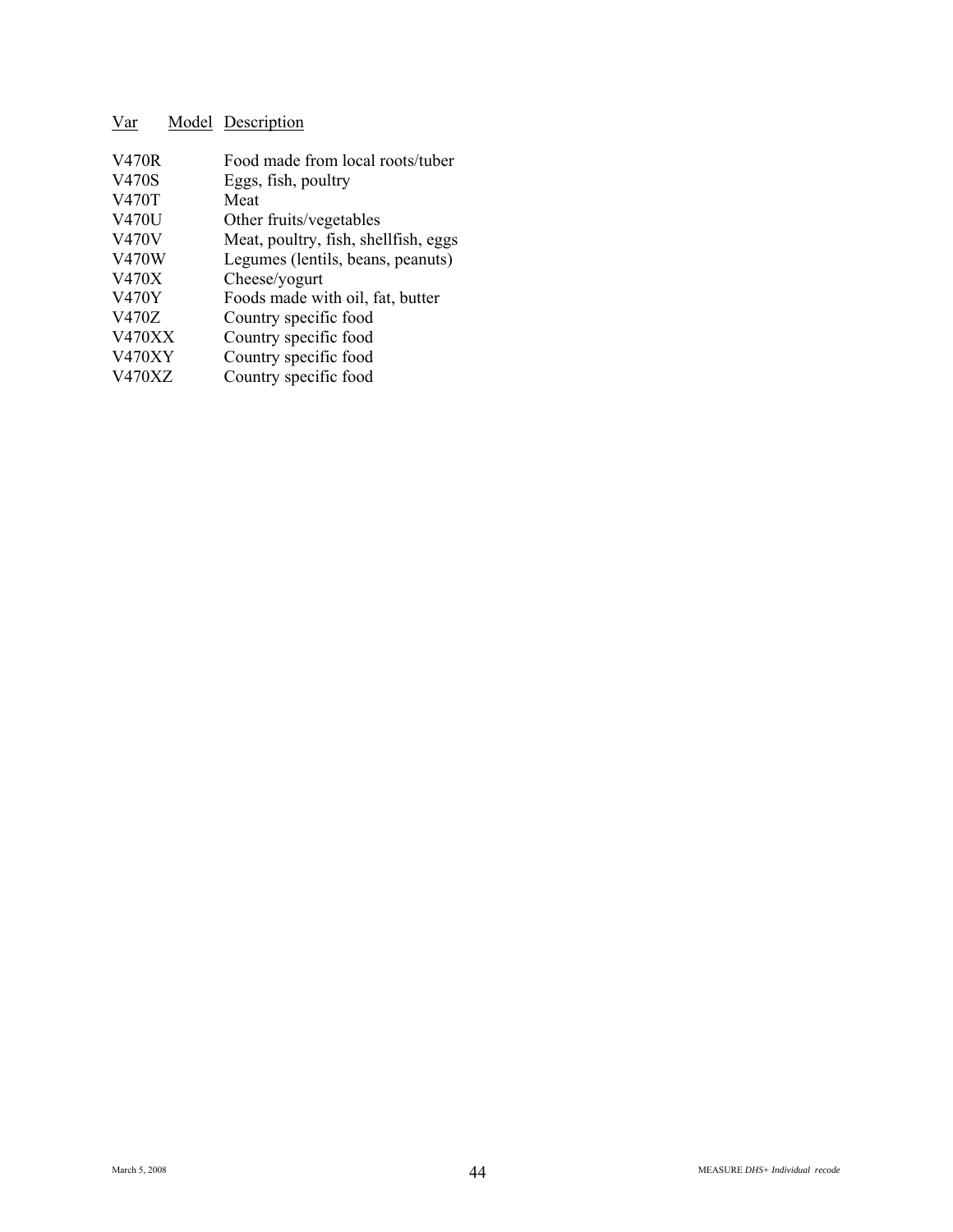## **Section 43 (REC43)** Health History

The health history contains up to six entries, relating to children born in the last three/five years. All children born in the last three/five years, covering months 0 to 35/59 prior to the interview, as for the maternity history, are included. The children who have died are included in this section, whereas in the DHS I individual recode only living children were included. For children who have died, none of the variables are applicable, but the entry is included to facilitate linking with children's data in other sections. If there are more than six children born in the last three/five years then only the last six are included in the health history. See the example health history below.

| Var | Model Description |  |
|-----|-------------------|--|
|     |                   |  |

- HIDX Index to the birth history. All children born in the last three/five years have entries in this section. Children of multiple births each have their own entry as in the maternity history.
- H1 Whether the respondent has a health card for the child and whether she could produce it for the interviewer. Code 1 means the interviewer saw the health card for the child, whereas code 2 means the respondent reported she had a health card for the child but the interviewer did not see it. Code 3 indicates that the respondent had a health card for the child at some point in time, but no longer has the health card. The health card is used to verify whether specific vaccinations were given and to record the dates of vaccination of the children rather than asking the respondent to report vaccinations.
- H2 Whether a date of vaccination was recorded on the health card for BCG. Code 1 means the child has a date recorded for the vaccination. Code 2 is used to indicate that the respondent reported that the child had received the vaccination although the health card was not seen or did not exist, or the vaccination was not recorded on the health card, but was reported by the mother. Code 3 is used to indicate situations where the health card is clearly marked to indicate that the vaccination was given, but no date was recorded on the health card for the vaccination.

| H2D            | BCG vaccination date - day.   |                                                                   |
|----------------|-------------------------------|-------------------------------------------------------------------|
| H2M            | BCG vaccination date - month. |                                                                   |
| H2Y            |                               | BCG vaccination date - year. This variable now occupies 4 digits. |
| H <sub>3</sub> | DPT 1 vaccination.            | As for H2, H2D, H2M, H2Y.                                         |
| H4             | Polio 1 vaccination.          | As for H2, H2D, H2M, H2Y.                                         |
| H <sub>5</sub> | DPT 2 vaccination.            | As for H2, H2D, H2M, H2Y.                                         |
| H <sub>6</sub> | Polio 2 vaccination.          | As for H2, H2D, H2M, H2Y.                                         |
| H7             | DPT 3 vaccination.            | As for H2, H2D, H2M, H2Y.                                         |
| H8             | Polio 3 vaccination.          | As for H2, H2D, H2M, H2Y.                                         |
| H <sub>9</sub> | Measles vaccination.          | As for H2, H2D, H2M, H2Y.                                         |
| H <sub>0</sub> | Polio 0 (at birth)            | As for H2, H2D, H2M, H2Y.                                         |
|                |                               |                                                                   |

If the vaccination date reported is inconsistent with the date of birth or the date of interview or with the dates of other vaccinations part or all of the date of vaccination may be set to 97 "Inconsistent."

BASE: Children who have the vaccination recorded on the health card  $(H2 = 1)$ .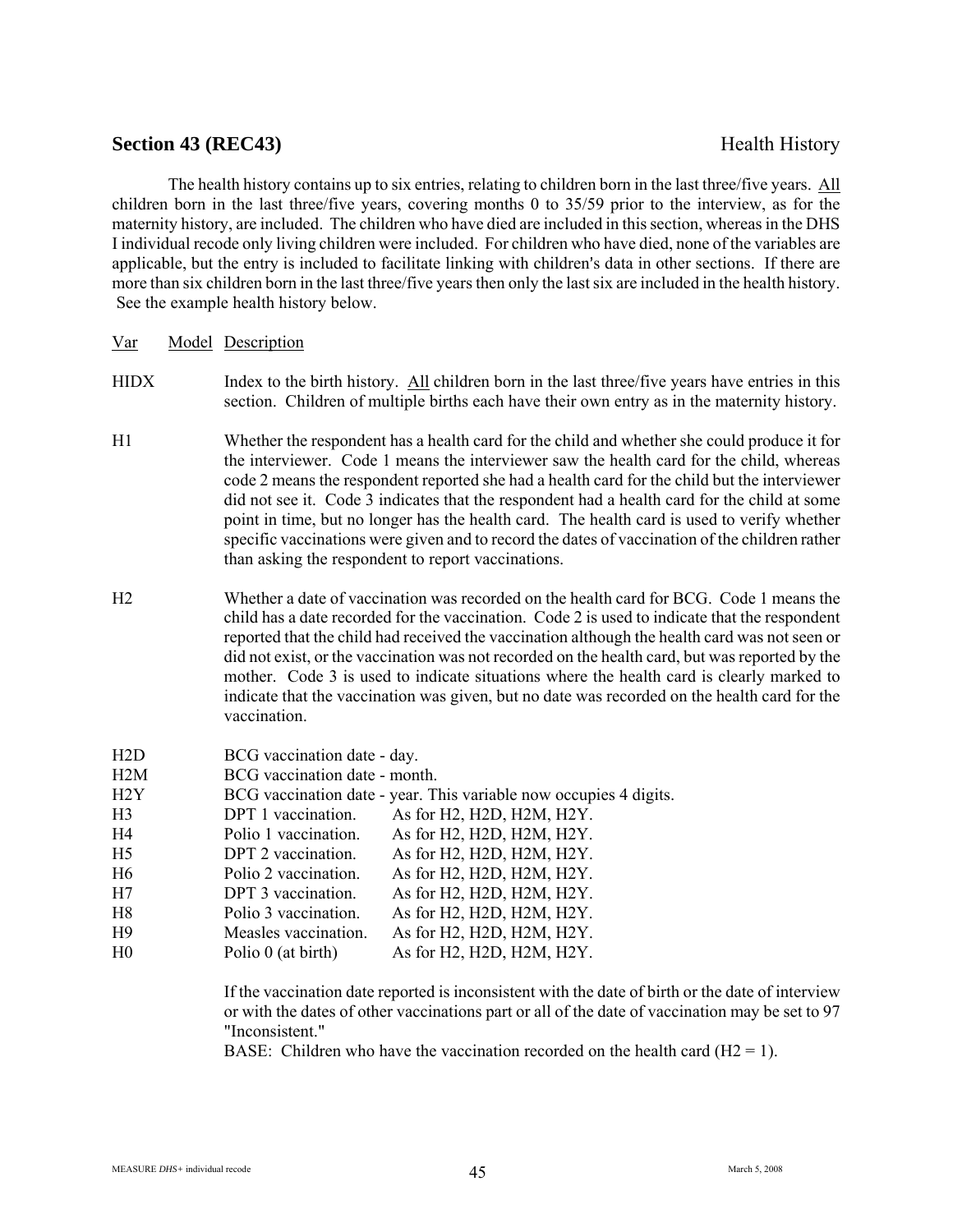H10 Whether the child ever received any vaccination to prevent him/her from getting diseases. This variable comes from a single question in the model questionnaires, which is used if the respondent does not have a health card for the child, and is not a summary of the preceding variables.

BASE: Children whose mother could not produce a health card  $(H1 = 0 \text{ or } H1 = 2 \text{ or } H1$  $H1 = 3$ ).

## Diarrhea

Variables H11 to H21 relate to the prevalence and treatment of diarrhea. BASE: All living children born in the last three/five years for H11, and children having an episode of diarrhea in the last two weeks  $(H11 = 1 \text{ or } H11 = 2)$  for H11A to H21.

- H11 Whether the child had diarrhea in the last 24 hours or within the last two weeks. *Code 1 indicates that the child had been ill in the last 24 hours*, code 2 indicates that the child had been ill with diarrhea in the last two weeksCode 1 is a country specific code for DHS III. In case the question about diarrhea in the last 24 hours is used, the code 1 can be used, in this case the code 2 is used to indicate that the child had diarrhea the last two weeks but not in the last 24 hours otherwise the code 2 is for the last 2 weeks including the last 24 hours.
- H11B Whether the was any blood in the stools during the last episode of diarrhea. BASE: Children having an episode of diarrhea in the last two weeks (H11 = 1 or H11 = 2).
- H11C The number of bowel movements on the worst day of diarrhea. BASE: Children having an episode of diarrhea in the last two weeks  $(H11 = 1$  or  $H11 = 2$ ).
- H12A-X The place at which medical treatment or advice was sought for the last episode of diarrhea. This question has multiple coding categories and each category is recorded separately in these variables. Most of the categories are standard (H12A, B, C, D, E, J, K, L, M, N, S, T, X). However, room has been left for country-specific categories (H12F, G, H, I, O, P, Q, R, U, V, W). Any category not used in a particular country is left blank.

**Public Sector.**

- H12A Government Hospital.
- H12B Government Health Center.
- H12C Government Health Post.
- H12D Mobile Clinic.
- H12E Community Health Worker.
- H12F *Country-specific public sector.*
- H12G *Country-specific public sector.*
- H12H *Country-specific public sector.*
- H12I Other public sector.
	- **Medical Private Sector.**
- H12J Private Hospital or Clinic.
- H12K Pharmacy. H12L Private Doctor.
- H12M Mobile Clinic.
- H12N Community Health Worker.
- H12O *Country-specific medical private sector.*
- H12P *Country-specific medical private sector.*
- H12Q *Country-specific medical private sector.*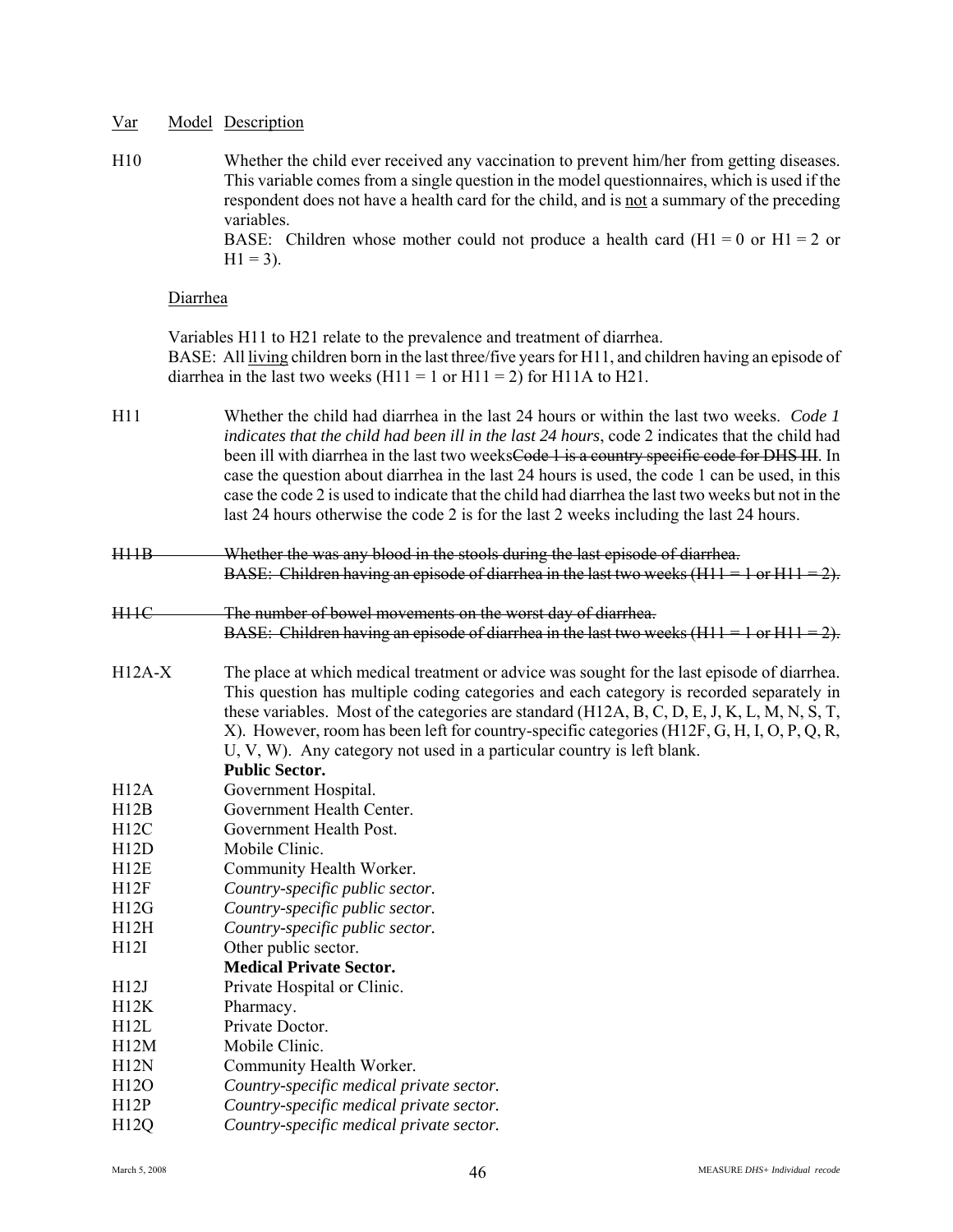| Var             |              | Model Description                                                                                                                                                                                                                                                                                                   |
|-----------------|--------------|---------------------------------------------------------------------------------------------------------------------------------------------------------------------------------------------------------------------------------------------------------------------------------------------------------------------|
| H12R            |              | Other medical private sector.<br><b>Other Private Sector.</b>                                                                                                                                                                                                                                                       |
| H12S            |              | Shop.                                                                                                                                                                                                                                                                                                               |
| H12T            |              | <b>Traditional Practitioner.</b>                                                                                                                                                                                                                                                                                    |
| H12U            |              | Country-specific other private sector.                                                                                                                                                                                                                                                                              |
| H12V            |              | Country-specific other private sector.                                                                                                                                                                                                                                                                              |
| H12W            |              | Country-specific other private sector.                                                                                                                                                                                                                                                                              |
| H12X            |              | Other.                                                                                                                                                                                                                                                                                                              |
| H12Y            |              | Whether no treatment or advice was sought for the diarrhea as reported by the respondent.                                                                                                                                                                                                                           |
| H12Z            |              | Whether the child was taken to a medical facility for treatment of the diarrhea. This usually<br>includes being taken to all Public Sector facilities and all Medical Private Sector facilities<br>except for Pharmacy. This variable is a summary of these preceding variables as is used in<br>the final reports. |
| H <sub>13</sub> |              | Whether the child received a sugar-salt-water solution from a special packet (ORS).<br>H13 is coded 1 if the respondent spontaneously reported giving ORS to treat the diarrhea,<br>and code 2 if it was reported only after probing. Code 1 is country specific for DHS III.                                       |
| H14             |              | Whether the child was given the recommended home solution.<br>H <sub>14</sub> is coded 1 if the respondent spontaneously reported giving the recommended home<br>solution to treat the diarrhea, and code 2 if it was reported only after probing. Code 1 is<br>country specific for DHS III and MEASURE DHS+.      |
| <b>H14A</b>     |              | Duration in days for which the child was given a home-made fluid made from recommended<br>ingredients when he/she had diarrhea.<br>BASE: Children receiving a recommended home solution ( $H14 = 1$ or $H14 = 2$ ).                                                                                                 |
|                 |              |                                                                                                                                                                                                                                                                                                                     |
| H15             |              | Whether the child was given other pills or syrups.                                                                                                                                                                                                                                                                  |
| $H15A \tX$      |              | Whether the child was given antibiotics.                                                                                                                                                                                                                                                                            |
| H15B            |              | Whether the child was given an injection.                                                                                                                                                                                                                                                                           |
| H15C            |              | Whether the child was given an IV (Intravenous feeding).                                                                                                                                                                                                                                                            |
| H15D            |              | Whether the child was given home remedies or herbal medicines.                                                                                                                                                                                                                                                      |
| $H15E-H$        |              | Country-specific other treatments.                                                                                                                                                                                                                                                                                  |
| H16             |              | Whether the child was given an increase, the same amount, or a decrease in fluids.                                                                                                                                                                                                                                  |
| H <sub>18</sub> | $\mathbf x$  | Whether the child was given an increase, the same amount, or a decrease in foods.                                                                                                                                                                                                                                   |
| H20             |              | Whether the child received any other treatment.                                                                                                                                                                                                                                                                     |
| H21A            |              | Whether the respondent reported that the child received no treatment.                                                                                                                                                                                                                                               |
| H21             |              | Whether the child received any treatment or whether advice or treatment was sought for the<br>child. This is a summary of the preceding variables H12A to H12Z, H13, H14, H15 to<br>H15H and H20.                                                                                                                   |
|                 | <b>Fever</b> |                                                                                                                                                                                                                                                                                                                     |
|                 |              |                                                                                                                                                                                                                                                                                                                     |

H22 Whether the child had fever in the last two weeks.

Variables H31 to H40 relate to the prevalence and treatment of cough in the two weeks preceding the interview.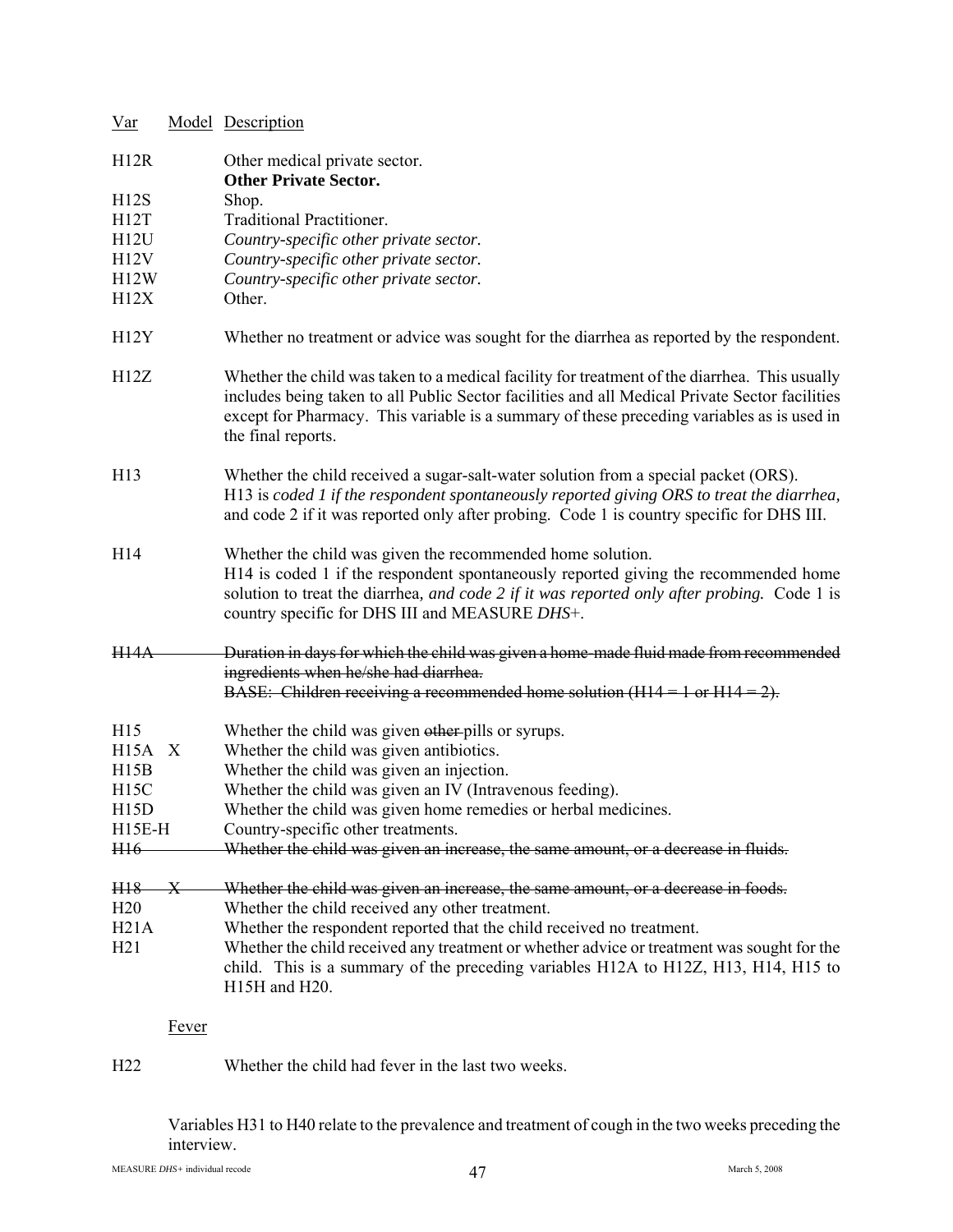BASE: All living children born in the last three/five years for H31, and children suffering from cough in the last two weeks for H32 to H38 (H31 = 1 or H31 = 2).

| H31              | Whether the child had suffered from a cough in the last two weeks and whether the child had<br>been ill with the cough in the last 24 hours. Code 1 indicates that the child had been ill in<br><i>the last 24 hours, code 2 indicates that the child had been ill with the cough in the last two</i><br>weeks. Code 1 is country specific for DHS III. In case code 1 is used, code 2 indicates that<br>the child had cough in last two weeks but not in the last 24 hours.                          |
|------------------|-------------------------------------------------------------------------------------------------------------------------------------------------------------------------------------------------------------------------------------------------------------------------------------------------------------------------------------------------------------------------------------------------------------------------------------------------------------------------------------------------------|
| H31B             | Whether the child had suffered from rapid breathing when he/she had the cough.<br>BASE: Child who had suffered from a cough $(H31 = 1 \text{ or } H31 = 2)$ .                                                                                                                                                                                                                                                                                                                                         |
| $H32A-X$         | The place at which medical treatment or advice was sought for the last episode of fever<br>and/or cough. This question has multiple coding categories and each category is recorded<br>separately in these variables. Most of the categories are standard (H32A, B, C, D, E, J, K, L,<br>M, N, S, T, X). However, room has been left for country-specific categories (H32F, G, H, I,<br>$O, P, Q, R, U, V, W$ . Any category not used in a particular country is left blank.<br><b>Public Sector.</b> |
| H32A             | Government Hospital.                                                                                                                                                                                                                                                                                                                                                                                                                                                                                  |
| H32B             | Government Health Center.                                                                                                                                                                                                                                                                                                                                                                                                                                                                             |
| H32C             | Government Health Post.                                                                                                                                                                                                                                                                                                                                                                                                                                                                               |
| H32D             | Mobile Clinic.                                                                                                                                                                                                                                                                                                                                                                                                                                                                                        |
| H32E             | Community Health Worker.                                                                                                                                                                                                                                                                                                                                                                                                                                                                              |
| H32F             | Country-specific public sector.                                                                                                                                                                                                                                                                                                                                                                                                                                                                       |
| H32G             | Country-specific public sector.                                                                                                                                                                                                                                                                                                                                                                                                                                                                       |
| H32H             | Country-specific public sector.                                                                                                                                                                                                                                                                                                                                                                                                                                                                       |
| H32I             | Other public sector.                                                                                                                                                                                                                                                                                                                                                                                                                                                                                  |
|                  | <b>Medical Private Sector.</b>                                                                                                                                                                                                                                                                                                                                                                                                                                                                        |
| H32J             | Private Hospital or Clinic.                                                                                                                                                                                                                                                                                                                                                                                                                                                                           |
| H32K             | Pharmacy.                                                                                                                                                                                                                                                                                                                                                                                                                                                                                             |
| H32L             | Private Doctor.                                                                                                                                                                                                                                                                                                                                                                                                                                                                                       |
| H32M             | Mobile Clinic.                                                                                                                                                                                                                                                                                                                                                                                                                                                                                        |
| H32N             | Community Health Worker.                                                                                                                                                                                                                                                                                                                                                                                                                                                                              |
| H32O             | Country-specific medical private sector.                                                                                                                                                                                                                                                                                                                                                                                                                                                              |
| H32P             | Country-specific medical private sector.                                                                                                                                                                                                                                                                                                                                                                                                                                                              |
| H <sub>32Q</sub> | Country-specific medical private sector.                                                                                                                                                                                                                                                                                                                                                                                                                                                              |
| H32R             | Other medical private sector.                                                                                                                                                                                                                                                                                                                                                                                                                                                                         |
|                  | <b>Other Private Sector.</b>                                                                                                                                                                                                                                                                                                                                                                                                                                                                          |
| H32S             | Shop.                                                                                                                                                                                                                                                                                                                                                                                                                                                                                                 |
| H32T             | <b>Traditional Practitioner.</b>                                                                                                                                                                                                                                                                                                                                                                                                                                                                      |
| H32U             | Country-specific other private sector.                                                                                                                                                                                                                                                                                                                                                                                                                                                                |
| H32V             | Country-specific other private sector.                                                                                                                                                                                                                                                                                                                                                                                                                                                                |
| H32W             | Country-specific other private sector.                                                                                                                                                                                                                                                                                                                                                                                                                                                                |
| H32X             | Other.                                                                                                                                                                                                                                                                                                                                                                                                                                                                                                |
|                  |                                                                                                                                                                                                                                                                                                                                                                                                                                                                                                       |
| H32Y             | Whether no treatment or advice was sought for the fever and/or cough as reported by the<br>respondent.                                                                                                                                                                                                                                                                                                                                                                                                |
| H32Z             | Whether the child was taken to a medical facility for treatment of the fever and/or cough.                                                                                                                                                                                                                                                                                                                                                                                                            |

This usually includes being taken to all Public Sector facilities and all Medical Private Sector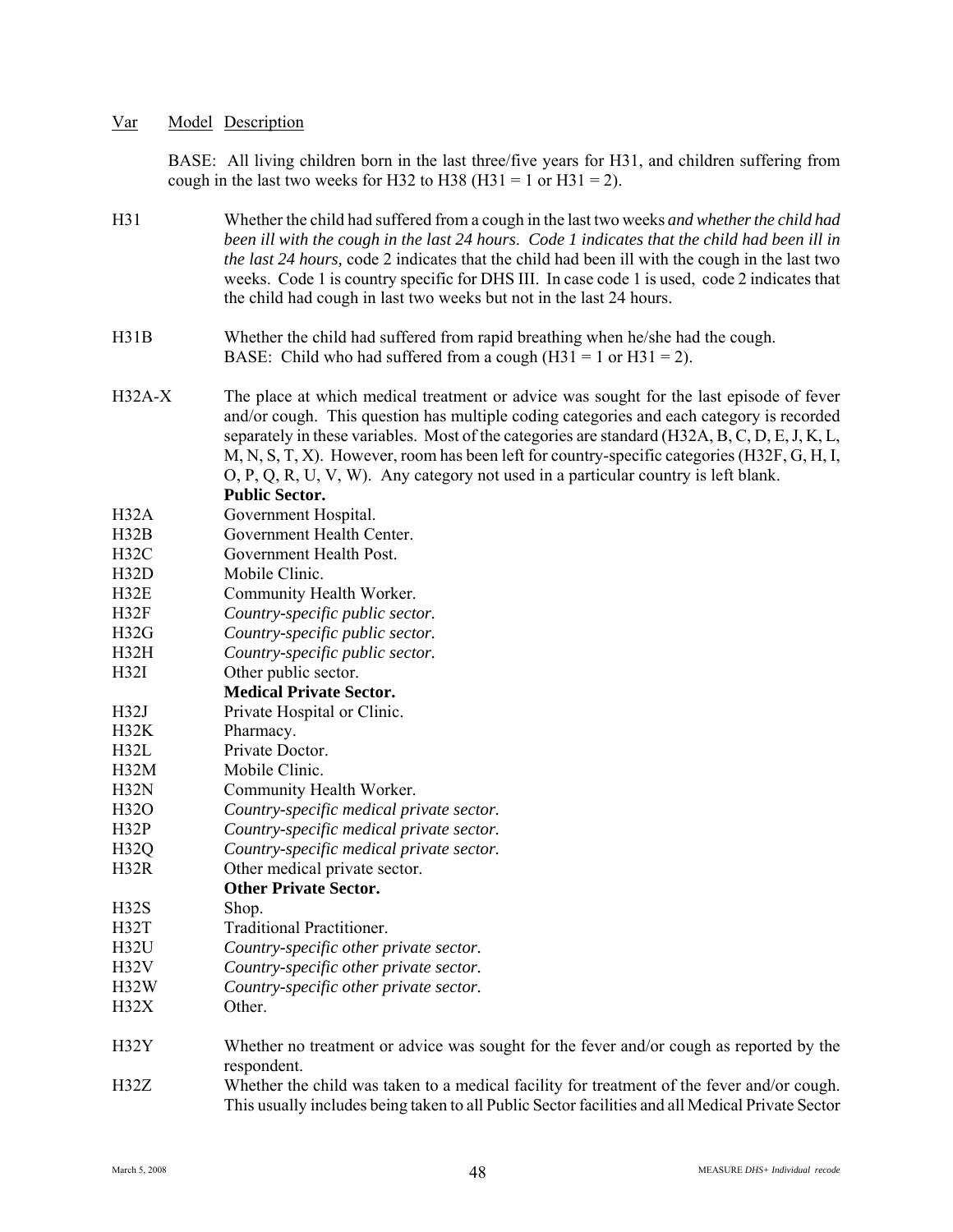| Var | Model Description |  |
|-----|-------------------|--|
|     |                   |  |

facilities except for Pharmacy. This variable is a summary of these preceding variables as is used in the final reports. Vitamin A vaccination

H33 Received Vitamin A. As for H2. H33D Vitamin A Day. As for H2D.

- H33M Vitamin A month. As for H2M.
- H33Y Vitamin A year. As for H2Y.
- H34 Whether the respondent received or not a vitamin A dose in form of an ampule, a capsule or syrup in last 6 months

## Vaccination campaigns

- H35 Any vaccinations in the last 2 years given as part of a national immunization day campaign
- H36A Vaccinated during Campaign A
- H36B Vaccinated during Campaign B
- H36C Vaccinated during Campaign C
- H36D Vaccinated during Campaign D
- H36E Vaccinated during Campaign E
- H36F Vaccinated during Campaign F BASE for H36A-F: Vaccination campaigns conducted in the area  $(H35 = 1)$ .

## Treatment taken for fever

| H37A              | Fansidar                                                                           |
|-------------------|------------------------------------------------------------------------------------|
| H37B              | Chloroquine                                                                        |
| H37C              | Aspirin                                                                            |
| H37D              | Ibuprofen/acetaminophen                                                            |
| H37E              | Country specific                                                                   |
| H37F              | Country specific                                                                   |
| H37G              | Country specific                                                                   |
| H37H              | Country specific                                                                   |
| H <sub>37X</sub>  | Other                                                                              |
| H <sub>37</sub> Y | Nothing                                                                            |
| <b>H37Z</b>       | Don't know if or what was taken                                                    |
|                   | BASE for H37A-Z: Children under three/five with fever last two weeks $(H22 = 1)$ . |

## Drinking and eating pattern during diarrhea

- H38 Amount offered to drink
- H39 Amount offered to eat

## BASE: Diarrhea last two weeks.

## Example Health History:

| HIDX |                                |               |
|------|--------------------------------|---------------|
| H1   |                                |               |
| H2   | 1 22 02 2000                   |               |
|      | MEASURE DHS+ individual recode | March 5, 2008 |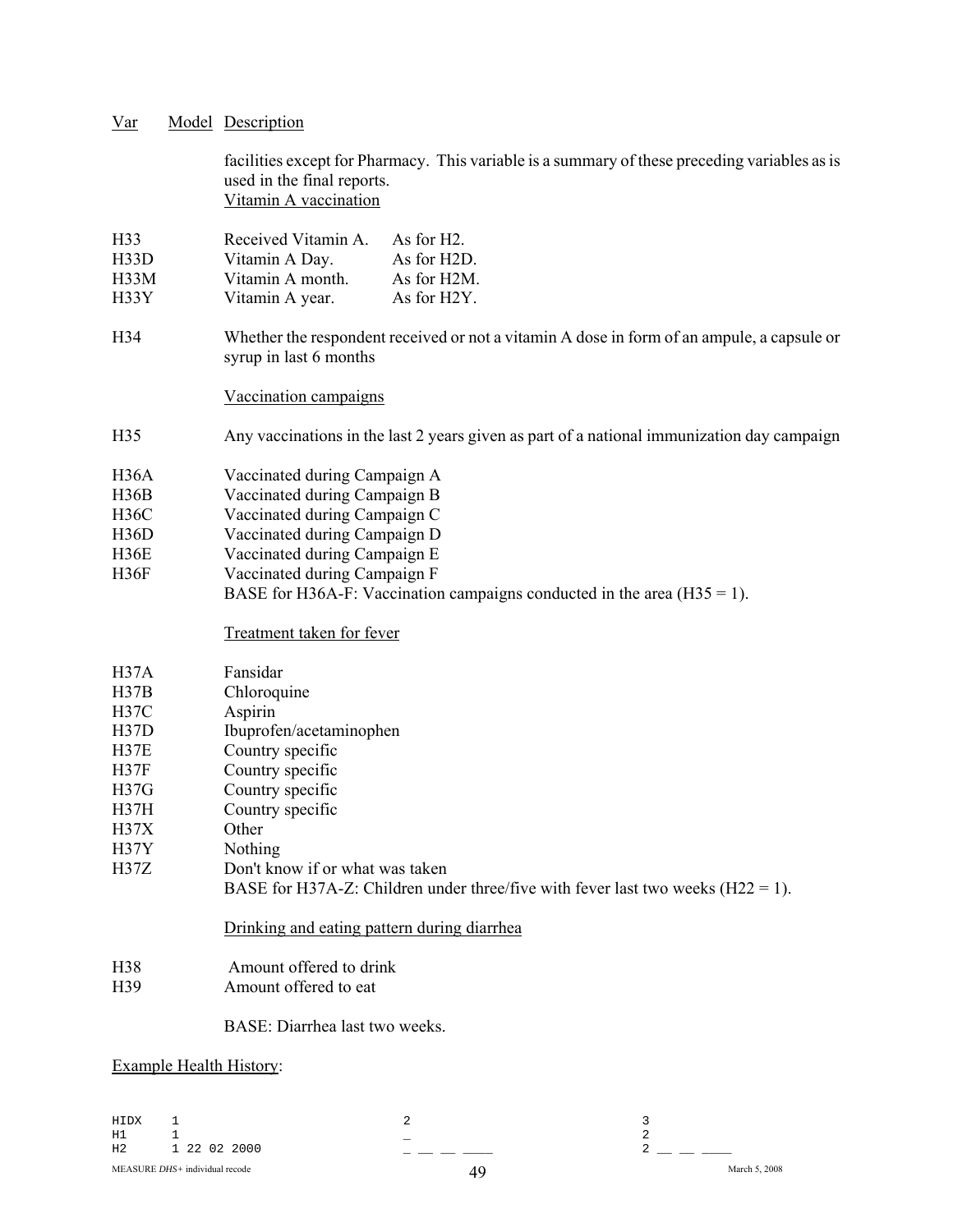| H3             | 1 24 05 2000                  | $\overline{c}$ |
|----------------|-------------------------------|----------------|
| H4             | 1 24 05 2000                  | 2              |
| H <sub>5</sub> | 1 29 06 2000                  | 2              |
| H <sub>6</sub> | 1 29 06 2000                  | 2              |
| H7             | 1 25 08 2000                  | 2              |
| H8             | 1 25 08 2000                  | 2              |
| H9             | 1 30 11 2000                  | 8              |
| $_{\rm H0}$    | 1 22 02 2000                  |                |
| H10            |                               |                |
| H11            | $\overline{2}$                | <sup>0</sup>   |
| $H12A-Z$       | $00$ __000_0000_000_00000_010 |                |
| H13            | 2                             |                |
| H14            | $\Omega$                      |                |
| H15            | 0                             |                |
| $H15A-H$       | $-001$                        |                |
| H20            | 0                             |                |
| H21A           | 0                             |                |
| H21            |                               |                |
| H22            |                               | $\Omega$       |
| H31            | 0                             | <sup>0</sup>   |
| H31B           |                               |                |
| $H32A-Z$       | $00$ __000_0000_000_00000_010 |                |
| H33            | 1 25 _8 2000                  | 8              |
| H34            | $\Omega$                      | 8              |
| H35            | 1                             | 1              |
| $H36A-F$       | 0001                          | 1111           |
| $H37A-Z$       | 011_000_000                   |                |
| H38            | 5                             |                |
| H39            | 3                             |                |

In this example, based on the birth history example, there are three entries representing the two living children born in the last three/five years and one child who died. The first two entries are twins, however the second twin has died. The first child has a health card and has dates reported for BCG, DPT 1 & 2 & 3, and Polio 0, 1 & 2 & 3 vaccinations as well as a Vitamin A vaccination.. No questions about Immunization, Health and Nutrition were asked for the dead daughter. The other living child has a health card that the respondent could not produce; the child had received all the vaccinations according to the respondent -- BCG, Polio and DPT with the exception of the Measles for which she does not know whether the child received it or not and the Polio 0 for which she said that the child did not receive it. In the two weeks prior to the interview, the first child listed had an episode of diarrhea but did not see anynone; the mother treated the child by increasing the quantity of fluids the child was given, but and somewhat less to eat. The first child had fever in the two weeks prior to the interview, but was not treated for it in H32A-Z but received Chloroquine and Aspirin in H37A-Z.The first child had received a dose of vitamin A. He received a vaccination during the fourth campaign.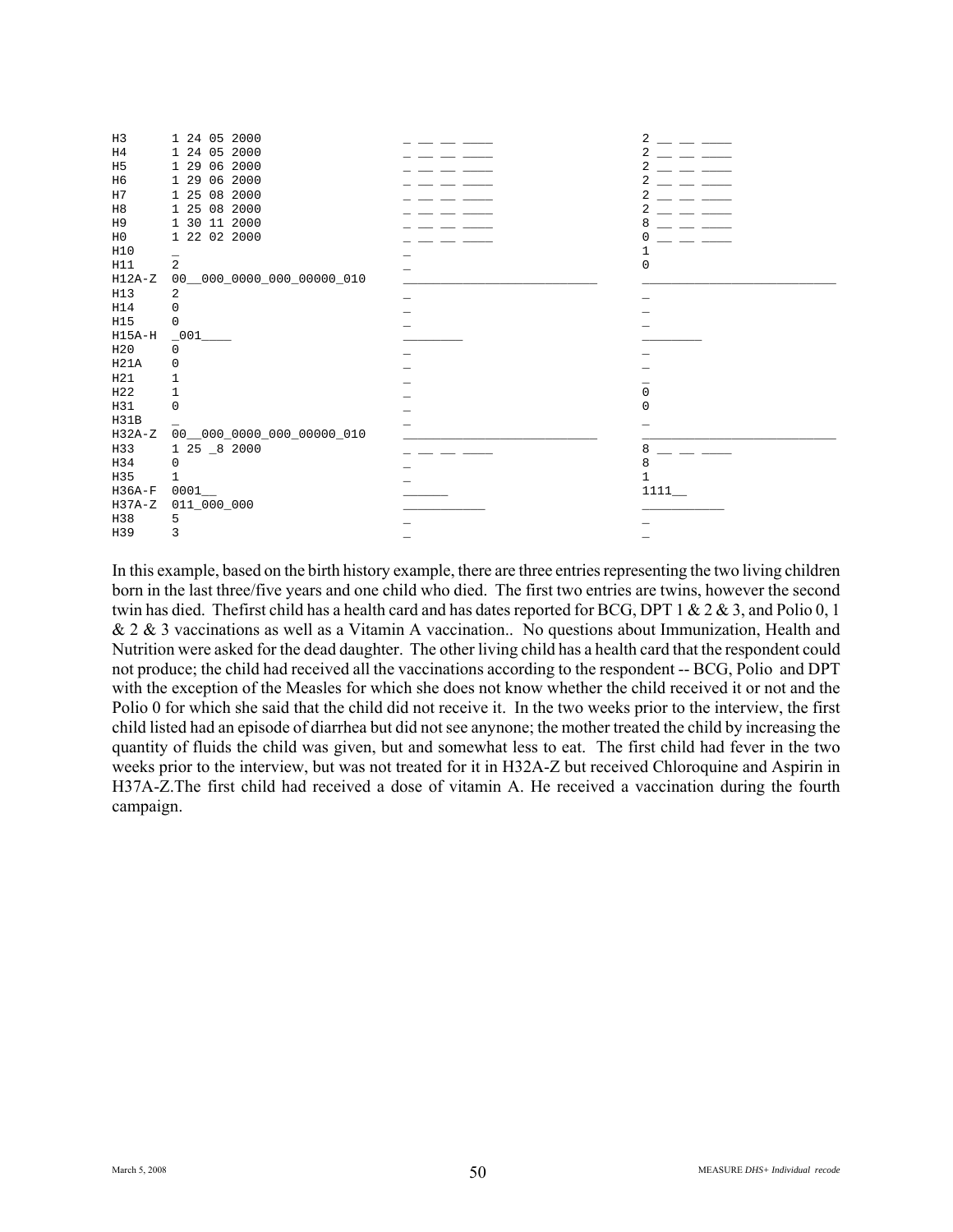## **Section 44 (REC44)** Height and Weight

The height and weight table contains information relating to children born in the period three/five years, i.e., 0 to 35/59 months prior to the interview. The entries are in reverse order, such that the youngest child is reported first. All live births in the period are included in the table, including children who have subsequently died.

The information included in this section comes from data collected in the household questionnaire and transferred to the woman's level.

BASE: Living children for variables HW1-HW12, HW14-HW58 (B5(HWIDX) = 1).

| Var                                                                                             | Model | Description                                                                                                                                                                                                                                                                                                                                                                                                                                                                                                                                                                                                                                                          |
|-------------------------------------------------------------------------------------------------|-------|----------------------------------------------------------------------------------------------------------------------------------------------------------------------------------------------------------------------------------------------------------------------------------------------------------------------------------------------------------------------------------------------------------------------------------------------------------------------------------------------------------------------------------------------------------------------------------------------------------------------------------------------------------------------|
| <b>HWIDX</b>                                                                                    |       | Index to the birth history. All live births born in the specified period have entries in this<br>section.                                                                                                                                                                                                                                                                                                                                                                                                                                                                                                                                                            |
| HW1                                                                                             |       | Age in months of the child is calculated from the country month code of the date of<br>interview less the century month code of the date of birth of the child.                                                                                                                                                                                                                                                                                                                                                                                                                                                                                                      |
| HW2                                                                                             |       | Weight in kilograms. There is one implied decimal place in the weight (decimal points<br>are not included in the data file). To produce the weight in kilograms divide by 10.                                                                                                                                                                                                                                                                                                                                                                                                                                                                                        |
| HW3                                                                                             |       | Height in centimeters. There is one implied decimal place in the height (decimal points<br>are not included in the data file). To produce the height in centimeters divide by 10.<br>Height is supposed to be the recumbent length for children less than 24 months old and<br>the standing height for children born 24 or more months prior to the interview.                                                                                                                                                                                                                                                                                                       |
| HW4<br>HW5<br>HW <sub>6</sub><br>HW7<br>HW8<br>HW9<br><b>HW10</b><br><b>HW11</b><br><b>HW12</b> |       | Height for Age percentile.<br>Height for Age standard deviations from the reference median.<br>Height for Age percent of reference median.<br>Weight for Age percentile.<br>Weight for Age standard deviations from the reference median.<br>Weight for Age percent of reference median.<br>Weight for Height percentile.<br>Weight for Height standard deviations from the reference median.<br>Weight for Height percent of reference median.                                                                                                                                                                                                                      |
|                                                                                                 |       | The measures above were calculated using the CDC Standard Deviation-derived Growth<br>Reference Curves derived from the NCHS/FELS/CDC Reference Population. The<br>measures are presented with two implied decimal places (no decimal points are included<br>in the data file). To produce the actual measure, divide the variable by 100. If either the<br>weight or the height of the child is missing then all of the above measures are set to the<br>missing code 9999 or 99999. If either the height or the weight is outside of the<br>acceptable range for the calculation of these measures then all of the above measures is<br>set to code 9998 or 99998. |
| HW13                                                                                            |       | Reason the child was not measured. Fully measured children are coded 0, dead children<br>are coded 1, and other reasons for not measuring the child are coded 2 and above.                                                                                                                                                                                                                                                                                                                                                                                                                                                                                           |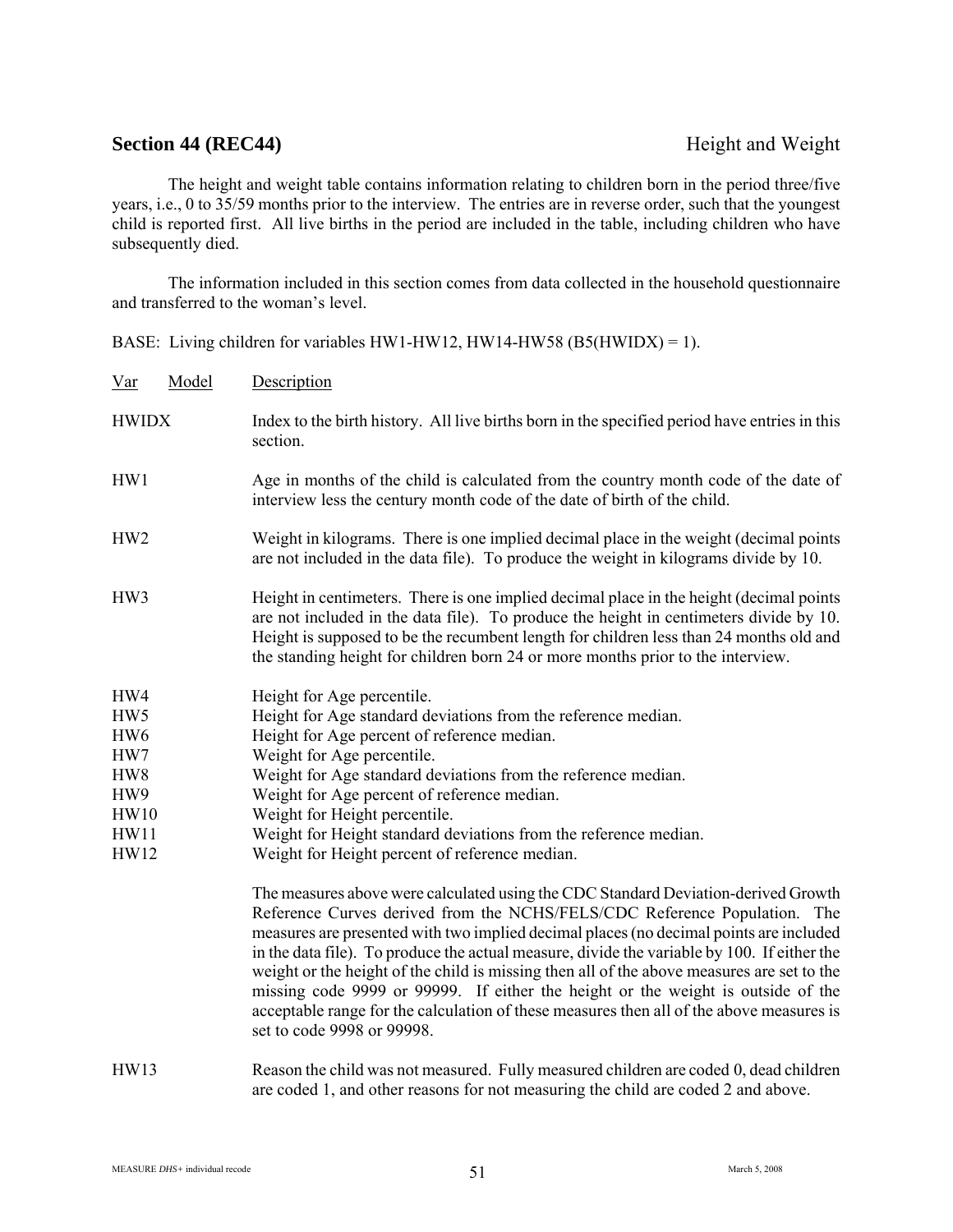| HW14                                    | Whether the child has a BCG sear on his/her left shoulder (or any other location used for                                                                                                                                                                                                                                                                                                                                                                                            |
|-----------------------------------------|--------------------------------------------------------------------------------------------------------------------------------------------------------------------------------------------------------------------------------------------------------------------------------------------------------------------------------------------------------------------------------------------------------------------------------------------------------------------------------------|
|                                         | the BCG vaccination in a particular country).                                                                                                                                                                                                                                                                                                                                                                                                                                        |
|                                         | BASE: Living children $(B5(HWIDX) = 1)$ .                                                                                                                                                                                                                                                                                                                                                                                                                                            |
| HW15                                    | Whether the child was measured lying down or standing up. In DHS surveys, children<br>aged less than 24 months are to be measured lying down, children age 24 months or<br>older are to be measured standing up. There may, however, be a considerable<br>discrepancy between policy and practice!                                                                                                                                                                                   |
| <b>HW16</b>                             | Day of birth of the child. This is used in conjunction with the date of measurement of<br>the child to more finely calculate the age of the child in days when computing the<br>anthropometric measures. This level of accuracy can be important in very young<br>children. The age of the child calculated from the day of birth information is not used as<br>a background characteristic for tabulations, but purely to produce a more accurate set of<br>anthropometric indices. |
| HW17                                    | Day of measurement.                                                                                                                                                                                                                                                                                                                                                                                                                                                                  |
| <b>HW18</b>                             | Month of measurement.                                                                                                                                                                                                                                                                                                                                                                                                                                                                |
| <b>HW19</b>                             | Year of measurement. This variable now occupies 4 digits.                                                                                                                                                                                                                                                                                                                                                                                                                            |
| $HW20 - X$                              | Upper arm circumference in centimeters. There is one implied decimal place in the<br>upper arm circumference (decimal points are not included in the data file). To produce<br>the upper arm circumference in centimeters divide by 10.                                                                                                                                                                                                                                              |
| $HW21 - X$                              | Upper arm circumference for Age percentile.                                                                                                                                                                                                                                                                                                                                                                                                                                          |
| HW22 X                                  | Upper arm circumference for Age standard deviations from the reference median.                                                                                                                                                                                                                                                                                                                                                                                                       |
| HW23 X                                  | Upper arm circumference for Age percent of reference median.                                                                                                                                                                                                                                                                                                                                                                                                                         |
| <b>HW24 X</b>                           | Upper arm circumference for Height percentile.                                                                                                                                                                                                                                                                                                                                                                                                                                       |
| HW25 X                                  | Upper arm circumference for Height standard deviations from the reference median.                                                                                                                                                                                                                                                                                                                                                                                                    |
| <b>HW26 X</b>                           | Upper arm circumference for Height percent of reference median.                                                                                                                                                                                                                                                                                                                                                                                                                      |
| HW51                                    | Line number of parent/caretaker                                                                                                                                                                                                                                                                                                                                                                                                                                                      |
| <b>HW52</b>                             | Whether the consent to draw a droplet of blood was granted after reading a consent<br>statement to a parent/responsible adult.                                                                                                                                                                                                                                                                                                                                                       |
| HW53                                    | Hemoglobin level in g/dl with 1 implied decimal                                                                                                                                                                                                                                                                                                                                                                                                                                      |
| HW55                                    | Result of measuring (Hemoglobin)                                                                                                                                                                                                                                                                                                                                                                                                                                                     |
| <b>HW56</b>                             | Hemoglobin level adjusted by altitude in g/dl with 1 implied decimal                                                                                                                                                                                                                                                                                                                                                                                                                 |
| HW57                                    | Anemia level. Levels below 7.0 g/dl are considered as severe anemia, levels between                                                                                                                                                                                                                                                                                                                                                                                                  |
|                                         | 7.1g/dl and 9.9g/dl are considered as moderate anemia and cases between 10.0 g/dl<br>and 10.9 g/dl are considered as mild anemia.                                                                                                                                                                                                                                                                                                                                                    |
| <b>HW58</b>                             | Agrees to referral. In case where the anemia level is severe, respondents are asked<br>whether this information can be given to a doctor at a specified health facility for follow<br>up                                                                                                                                                                                                                                                                                             |
| <b>Example Height and Weight Table:</b> |                                                                                                                                                                                                                                                                                                                                                                                                                                                                                      |

| HWIDX           | —   | ∼<br>— | ∽                                    |
|-----------------|-----|--------|--------------------------------------|
| HW1             | --  | ____   | <b>.</b><br>$\overline{\phantom{0}}$ |
| HW <sub>2</sub> | a r |        | 122<br>∸ ~<br>ت                      |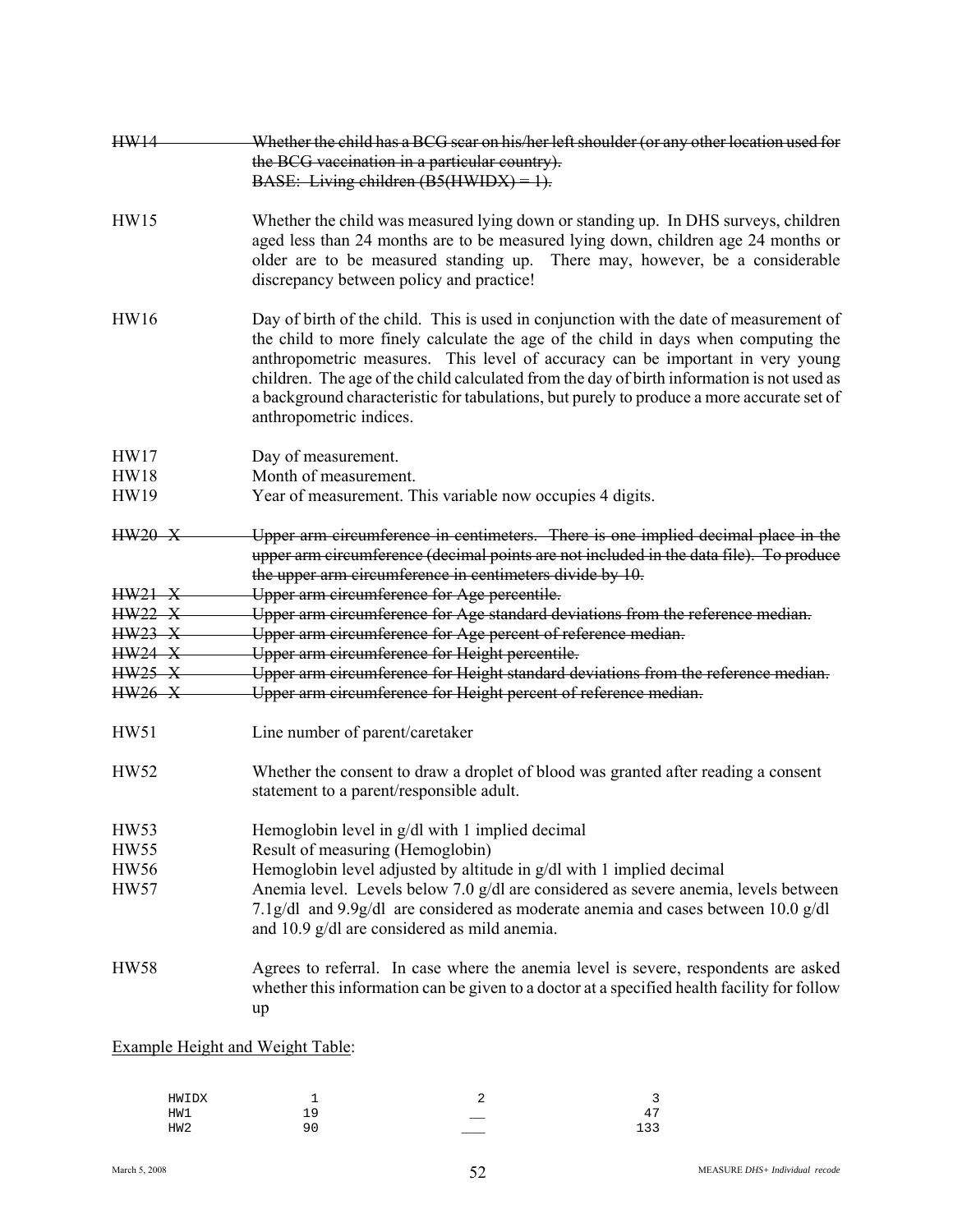| 885            |              | 755      | HW3             |  |
|----------------|--------------|----------|-----------------|--|
| 9999           |              | 73       | HW4             |  |
| 9999           |              | $-244$   | HW <sub>5</sub> |  |
| 99999          |              | 9093     | HW6             |  |
| 9999           |              | 151      | HW7             |  |
| 9999           |              | $-217$   | HW8             |  |
| 99999          |              | 7762     | HW9             |  |
| 6909           |              | 1241     | HW10            |  |
| 50             |              | $-115$   | HW11            |  |
| 10560          |              | 9063     | HW12            |  |
| 0              | $\mathbf{1}$ | 0        | HW13            |  |
| $\overline{2}$ |              | 1        | HW15            |  |
| 98             |              | 16       | HW16            |  |
| 6/9/2001       |              | 6/9/2001 | $HW17-19$       |  |
|                |              |          | <b>HW51</b>     |  |
|                |              |          | <b>HW52</b>     |  |
|                |              |          | <b>HW53</b>     |  |
|                |              |          | <b>HW55</b>     |  |
|                |              |          | HW56            |  |
|                |              |          | <b>HW57</b>     |  |
|                |              |          | <b>HW58</b>     |  |
|                |              |          |                 |  |

In this example, based on the birth history example, three children are included. The first child aged 19 months, measuring 9.0 kg and 75.5cm. His anthropometric measures are given to 1 implied decimal place. He is measured lying down. The second twin had died (as recorded in HW13). The third child was measured and weighs 13.3 kg and measures 88.5 cm No hemoglobin measurements for both living children.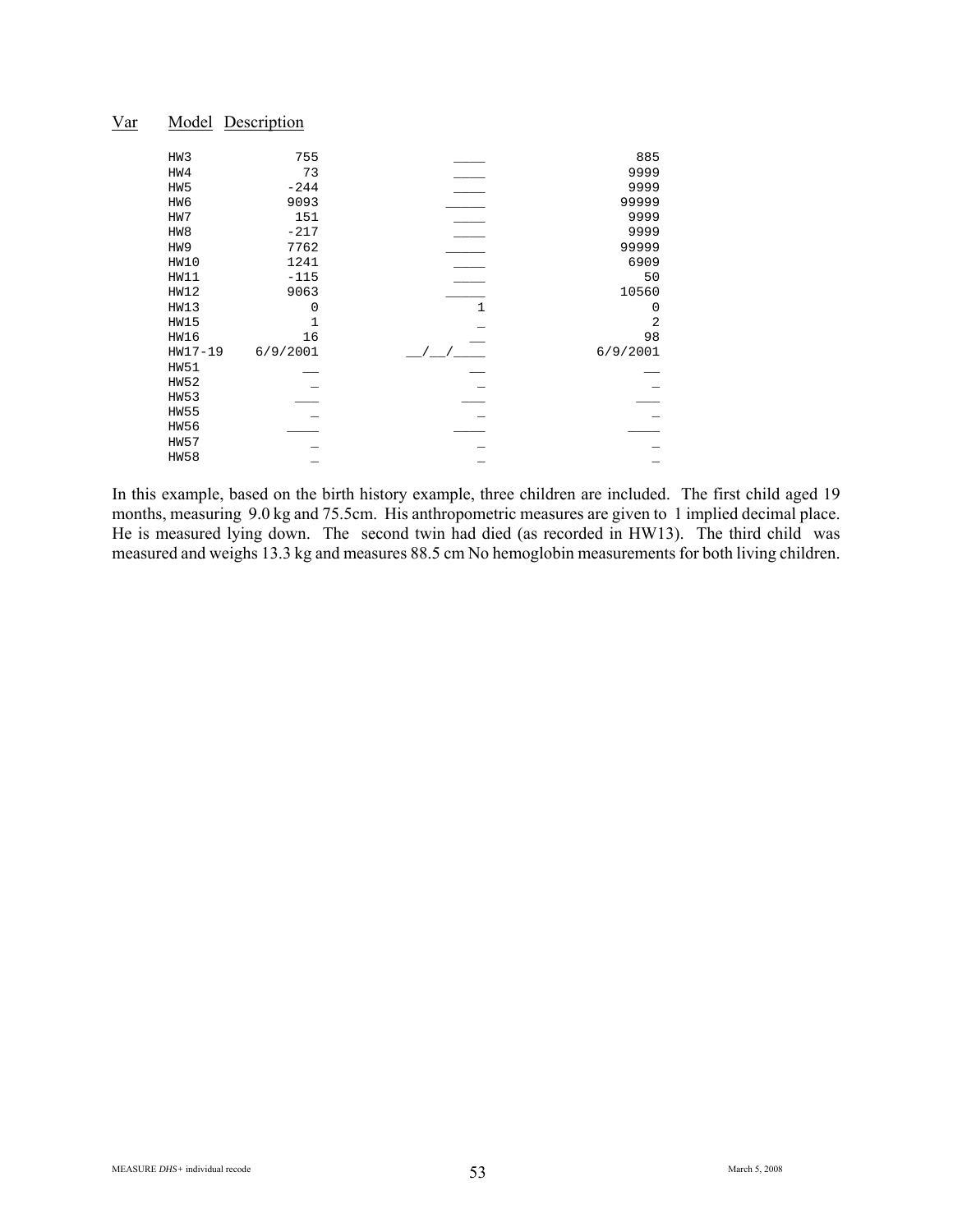# **Section 51 (REC51)** Marriage

| Var              |                                                                                                                                                                                                            | Model Description                                                                                                                                                                                                                                                                                                            |
|------------------|------------------------------------------------------------------------------------------------------------------------------------------------------------------------------------------------------------|------------------------------------------------------------------------------------------------------------------------------------------------------------------------------------------------------------------------------------------------------------------------------------------------------------------------------|
| V501             |                                                                                                                                                                                                            | Current marital status of the respondent.                                                                                                                                                                                                                                                                                    |
| V502             |                                                                                                                                                                                                            | Whether the respondent is currently, formerly or never married (or lived with a partner).<br>Currently married includes married women and women living with a partner, and formerly<br>married includes widowed, divorced, separated women and women who have lived with a<br>partner but are not now living with a partner. |
| V503             |                                                                                                                                                                                                            | Whether the respondent has been married or lived with a man once or more than once.<br>BASE: Ever-married women (V501 $\leq$ 0).                                                                                                                                                                                             |
| V504             |                                                                                                                                                                                                            | Whether the partner lives in the household or is now living elsewhere.<br>BASE: Currently married or in union women $(V502 = 1)$ .                                                                                                                                                                                           |
| V <sub>505</sub> | B                                                                                                                                                                                                          | Whether the respondent is in a polygynous union and the number of other wives the<br>respondent's partner currently has.<br>BASE: Currently married or in union women $(V502 = 1)$ .                                                                                                                                         |
| V506             | B                                                                                                                                                                                                          | The rank of the respondent among the partner's wives.<br>BASE: Currently married or in union women in a polygynous union ( $V502 = 1$ & $V505 >$<br>(0).                                                                                                                                                                     |
|                  |                                                                                                                                                                                                            | First marriage or union                                                                                                                                                                                                                                                                                                      |
|                  |                                                                                                                                                                                                            | Variables V507 to V513 relate to the date of start of the first marriage or union.<br>BASE: Ever-married women (V501 $\leq$ 0).                                                                                                                                                                                              |
| V507<br>V508     |                                                                                                                                                                                                            | Month of start of first marriage or union (see note on imputed dates).<br>Year of start of first marriage or union (see note on imputed dates). This variable now<br>occupies 4 digits.                                                                                                                                      |
| V509             | Century month code of the date of start of first marriage or union (see note on century month<br>codes).                                                                                                   |                                                                                                                                                                                                                                                                                                                              |
| V510             | Completeness of information for the date of start of the first marriage or union (see note on<br>imputed dates). Codes are different from the codes used in DHS I.                                         |                                                                                                                                                                                                                                                                                                                              |
| V511             | Age at start of first marriage or union is calculated from the century month code of the date<br>of start of first marriage or union and the century month code of the date of birth of the<br>respondent. |                                                                                                                                                                                                                                                                                                                              |
| V512             |                                                                                                                                                                                                            | Years since start of first marriage or union is calculated from the century month code of the<br>start of first marriage or union and the century month code of the date of interview.                                                                                                                                       |
| V513             |                                                                                                                                                                                                            | Marital duration is actually the number of years elapsed since the start of the first marriage or<br>union until the date of interview grouped into five-year groups, irrespective of whether the<br>respondent is still married to her first partner.                                                                       |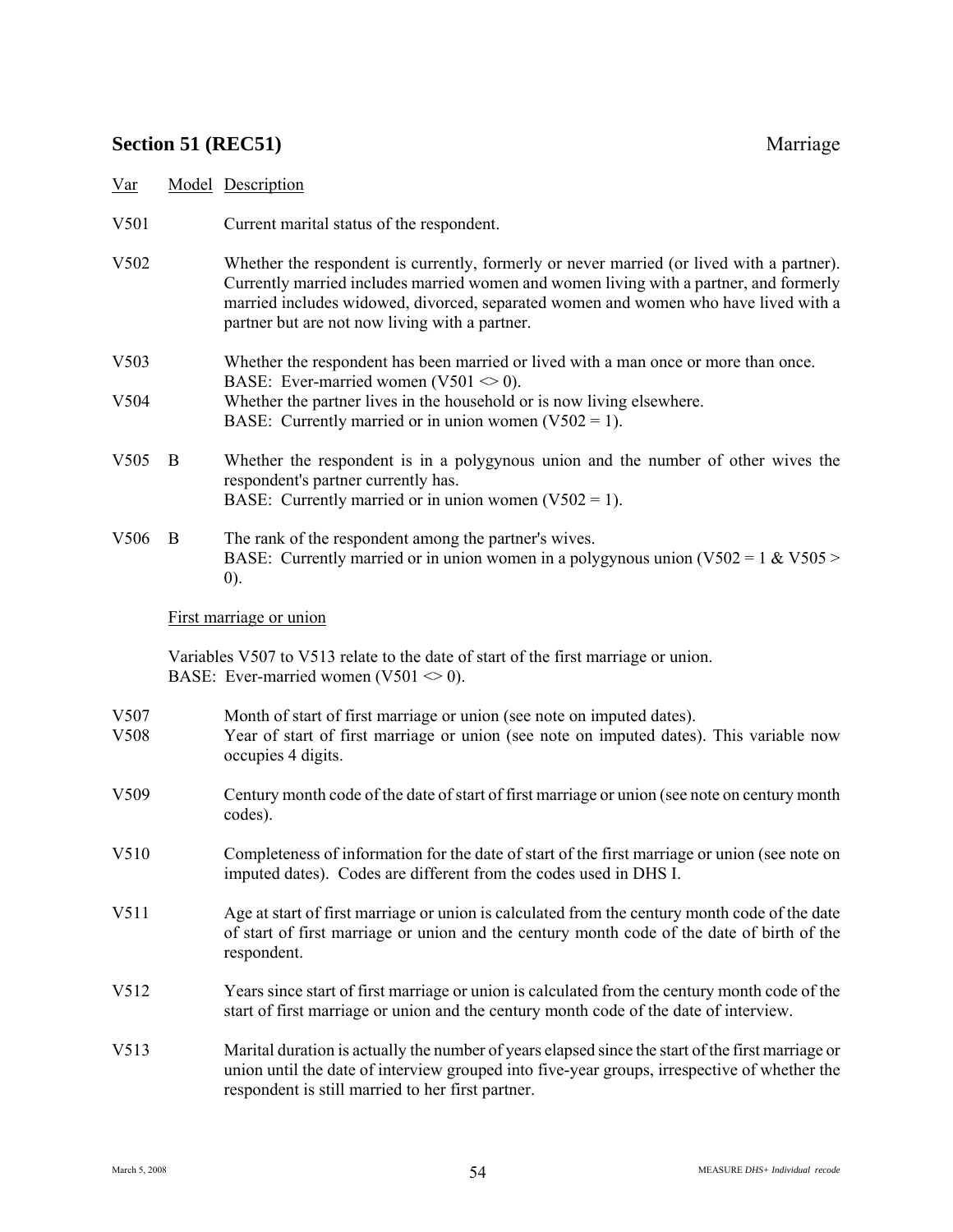## Sexual intercourse

Variables V525 to V528 relate to age at first intercourse, frequency of intercourse and time since last sexual relations. BASE (for variables  $\frac{1}{226}$ V527 to  $\frac{1}{333}$ V532): Respondents who have had sexual intercourse (V525  $\leq$  0).

- V525 Age at first sexual intercourse. Respondents who had never had sex are coded 0. The response category "First sexual intercourse at first union" has been added in DHS III.
- V527 Time since the last sexual relations as reported by the respondent. The first digit gives the units in which the respondent gave her answer: 1 - Days ago, 2 - Weeks ago, 3 - Months ago, 4 - Years ago,, with 9 meaning a special answer was given. The last two digits give the time in the units given. Any value for time greater than 90 is a special answer.
- V528 Time since the last sexual intercourse in days is calculated from the preceding variable. Durations of more than 30 days are grouped into one category 31+. If the respondent said she had had sexual relations in the last four weeks, but replied that her last sexual intercourse was one month before the interview, then this is recoded to 30 days. Otherwise, one month is coded 31+ days.
- V529 Computed time since last sexual intercourse. This is computed from the responses for V527, with durations exceeding the interval since the last birth  $(V530 = 9)$  recoded as "Before last" birth" and inconsistent responses flagged on variable V530 (codes 1-8) recoded to 97.

V530 Flag variable indicating inconsistencies found in editing the responses for variable V527.

- 0 No flag
- 1 Duration given is greater than the interval since the last birth and the respondent did not say, in the maternity section, that she was still abstaining from sexual relations since her last birth
- 2 Duration given plus the duration of abstinence after the last birth is greater than the interval since the last birth
- 3 Duration was reported, but the respondent had not resumed sexual intercourse since the last birth
- 4 Respondent reported her last intercourse was before her last birth, but she had never given birth
- 5 Respondent reported her last intercourse was before her last birth, but she was currently pregnant
- 6 Respondent reported her last intercourse was before her last birth, but reported in the maternity section that she had resumed sexual intercourse after her last birth
- 7 Respondent reported a duration since her last intercourse, but this would place her last intercourse before her last pregnancy
- 8 Respondent reported a duration since her last intercourse, but this response was inconsistent with her response concerning the number of times she had had sexual intercourse in the four weeks preceding the survey.
- 9 Duration was reported, but the duration would place her last sexual intercourse before her last birth.
- V531 Age at first sexual intercourse imputed. This is the same as V525, except for respondents who reported that their first sexual intercourse was at the time of their union. For these cases, the age at first sex is taken from the age at first union. In cases where the age at first sex was inconsistent with the age at conception of the first child, but only by one year (V532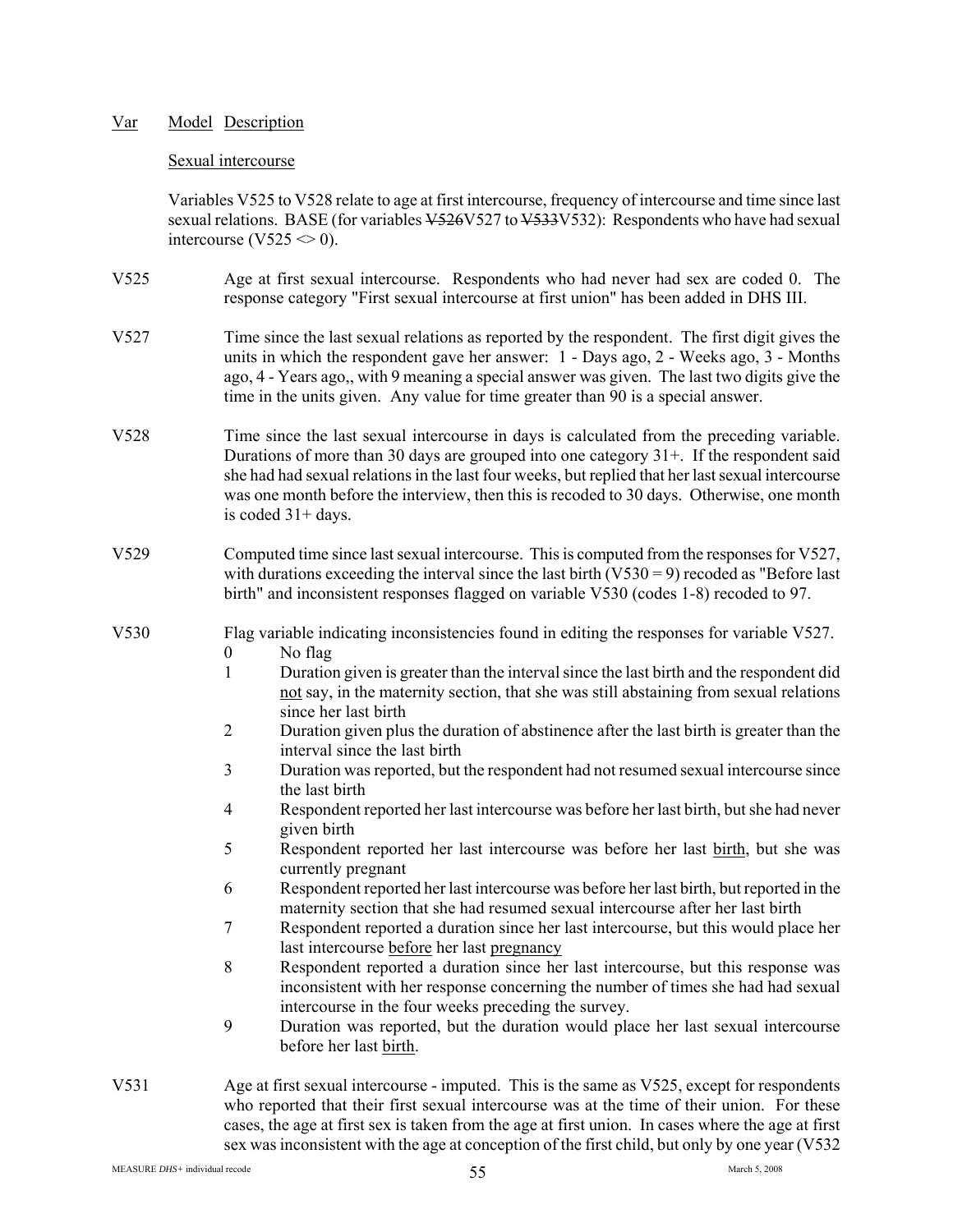| Var              | Model Description                                                                                                                                                                                                                                                |
|------------------|------------------------------------------------------------------------------------------------------------------------------------------------------------------------------------------------------------------------------------------------------------------|
|                  | $=$ 3), the age at first sex was reduced by one year, consistent with the "Rule of one" applied<br>in DHS I. Other cases flagged as inconsistent on variable V532 (codes 1, 2, 4, 5) are recoded<br>as 97 (inconsistent). Cases coded 6 on V532 are not changed. |
| V532             | Flag variable for inconsistencies found in editing the responses for V525.                                                                                                                                                                                       |
|                  | No flag<br>$\theta$                                                                                                                                                                                                                                              |
|                  | 1<br>Respondent reported age at first sexual intercourse that exceeds her current age<br>$\overline{2}$<br>Respondent reported her age at first sexual intercourse as occurring more than one<br>year after the conception of her first child                    |
|                  | $\overline{3}$<br>Respondent reported her age at first sexual intercourse as occurring up to one year<br>after the conception of her first child                                                                                                                 |
|                  | Respondent reported that her first sexual intercourse was at the time of her first<br>$\overline{4}$<br>marriage, but the respondent was never married                                                                                                           |
|                  | Respondent reported that her first sexual intercourse was at the time of her first<br>5<br>marriage, but her first marriage occurred after the conception of her first child                                                                                     |
|                  | Respondent reported her first sexual intercourse as being after her first marriage<br>6                                                                                                                                                                          |
|                  | Whether the respondent, who is not currently married or living with a man, has a regular,                                                                                                                                                                        |
|                  | occasional, or no sexual partner.<br>BASE: Women who are not currently married and not living with a man $(V502 \Leftrightarrow 1)$ .                                                                                                                            |
| V <sub>535</sub> | Whether the respondent has ever been married or lived with a man.                                                                                                                                                                                                |
| V536             | BASE: Women who are not currently married and not living with a man ( $V502 \le 1$ ).<br>Recent sexual activity. It gives the sexual activity of the respondents during the last four<br>weeks coded as follows:                                                 |
|                  | Never had intercourse<br>$\boldsymbol{0}$<br>Active in last 4 weeks<br>$\mathbf{1}$                                                                                                                                                                              |
|                  | $\overline{2}$<br>Not active in last 4 weeks - postpartum abstinence after the birth of the last child<br>$\overline{3}$<br>Not active in last 4 weeks - not postpartum abstinence after the birth of the last<br>child                                          |
|                  | BASE: All women. Respondent who never had sex were coded 0.                                                                                                                                                                                                      |
| V537             | Months of abstinence. Postpartum or not postpartum abstinence.<br>BASE: Women sexually active during the last 4 weeks ( $V536 = 2$ or $V536 = 3$ ).                                                                                                              |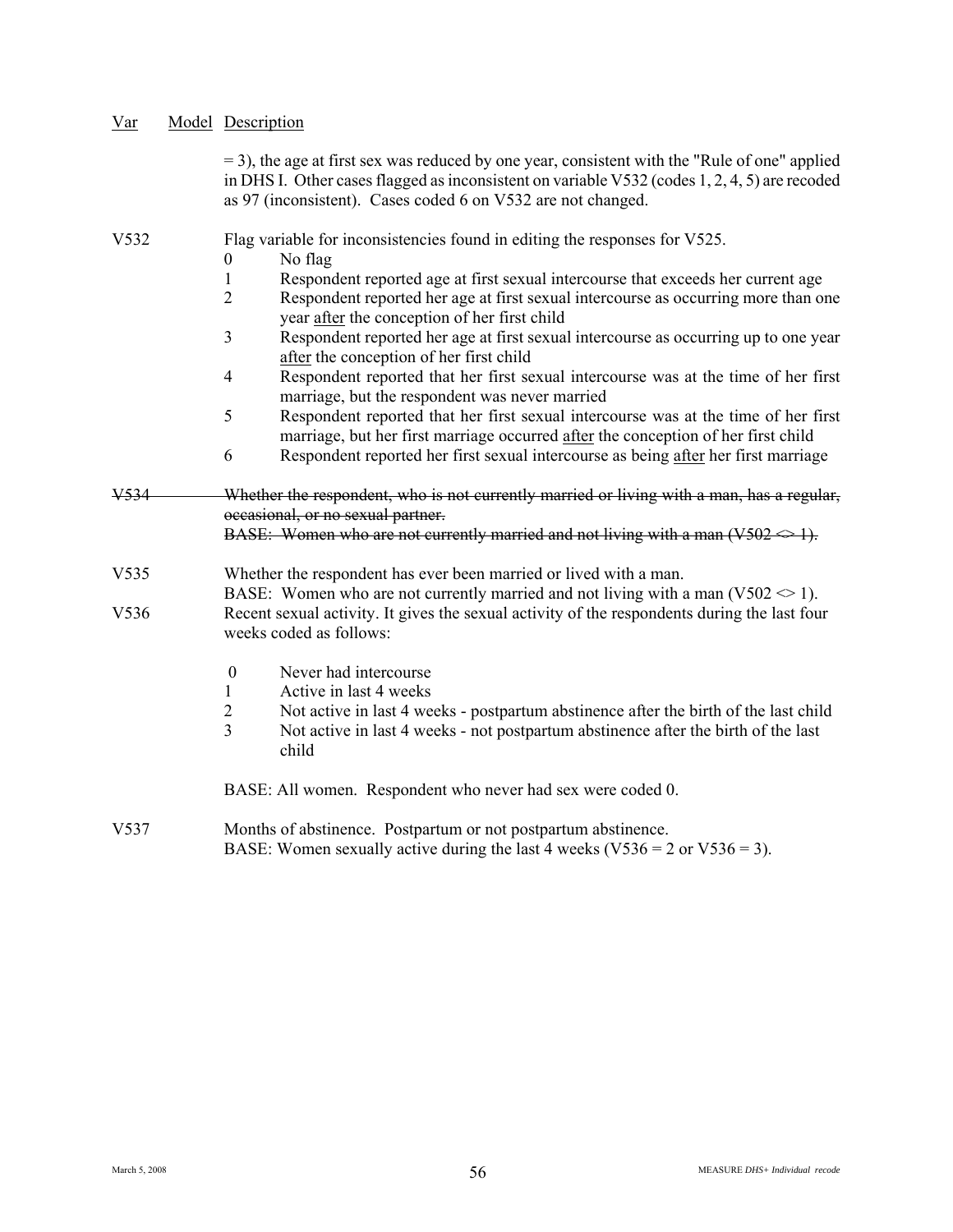## **Section 61 (REC61)** Fertility Preferences

- Var Model Description
- V602 Fertility preferences. This variable comes primarily from a single question in the DHS III and MEASURE *DHS*+ questionnaires. This is the same question used in the DHS I Model "B" questionnaire, and the DHS II and DHSIII Model "A" and "B" questionnaires. However, for DHS I Model "A" questionnaires, this variable was constructed from a series of questions. Women who respond that they want another child, but when asked when they would like the next child, respond that they cannot get pregnant, are classified in the "declared infecund category", and not in the "Wants another" category. These women can be identified in variable V616, where the original response to the question asking how long they would like to wait before having another child is recorded. In some countries, women who had never had sexual intercourse were not asked the questions relating to desire for future children, and are coded 6 on V602. BASE: *All women*.
- V603 Preferred waiting time before the birth of another child is created from a single question asking how long from the date of interview the respondent would like to wait before the birth of the next child. If the respondent answered "Don't know" or gave an "Other" answer when she was asked how long she would like to wait for her next child, she is no longer asked how old she would like her youngest child to be when the next child is born. In some countries there may be some additional non-numeric responses to the question of how long to wait before the next birth. These are assigned additional codes on a country-specific basis. BASE: *All* women who want another child  $(V602 = 1)$ .
- V604 The preferred waiting time to the next birth is grouped into 12-month categories with responses of more than six years coded as 6+ years. Non-numeric responses are coded into one group (7 "Non-numeric"), but with "Don't know" and missing responses in their own categories ( $8 \& 9$ ). The additional response "Soon/Now" is not grouped with the other nonnumeric codes, but is recoded as less than one year waiting time. BASE: *All* women who want another child  $(V602 = 1)$ .
- V605 Desire for more children is a constructed variable classifying respondents who want more children by whether they want the next child soon (less than 2 years) or they want the next child later (2+ years). Sterilized women and women who want no more children are now recorded in separate categories. In some countries, women who had never had sexual intercourse were not asked the questions relating to desire for future children, and are coded 8 on V605. BASE: *All women*.
- V606 Respondent's attitude towards becoming pregnant. BASE: Non-pregnant, non-sterilized women  $(V213 = 0 & 4 & V312 \Leftrightarrow 6 & V312 \Leftrightarrow$ V610 Whether the respondent thinks her partner approves of couples using a method to avoid pregnancy. BASE: Currently married or in union, non-sterilized women  $(V502 = 1)$ .
- V611 How often the respondent discussed family planning with her partner in the past year.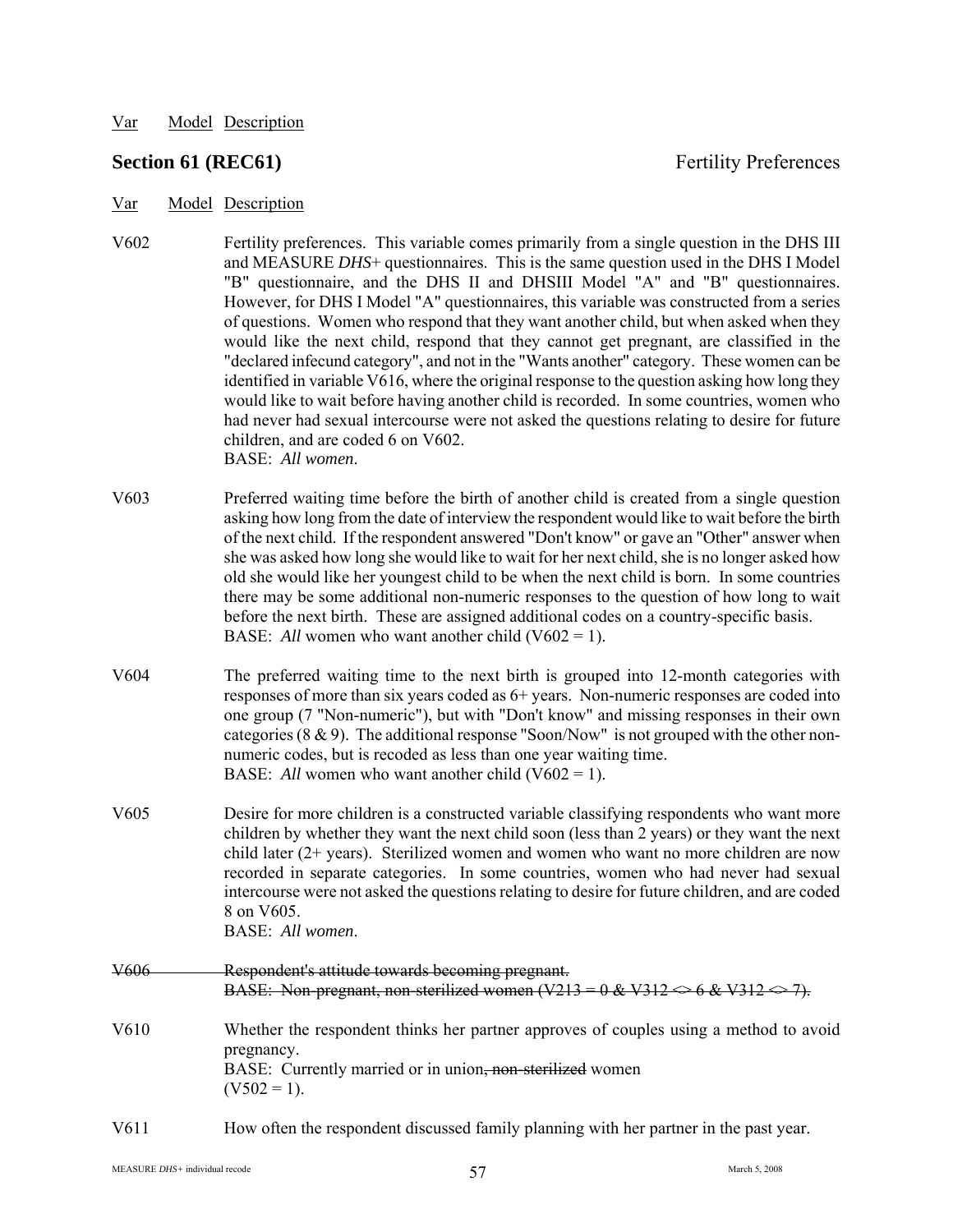BASE: Currently married or in union women  $(V502 = 1)$ .

- V612 Whether the respondent approves, in general, of couples using a method to avoid pregnancy.
- V613 The ideal number of children that the respondent would have liked to have in her whole life, irrespective of the number she already has. In many countries it was possible for a respondent to reply to this question with a range of values, in which case this variable contains the midpoint between these values. If the midpoint is not an exact number then the number is rounded up in half the cases and rounded down for the other half. In situations where a range of values was collected, the original variables are included as country-specific variables. In some countries, additional country-specific categories are included, such as "It depends on God" or "As many as I can support" and are given country-specific codes.
- V614 This variable groups the preceding variable such that 6 or more children are in one category 6+ and all non-numeric responses are coded 7.
- V616 This variable records the original response to the question "How long would you like to wait from now before the birth of another child?" The first digit gives the units in which the respondent answered (1 indicates months, 2 indicates years, and 9 indicates a special response), while the last two digits give the time in those units. If the units value is 9 then the variable contains a special response, and if the duration value is greater than 90 this also indicates a special response. For example, code 994 is used for the responses "Soon/Now", and code 299 would mean that the response was given in years but the actual duration was missing on the questionnaire.

BASE: *All* women who want another child (V602 = 1), plus those originally responding that they want another child, but then say they cannot get pregnant (see also V602).

- V618 Regret for sterilization records whether the respondent regretted the sterilization and, if so, the reason she regretted the sterilization. The category child died has been added to this variable. BASE: Women who are sterilized or whose partners are sterilized  $(V312 = 6$  or  $V312 = 7$ .
- V621 Whether the respondent believes her partner wants the same number of children, more children or fewer children than she wants herself. BASE: Currently married or in union-women and neither partner is sterilized (V502 = 1  $\&$  $V312 \le 6 \& V312 \le 7$ ).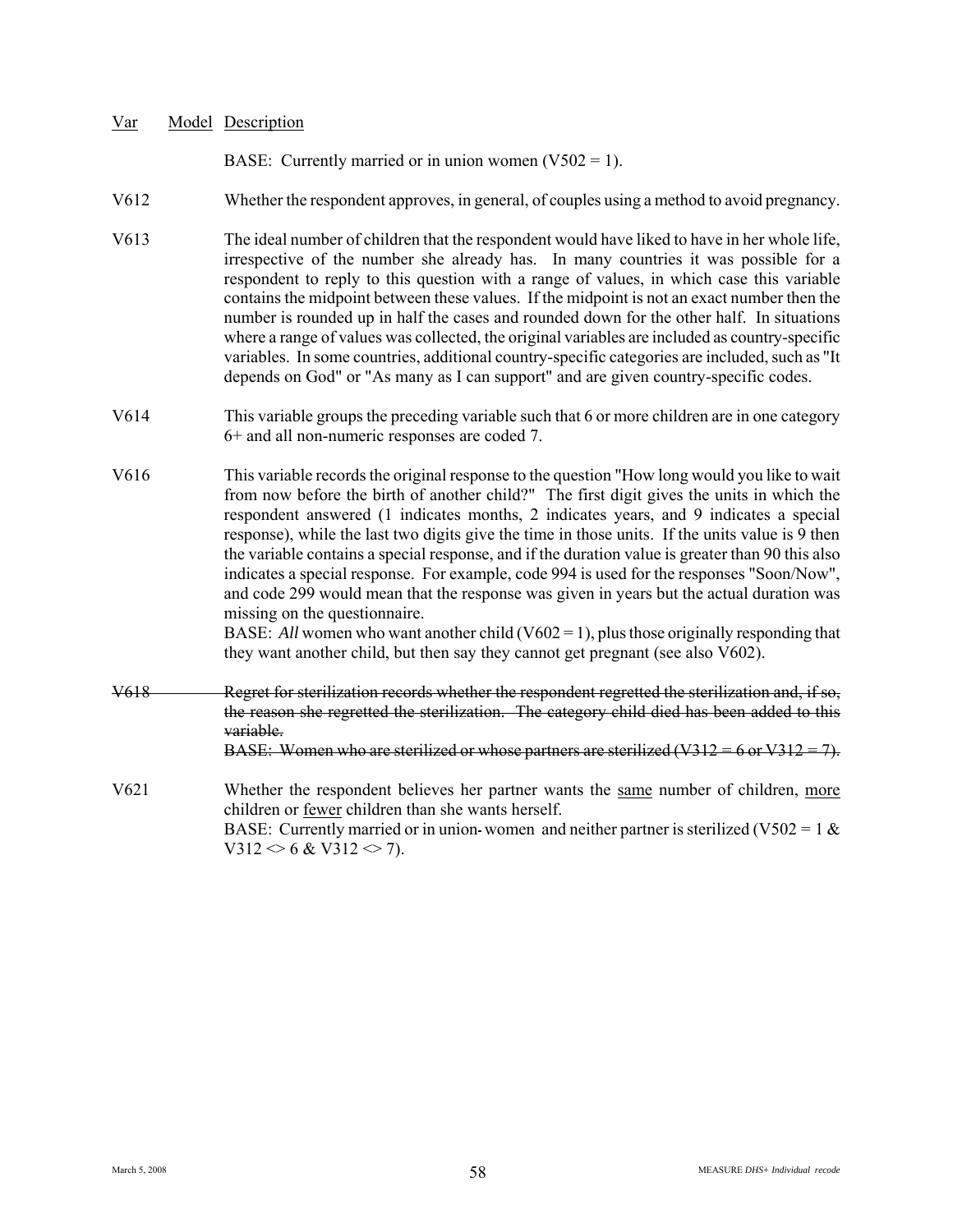- V623 The exposure status variable differentiates between pregnant women, postpartum amenorrheic women, menopausal or infecund women, and fecund women:
	- !Pregnant women.
	- !Postpartum amenorrheic women are those whose period has not returned since the last birth in the three/five years preceding the survey.
	- !Women are defined as being menopausal if they are not pregnant and not postpartum amenorrheic, are not currently using a contraceptive method, and have not had a period in the six months preceding the survey or report that they are in menopause.
	- !Women are defined as being infecund if they are not menopausal and not postpartum amenorrheic and not pregnant, have had no birth in the five years preceding the survey, and either (Model "A" countries) have been continuously married and have not used contraception in the five years preceding the survey, or (Model "B" countries) have been married one time and first married five or more years before the survey and have never used contraception.
	- !Fecund women are all women not included in the preceding categories.
- V624 The need for family planning variable categorizes women according to whether they have an unmet need or a met need, to space or to limit their future births:
	- !Unmet need for spacing includes pregnant women whose pregnancy was mistimed, postpartum amenorrheic women whose last birth was mistimed, and fecund women who are neither pregnant nor postpartum amenorrheic and who are not using any method of family planning and say they want to wait two or more years for their next birth, are undecided about the timing of the next birth, or are undecided whether to have another child.
	- !Unmet need for limiting includes pregnant women whose pregnancy was unwanted, postpartum amenorrheic women whose last birth was unwanted and fecund women who are neither pregnant nor postpartum amenorrheic and who are not using any method of family planning and who want no more children.
	- !Met need for spacing includes women who are using some method of family planning and say they want to have another child, are undecided about the timing of the next birth, or are undecided whether to have another child.
	- !Met need for limiting includes women who are using family planning and who want no more children. Note that the specific methods are not taken into account here.

In Model "A" countries, pregnant and postpartum amenorrheic women whose pregnancy was the result of a contraceptive failure are not included in the category of unmet need, but are categorized as spacing failures or limiting failures. In Model "B" countries, no distinction is made since the information on contraceptive failure is not ascertained.

For formerly married and never married women, two additional categories exist. Women who have never had sex are separated into a separate category, as are women who would be categorized as having an unmet need to space or to limit, but who had not had sex in the month before the interview.

The remaining cases are those women who have no need for contraceptive methods, either because they desire a child soon (within the next two years) or because they are menopausal or infecund. Note that the infecund or menopausal category on this variable contains fewer cases than variable V623 as those women that are categorized as infecund or menopausal, but are currently using a contraceptive method are recorded in the two "met need" categories. Additionally, the code for the category "infecund or menopausal" has been changed to code 9 to allow for the two extra coding categories for formerly married or never married women.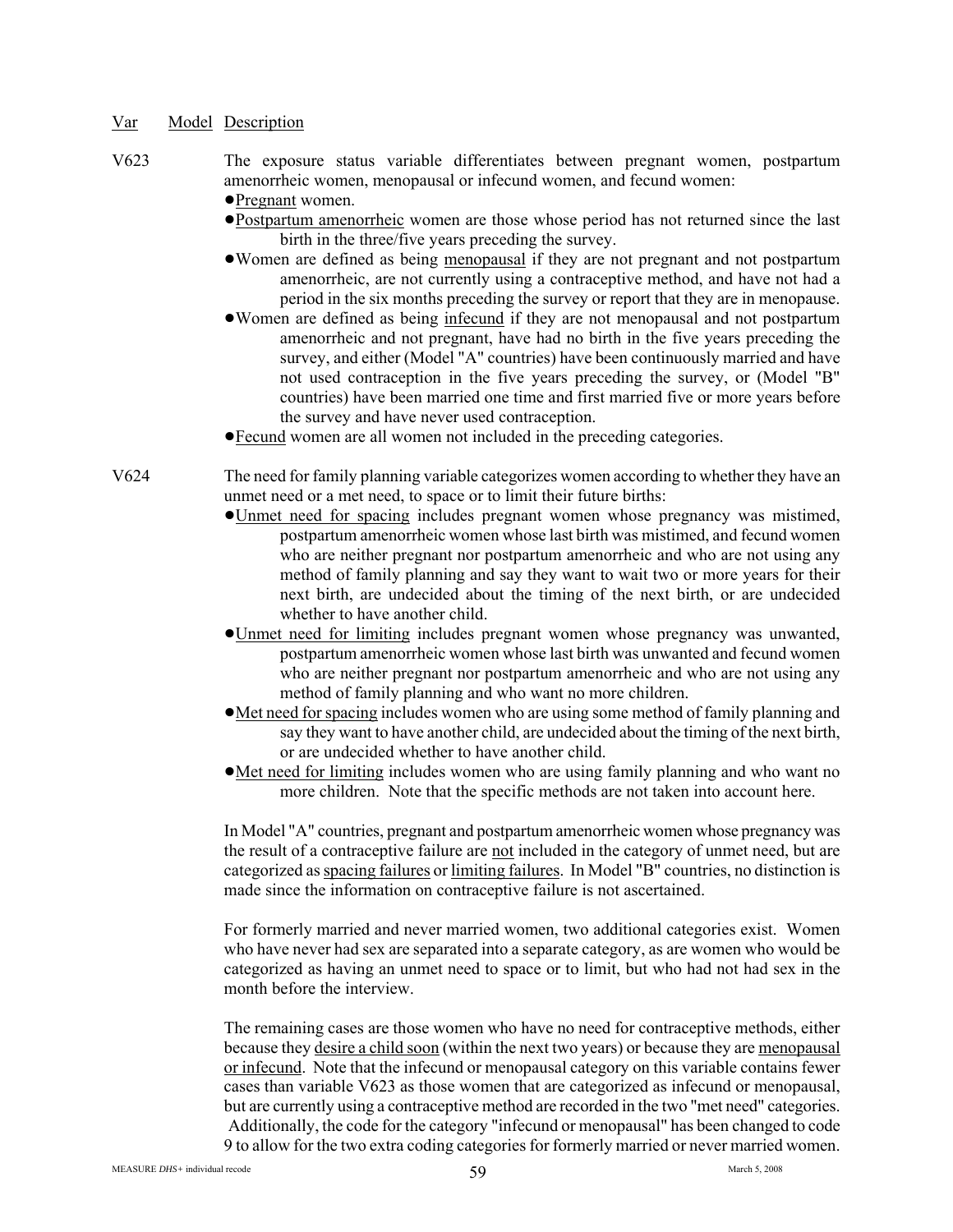| Var | Model Description |
|-----|-------------------|
|     |                   |

BASE: All women. NOTE: This definition was used in the majority of the DHS II survey reports.

V625 Exposure status (definition 2) reclassifies variable V623, using a more liberal definition of infecundity. There are two differences between this definition and the definition used in V623:

> 1) For Model "B" countries, it is only possible to say that a women had been continuously married throughout the preceding five years if she was in her first union. This definition has been relaxed in V625, such that the respondent need only have been first married at least five years ago, and not necessarily continuously married throughout the last five years. For Model "A" countries, there is no change to this part of the definition.

> 2) Two additional variables have been used to declare a woman infecund. If the respondent said she cannot get pregnant when asked about preferences for additional children  $(V602 = 5)$ , or if she reported that she was menopausal or had a hysterectomy when giving the reason she was not currently using a contraceptive method  $(V376 = 14)$ , the respondent is coded as infecund.

- V626 Unmet need (definition 2) follows exactly the same logic as V624, but uses the definition of fecundity given in V625. This variable was not used in DHS II survey reports, but has been used in the majority of DHSIII survey reports. BASE: *All women.*
- V627 Ideal number of boys.
- V628 Ideal number of girls.
- V629 Ideal number of either sex.

These three variables should sum to the total ideal number of children given in variables V613. If the response to the question for variables V613 is a non-numeric response, these variables are coded with the same response. In addition, there may be non-numeric responses on each of these questions. Country specific categories for non-numeric responses may also be recorded for these variables.

Whether the respondent discussed the practice of family planning with any of the following people:

| V630A        | Husband or partner                                                             |
|--------------|--------------------------------------------------------------------------------|
| V630B        | Mother                                                                         |
| V630C        | Father                                                                         |
| V630D        | Sister(s)                                                                      |
| <b>V630E</b> | Brother(s)                                                                     |
| V630F        | Daughter $(s)$                                                                 |
| V630G        | Mother-in-law                                                                  |
| V630H        | Friends or neighbors                                                           |
| V630I        | Country specific                                                               |
| V630J        | Country specific                                                               |
| V630K        | Country specific                                                               |
| V630L        | Country specific                                                               |
| V630M        | Country specific                                                               |
| V630N        | Country specific                                                               |
| V630O        | Country specific                                                               |
| V630X        | Other people                                                                   |
| V631         | If the respondent discovered that she became pregnant would that be a problem. |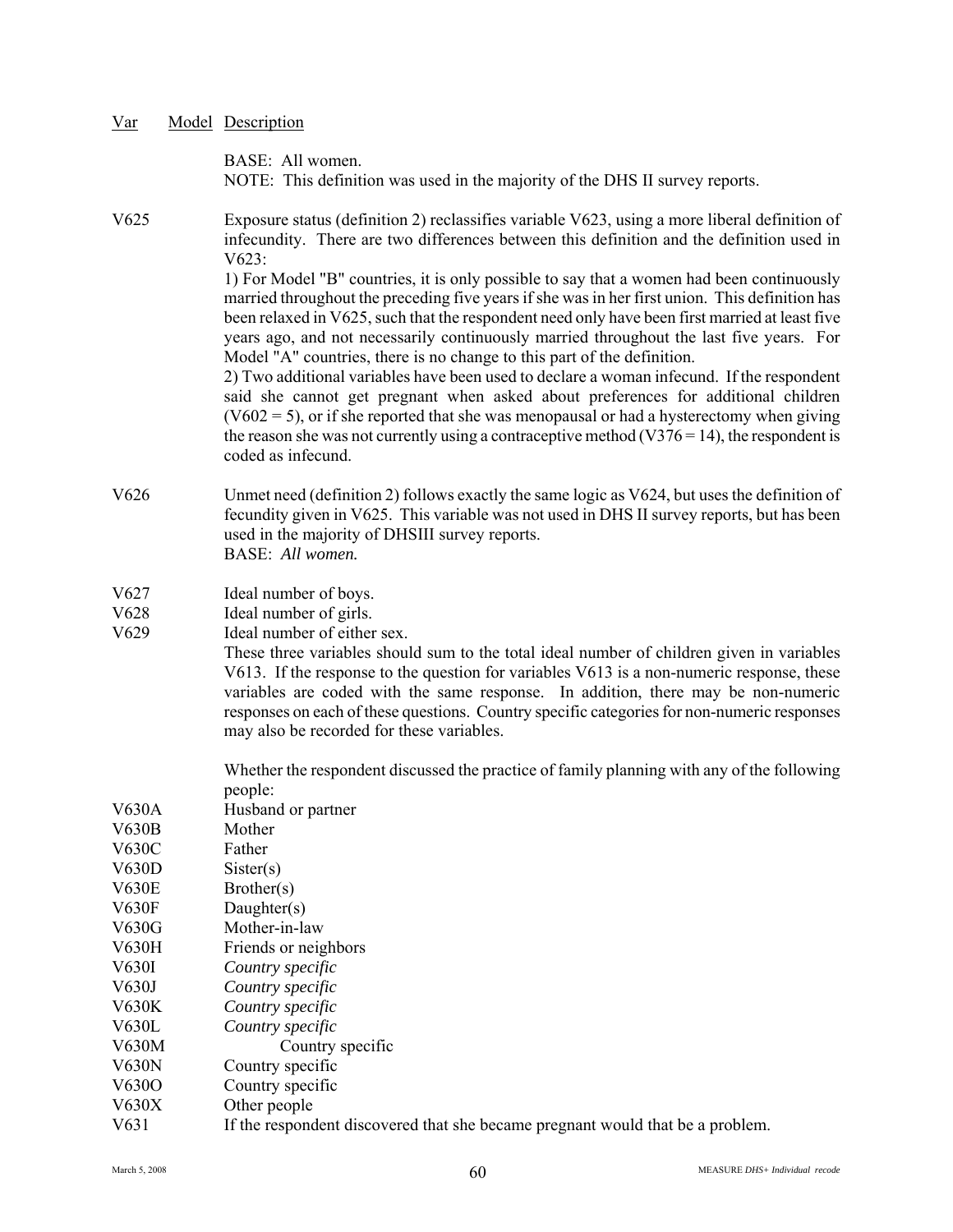V632 Women using contraception are asked who decided on the use of contraception.

## Reason for not having sex

All respondents were asked about when they think is justified to refuse sex with their husband.

- V633A Husband has STD<br>V633B Husband has other
- Husband has other women
- V633C Recent birth
- V633D Tired, mood
- V633E Country specific
- V633F Country specific
- V633G Country specific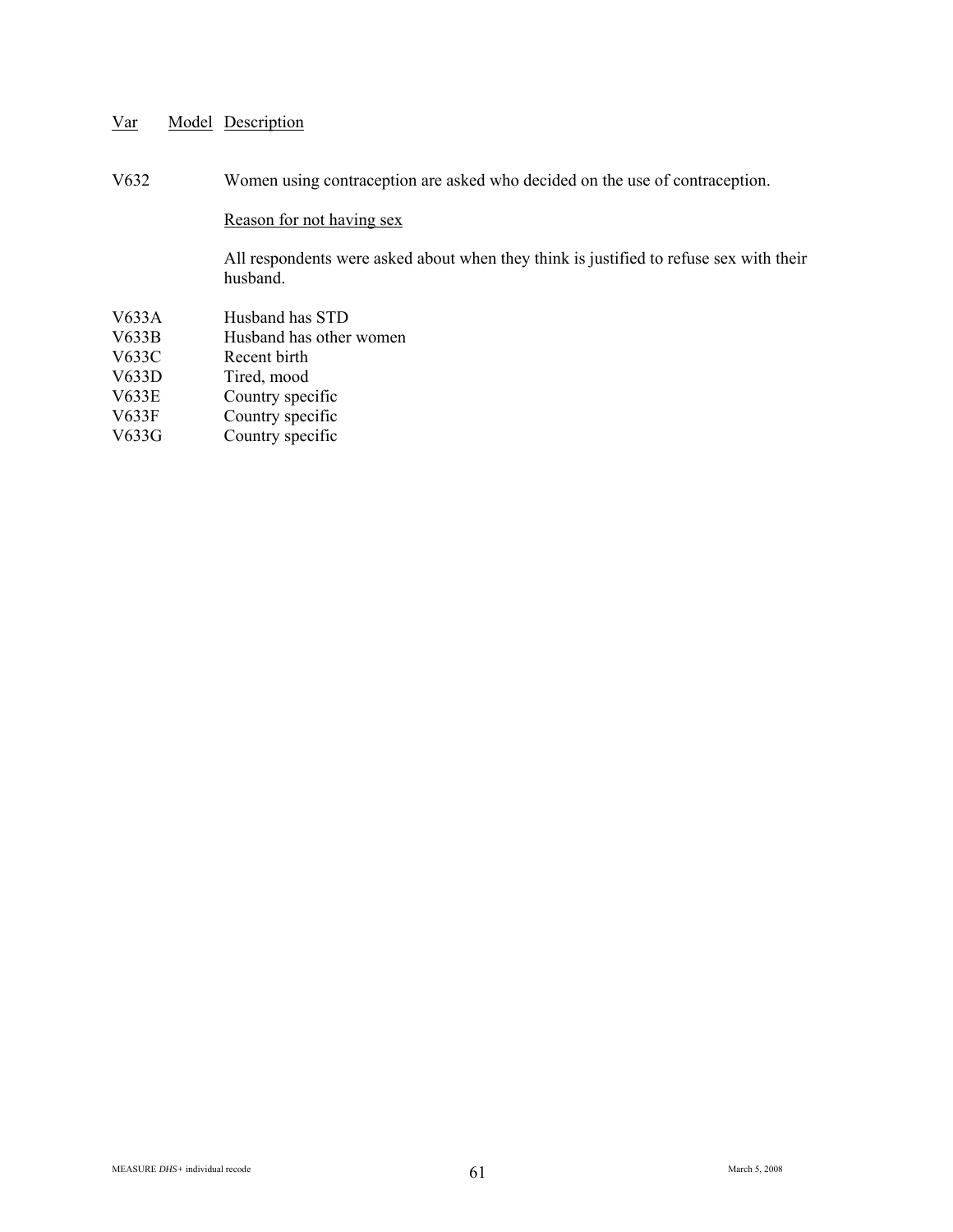V701 The current or most recent husband or partner's highest level of education attended. See variable V106.

BASE: Ever-married women  $(V501 \le 0)$ .

- V702 Highest year of education gives the years of education completed at the level given in V701. BASE: Ever-married women except those answering "No education" or with missing data for V701 (V501  $\leq 0$  & V701  $\leq 0$  & V701  $\leq 8$  & V701  $\leq 9$ ).
- V704 Current or last husband or partner's most recent occupation as collected in the country. Codes are country-specific. BASE: Ever-married women (V501  $\leq$  0).
- V705 Standardized partner's occupation groups. Agricultural categories also include fishermen, foresters and hunters and are not the basis for selection of agricultural/non-agricultural workers for the variables that follow. This selection is based on a country specific coding scheme in variable V704. In countries, where it is not possible to differentiate between selfemployed agricultural workers and agricultural employees, no attempt has been made to use other information, and code 4 has been used for both categories. The analyst may wish to use other related information to differentiate between these two categories. BASE: Ever-married women (V501  $\leq$  0).
- V707 Whether the husband/partner works on his own land, /family land, rented land or on someone else's land. In DHS III, his own land and family land are differentiated between. BASE: Ever-married women whose partner works or worked in an agricultural occupation  $(V501 \le 0 \& V704 = \text{country-specific agricultural category}.$
- V714 Whether the respondent is currently working.
- V715 Most recent husband or partner's education in single years. See variable V133. BASE: Ever-married women  $(V501 \le 0)$ .
- V716 Respondent's occupation as collected in the country. Codes are country-specific. BASE: Women who are currently working or who have worked in the last 12 months  $(V731 = 1 \text{ or } V731 = 2)$ .
- V717 Standardized respondent's occupation groups. Agricultural categories also include fishermen, foresters and hunters and are not the basis for selection of agricultural/nonagricultural workers. In countries, where it is not possible to differentiate between selfemployed agricultural workers and agricultural employees, no attempt has been made to use other information, and code 4 has been used for both categories. The analyst may wish to use other related information to differentiate between these two categories. BASE: Women who are currently working or who have worked in the last 12 months

 $(V731 = 1$  or  $V731 = 2$ ).

V718 Current type of employment. This variable is constructed from responses to the questions concerning who the respondent works for, whether she earns cash for this work, and whether she works at home or away from home.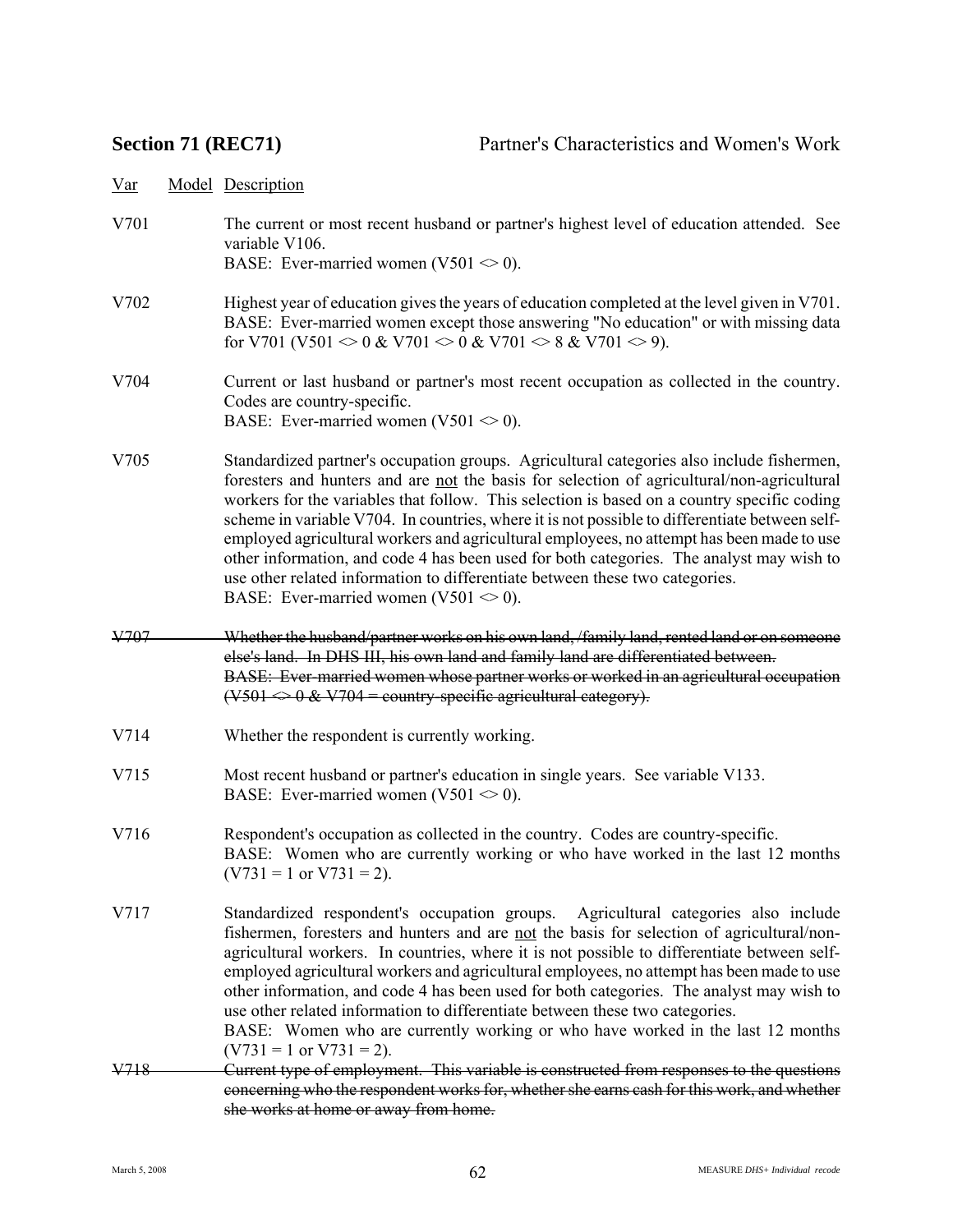| $Var$           | Model Description                                                                                                                                                                                                                                                                                                                                                                                                                                                                                                                                                                                                                  |  |  |
|-----------------|------------------------------------------------------------------------------------------------------------------------------------------------------------------------------------------------------------------------------------------------------------------------------------------------------------------------------------------------------------------------------------------------------------------------------------------------------------------------------------------------------------------------------------------------------------------------------------------------------------------------------------|--|--|
| V719            | Whether the respondent works for a family member, for someone else or is self-employed.<br>BASE: Women currently working $(V731 = 1$ or $V731 = 2$ ).                                                                                                                                                                                                                                                                                                                                                                                                                                                                              |  |  |
| V720            | Whether the respondent received cash for this work.<br>BASE: Women currently working $(V731 = 1$ or $V731 = 2)$ .                                                                                                                                                                                                                                                                                                                                                                                                                                                                                                                  |  |  |
| V721            | Whether the respondent works at home or away from home.<br>BASE: Women currently working $(V731 = 1$ or $V731 = 2$ ).                                                                                                                                                                                                                                                                                                                                                                                                                                                                                                              |  |  |
| V723            | Who usually takes care of the youngest child while the respondent is working. Women who<br>have the child with them at work are coded 0. Coding categories for DHS III are slightly<br>different from those used in DHS II.<br>BASE: Women currently working or who have worked in the last 12 months and who have<br>at least one living child aged 5 or less and still living at home<br>$(\text{V731} = 1 \text{ or } \text{V731} = 2)$ & count(REC21 where B8 <= 5 & B5 = 1 & B9 = 0) > 0).                                                                                                                                    |  |  |
| V729            | Educational achievement recodes the education of the partner into the following categories:<br>None, incomplete primary, complete primary, incomplete secondary, complete secondary,<br>higher education, unknown level of education. If the grade within a level is unknown, it is<br>assumed that the level was not completed. See related variables V702, V703, V715.<br>BASE: Ever-married women (V501 $\leq$ 0).                                                                                                                                                                                                              |  |  |
| V730            | Age of the respondent's husband or partner.<br>BASE: Currently married or in union women $(V502 = 1)$ .                                                                                                                                                                                                                                                                                                                                                                                                                                                                                                                            |  |  |
| V731            | Whether the respondent worked in the last 12 months.                                                                                                                                                                                                                                                                                                                                                                                                                                                                                                                                                                               |  |  |
| V732            | Whether the respondent works throughout they year, seasonally, or just occasionally.<br>BASE: Women who are currently working or who have worked in the past year $(V731 = 1$<br>or $V731 = 2$ ).                                                                                                                                                                                                                                                                                                                                                                                                                                  |  |  |
| <del>V733</del> | For seasonal or part year workers, the number of months they worked in the last twelve<br>months.<br>BASE: Women who are working seasonally or for part of the year $(V732 = 2)$ .                                                                                                                                                                                                                                                                                                                                                                                                                                                 |  |  |
| V734            | Number of days the respondent usually worked per week.<br>BASE: Women who either work throughout the year or seasonally $(V732 = 1$ or $V732 = 2)$ .                                                                                                                                                                                                                                                                                                                                                                                                                                                                               |  |  |
| V735            | The approximate number of days the respondent worked in the last twelve months. For<br>respondents who worked throughout the year, this is 50 times the usual number of days<br>worked per week. For respondents who worked for part of the year or who worked<br>seasonally, this is the number of months worked times the number of days usually worked<br>per week times 50/12. For women who only work occasionally, this is the number of days<br>worked in the last twelve months, as reported in the questionnaire.<br>BASE: Women who are currently working or who worked in the past year $(V731 = 1$ or<br>$V731 = 2$ ). |  |  |
| V736            | Usual amount the respondent earns in cash for the work she does. This variable is 8 digits in<br>size. The first digit gives the units in which the amount was specified, while the remaining<br>digits give the total amount. The first digit, or units digit, is coded as follows:<br>per hour<br><del>per day</del><br>$\overline{2}$                                                                                                                                                                                                                                                                                           |  |  |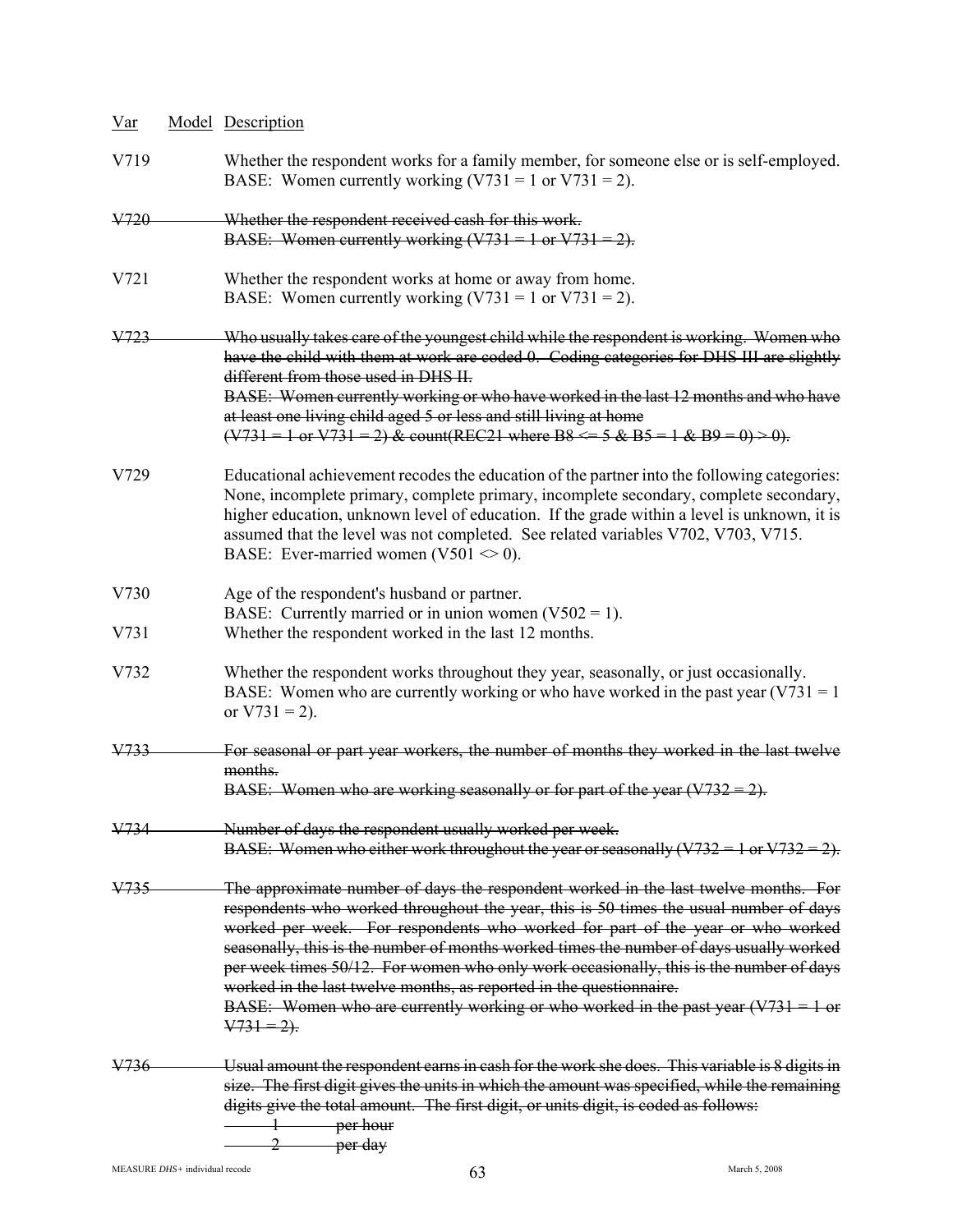|                       | 3 per week<br>4 per month                                                                                                                                                                                                                                       |
|-----------------------|-----------------------------------------------------------------------------------------------------------------------------------------------------------------------------------------------------------------------------------------------------------------|
|                       | $5$ per year<br>For example, 30000400 would indicate that the respondent received 400 per week. The<br>eurrency and units of currency used are country specific.                                                                                                |
|                       | BASE: Women paid cash for their work $(V720 = 1)$ .                                                                                                                                                                                                             |
| V737                  | Approximate daily earnings.                                                                                                                                                                                                                                     |
| V738                  | Approximate yearly earnings.                                                                                                                                                                                                                                    |
|                       | These two variables are calculated from the preceding variables, in an attempt to standardize<br>earnings to common units. The currency and currency units used are country specific.<br>BASE: Women paid eash for their work $(V720 = 1)$ .                    |
| V739                  | The person who mainly decides how the money earned by the respondent is used.<br>BASE: Women paid cash for their work $(V720 = 1)$ .                                                                                                                            |
| V740                  | Whether the respondent works on her own land, family land, rented land or on someone<br>else's land.                                                                                                                                                            |
|                       | BASE: Women who are currently working or who have worked in the last 12 months, and<br>who work or worked in agriculture $(V716 =$ country-specific agricultural category).                                                                                     |
| V741                  | Type of earnings for work. The respondent is asked whether they receive cash for their<br>work, they are paid in kind, a combination of the two or not paid.<br>BASE: Respondents who have worked during the last 12 months $(V731 = 1 \text{ or } V731 = 2)$ . |
| V742                  | Portion of household expenditures respondents earnings pay.<br>BASE: Respondents earning cash for their work ( $V741 = 1$ or $V741 = 2$ ).                                                                                                                      |
|                       | Final say in the family on the following decisions                                                                                                                                                                                                              |
| V743A                 | Respondent's health care                                                                                                                                                                                                                                        |
| V743B                 | Making large household purchases                                                                                                                                                                                                                                |
| V743C                 | Making household purchases for daily needs                                                                                                                                                                                                                      |
| V743D<br><b>V743E</b> | Visits to family or relatives<br>Food to be cooked each day                                                                                                                                                                                                     |
|                       |                                                                                                                                                                                                                                                                 |
|                       | When wife's beating or hitting is justified                                                                                                                                                                                                                     |
| V744A                 | Goes out without telling him                                                                                                                                                                                                                                    |
| V744B                 | Neglects the children                                                                                                                                                                                                                                           |
| V744C                 | Argues with him                                                                                                                                                                                                                                                 |
| V744D                 | Refuses to have sex with him                                                                                                                                                                                                                                    |
| <b>V744E</b>          | Burns the food.                                                                                                                                                                                                                                                 |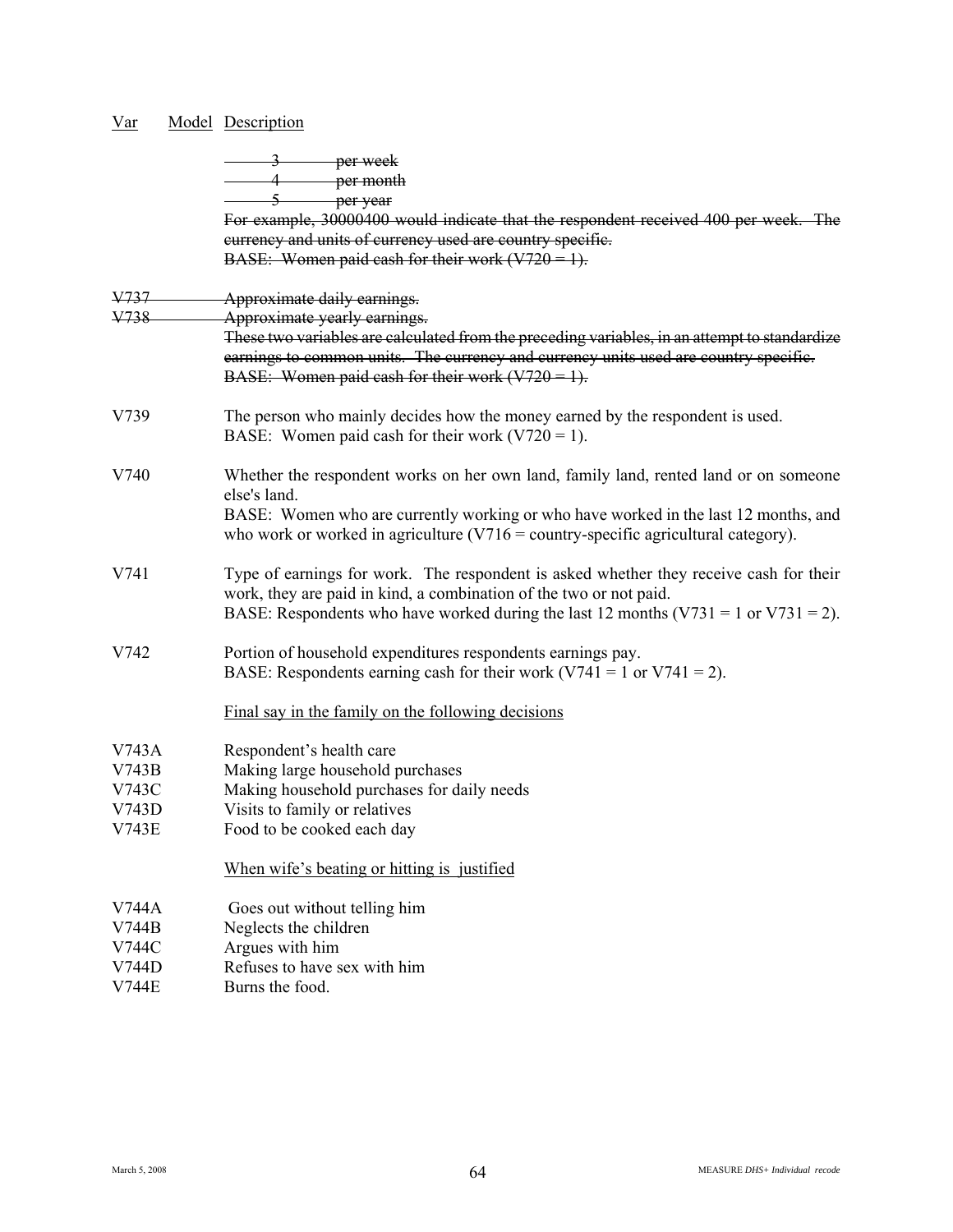V750 Heard of AIDS or other sexually transmitted Diseases.

V751 Whether the respondent has ever heard of AIDS (Acquired Immune Deficiency Syndrome).

Sources of information from which the respondent has learned most about AIDS.

| V <sub>752A</sub> | <u>Radio</u>                                                                                                                          |
|-------------------|---------------------------------------------------------------------------------------------------------------------------------------|
| V <sub>752B</sub> | Television                                                                                                                            |
| V752C             | Newspapers or magazines                                                                                                               |
| <del>V752D</del>  | Pamphlets or posters                                                                                                                  |
| V752E             | Clinics or health workers                                                                                                             |
| V752F             | Churches or mosques                                                                                                                   |
| V752G             | Schools or teachers                                                                                                                   |
| V752H             | Community meetings                                                                                                                    |
| V752I             | Friends or relatives                                                                                                                  |
| V752J             | Work place                                                                                                                            |
| V <sub>752K</sub> | Country specifie                                                                                                                      |
| V752L             | Country specifie                                                                                                                      |
| $V752M -$         | Country specific                                                                                                                      |
| V752N             | Country specifie                                                                                                                      |
| $V7520-$          | Country specifie                                                                                                                      |
| $V752X-$          | Other responses                                                                                                                       |
|                   | BASE: Women who have heard of AIDS $(V751 = 1)$ .                                                                                     |
| V753              | Whether the respondent believes there is anything a person can do to avoid AIDS.<br>BASE: Women who have heard of AIDS $(V751 = 1)$ . |
|                   | Ways in which the respondent thinks people can avoid AIDS                                                                             |
| V754A             | "Safe Sex"                                                                                                                            |
| V754B             | Abstaining from sex                                                                                                                   |
| V754C             | Using condoms during sex                                                                                                              |
| V754D             | Having only one sexual partner                                                                                                        |
| <b>V754E</b>      | Avoiding sex wit prostitutes                                                                                                          |
| V754F             | Avoiding sex with homosexuals                                                                                                         |
| V754G             | Avoiding blood transfusions                                                                                                           |
| V754H             | Avoiding injections                                                                                                                   |
| V754I             | Avoiding kissing                                                                                                                      |
| V754J             | Avoiding mosquito bites                                                                                                               |
| V754K             | Seeking protection from a traditional healer                                                                                          |
| V754L             | Limit number of sexual partners                                                                                                       |
| V754M             | Avoid partners who have many partners                                                                                                 |
| V754N             | Avoid sex with intravenous drug users                                                                                                 |
| V7540             | Avoid sharing razor blades with AIDS patients                                                                                         |
| V754P             | Country specific                                                                                                                      |
| V754Q             | Country specific                                                                                                                      |
| V754R             | Country specific                                                                                                                      |
| V754S             | Country specific                                                                                                                      |
| V754T             | Country specific                                                                                                                      |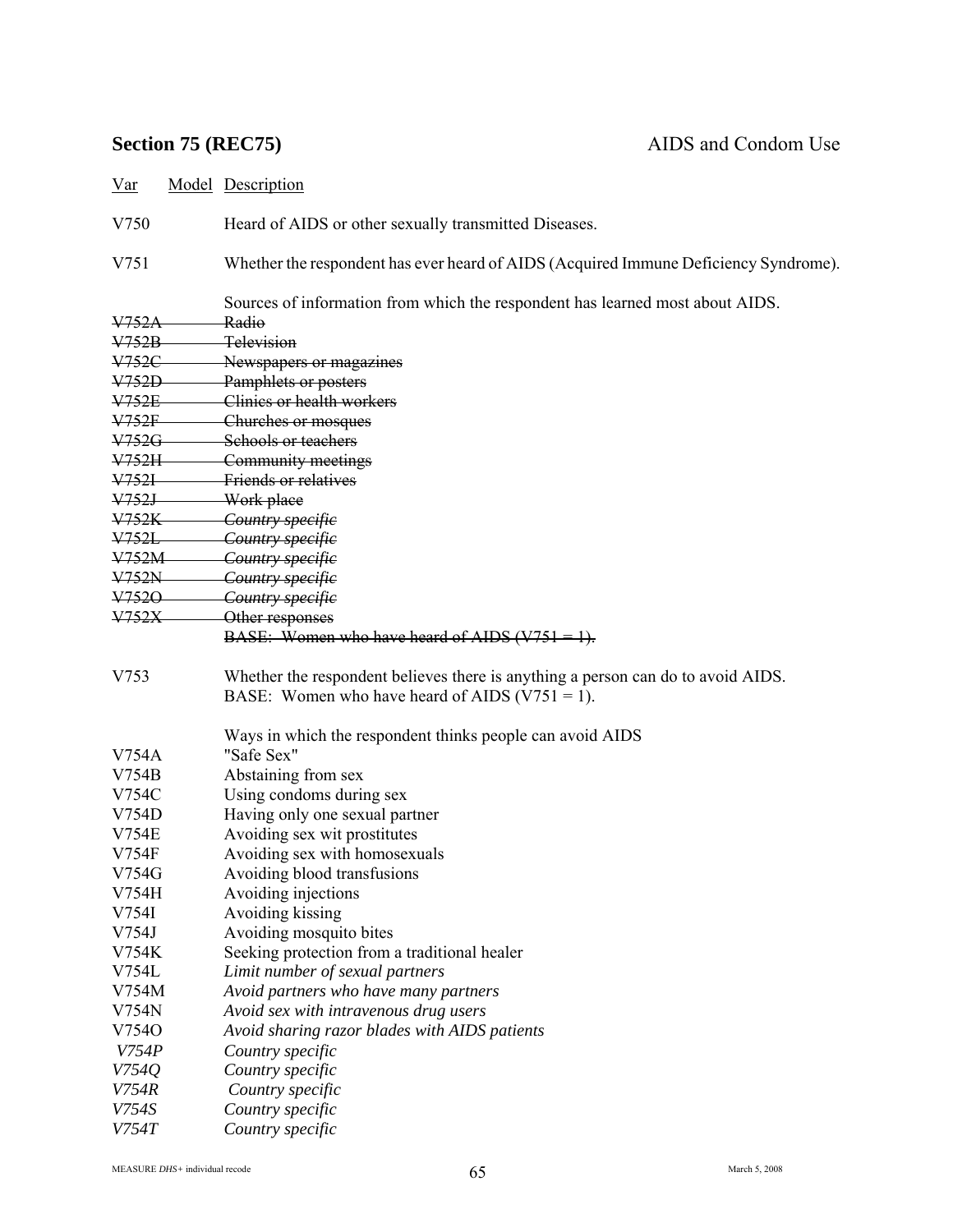| <i>V754U</i><br><i>V754V</i><br>V754X<br>V754Z | Country specific<br>Country specific<br>Other responses<br>Does not know any means of avoiding AIDS<br>BASE: Women who have heard of AIDS ( $V751 = 1$ ).                                                                                      |
|------------------------------------------------|------------------------------------------------------------------------------------------------------------------------------------------------------------------------------------------------------------------------------------------------|
|                                                | Reduce chances of AIDS<br>Respondents were asked whether using condoms or having just one sexual partner would<br>reduce their chances of getting AIDS.<br>BASE: Heard of AIDS and there are ways to avoid AIDS ( $V751 = 1   V753 = 1$ )      |
| <b>V754CP</b><br>V754DP                        | Always using condoms during sex<br>1 sex partner with no other partners                                                                                                                                                                        |
|                                                | <b>Get AIDS</b><br>Respondents were asked if transmission of AIDS can happen by being bitten by a mosquito<br>or by sharing food with a person who has AIDS.<br>BASE: Heard of AIDS and there are ways to avoid AIDS ( $V751 = 1   V753 = 1$ ) |
| V754JP<br><b>V754WP</b>                        | From mosquito bites<br>Sharing food with person who has AIDS                                                                                                                                                                                   |
|                                                | What "Safe Sex" means to the respondent                                                                                                                                                                                                        |
| <del>V755B</del>                               | Abstaining from sex                                                                                                                                                                                                                            |
| V755C                                          | Using condoms during sex                                                                                                                                                                                                                       |
| V755D                                          | Having only one sex partner                                                                                                                                                                                                                    |
| <b>V755E</b>                                   | Avoiding sex with prostitutes                                                                                                                                                                                                                  |
| V755F                                          | Avoiding sex with homosexuals                                                                                                                                                                                                                  |
| V755L                                          | Country specific                                                                                                                                                                                                                               |
| V755M                                          | Country specific                                                                                                                                                                                                                               |
| V755N                                          | Country specific                                                                                                                                                                                                                               |
| V7550                                          | Country specific                                                                                                                                                                                                                               |
| V755X                                          | Other responses                                                                                                                                                                                                                                |
| V755Z                                          | Does not know the meaning of "Safe sex"<br>BASE: Women who responded that "Safe sex" was a way of avoiding AIDS ( $V754A = 1$ ).                                                                                                               |
| V756                                           | Whether the respondent believes it is possible for a healthy-looking person to have the AIDS<br>virus.<br>BASE: Women who have heard of AIDS ( $V751 = 1$ ).                                                                                   |
| <del>V757</del>                                | Whether the respondent believes that AIDS is a fatal disease.<br>BASE: Women who have heard of AIDS $(V751 = 1)$ .                                                                                                                             |
| V758                                           | Whether the respondent believes her risk of getting AIDS is small, moderate, great, no risk at<br>all, or that she already has AIDS.<br>BASE: Women who have heard of AIDS $(V751 = 1)$ .                                                      |
|                                                | Whether it is acceptable to discuss AIDS on the following media:<br>BASE: Heard of AIDS $(V751 = 1)$                                                                                                                                           |
| <b>V759A X</b>                                 | Radio                                                                                                                                                                                                                                          |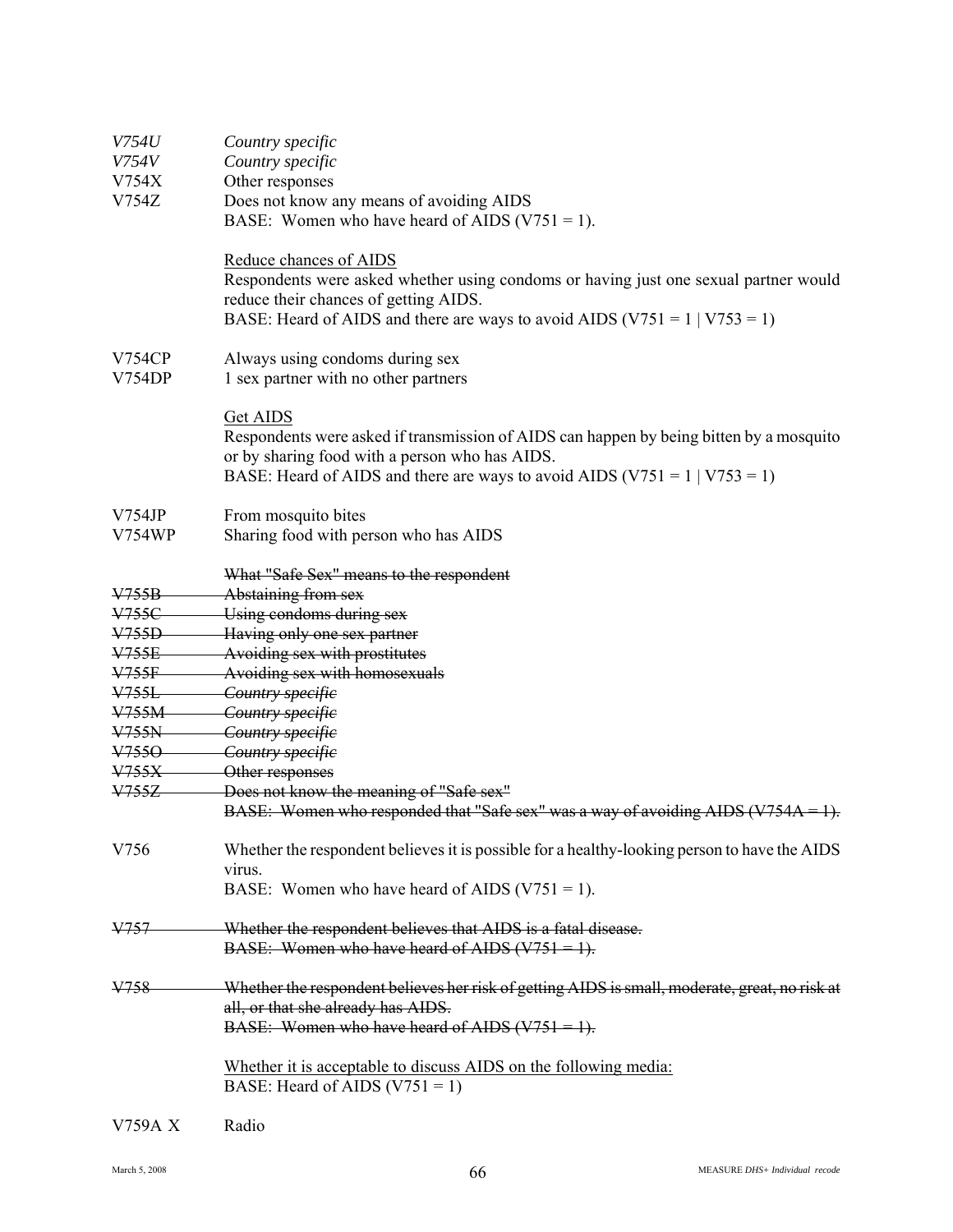|  | Var |  | Model Description |
|--|-----|--|-------------------|
|--|-----|--|-------------------|

| V759B X | Television |
|---------|------------|
|         |            |

- V759C X Newspapers
- V759D X Country Specific
- V759E X Country Specific
- V759F X Country Specific
- V759G X Country Specific
- V759H X Country Specific
- V759I X Country Specific

|                | Ways in which the respondent has changed her sexual behavior, since hearing about AIDS,<br>in order to avoid getting AIDS:                                                                |
|----------------|-------------------------------------------------------------------------------------------------------------------------------------------------------------------------------------------|
| V760A          | Did not start sex                                                                                                                                                                         |
| V760B          | Stopped all sex                                                                                                                                                                           |
| V760C          | Started using condoms during sex                                                                                                                                                          |
| V760D          | Restricted the number of partners to one                                                                                                                                                  |
| V760E          | Reduced the number of partners                                                                                                                                                            |
| ¥760F          | Ask spouse to be faithful                                                                                                                                                                 |
| V760G          | No more homosexual contacts                                                                                                                                                               |
| V760I          | Stopped receiving injections                                                                                                                                                              |
| V760L          | Country specifie                                                                                                                                                                          |
| V760M          | Country specific                                                                                                                                                                          |
| V760N          | Country specifie                                                                                                                                                                          |
| ¥7600          | Country specifie                                                                                                                                                                          |
| V760P          | Ask spouse to avoid prostitutes                                                                                                                                                           |
| V760V          | No non-sexual change in behavior                                                                                                                                                          |
| ¥760W          | Other (non-sexual) responses                                                                                                                                                              |
| V760X          | Other (sexual) responses                                                                                                                                                                  |
| ¥760¥          | Did not change behavior                                                                                                                                                                   |
| V760Z          | Don't know whether they changed behavior                                                                                                                                                  |
|                | BASE: Women who have heard of AIDS and have ever had sexual intercourse ( $V751 = 1$ &                                                                                                    |
|                | $\sqrt{525} \Leftrightarrow 0$ .                                                                                                                                                          |
| V761           | Whether the respondent used a condom the last time she had sexual intercourse.<br>BASE: Women who have ever had sexual intercourse (V525 $\leq$ 0).                                       |
|                | Used condom during intercourse                                                                                                                                                            |
| V761B          | With other man $(1)$                                                                                                                                                                      |
| <b>V761C X</b> | With other man $(2)$ .                                                                                                                                                                    |
|                |                                                                                                                                                                                           |
| V762           | Source of condoms known by the respondent. If the respondent does not know where to get<br>condoms, this variables is coded 98.<br>BASE: Women who have ever had sexual intercourse (V525 |
|                |                                                                                                                                                                                           |
|                | Knowledge of a source for male condoms                                                                                                                                                    |
| <b>V762AA</b>  | Government hospital                                                                                                                                                                       |
| V762AB         | Government health center/post                                                                                                                                                             |
| V762AC         | Family planning clinic                                                                                                                                                                    |
| V762AD         | Mobile clinic                                                                                                                                                                             |
| <b>V762AE</b>  | Public field worker                                                                                                                                                                       |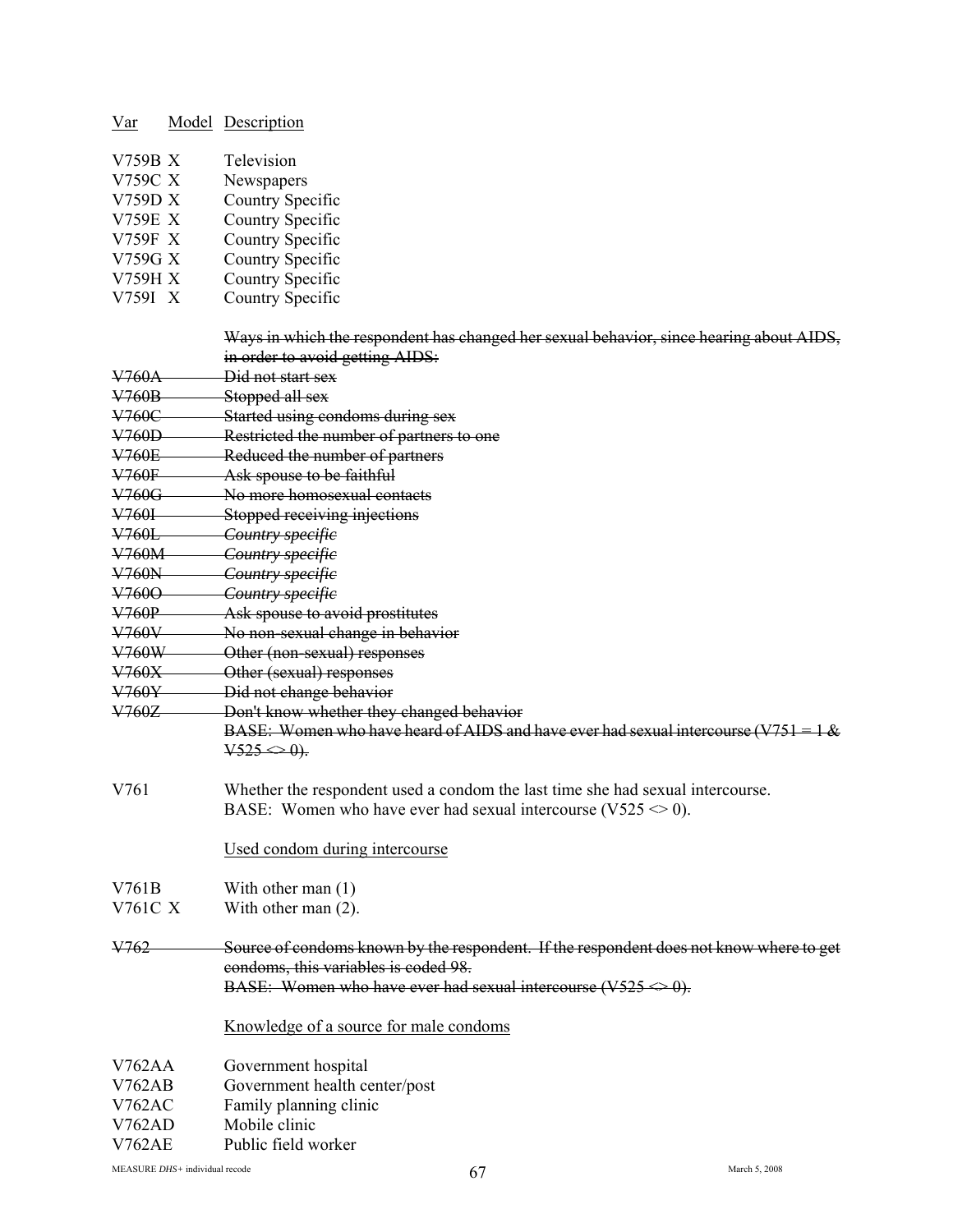| <u>Var</u>    | <b>Model</b> Description                 |
|---------------|------------------------------------------|
| <b>V762AF</b> | Other public                             |
| <b>V762AG</b> | Public Country specific                  |
| <b>V762AH</b> | Public Country specific                  |
| V762AI        | Public Country specific                  |
| V762AJ        | Private hospital, clinic                 |
| V762AK        | Pharmacy                                 |
| V762AL        | Private doctor                           |
| <b>V762AM</b> | Private mobile clinic                    |
| <b>V762AN</b> | Private field worker                     |
| V762AO        | Other private                            |
| V762AP        | Private Country specific                 |
| <b>V762AQ</b> | Private Country specific                 |
| <b>V762AR</b> | Private Country specific                 |
| <b>V762AS</b> | Shop                                     |
| <b>V762AT</b> | Church                                   |
| V762AU        | Friends, relatives                       |
| V762AV        | Country specific                         |
| V762AW        | Country specific                         |
| <b>V762AX</b> | Other                                    |
| <b>V762AZ</b> | Don't know a source for condom           |
|               | Knowledge of a source for female condoms |
| V762BA        | Government hospital                      |
| <b>V762BB</b> | Government health center/post            |
| V762BC        | Family planning clinic                   |
| V762BD        | Mobile clinic                            |
| <b>V762BE</b> | Public field worker                      |
| <b>V762BF</b> | Other public                             |
| V762BG        | Public Country specific                  |
| V762BH        | Public Country specific                  |
| V762BI        | Public Country specific                  |
| V762BJ        | Private hospital, clinic                 |
| V762BK        | Pharmacy                                 |
| V762BL        | Private doctor                           |
| V762BM        | Private mobile clinic                    |
| <b>V762BN</b> | Private field worker                     |
| V762BO        | Other private                            |
| V762BP        | Private Country specific                 |
| V762BQ        | Private Country specific                 |
| <b>V762BR</b> | Private Country specific                 |
| V762BS        | Shop                                     |
| V762BT        | Church                                   |
| <b>V762BU</b> | Friends, relatives                       |
| V762BV        | Country specific                         |
| V762BW        | Country specific                         |
| V762BX        | Other                                    |
| V762BZ        | Don't know a source for condom           |

Sexually transmitted diseases (STD) caught in last 12 months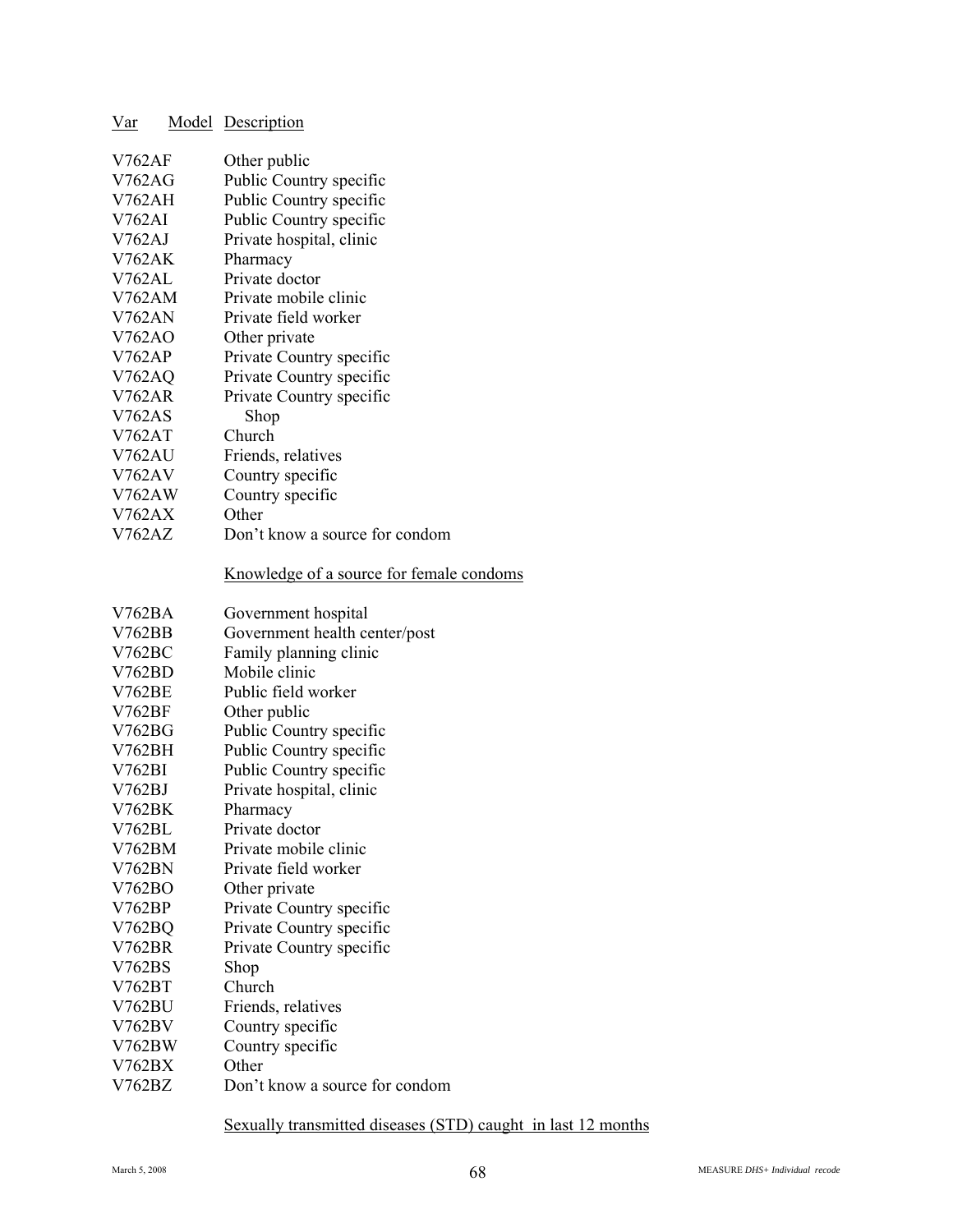| $\frac{Var}{Var}$         |   | <b>Model</b> Description                                                                      |
|---------------------------|---|-----------------------------------------------------------------------------------------------|
|                           |   |                                                                                               |
|                           |   |                                                                                               |
| V763A X                   |   | Any STD                                                                                       |
| <b>V763B X</b><br>V763C X |   | Genital sore/ulcer                                                                            |
| V763D X                   |   | Genital discharge<br>Country specific                                                         |
| <b>V763E X</b>            |   | Country specific                                                                              |
| V763F X                   |   | Country specific                                                                              |
| V763G X                   |   | Country specific                                                                              |
|                           |   |                                                                                               |
| V764                      |   | Whether the respondent has ever heard of condoms for contraceptive use or for use to          |
|                           |   | prevent STDs.                                                                                 |
| <del>V765</del>           |   | Whether the respondent has ever used condoms for contraceptive use or for use to prevent      |
|                           |   | STD <sub>s</sub> .                                                                            |
|                           |   | Both of these variables are created from responses to several questions in the questionnaire, |
|                           |   | but the set of questions used may vary from country to country, depending on the depth of     |
|                           |   | questioning used in a particular country.                                                     |
|                           |   | Reason of condom use during last sexual intercourse                                           |
|                           |   |                                                                                               |
| V765A X                   |   | Last time                                                                                     |
| V765B X                   |   | With another man $(1)$                                                                        |
| V765C X                   |   | With another man $(2)$                                                                        |
|                           |   |                                                                                               |
|                           |   | Number of sexual partners during the last 12 months                                           |
|                           |   |                                                                                               |
| V766A                     |   | Number of men other than the husband                                                          |
| V766B                     |   | Number of men including the husband                                                           |
|                           |   | Relationship with last sexual partner                                                         |
|                           |   |                                                                                               |
| V767A                     |   | Last partner                                                                                  |
| V767B                     |   | Other sexual partner (1)                                                                      |
| V767C                     |   | Other sexual partner (2)                                                                      |
|                           |   |                                                                                               |
|                           |   | Length of time knows last sexual partner                                                      |
| V768A                     |   | Last partner                                                                                  |
| V768B                     |   | Other sexual partner (1)                                                                      |
| V768C                     |   | Other sexual partner (2)                                                                      |
|                           |   |                                                                                               |
|                           |   | Could get a condom herself                                                                    |
|                           |   |                                                                                               |
| V769                      |   | Male condom                                                                                   |
| V769A                     |   | Female condom                                                                                 |
|                           |   |                                                                                               |
|                           |   | Seek advice or treatment for an STD                                                           |
| V770                      | X | Last STD infection                                                                            |
|                           |   |                                                                                               |

# Place where advice or treatment is sought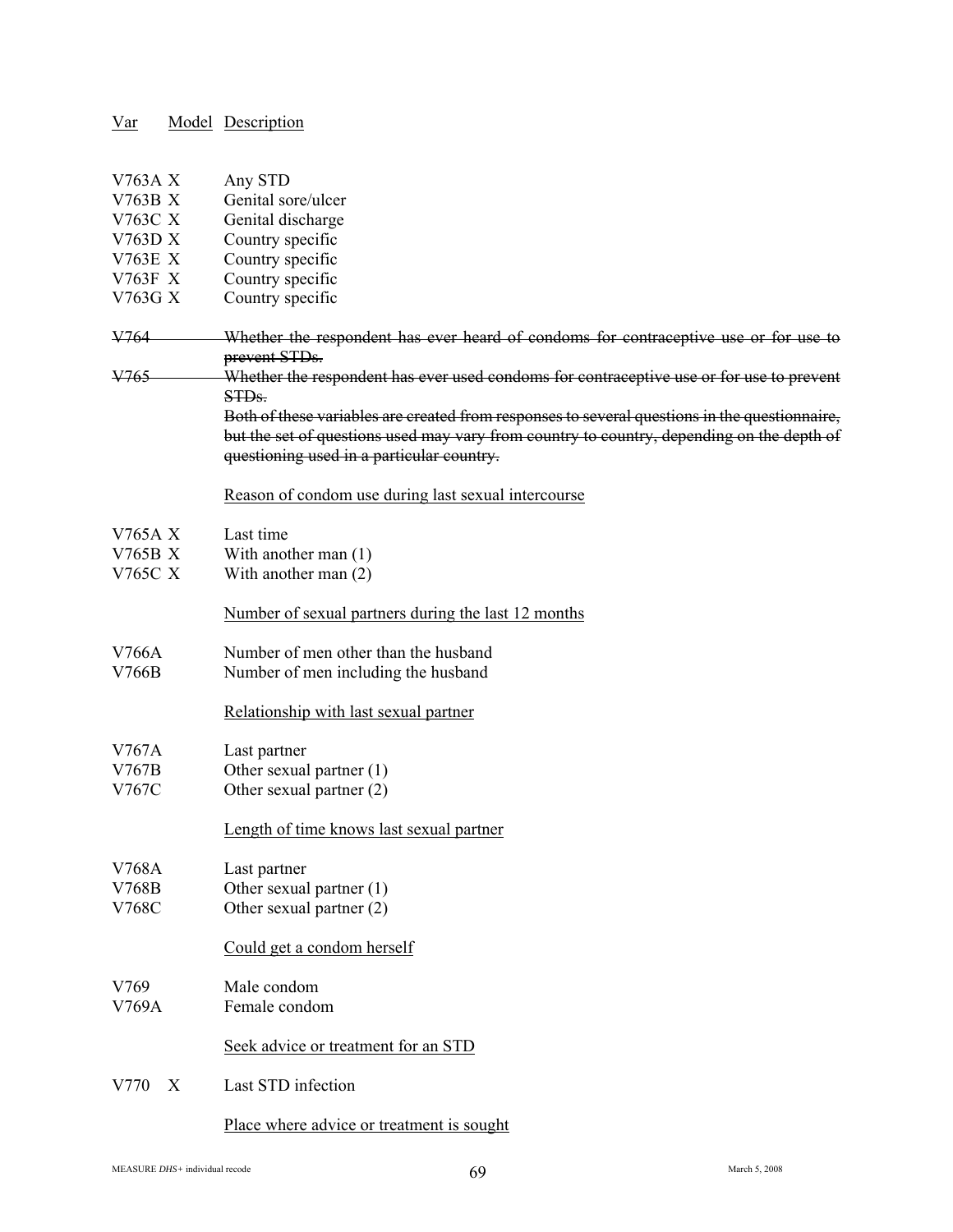| Var                       |   | <b>Model</b> Description                                                |
|---------------------------|---|-------------------------------------------------------------------------|
| <b>V770A X</b>            |   | Clinic/hospital/private doctor                                          |
| <b>V770B X</b>            |   | <b>Traditional healer</b>                                               |
| V770C X                   |   | Shop/pharmacy                                                           |
| <b>V770D X</b>            |   | Friends/relatives                                                       |
| <b>V770E X</b>            |   | Country specific                                                        |
| <b>V770F X</b>            |   | Country specific                                                        |
| V770G X                   |   | Country specific                                                        |
| <b>V770H X</b>            |   | Country specific                                                        |
| V770I X                   |   | Country specific                                                        |
| V771                      | X | Advise partner when had disease                                         |
| V772 X                    |   | Tried to avoid infecting partner                                        |
|                           |   | What done to prevent infecting the sexual partner                       |
| V773A X                   |   | Abstaining from sexual intercourses                                     |
| <b>V773B X</b><br>V773C X |   | Used condoms<br>Took medicines                                          |
| V773D X                   |   | Country specific                                                        |
| V773E X                   |   | Country specific                                                        |
| V773F X                   |   | Country specific                                                        |
| V773X X                   |   | Other                                                                   |
|                           |   | Mother to child AIDS transmission                                       |
| V774                      |   | AIDS can be transmitted from mother to child                            |
|                           |   | Ways of transmission from mother to child                               |
| V774A                     |   | During pregnancy                                                        |
| V774B                     |   | During delivery                                                         |
| V774C                     |   | By breastfeeding                                                        |
| V775                      |   | Respondent knows personally someone who has or died of AIDS             |
| V776                      |   | Respondent spoke with spouse about avoiding AIDS                        |
| V777                      |   | Family allowed to keep secret an AIDS infection of a member             |
| V778                      |   | Respondent willing to care for a relative in the household who has AIDS |
| V779                      | X | Person with AIDS allowed to continue teaching                           |
| V780                      | X | Should children be taught about condoms                                 |
|                           |   | <b>AIDS</b> test                                                        |
| V781                      | X | Ever been tested for AIDS                                               |
| V782                      | X | Want to be tested for AIDS                                              |
| V783                      | X | Know a place to get AIDS test                                           |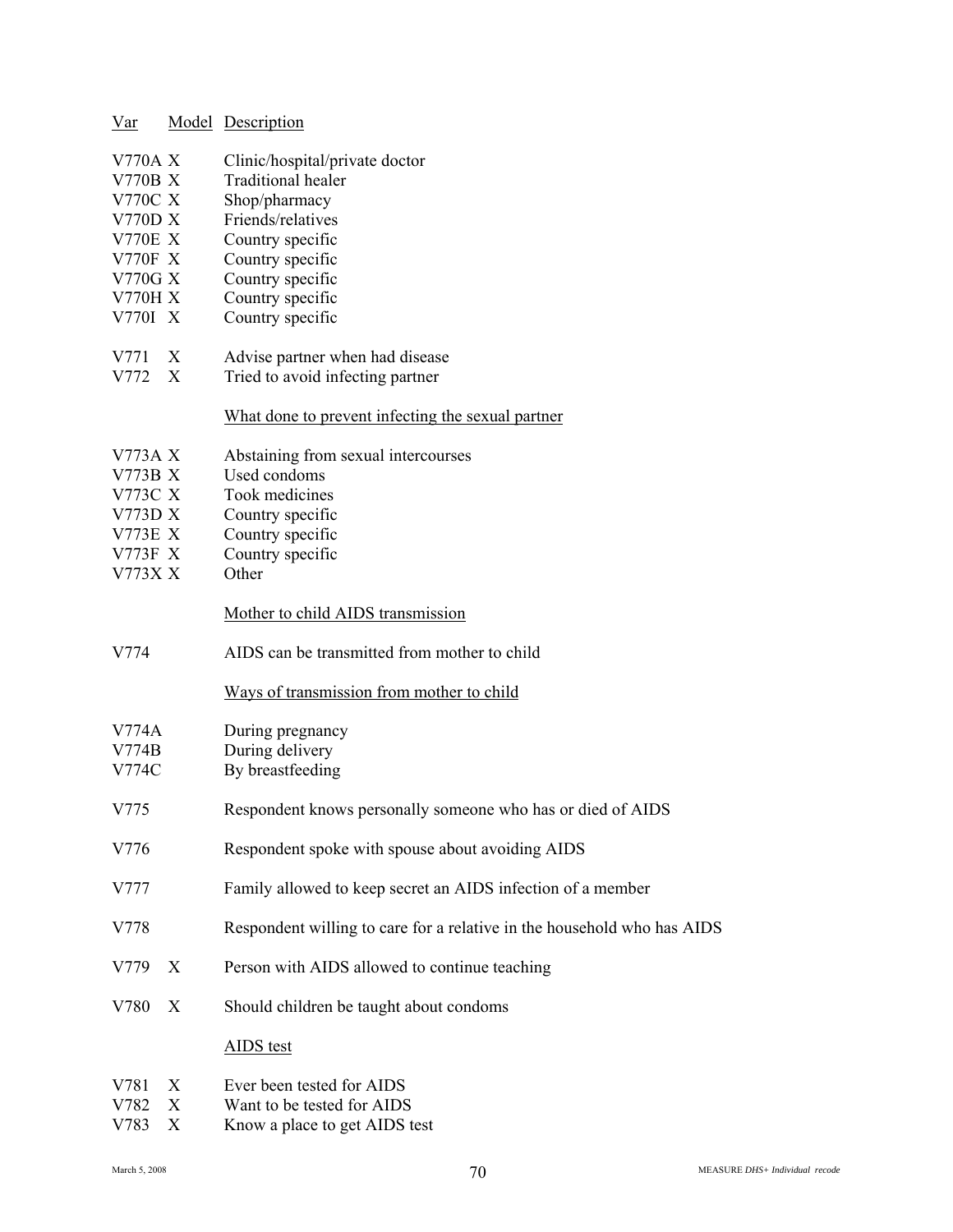| $\operatorname{Var}$                                                                                   |   | <b>Model</b> Description                                                                                                                                                                                                                                                                       |
|--------------------------------------------------------------------------------------------------------|---|------------------------------------------------------------------------------------------------------------------------------------------------------------------------------------------------------------------------------------------------------------------------------------------------|
| V784                                                                                                   | X | Place where someone can get an AIDS test                                                                                                                                                                                                                                                       |
| V785                                                                                                   |   | Heard about other STDs                                                                                                                                                                                                                                                                         |
|                                                                                                        |   | <u>Man's symptoms of sexually transmitted infections (STIs)</u><br>BASE: Women who have heard about other STDs $(V785 = 1)$ .                                                                                                                                                                  |
| V785A<br>V785B<br>V785C<br>V785D<br><b>V785E</b><br>V785F<br>V785G<br>V785H<br>V785I<br>V785J<br>V785K |   | <b>Abdominal Pain</b><br>Genital discharge or dripping<br>Foul smelling discharge<br>Burning pain on urination<br>Redness, inflammation of the genital area<br>Swelling in the genital area<br>Genital sores or ulcers<br>Genital warts<br>Genital itching<br>Blood in urine<br>Loss of weight |
| V785L<br>V785M<br>V785N<br>V7850<br>V785P<br>V785Q<br>V785X<br>V785Y<br>V785Z                          |   | Impotence<br>Country specific<br>Country specific<br>Country specific<br>Country specific<br>Country specific<br>Other<br>No symptoms<br>Don't know                                                                                                                                            |
|                                                                                                        |   | Woman's symptoms of sexually transmitted infections (STIs)<br>BASE: Women who have heard about other STDs $(V785 = 1)$ .                                                                                                                                                                       |
| V786A<br>V786B<br>V786C<br>V786D<br>V786E<br>V786F<br>V786G                                            |   | Abdominal pain<br>Genital discharge<br>Foul smelling discharge<br>Burning pain on urination<br>Redness or inflammation of the genital area<br>Swelling in the genital area<br>Genital sores or ulcers                                                                                          |
| V786H<br>V7861<br>V786J<br>V786K<br>V786L<br>V786M<br>V786N<br>V7860                                   |   | Genital warts<br>Genital itching<br>Blood in urine<br>Loss of weight<br>Hard to get pregnant or to have a child<br>Country specific<br>Country specific<br>Country specific                                                                                                                    |
| V786P<br>V786Q<br>V786X<br>V786Y<br>V786Z                                                              |   | Country specific<br>Country specific<br>Other<br>No symptoms<br>Don't know                                                                                                                                                                                                                     |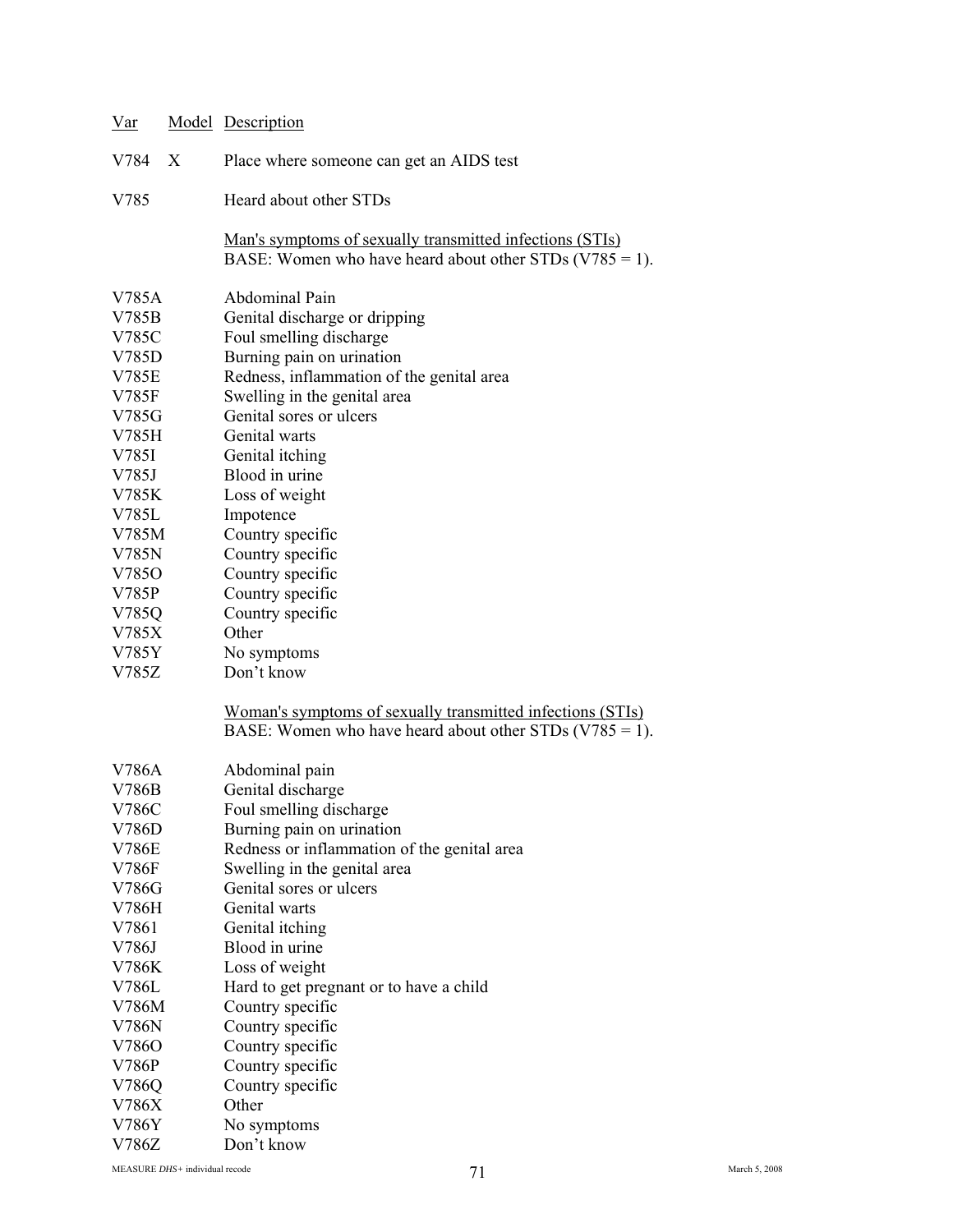# Alcohol drinking during the last 3 months

- V787 X Number of days drank alcohol<br>V788 X Number of days gotten drunk
- Number of days gotten drunk

Injections received last 3 months

- V789 X Number of injections in last 3 months<br>V790 X Person who gave last injection
- Person who gave last injection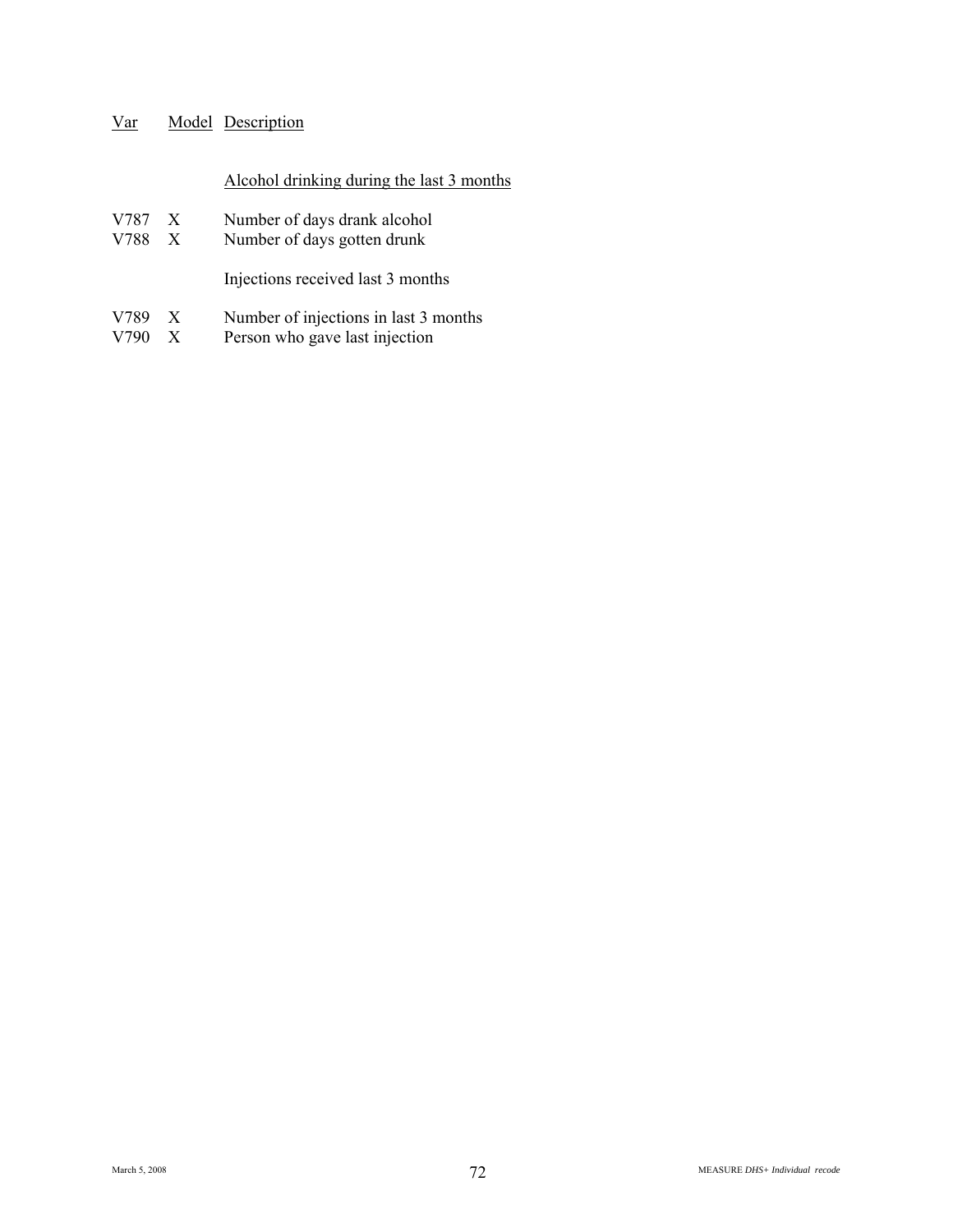| Var | Model Description |  |
|-----|-------------------|--|
|     |                   |  |

- V801 Time of the start of the interview. The first two digits give the time in hours using the 24hour clock, and the last two digits give the minutes within that hour.
- V802 Time of the end of interview is coded as for the start of interview.
- V803 Length of interview in minutes is calculated from the previous two variables, but with interviews that required more than one visit being coded 96.
- V804 Number of visits for the interview.
- V805 Interviewer identification code. Codes are country-specific. This variable occupies 3 digits starting from DHS III.
- V806 Data entry keyer code. Codes are country-specific.
- V811 Presence of children aged under 10 at the end of the husband's background and woman's work section of the interview.
- V812 Presence of the husband at the end of the marriage and sexual intercourse section of the interview.
- V813 Presence of other males at the end of the marriage and sexual intercourse section of the interview.
- V814 Presence of other females at the end of the marriage and sexual intercourse section of the interview.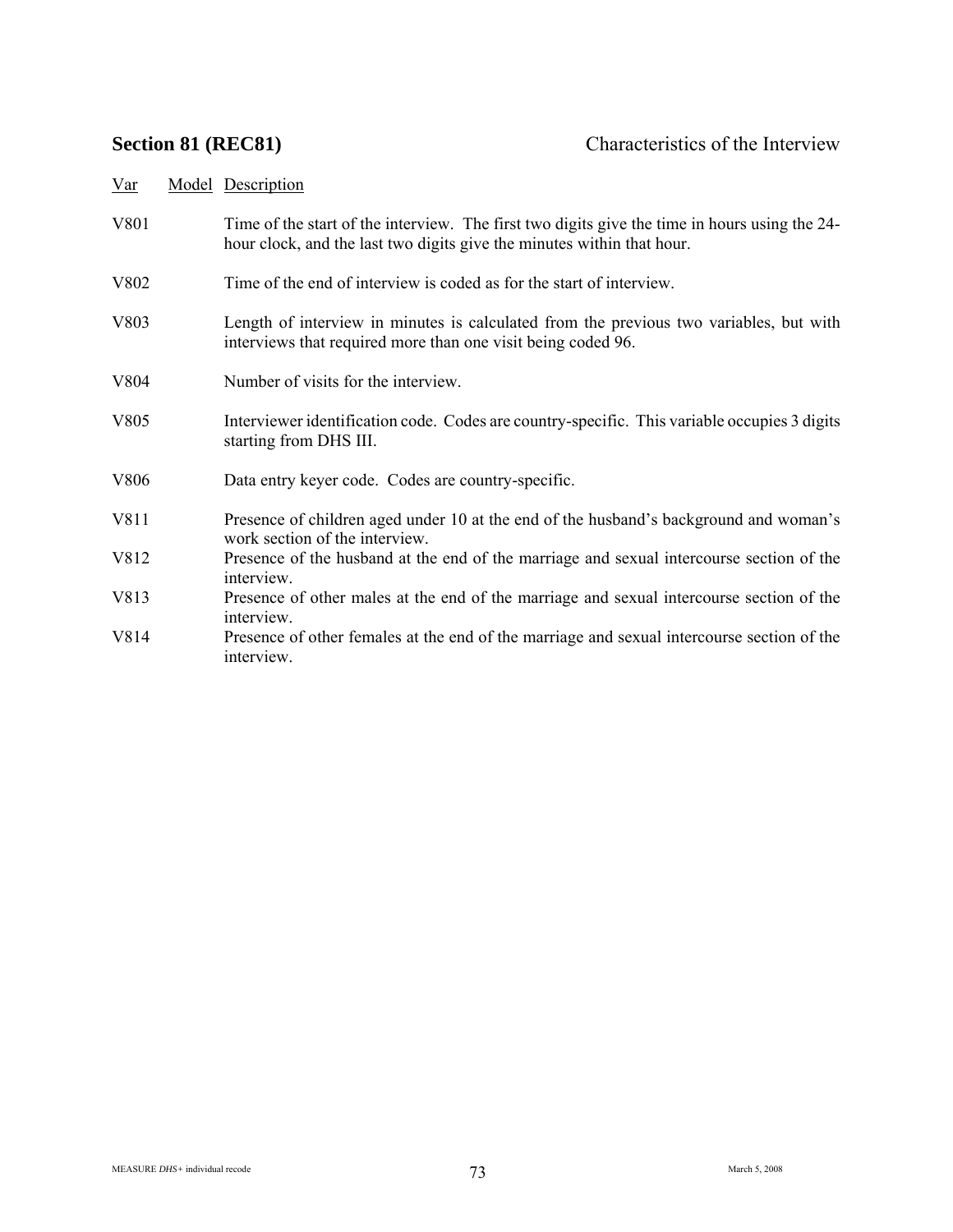# **Section 82 (REC82)** Calendar

### Var Model Description

- VCOL A Column number of the entries in the calendar, indicating the type of data found in the entry in the calendar.
- VCAL A The calendar of events representing the 5+ years prior to the date of interview. The calendar is split into 5 records, representing each of the 5 columns. Each of the 5 columns contains a single character for each month in the time period. The data are stored as single variables of 80 characters, allowing for up to 80 months to be represented in the calendar. The first character in each variable represents the most recent point in time, while the 80th character position represents data for January of the year in which the calendar started. The calendars are fixed at the 80th character position, such that the first few entries in the calendar represent points in time after the date of interview, and are consequently left blank. The columns are as follows:

#### Column Description

- 1 Births, pregnancies and contraceptive use
- 2 Reasons for discontinuation of contraceptive use
- 3 Marital/union status
- 4 Country specific
- 5 Source of contraception

 The entire calendar is usually inserted in questionnaires of countries using the model A. However, MESURE *DHS*+ includes, in model B questionnaires, a reduced calendar that has one column on births, pregnancies and contraceptive use (column 1).

### Column Description

- 1 Records each of the births and pregnancies during the calendar period, as well as each episode of contraceptive use and non-use. The following codes are used in column 1:
	- 0 Non-use of contraception L Lactational amenorrhea
	- 1 Pill C Female condom
	-
	-
	-
	-
	-
	- 7 Male sterilization B Birth
	-
	- 9 Withdrawal P Pregnancy
	- W Other traditional methods
	- N Norplant
	- A Abstinence

All codes are standard except for codes  $\alpha$ ,  $\beta$ , and  $\tau$  which are country-specific letter codes representing traditional methods.

 2 Records the reason for discontinuation of a method. The discontinuation code appears in the row of the last month of use of the method for the episode. All other rows in the column are

- 
- 
- 2 IUD F Foam and Jelly
- 3 Injections α Country-specific method 1
- 4 Diaphragm  $\beta$  Country-specific method 2<br>5 Condom  $\tau$  Country-specific method 3
	- Condom  $\tau$  Country-specific method 3<br>Female sterilization  $\gamma$  Unknown method/missing
- 6 Female sterilization ? Unknown method/missing data
	-
- 8 Periodic abstinence/rhythm T Terminated pregnancy/non-live birth
	-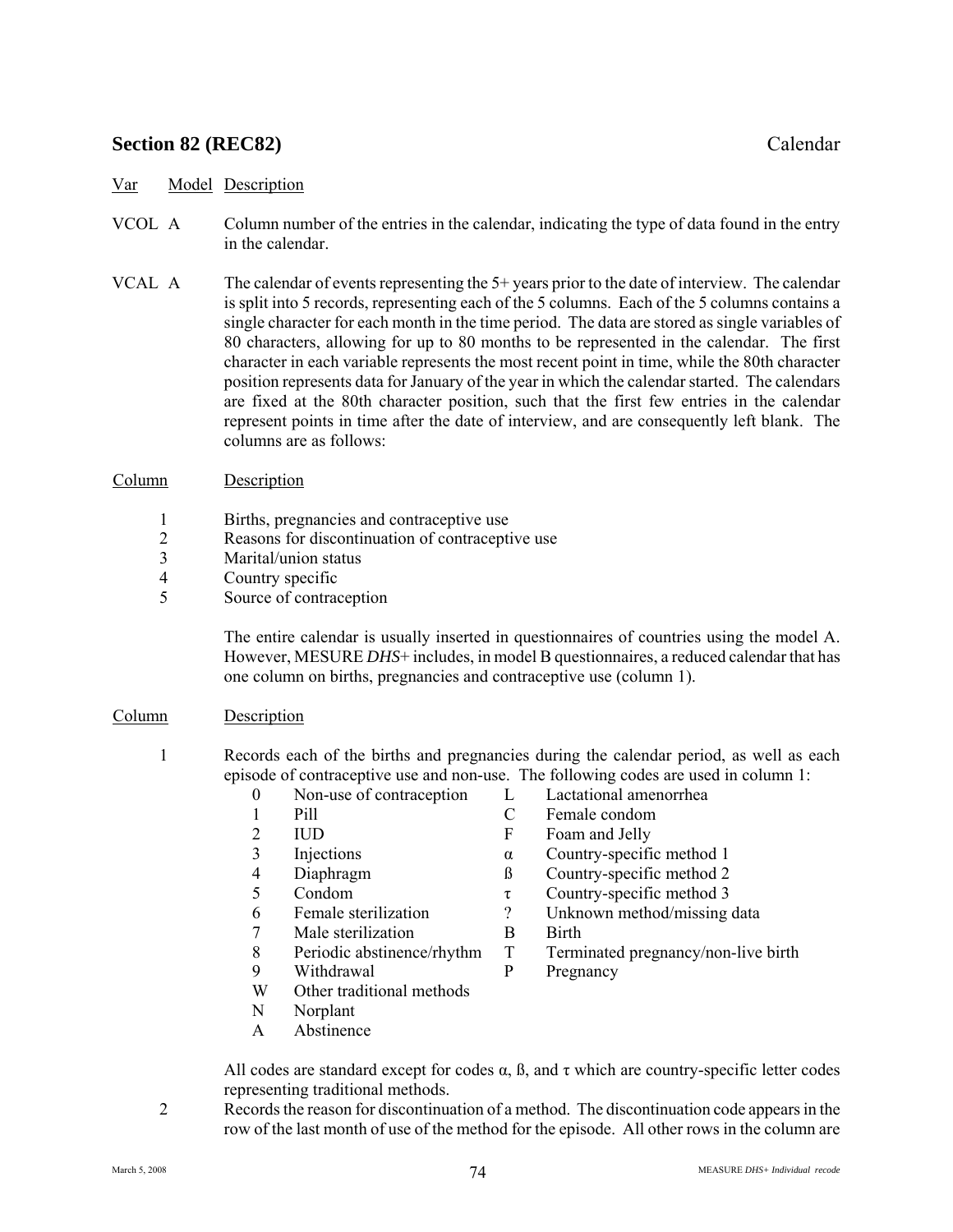### Column Description

left blank, except for those in which discontinuations took place. The standard codes are as follows:<br>1

|   | Became pregnant while using           |   | Cost                                |
|---|---------------------------------------|---|-------------------------------------|
|   | Wanted to become pregnant             | F | Fatalistic                          |
|   | Husband disapproved                   | A | Difficult to get pregnant/menopause |
| 4 | Side effects                          | D | Marital dissolution                 |
|   | Health concerns                       | W | Other reasons                       |
| 6 | Access/availability                   | Κ | Don't know                          |
|   | Wanted more effective method $\alpha$ |   | Country-specific reason 1           |
| 8 | Inconvenient to use                   | ß | Country-specific reason 2           |
| Q | Infrequent sex/husband away           | τ | Country-specific reason 3           |

All codes are standard except for codes  $\alpha$ ,  $\beta$ , and  $\tau$  which are country-specific letter codes representing additional reasons for discontinuation.

3 Records the episodes of marriage in the calendar period. The following codes are used:

- $X$  In union (married or living together)
- 0 Not in union

4

Country specific

5 Source of contraception

Rows in the calendar, representing months after the month of interview, are left blank. With this exception, columns 1, 3 and 4 do not contain any blank characters.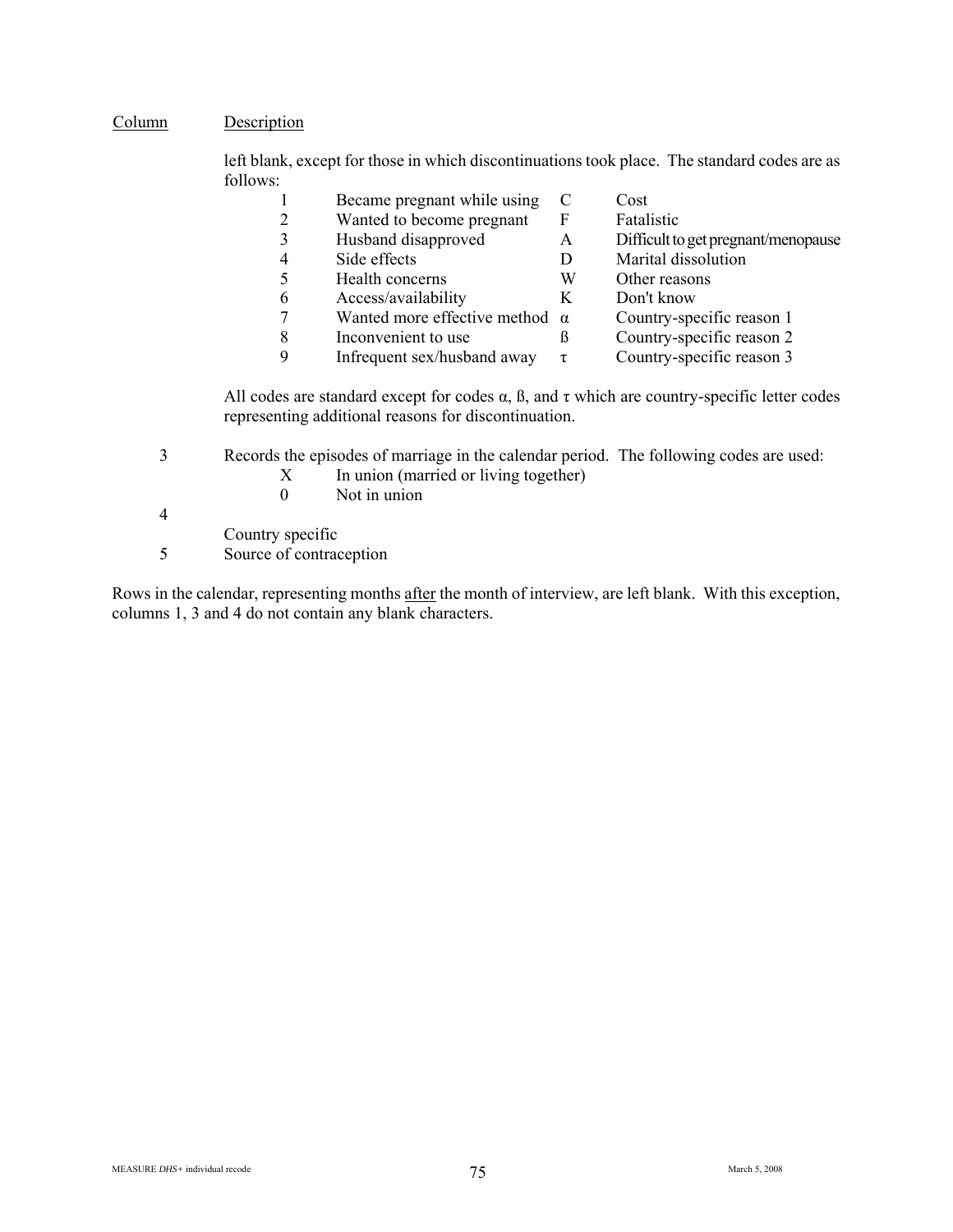# **Section 83 (REC83)** Maternal Mortality

The Maternal Mortality section is a country specific section that exists only for those countries that have a maternal mortality module. It contains up to 20 entries containing information related to all of the sisters and brothers of the respondents.

| $Var$                                     |                           | <b>Model Description</b>                                                                                                                                                                                                                                                                                                                                                |
|-------------------------------------------|---------------------------|-------------------------------------------------------------------------------------------------------------------------------------------------------------------------------------------------------------------------------------------------------------------------------------------------------------------------------------------------------------------------|
| MMIDX MM<br>MM1<br>MM <sub>2</sub>        | <b>MM</b><br>MM           | Index to maternal mortality history.<br>Sex of sibling.<br>Whether the sibling is dead or alive.                                                                                                                                                                                                                                                                        |
| MM3                                       | <b>MM</b>                 | Current age of sibling in years.<br>BASE: All living siblings $(MM2 = 1)$ .                                                                                                                                                                                                                                                                                             |
| MM4                                       | MM                        | CMC date of birth of sibling. This is based on a crude imputation process. The analysts<br>may elect to perform their own imputation based on their own assumptions.                                                                                                                                                                                                    |
| MM <sub>5</sub>                           | X                         | Sibling's marital status. Whether the sibling is/was ever married or not.<br>BASE: All siblings whose age is/was greater than or equal to the cut off age ( $MM3 \ge$<br>MMC5).                                                                                                                                                                                         |
| MM <sub>6</sub><br>MM7<br>MM <sub>8</sub> | <b>MM</b><br>MM<br>MM     | Number of years ago the respondent's brother or sister died.<br>Age at death of sibling in years.<br>CMC date of death of sibling. The analyst may choose to perform their own imputation<br>procedure, as for the CMC date of birth of the sibling.<br>BASE: All siblings who have died $(MM2 = 0)$ .                                                                  |
| MM9                                       | MM                        | Indicates if the respondent's sister was pregnant when she died, if she died during<br>childbirth, within six weeks after the delivery, within 2 months after the delivery.<br>BASE: Female siblings aged older than the cutoff age (MM1 = $2 \&$ MM2 = $0 \&$ MM7 >=<br>MMC5). In some countries the question is only asked for ever married siblings ( $MMS =$<br>1). |
| <b>MM10</b>                               | <b>MM</b>                 | Information about whether the death that occurred was related to the sister's pregnancy.<br>BASE: Female siblings that died during a pregnancy or a period of time after a delivery or<br>a still birth (MM9 = 2 or MM9 = 4 or MM9 = 5 or MM9 = 6).                                                                                                                     |
| <b>MM11</b>                               | $\boldsymbol{\mathrm{X}}$ | Specifies the cause of death. Codes are country specific.<br>BASE: All deaths not related to a pregnancy for a specified age and years within which<br>death occurred (see original questionnaire for each country for further details).                                                                                                                                |
| MM12                                      | X                         | Time between delivery and death -- used in countries where questions relating to fixed<br>periods of time between delivery and death (usually six weeks or two months) are not<br>asked.<br>BASE: Female siblings who died after pregnancy ( $MM9 = 4$ or $MM9 = 5$ or $MM9 = 6$ ).                                                                                     |
| <b>MM13</b>                               | X                         | Place in which the death occurred. Country specific codes.<br>BASE: Siblings who have died $(MM2 = 0)$ .                                                                                                                                                                                                                                                                |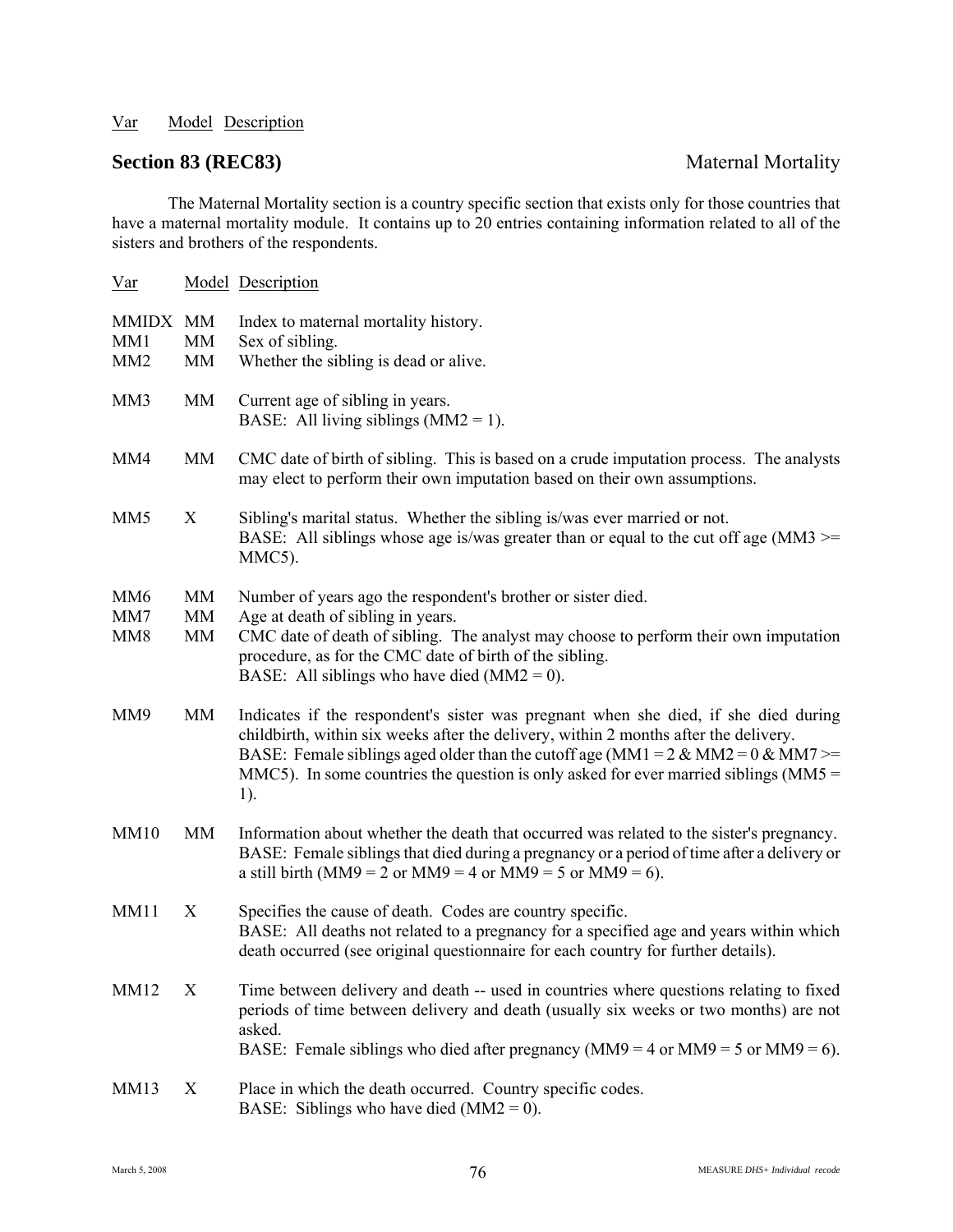- MM14 MM Number of children to whom the female sibling gave birth during her live. In most countries, for women with a maternity related death, this is the number of children born prior to the pregnancy, if the respondent was pregnant when she died or if she died during delivery, and includes the child, if the woman died after the birth of the child. BASE: As for MM9 above.
- MM15 MM Year of death of sibling. BASE: All siblings who have died  $(MM2 = 0)$ .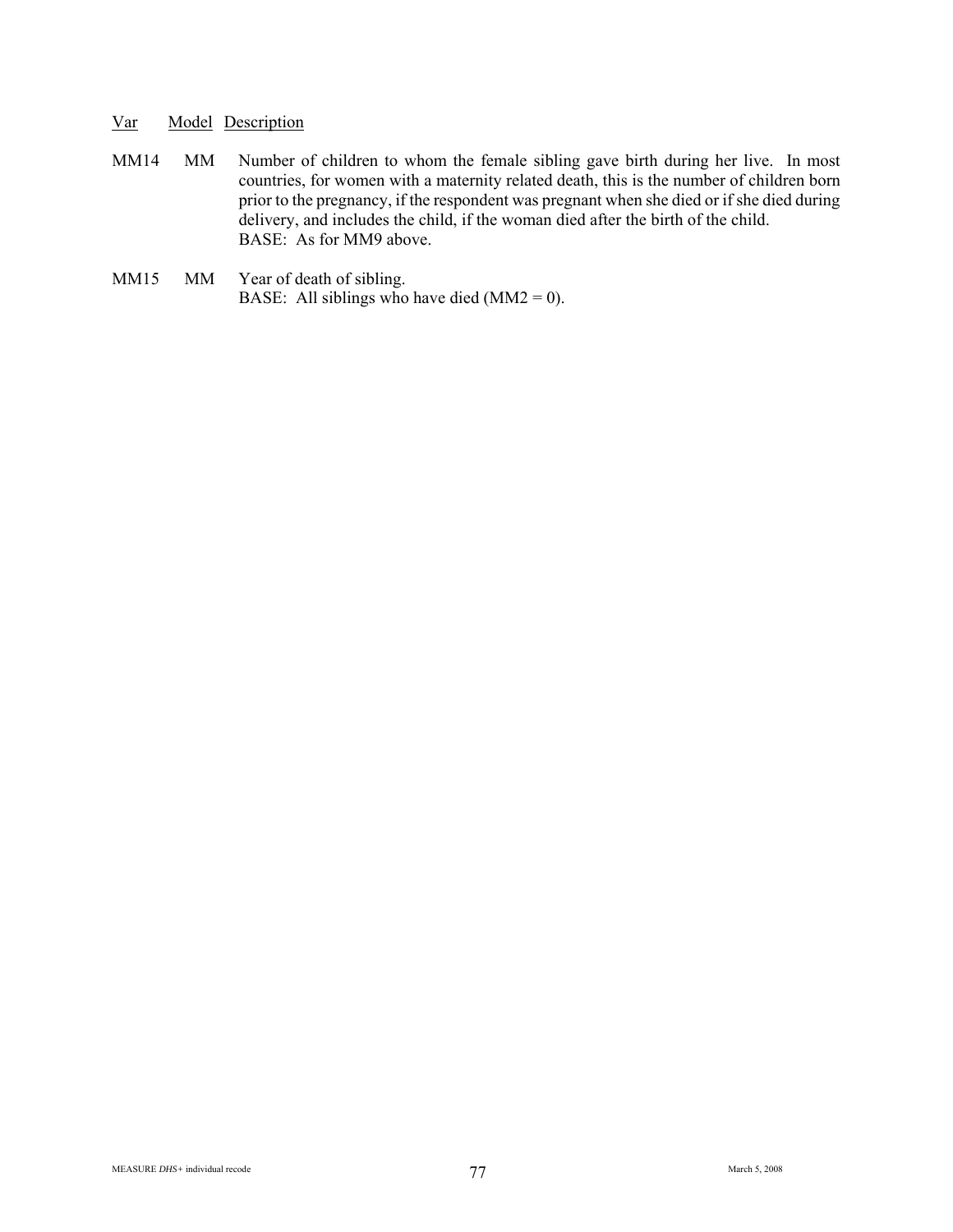## **Section 84 (REC84)** Maternal Mortality

- MMC1 MM Number of occurrences of the maternal mortality section. This variable gives the number of the respondent's brothers and sisters born to the same mother including the respondent.
- MMC2 MM Number of births to the respondent's mother preceding the respondent's birth. This variables gives the number of brothers and sisters born to the respondent's mother who are/were older than the respondent.
- MMC3 X In some countries information about the siblings is given by one of the sisters of the respondent, and not by the respondent herself, if both the sibling and the respondent were interviewed. In this variable, the line number of the sibling providing the information is recorded, if the information was not given by the respondent. If the respondent gave the information for the maternal mortality section, this variables is coded 0. The information for the respondent is copied from that reported by the sister, replacing the respondent's data by here sister's data in the maternal mortality section.
- MMC4 X Line numbers in the household schedule of the eligible sisters of the respondent.
- MMC5 MM Cut off age for this section. In most countries the age of 12 was taken as the cut off age, however in some countries the age of 10, 13 or 15 was used.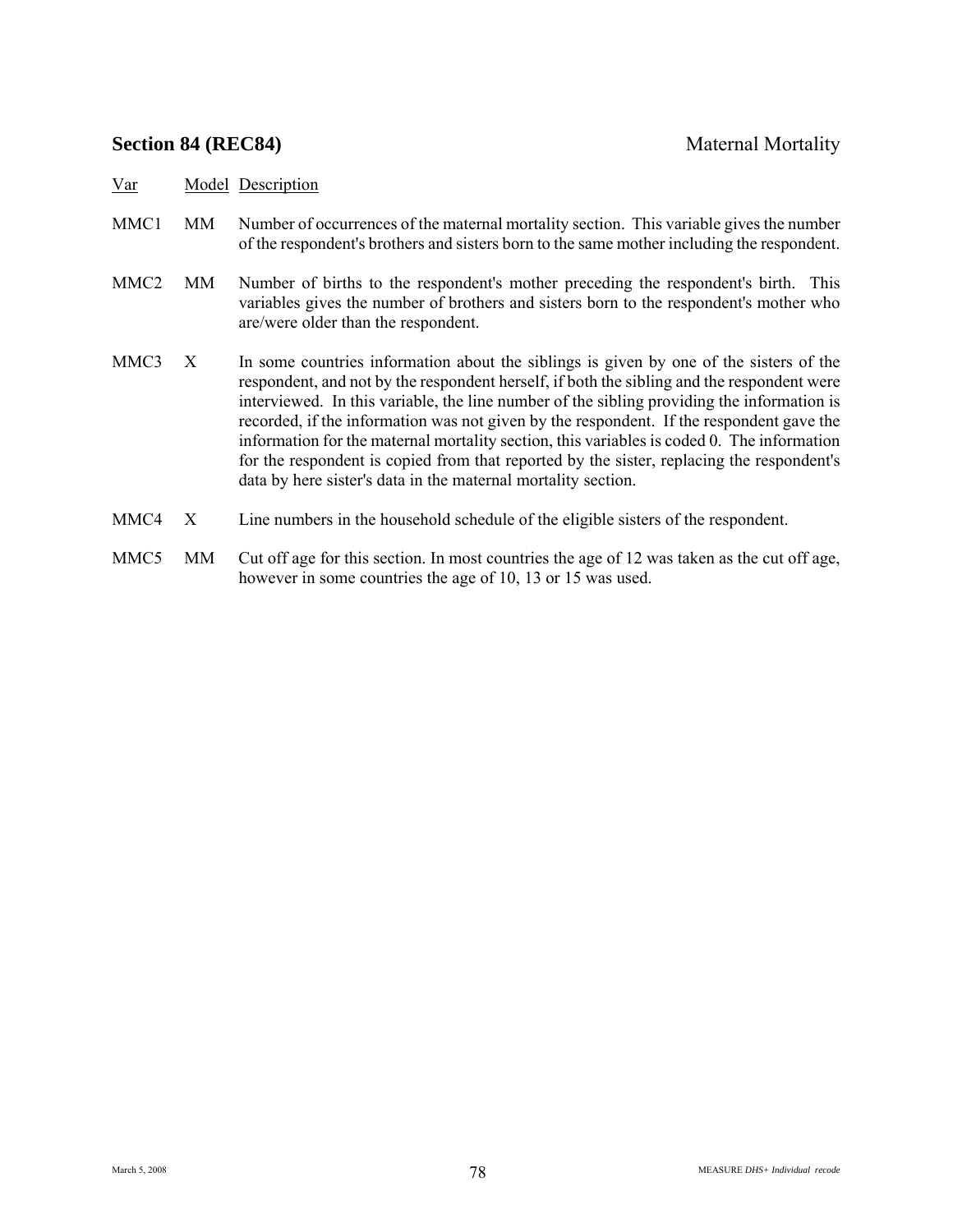Var Model Description Last Sexual Intercourse, Condom Use and Other Partners Variables V850 to V852 relate to the time since last sexual intercourse and whether condoms were used at that time, for sexual relationships with the respondent's husband or partner and with other people, respectively. Variable V852 gives the number of other partners. BASE (for V850 to V852): Currently married or in union women (V502 = 1) V850 Time since the respondent's last sexual intercourse with her husband or partner. The first digit gives the units in which the respondent gave her answer: 1 - Days ago, 2 - Weeks ago, 3 - Months ago, 4 - Years ago,, with 9 meaning a special answer was given. The last two digits give the time in the units given. Any value for time greater than 90 is a special answer. V850A Whether a condom was used the last time the respondent had sexual intercourse with her husband or partner. V851 Time since the last sexual intercourse with someone other than the respondent's husband or partner. Respondents who have had no other partner in the prior twelve months are coded 995. V852 Whether a condom was used the last time the respondent had sexual intercourse with someone other than her husband or partner. V853 Number of partners other than the husband or partner with whom the respondent lives, with whom the respondent had sexual intercourse in the 12 months prior to the interview. Knowledge of Sexually Transmitted Diseases (STDs) Variables V855 to V856Z relate to knowledge of sexually transmitted diseases. BASE (for V856A to V856Z): Heard of any sexually transmitted disease (V855 = 1). V855 Whether the respondent has ever heard of any sexually transmitted diseases. V856A Knowledge of Syphilis V856B Knowledge of Gonorrhea V856C Knowledge of AIDS V856D Knowledge of Genital warts V856E Knowledge of country specific V856F Knowledge of country specific V856G Knowledge of country specific V856H Knowledge of country specific V856I Knowledge of country specific V856J Knowledge of country specific V856K Knowledge of country specific V856X Knowledge of other diseases V856Z Does not know sexually transmitted diseases by name.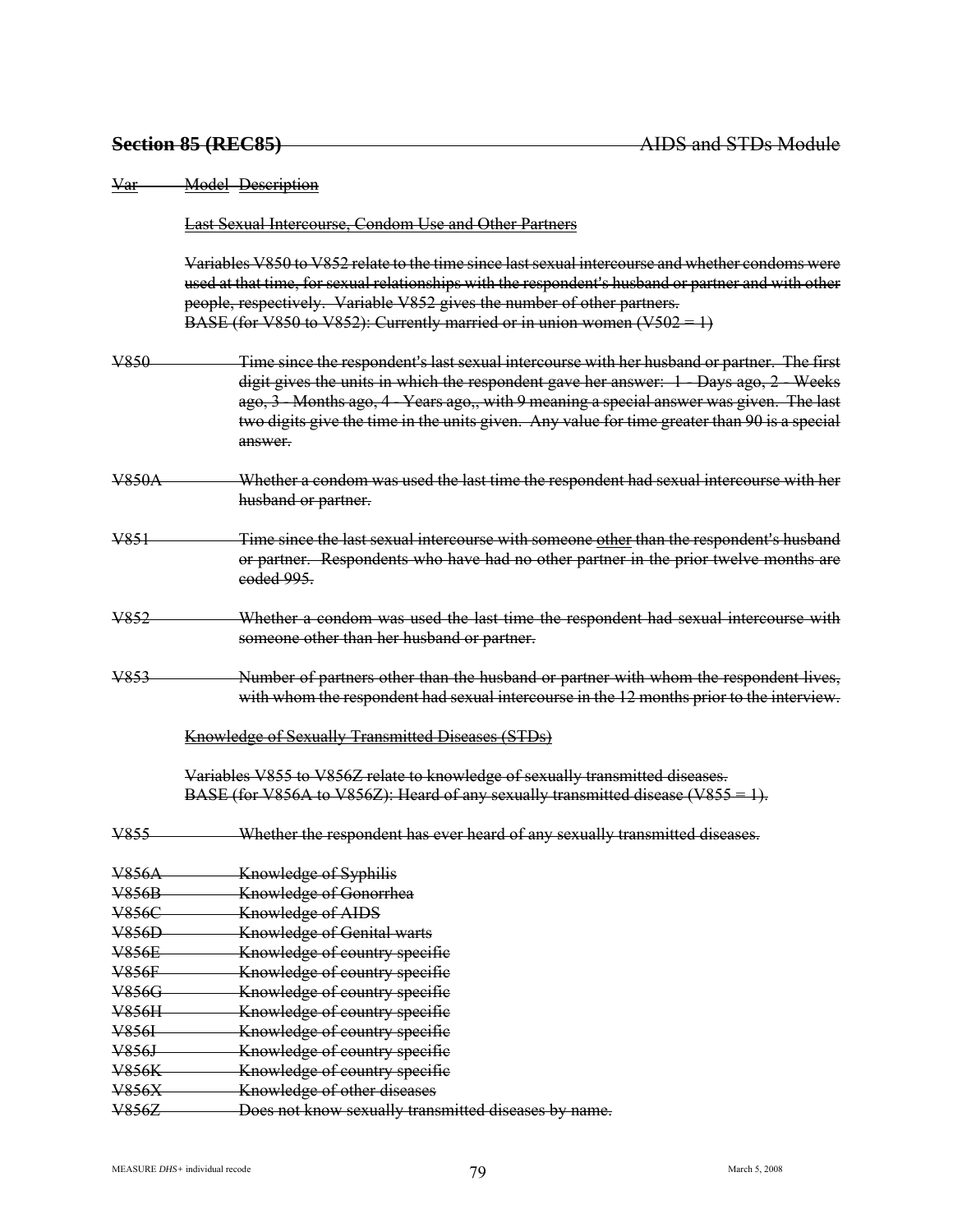#### Prevalence of STDs

Variables V857 to V858Z relate to whether the respondent has had any sexually transmitted disease in the twelve months prior to the interview.

BASE (for V858A to V858Z): Whether the respondent has ever had a sexually transmitted disease in the twelve months prior to the interview  $(V857 = 1)$ .

V857 Whether the respondent has had a sexually transmitted disease in the twelve months prior to the interview. BASE: Women who had ever had sexual intercourse and had heard of sexually

transmitted diseases (V525  $\Longleftrightarrow$  0 & V855 = 1). V858A Last 12 months had syphilis V858B Last 12 months had gonorrhea V858C Last 12 months had AIDS

- V858D Last 12 months had genital warts<br>V858E Last 12 months had country speci-**Last 12 months had** *country specific*
- V858F Last 12 months had *country specific*
- V858G Last 12 months had *country specific*
- V858H Last 12 months had *country specific*
- V858I Last 12 months had *country specific*
- V858J Last 12 months had *country specific*
- V858X Last 12 months had other disease
- V858Z Last 12 months had unknown disease

### Treatment of STDs

Variables V859 to V860Z relate to treatment of sexually transmitted diseases (STDs). BASE (for V860A to V860Z): Women who sought advise for the last sexually transmitted disease  $($ V859 = 1).

| V859         | Sought advise for the last sexually transmitted disease.                     |
|--------------|------------------------------------------------------------------------------|
|              | BASE: Women who had a sexually transmitted disease in the 12 months prior to |
|              | interview $(V857 = 1)$ .                                                     |
| <b>V860A</b> | Sought advice from a government hospital                                     |
| <b>V860B</b> | Sought advice from a government health center                                |
| <b>V860C</b> | Sought advice from a health post or dispensary                               |
| <b>V860D</b> | Sought advice from a mobile clinic                                           |
| <b>V860E</b> | Sought advice from a community health worker                                 |
| <b>V860F</b> | Sought advice from a family planning clinic                                  |
| <b>V860G</b> | Sought advice from country specific public sector                            |
| <b>V860H</b> | Sought advice from country specific public sector                            |
| V860I        | Sought advice from other public sector sources                               |
| V860J        | Sought advice from a private hospital or clinic                              |
| <b>V860K</b> | Sought advice from a private pharmacy                                        |
| <b>V860L</b> | Sought advice from a private doctor                                          |
| <b>V860M</b> | Sought advice from a private mobile clinie                                   |
| <b>V860N</b> | Sought advice from a community health worker                                 |
| V860O        | Sought advice from <i>country specific</i> medical private sector            |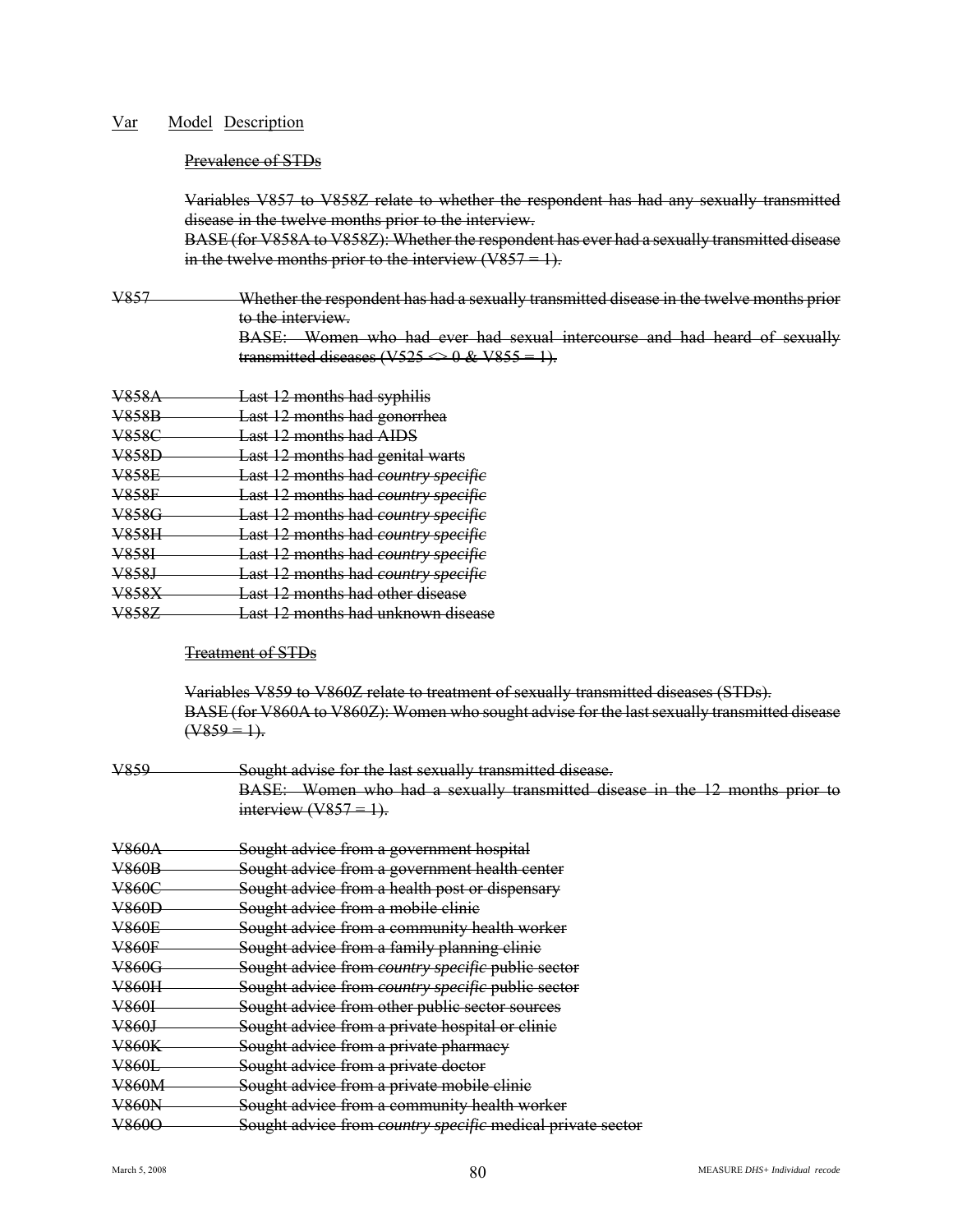| <b>V860D</b><br>$\sqrt{0001}$           | Sought advice from <i>country specific</i> medical private sector                                          |
|-----------------------------------------|------------------------------------------------------------------------------------------------------------|
| <b>V2600</b><br>$\sqrt{0000}$           | Sought advice from <i>country specific</i> medical private sector                                          |
| <b>V260P</b><br>$\sqrt{0001}$           | Sought advice from other private sector sources                                                            |
| <b>V2605</b><br>$\sqrt{1111111}$        | <u>Squabt advice from a shon</u><br><del>ovuzni auvice nom a snoc</del>                                    |
| <b>V260T</b><br>$\overline{\mathbf{v}}$ | Sought advice from a traditional practitioner<br><del>souzht auvice nom a uaunonar biacuubiel</del>        |
| V.86011<br>$\sqrt{0000}$                | Sought advice from relatives or friends                                                                    |
| <b>V260V</b><br>$\sqrt{000}$            | Sought advice from <i>country specific</i> other sector                                                    |
| VREOW<br>*********                      | Sought advice from country specific other sector<br><u>souzhi auvite from comun y specine other sector</u> |
| V860Y<br>$\sqrt{00071}$                 | Squaht advice from other courses<br><del>souzht auvice from other sources</del>                            |
| V2607<br>$\sqrt{000}$                   | <u>Sought advice trom an unknown source</u>                                                                |

#### Avoidance of infecting others with STD

Variables V861 to V863X provide information on what the respondent did when she realized that she had a sexually transmitted disease. BASE (for V863A to V863X): Whether the respondent tried to avoid infecting her partner

 $(\sqrt{863} = 1)$ .

| V861 | Whether the respondent advised her partner when she had the sexually transmitted disease.   |
|------|---------------------------------------------------------------------------------------------|
|      | BASE: Women who had a sexually transmitted disease in the twelve months prior to the        |
|      | survey $(V857 = 1)$ .                                                                       |
| V862 | Whether the respondent tried to avoid infecting her partner.                                |
|      | <b>BASE:</b> Women who had a sexually transmitted disease in the twelve months prior to the |
|      | survey $(V857 = 1$                                                                          |

|                  | Means of avoiding infecting her partner: |
|------------------|------------------------------------------|
| <del>V863A</del> | No sexual intercourse                    |
| <b>V863B</b>     | <del>Used condoms</del>                  |
| <del>V863C</del> | <b>Took medicines</b>                    |
| <del>V863D</del> | <del>Country specific</del>              |
| <del>V863E</del> | <del>Country specific</del>              |
| <u>V863F</u>     | <del>Country specific</del>              |
| <del>V863W</del> | Other (non-sexual)                       |
| <del>V863X</del> | <del>Other (sexual)</del>                |
|                  |                                          |

#### Knowledge of Means of Transmission of AIDS

Variables V864A to V864Z provide information on the ways in which the respondent believes a person can get AIDS. Variables V865 to V867 relate specifically to whether AIDS can be cured, whether it is transmitted from mother to child, and whether the respondent knows anyone who has AIDS or who has died of AIDS.

BASE: Respondents who have heard of AIDS  $(V751 = 1)$ .

| <b>V864A</b>     | Get AIDS from sexual intercourse         |
|------------------|------------------------------------------|
| <del>V864B</del> | Get AIDS from sex with multiple partners |
| <del>V864C</del> | Get AIDS from sex with prostitutes       |
| <b>V864D</b>     | Get AIDS from not using a condom         |
| <b>V864E</b>     | Get AIDS from homosexual contact         |
| <b>V864F</b>     | Get AIDS from blood transfusions         |
|                  | Get AIDS from injections                 |
|                  | Get AIDS from kissing                    |
|                  |                                          |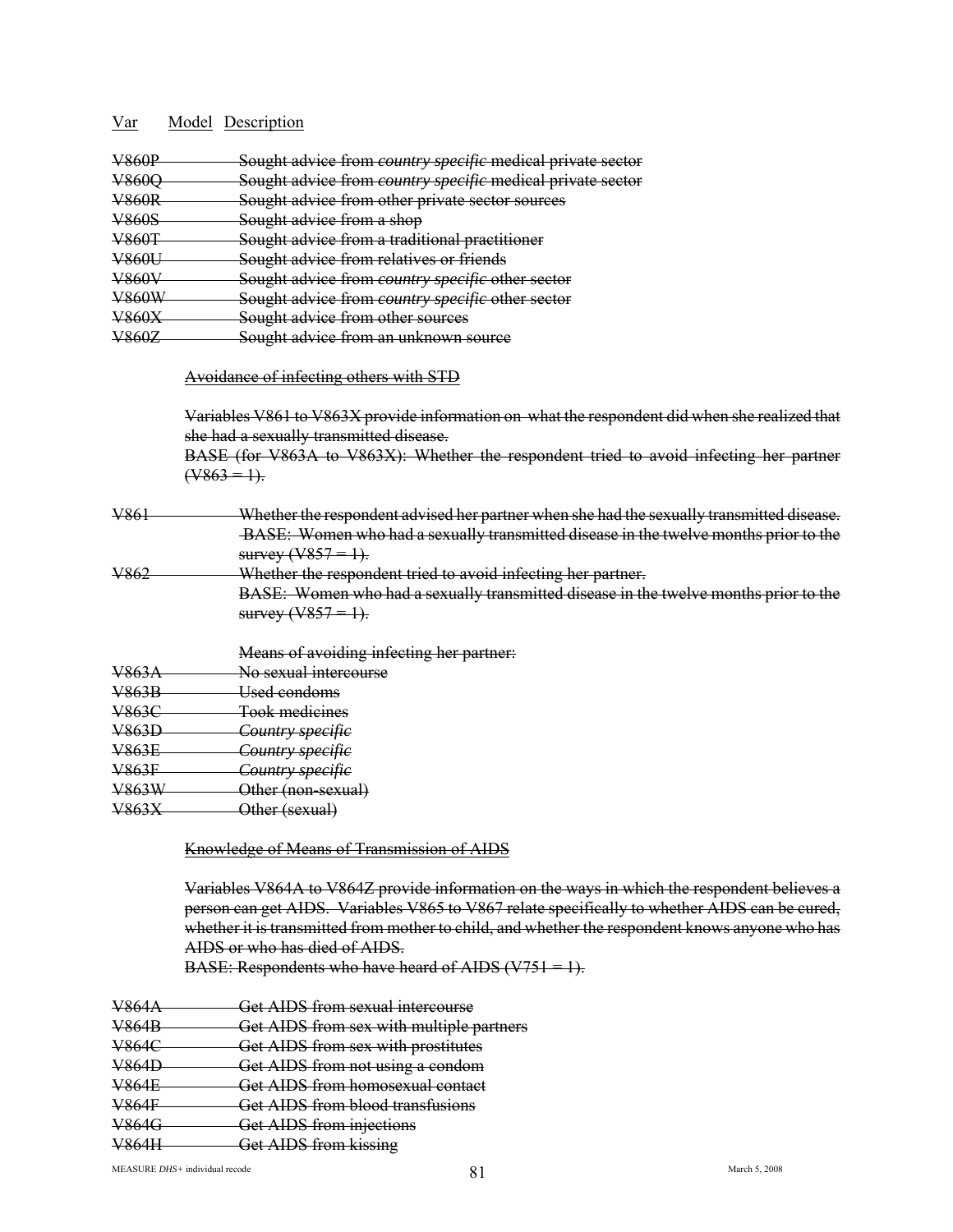| V864I        | Get AIDS from mosquito bites                                                       |
|--------------|------------------------------------------------------------------------------------|
| <u>V864J</u> | Get AIDS from country specific                                                     |
| V864K        | Get AIDS from country specific                                                     |
| V864L        | Get AIDS from country specific                                                     |
| V864M        | Get AIDS from country specific                                                     |
| V864N        | Get AIDS from country specific                                                     |
| V864O        | Get AIDS from country specific                                                     |
| <u>V864P</u> | Get AIDS from country specific                                                     |
| <u>V864X</u> | Get AIDS from: other responses                                                     |
| V864Z        | Get AIDS from unknown sources                                                      |
| V865         | Whether the respondent believes AIDS can be cured.                                 |
| V866         | Whether the respondent believes that AIDS can be transmitted from mother to child. |
| V867         | Whether the respondent knows someone who has AIDS or who has died of AIDS.         |
|              | Reasons Respondent Assesses Risk of Getting AIDS to be Low                         |

Variables V868B to V868Z give the reasons the respondent believes that she is at no risk or at a small risk of getting AIDS.

BASE: Respondents reporting they are at no risk or at only a small risk of getting AIDS (V758 =  $0$ or  $V758 = 1$ ).

| V868B            | No/small risk: abstains from sex                    |
|------------------|-----------------------------------------------------|
| <del>V868C</del> | No/small risk: uses condoms                         |
| <u>V868D</u>     | No/small risk: has only one sexual partner          |
| <b>V868E</b>     | No/small risk: has a limited number of partners     |
| <del>V868F</del> | No/small risk: spouse has no other partners         |
| <b>V868G</b>     | No/small risk: has no homosexual contact            |
| <del>V868H</del> | No/small risk: has not received a blood transfusion |
| <u>V868I</u>     | No/small risk: has had no injections                |
| <del>V868J</del> | No/small risk: country specific                     |
| <u>V868K</u>     | No/small risk: country specific                     |
| <del>V868L</del> | No/small risk: country specific                     |
| <u>V868P</u>     | No/small risk: spouse avoids prostitutes            |
| <u>V868X</u>     | No/small-risk: other reasons                        |
| <b>V868Z</b>     | No/small risk: reasons unknown                      |

#### Reasons Respondent Assesses Risk of Getting AIDS to be High

|                             |  | Variables V869C to V869Z give the reasons the respondent believes that she is at a moderate or |
|-----------------------------|--|------------------------------------------------------------------------------------------------|
| great risk of getting AIDS. |  |                                                                                                |

| $R\Lambda$ SE: Respondents reporting they are at a moderate or great risk of getting $\Lambda$ IDS (V758 = 2 or<br>$\overline{D}$ ASE. Respondents reporting they are at a moderate or great risk or getting $\overline{ADD}$ ( $\overline{VD}$ ) $\overline{Z}$ or |  |  |  |  |  |
|---------------------------------------------------------------------------------------------------------------------------------------------------------------------------------------------------------------------------------------------------------------------|--|--|--|--|--|
| $V758 = 3$ ).                                                                                                                                                                                                                                                       |  |  |  |  |  |
|                                                                                                                                                                                                                                                                     |  |  |  |  |  |

| <b>V869C</b>          | Great/moderate risk: not using condoms                                                     |
|-----------------------|--------------------------------------------------------------------------------------------|
| <b>V869D</b>          | Great/moderate risk: has more than one sex partner                                         |
| <b>V869E</b>          | Great/moderate risk: has many sex partners                                                 |
| <b>V869F</b>          | Great/moderate risk: spouse has other sexual partners                                      |
| V869G                 | Great/moderate risk: has homosexual contacts                                               |
| <b>V869H</b>          | Great/moderate rick: has received blood transfusions                                       |
| <b>V8601</b><br>100 L | Great/moderate rick: has had injections<br><del>heavmouerate nsk. nas nau injections</del> |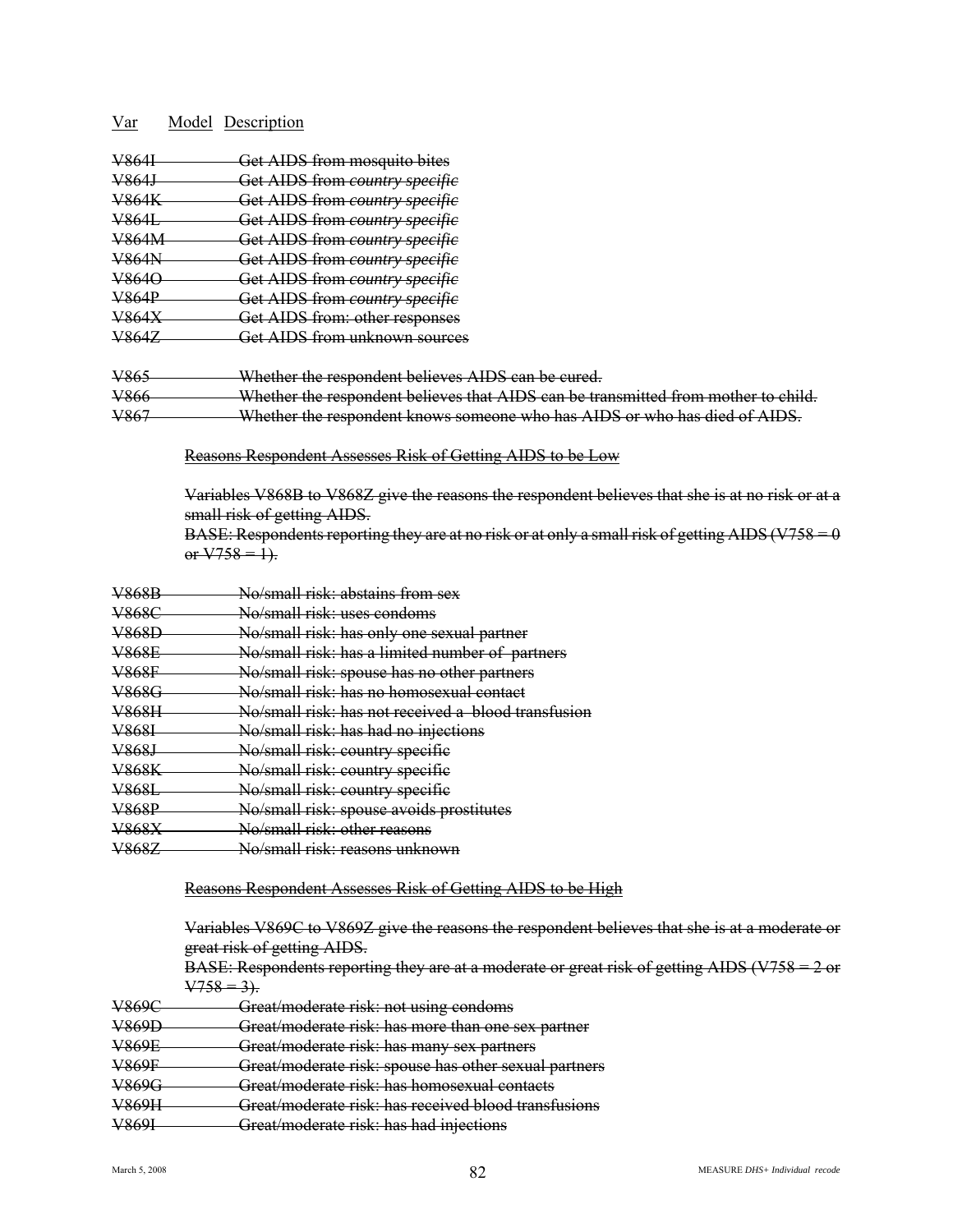| V869.            | Great/moderate risk: country specifie             |
|------------------|---------------------------------------------------|
| <b>V869K</b>     | Great/moderate risk: country specific             |
| <del>V869L</del> | Great/moderate risk: country specifie             |
| <b>V869P</b>     | Great/moderate risk: spouse frequents prostitutes |
| V.260            | Great/moderate risk: other reasons                |
|                  | Great/moderate risk: reasons unknown              |
|                  |                                                   |
|                  | $'$ ondom Hee in Relation to A                    |

### V870 Whether the respondent has heard of using condoms to avoid AIDS.

V871 Whether the respondent has ever used a condom to avoid AIDS. BASE: Women who reported having heard of using condoms to avoid AIDS and who had ever had sexual intercourse (V870 = 1 & V525  $\Longleftrightarrow$  0).

Payments or Gifts for Sexual Intercourse

V872 Whether the respondent ever received or gave money or gifts in return for sexual intercourse. BASE: Women who had ever had sexual intercourse  $(V525 \Leftrightarrow 0)$ .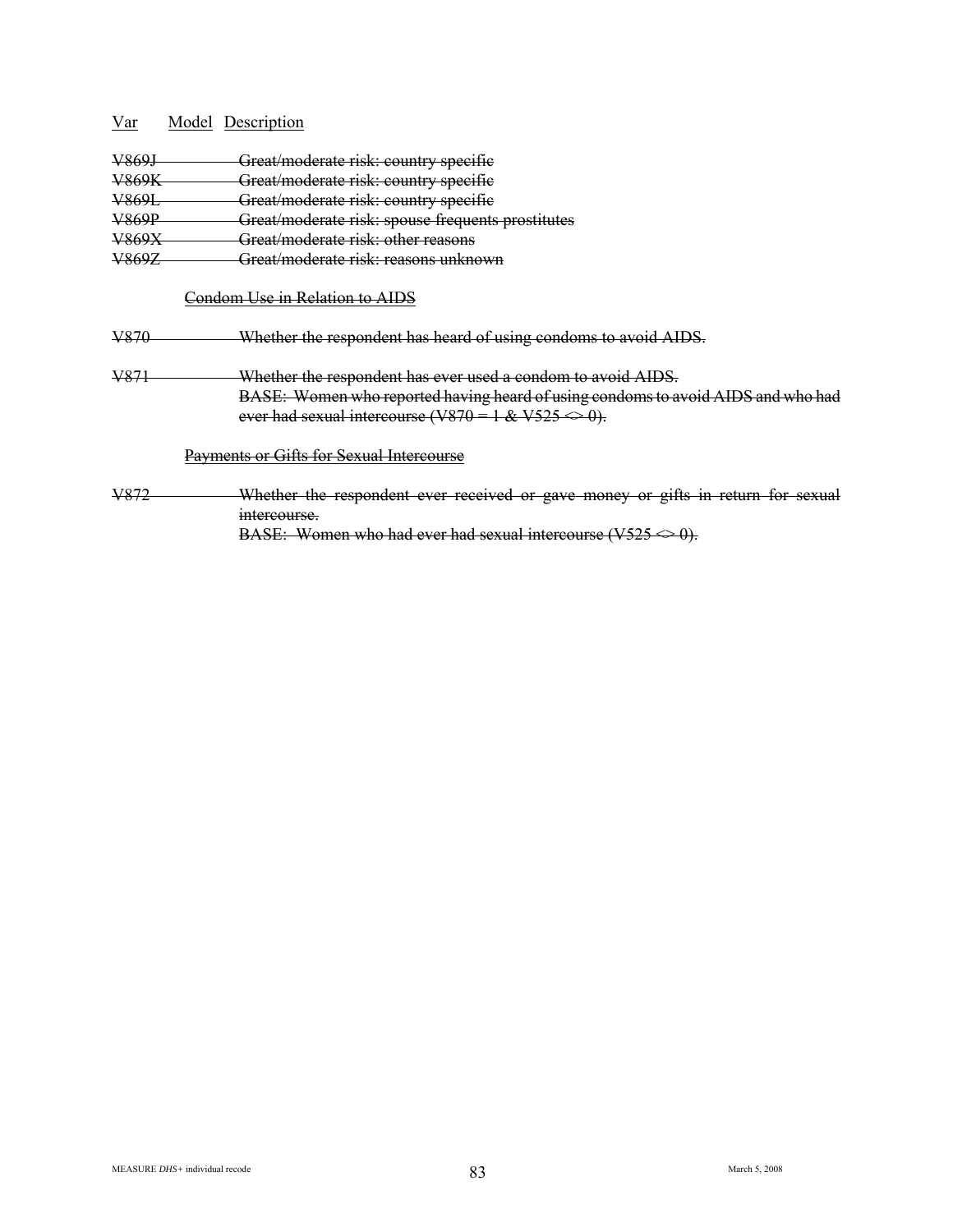### **Sections 91-99 (REC91-REC99)** Country-Specific Variables

The following sections will appear in the recode data file as needed on a country-specific basis.

- REC91 All single occurrence country-specific variables relating to the respondent.
- REC92 Country-specific variables from the birth history (REC21). Variable IDX92 is always included as the first variable in this section and is equal to BIDX for each entry in the birth history.
- REC94 Country-specific variables from the maternity history (REC41). Variable IDX94 is always included as the first variable in this section and is equal to MIDX for each entry in the maternity history.
- REC95 Country-specific variables from the health history (REC43). Variable IDX95 is always included as the first variable in this section and is equal to HIDX for each entry in the health history.
- REC96 Country-specific variables from the height and weight table (REC44). Variable IDX96 is always included as the first variable in this section and is equal to HWIDX for each entry in the height and weight table.
- REC97-99 The last three country-specific sections are not assigned to any particular section of the questionnaire, but are used for additional modules not usually incorporated in the questionnaires. These include the respondent's work history, the diagnoses of deaths for dead children who were born in the three/five years preceding the interview, pregnancy history, or for husband's questionnaires.
- Note: As the child related sections REC41, REC43, REC44 are now completely parallel, i.e. the first entry in each section relates to the last child born, the second entry in each section relates to the last but one child born, etc., country specific variables for these sections, usually placed in REC94, REC95 or REC96, may all be placed in REC94 if the number of variables involved is small. This is to save space in the data file.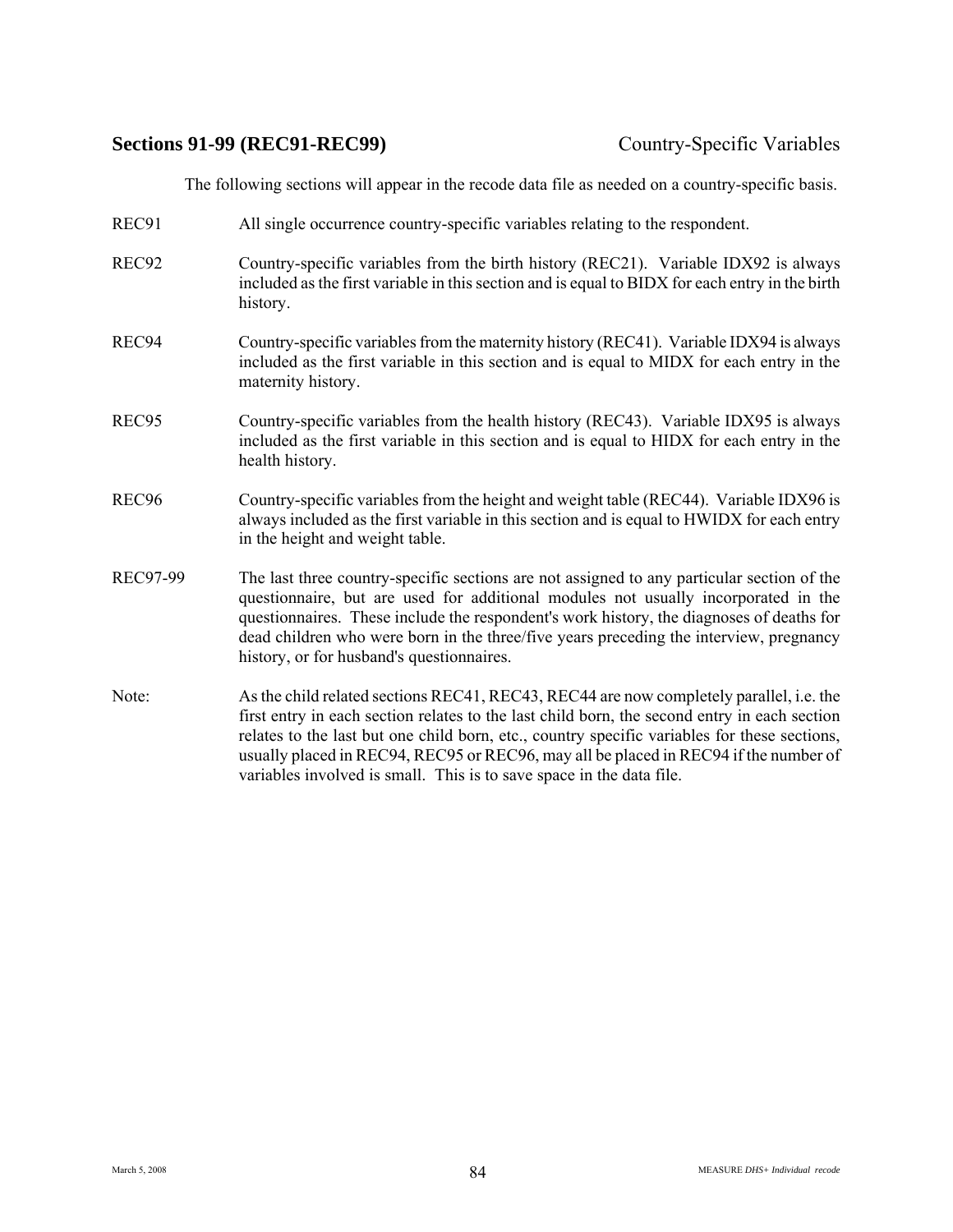| Section           |                | Code Length | Class | Min              | Occurrences<br>Max | Section label                        |
|-------------------|----------------|-------------|-------|------------------|--------------------|--------------------------------------|
| <b>RECHO</b>      | H <sub>0</sub> | 129         | S     | 1                |                    | Household's Basic Data               |
| RECH <sub>1</sub> | H1             | 57          | M     | $\boldsymbol{0}$ | 90                 | Household Schedule                   |
| RECH <sub>2</sub> | H <sub>2</sub> | 56          | S     | $\boldsymbol{0}$ | 1                  | Household Characteristics            |
| RECH <sub>3</sub> | H <sub>3</sub> | ?           | S     | $\boldsymbol{0}$ | $\mathbf{1}$       | Country-specific Household Variables |
| RECH <sub>4</sub> | H4             | ?           | M     | $\boldsymbol{0}$ | 90                 | Country-specific Household Schedule  |
| RECH <sub>5</sub> | H <sub>5</sub> | 90          | M     | $\boldsymbol{0}$ | 15                 | Women Height/Weight/Hemoglobin       |
| RECH <sub>6</sub> | H <sub>6</sub> | 116         | M     | $\boldsymbol{0}$ | 15                 | Children Height/Weight/Hemoglobin    |

# **Section and Variable Description - Household**

? implies that the entry is country-specific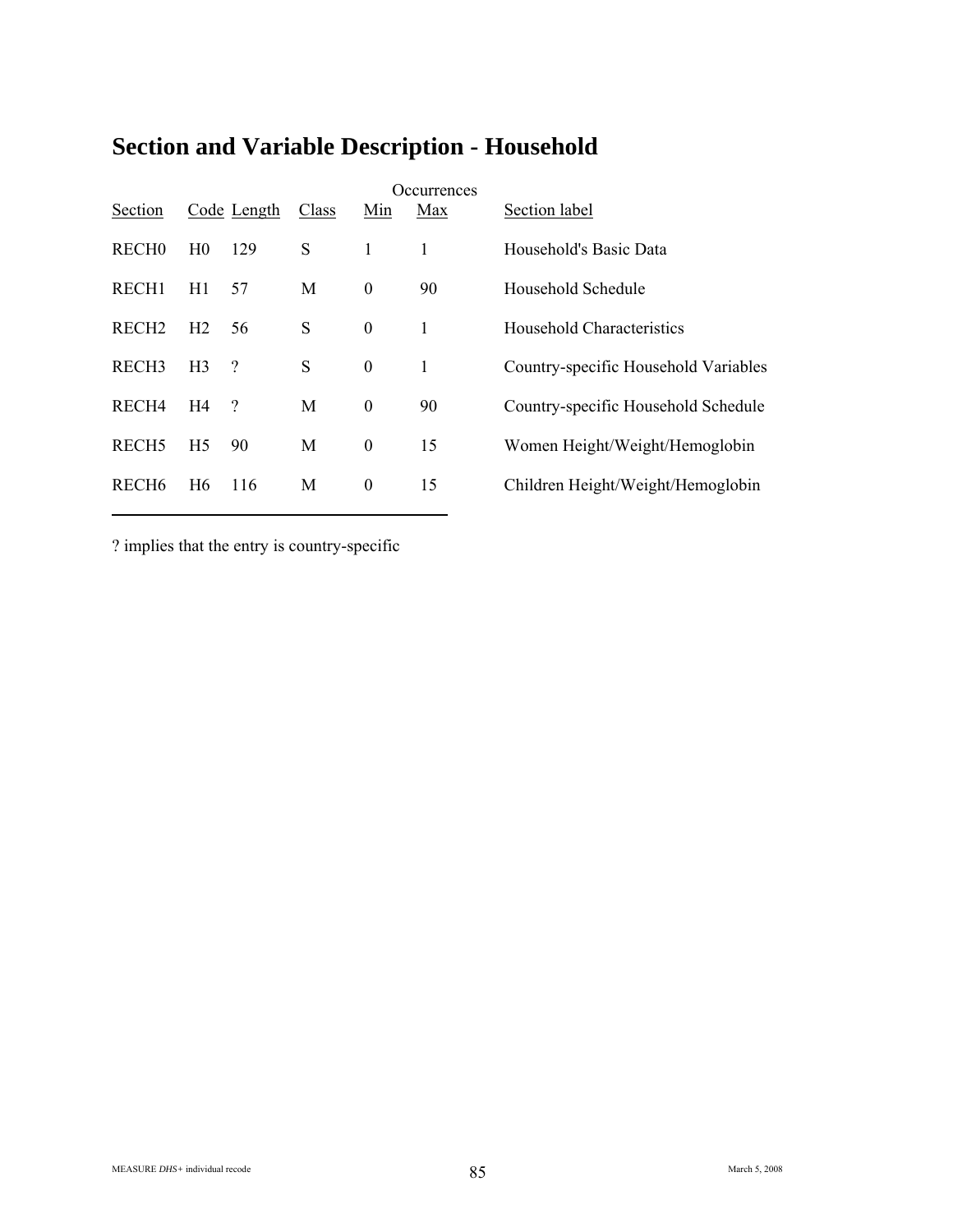- HHID Case identification uniquely identifies each household. In most surveys this is constructed by concatenating the cluster or sample point number and the household number, but in some surveys this may be the questionnaire number taken from the front page of the questionnaire.
- HV000 Alphabetic country code to identify the survey from which the data were collected. The code is based on an international standard code. This variable is 3 characters in length, with the third character indicating the format of the recode file used for this survey. For all surveys in MEASURE *DHS*+ following this standard, this code will be 4. For example: DR4 is the Dominican Republic, MA4 is Morocco, ZM4 is Zambia, and ID4 is Indonesia.
- HV001 Cluster number is the number identifying the sample point as used during the fieldwork. This variable may be a composite of several variables in the questionnaire. If so, the original variables are included in RECH3 as country-specific variables.
- HV002 Household number is the number identifying the household within the cluster or sample point. In some cases, this variable may be the combination of dwelling number and household number within dwelling. In these cases, the original variables are included as country-specific variables.
- HV003 Respondent's line number is the line number in the household schedule of the person responding to the questions asked in the household questionnaire. If nobody in the household was available for interview, this variable is coded 00.
- HV004 Ultimate area unit is a number assigned to each sample point to identify the ultimate area units used in the collection of data. This variable is usually the same as the cluster number, but may be a sequentially numbered variable for samples with a more complicated structure.
- HV005 Sample weight is an 8 digit variable with 6 implied decimal places. To use the sample weight divide it by 1000000 before applying the weighting factor. All sample weights are normalized such that the weighted number of cases is identical to the unweighted number of households when using the full dataset with no selection. This variable should be used to weight all tabulations produced using the data file. For self-weighting samples this variable is equal to 1000000.
- HV006 Month of interview. HV007 Year of interview. The size of this variable was changed from 2 digits in the previous surveys to 4 digits in MEASURE *DHS*+.
- HV008 Century month code of date of interview (see note on century month codes).
- HV009 Total number of household members indicates the number of entries to be found in RECH1.
- HV010 Total number of eligible women indicates the number of women found eligible for the individual survey in the household schedule. The eligibility criteria are generally: female, aged between 15 and 49. In some countries, the eligibility criteria restricts the survey to ever-married women. In early DHS II surveys, the eligibility criteria also required that the members slept the previous night in the household. In later surveys, this criteria was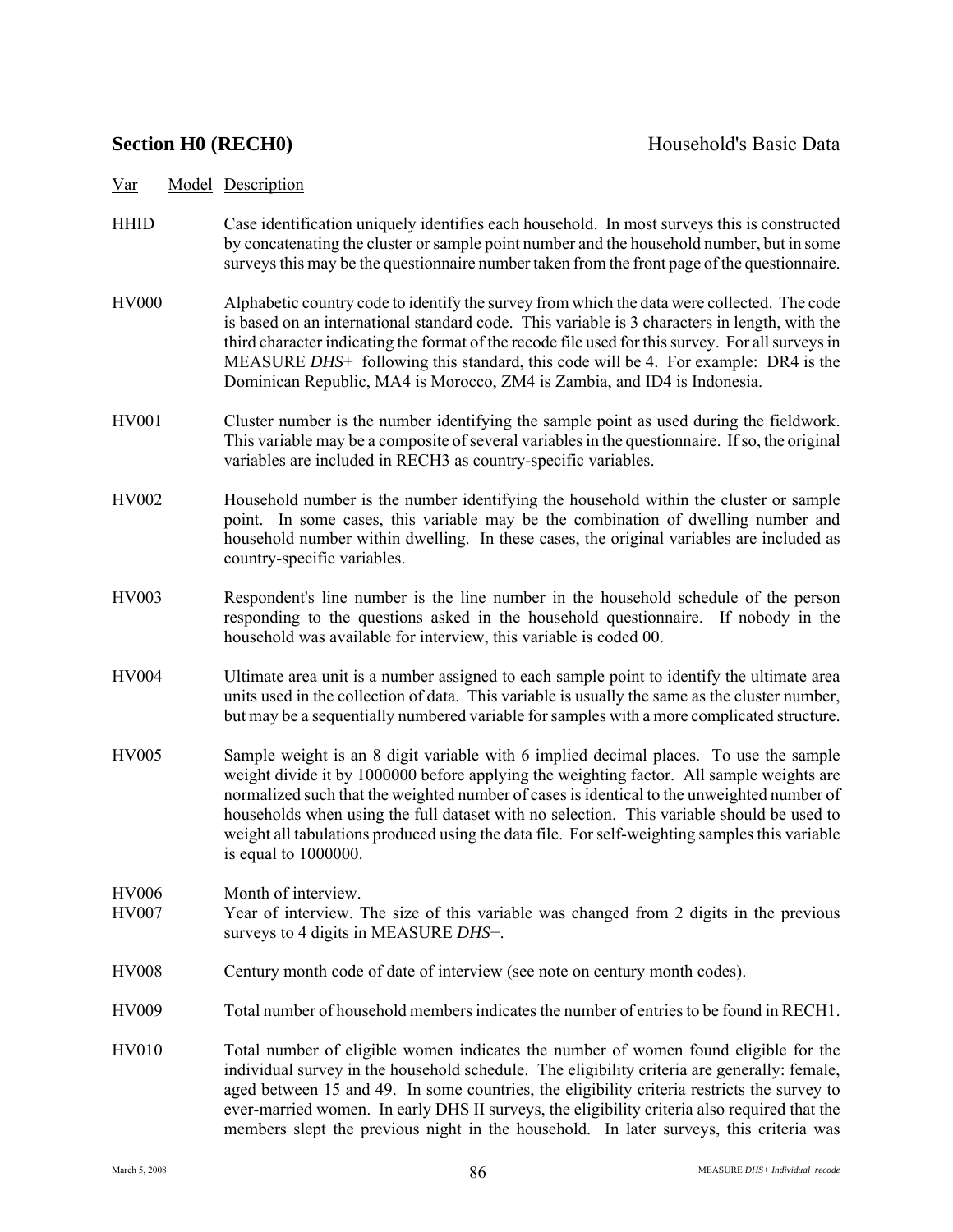|                | dropped and all usual residents and visitors who slept in the household the previous night<br>were interviewed. Non <i>de facto</i> women were later dropped in the analysis and do not appear<br>in the Individual Recode Data File.                                                                                                                                                                                                                                                            |
|----------------|--------------------------------------------------------------------------------------------------------------------------------------------------------------------------------------------------------------------------------------------------------------------------------------------------------------------------------------------------------------------------------------------------------------------------------------------------------------------------------------------------|
| <b>HV011 X</b> | Total number of eligible men indicates the number of men found eligible for the men's or<br>husband's survey in the household. The selection criteria is country-specific and will be<br>documented in the Household Recode Documentation for each country.                                                                                                                                                                                                                                      |
| HV012          | Total number of <i>de jure</i> household members gives the number of household members that                                                                                                                                                                                                                                                                                                                                                                                                      |
| HV013          | usually live in the household.<br>Total number of <i>de facto</i> household members gives the number of household members that<br>slept in the household the previous night, including visitors.                                                                                                                                                                                                                                                                                                 |
| HV014          | Number of children resident in the household and aged 5 and under. Visiting children are<br>not included.                                                                                                                                                                                                                                                                                                                                                                                        |
| HV015          | Result of household interview. Code 1 represents a completed interview. For all other cases,<br>only RECH0 will exist in the data file. For flat and rectangular format data files, cases with<br>a result code different than 1 are dropped from the file.                                                                                                                                                                                                                                      |
| <b>HV016</b>   | Day of interview.                                                                                                                                                                                                                                                                                                                                                                                                                                                                                |
| <b>HV017</b>   | Number of visits for the interview.                                                                                                                                                                                                                                                                                                                                                                                                                                                              |
| <b>HV018</b>   | Interviewer identification code. Codes are country-specific.                                                                                                                                                                                                                                                                                                                                                                                                                                     |
| HV019          | Data entry keyer code. Codes are country-specific.                                                                                                                                                                                                                                                                                                                                                                                                                                               |
| HV020          | The ever-married sample indicator is a constant for all cases in the data file. For all woman<br>samples it is code 0, and for ever married samples it is code 1.                                                                                                                                                                                                                                                                                                                                |
| HV021          | Primary sampling unit is a number assigned to sample points to identify the primary<br>sampling units for use in the calculation of sampling errors. This variable is usually the<br>same as the cluster number and/or the ultimate area unit, but may differ if the sample design<br>required a multistage selection process.                                                                                                                                                                   |
| HV022          | Sample strata defines the pairings or groupings of primary sampling units used in the<br>calculation of sampling errors when using the Taylor series expansion method (for example,<br>with the package Clusters).                                                                                                                                                                                                                                                                               |
| HV023          | Sample domain defines the basic geographic units within which the sample was designed.<br>For example, if the sample was designed to be self-weighting within region, this variable<br>would define those regions; if the sample was designed to be self-weighting within major<br>urban areas, other urban areas and rural areas, this variable would define the major urban,<br>other urban and rural areas. If the sample is self-weighted at the national level, this variable<br>is code 0. |
| HV024          | Region of residence in which the household resides. Codes are country-specific.                                                                                                                                                                                                                                                                                                                                                                                                                  |
| HV025          | Type of place of residence where the household resides as either urban or rural.                                                                                                                                                                                                                                                                                                                                                                                                                 |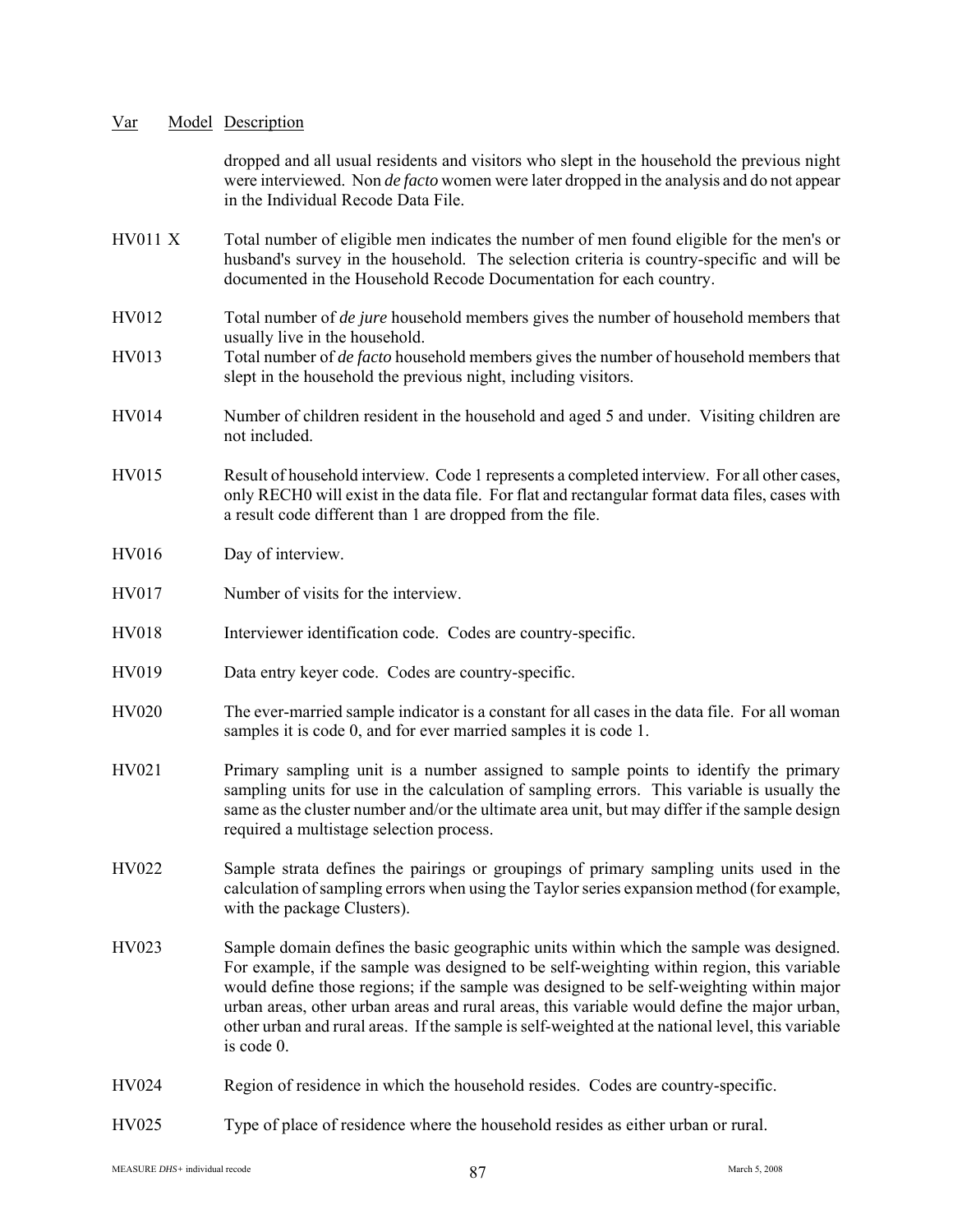- HV026 Size of place of residence is the type of place in which the household resides. Urban areas are classified into large cities (capital cities and cities with over 1 million population), small cities (population over 50,000), and towns (other urban areas), and all rural areas are assumed to be countryside.
- HV027 X Selection for men's or husband's survey indicates whether the household was selected for the subset of households in which the men's or husband's survey was administered. Code 1 indicates a men's survey and code 2 a husband's survey, while code 0 indicates the household was not selected.
- HV028 X Sample weight for men's or husband's survey is an 8 digit variable with 6 implied decimal places. To use the sample weight divide it by 1000000 before applying the weighting factor. All sample weights are normalized such that the weighted number of cases is identical to the unweighted number of households selected for the men's or husband's survey when using the full dataset with no other selection. This variable should be used to weight all tabulations produced using the households selected for the men's or husband's survey. For selfweighting samples this variable is equal to 1000000. For households not included in the men's or husband's survey subsample, this variable is set to zero.
- HV030 Field supervisor's code. Codes are country-specific. The size of this variable was changed from 2 digits in the previous surveys to 3 digits in MEASURE *DHS*+.
- HV031 Field editor's code. Codes are country-specific. The size of this variable was changed from 2 digits in the previous surveys to 3 digits in MEASURE *DHS*+.
- HV032 Office editor's code. Codes are country-specific.
- HV033 Ultimate area unit selection probability is the probability of selection of the ultimate area unit, ignoring the household selection. This variable can be used in conjunction with data for the sample point, such as service availability data.
- HV035 Number of children under five eligible for height and weight.
- HV040 Cluster altitude in meters. Used to adjust the anemia measurement for altitude.
- HV041 Number of women eligible for height and weight measured.
- HV042 X Household selected for hemoglobin measurements.
- HV043 X Household selected for women's status module.
- HV044 X Household selected for the domestic violence module.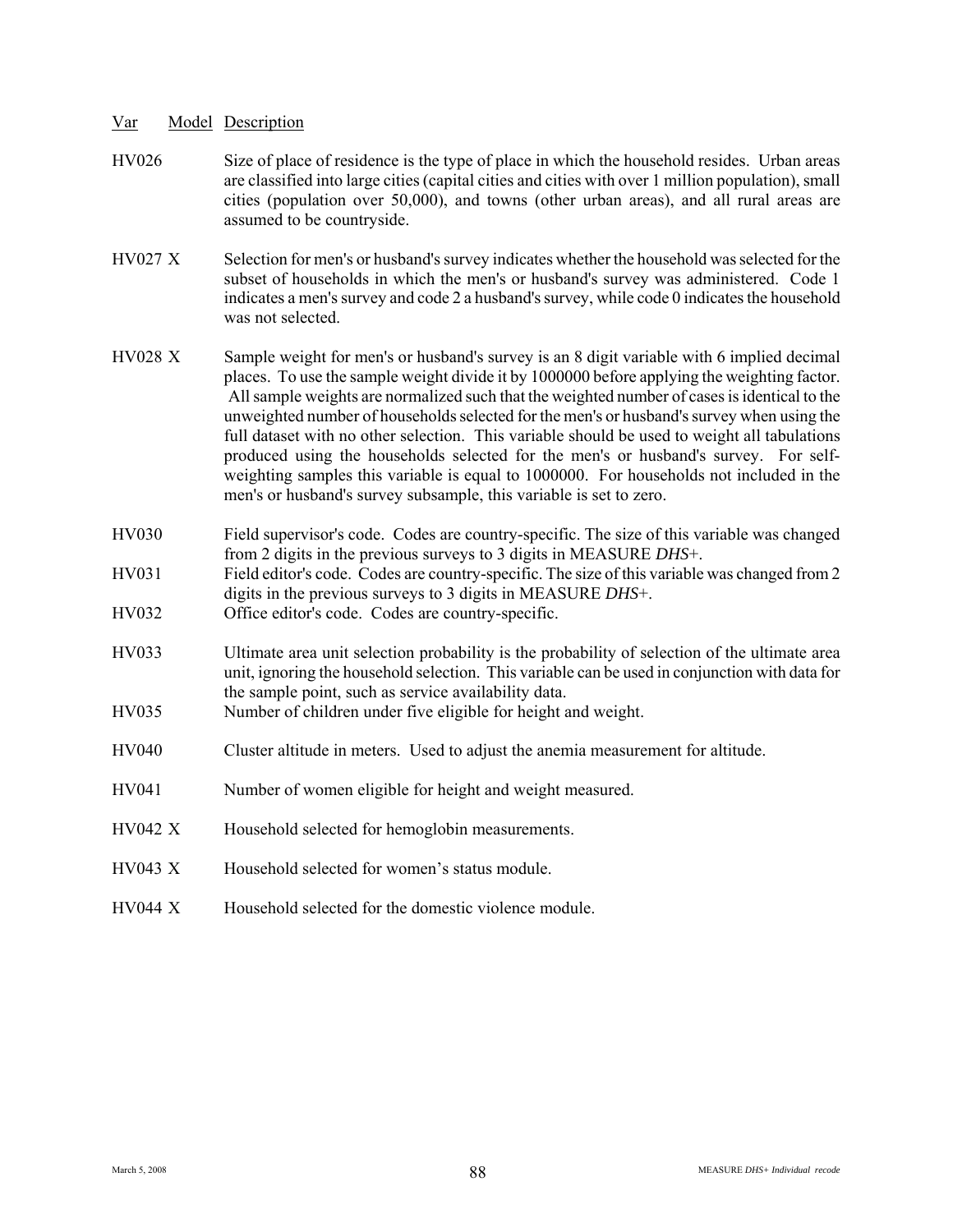# **Section H1 (RECH1)** Household Schedule

| <u>Var</u>   |  | <b>Model Description</b>                                                                                                                                                                                                                                                                                                                                                                                                                                                                                                                    |  |  |
|--------------|--|---------------------------------------------------------------------------------------------------------------------------------------------------------------------------------------------------------------------------------------------------------------------------------------------------------------------------------------------------------------------------------------------------------------------------------------------------------------------------------------------------------------------------------------------|--|--|
| <b>HVIDX</b> |  | Line number of the household member.                                                                                                                                                                                                                                                                                                                                                                                                                                                                                                        |  |  |
| <b>HV101</b> |  | Relationship to the head of the household.                                                                                                                                                                                                                                                                                                                                                                                                                                                                                                  |  |  |
| HV102        |  | Whether the member is a <i>de jure</i> household member, i.e., whether the member is a usual<br>resident of the household.                                                                                                                                                                                                                                                                                                                                                                                                                  |  |  |
| HV103        |  | Whether the member is a <i>de facto</i> household member, i.e., whether the member slept in the<br>household the previous night.                                                                                                                                                                                                                                                                                                                                                                                                            |  |  |
| HV104        |  | Sex of the household member.                                                                                                                                                                                                                                                                                                                                                                                                                                                                                                                |  |  |
| <b>HV105</b> |  | Age of the household member.                                                                                                                                                                                                                                                                                                                                                                                                                                                                                                                |  |  |
| <b>HV106</b> |  | Highest level of education the household member attended. This is a standardized variable<br>providing level of education in the following categories: No education, Primary, Secondary,<br>Higher. Any member below the lower age limit for the education questions is classified in<br>the "No education" category. Note that the lower age limit may be different from 6 years in<br>some countries. Country-specific categorizations of education are recorded in RECH3.                                                                |  |  |
| HV107        |  | Highest year of education gives the years of education completed at the level given in<br>HV106.                                                                                                                                                                                                                                                                                                                                                                                                                                            |  |  |
|              |  | BASE: All household members except those answering "No education" or with missing data<br>or the response "Don't know" for HV106 (HV106 $\approx$ 0 & HV106 $\approx$ 9 & HV106 $\approx$ 8).                                                                                                                                                                                                                                                                                                                                               |  |  |
| <b>HV108</b> |  | Education in single years. This variable is constructed from the educational level (HV106)<br>and the grade at that level (HV107) as follows:<br>$HV106 = >$<br><b>HV108</b><br>$\boldsymbol{0}$<br>$=$ $>$<br>$\overline{0}$<br>HV107<br>1<br>$=$ $>$<br>$\overline{2}$<br>$HV107+x$<br>$=$ $>$<br>$\overline{\mathbf{3}}$<br>$=$ $>$<br>$HV107+y$<br>9<br>99<br>$=$ $>$<br>$x = \text{years}$ to complete primary education<br>$y = \text{years}$ to complete primary and secondary education<br>where both x and y are country-specific. |  |  |
| HV109        |  | Educational achievement recodes the education of the household member into the following<br>categories: None, incomplete primary, complete primary, incomplete secondary, complete<br>secondary, higher education. See related variables HV106, HV107, HV108.                                                                                                                                                                                                                                                                               |  |  |
| HV110        |  | Whether the household member is still in school. All members aged equal to or older than<br>the upper limit (usually 25 years) for this question or who have not attended school are coded<br>0 (Not in school).                                                                                                                                                                                                                                                                                                                            |  |  |
| HV111        |  | Whether the mother of the household member is still alive.<br>BASE: All children in the household aged less than 15.                                                                                                                                                                                                                                                                                                                                                                                                                        |  |  |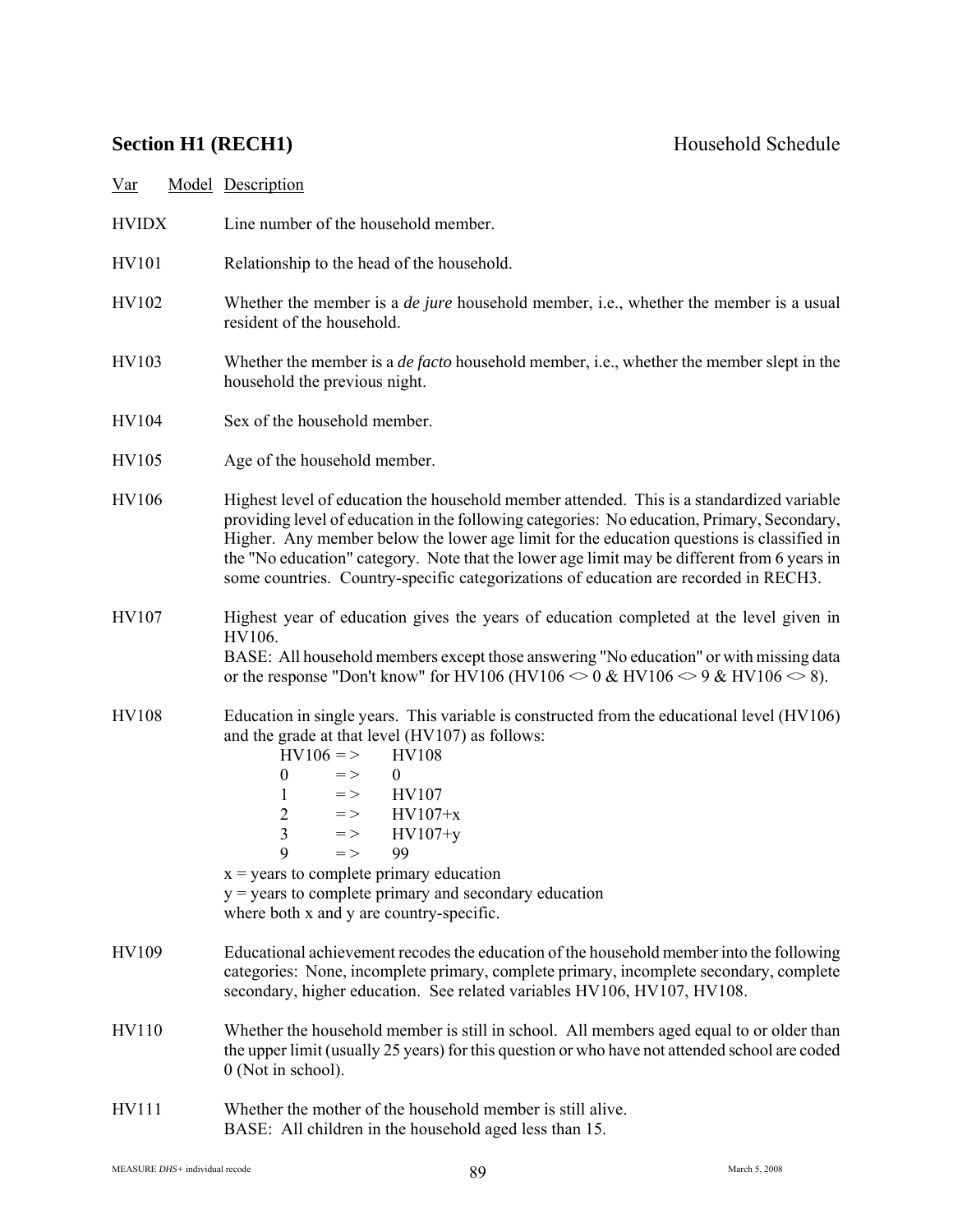| HV112          | Line number in the household of the mother of the member. This variable is code 00 if the<br>mother is not a member of the household.<br>BASE: All children in the household aged less than 15.                                                                                                                                                                                                                                                                                                                  |  |  |  |  |
|----------------|------------------------------------------------------------------------------------------------------------------------------------------------------------------------------------------------------------------------------------------------------------------------------------------------------------------------------------------------------------------------------------------------------------------------------------------------------------------------------------------------------------------|--|--|--|--|
| HV113          | Whether the father of the household member is still alive.<br>BASE: All children in the household aged less than 15.                                                                                                                                                                                                                                                                                                                                                                                             |  |  |  |  |
| HV114          | Line number in the household of the father of the member. This variable is code 00 if the<br>father is not a member of the household.<br>BASE: All children in the household aged less than 15.                                                                                                                                                                                                                                                                                                                  |  |  |  |  |
| <b>HV115 X</b> | Marital status of the household member.                                                                                                                                                                                                                                                                                                                                                                                                                                                                          |  |  |  |  |
| <b>HV116 X</b> | Whether the household member is currently, formerly or never married (or lived with a<br>partner). Currently married includes married women and women living with a partner, and<br>formerly married includes widowed, divorced, separated women and women who have lived<br>with a partner but are not now living with a partner. In countries where the only question<br>asked relates to whether the household member is ever married, the responses are coded 2 for<br>ever married and 0 for never married. |  |  |  |  |
| HV117          | Eligibility of the household member for the individual women's survey. This indicates the<br>women included in the individual recode. In most surveys, both de facto and non de facto<br>women are interviewed, however women are included in the individual recode only if they<br>were eligible for interview and were de facto members of the household. (A few surveys<br>used a de jure sample and this selection does not apply in those countries.)                                                       |  |  |  |  |
| <b>HV118 X</b> | Eligibility of the household member for the individual men's survey.                                                                                                                                                                                                                                                                                                                                                                                                                                             |  |  |  |  |
| HV120<br>HV121 | Eligibility of the child for the height/weight and hemoglobin.<br>Household member attended school during current school year.                                                                                                                                                                                                                                                                                                                                                                                   |  |  |  |  |
| HV122          | Educational level attended during current school year.                                                                                                                                                                                                                                                                                                                                                                                                                                                           |  |  |  |  |
| HV123          | Grade of education at the level of education attended during current school year.                                                                                                                                                                                                                                                                                                                                                                                                                                |  |  |  |  |
| HV124          | Education in single years during current school year.                                                                                                                                                                                                                                                                                                                                                                                                                                                            |  |  |  |  |
| HV125          | Household member attended school during previous school year.                                                                                                                                                                                                                                                                                                                                                                                                                                                    |  |  |  |  |
| HV126          | Educational level attended during previous school year.                                                                                                                                                                                                                                                                                                                                                                                                                                                          |  |  |  |  |
| HV127          | Grade of education at the educational level during previous school year.                                                                                                                                                                                                                                                                                                                                                                                                                                         |  |  |  |  |
| <b>HV128</b>   | Education in single years during- previous school year.                                                                                                                                                                                                                                                                                                                                                                                                                                                          |  |  |  |  |
| HV129          | School attendance status.<br>Never attended. Children with no education.<br>$\boldsymbol{0}$<br>$\mathbf{1}$<br>Entered school. Children who did not attend school the previous year but are<br>currently enrolled.                                                                                                                                                                                                                                                                                              |  |  |  |  |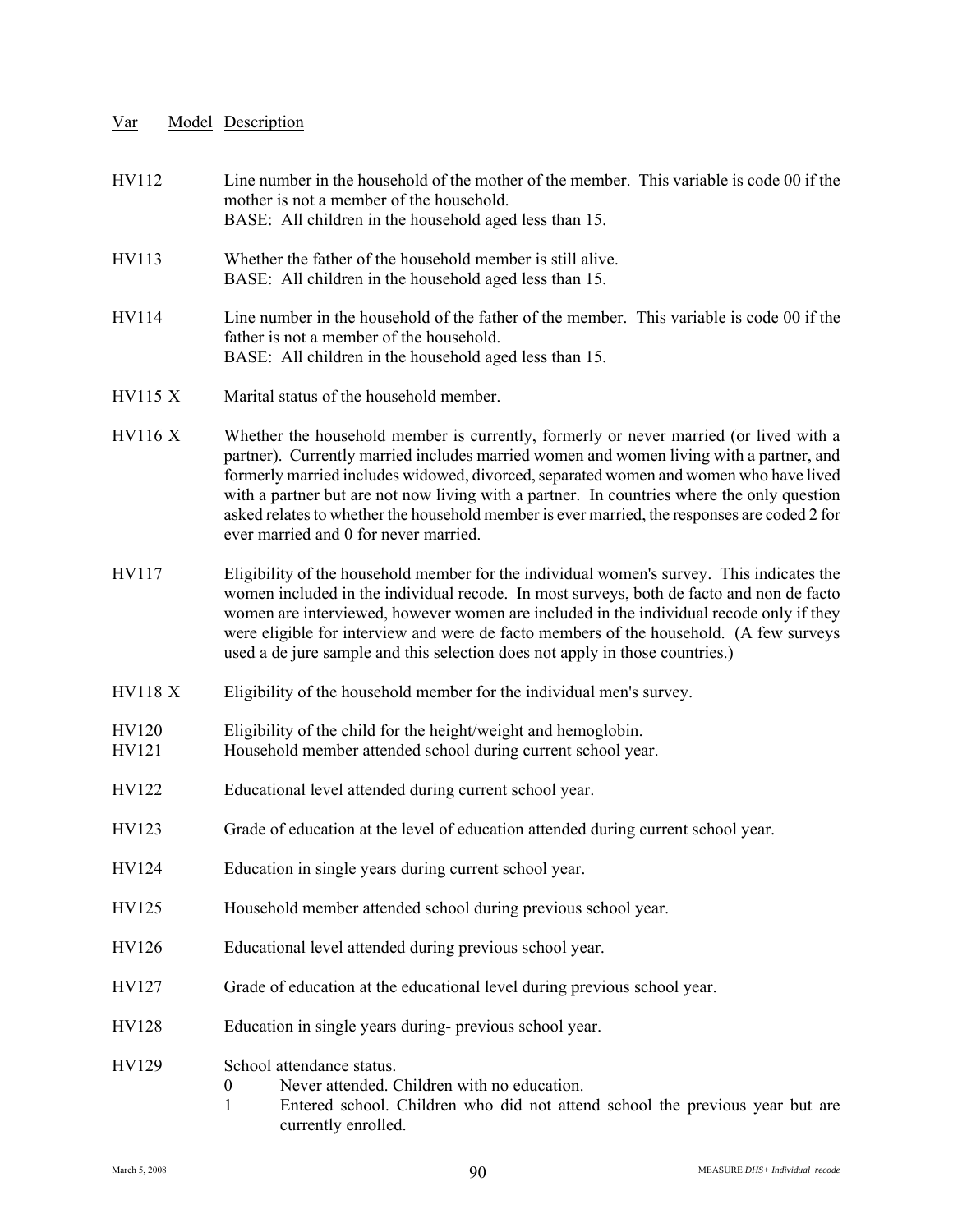- 2 Advanced. Children at a current level that is higher than the previous year<br>
2 Repeating. Children who are at the same level than the previous year or at
- Repeating. Children who are at the same level than the previous year or at a level less than the previous year.
- 4 Dropout. Children who were at school the previous year but not currently attending school.
- 5 Left school 2+ years ago. Children who are not currently attending school and did not go to school the previous year.
- 8 Don't know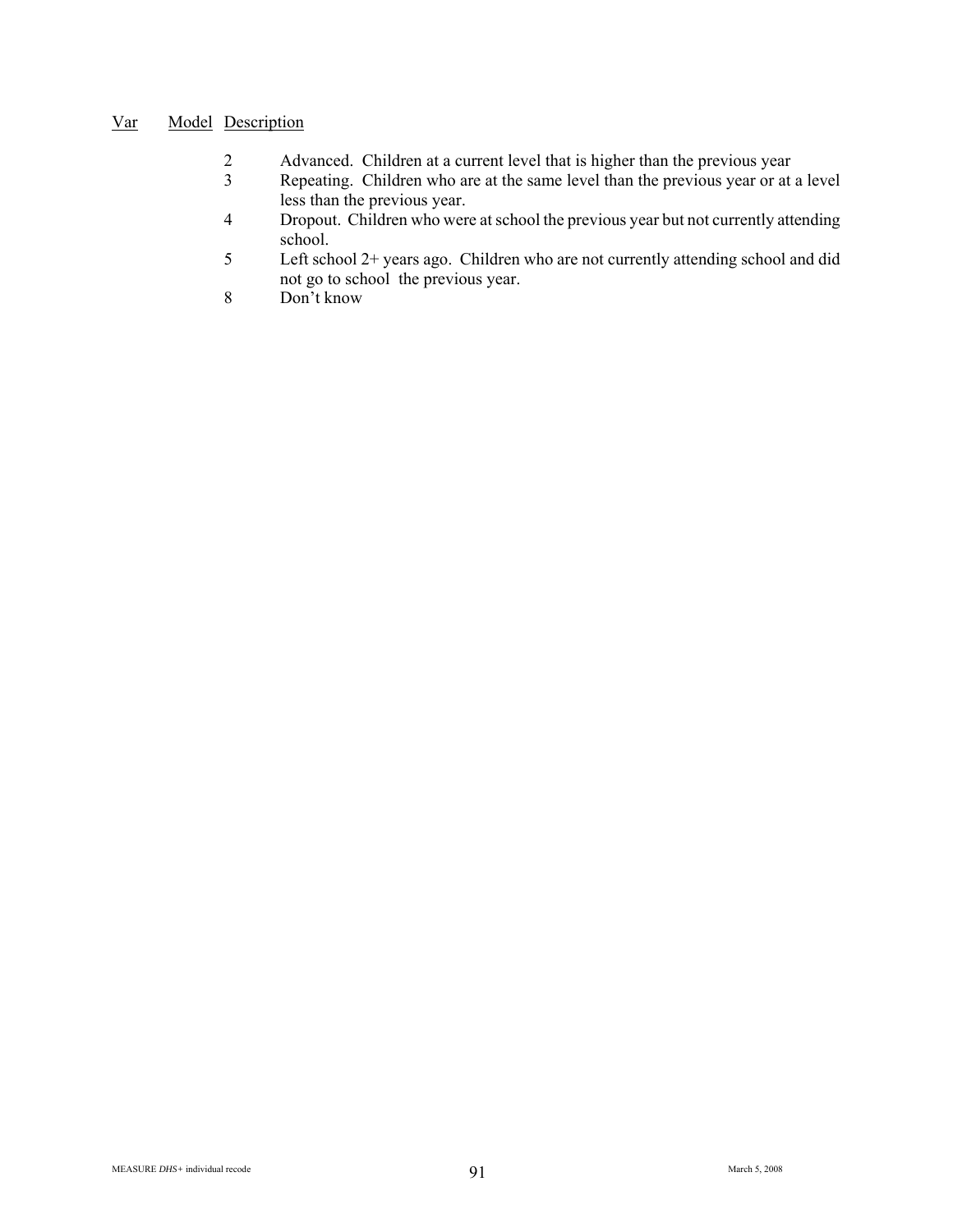| HV201                                          | Major source of drinking water for members of the household. Individual codes are country-<br>specific, but the major categories are standard.                                                                                                                                                                                                                                      |
|------------------------------------------------|-------------------------------------------------------------------------------------------------------------------------------------------------------------------------------------------------------------------------------------------------------------------------------------------------------------------------------------------------------------------------------------|
| <b>HV202 X</b>                                 | Major source of water for household use other than for drinking. Individual codes are<br>country-specific, but the major categories are standard.                                                                                                                                                                                                                                   |
| <b>HV203 X</b>                                 | Whether the same source of water is used for drinking water as for household water.                                                                                                                                                                                                                                                                                                 |
| HV204                                          | Time taken to get to the water source for drinking water.<br>BASE: All respondents except those with drinking water either piped to, or available from a<br>well in, the residence, yard or plot or who use rainwater or bottled water (HV201 $\leq$ 11 &<br>$HV201 \approx 21$ & HV201 $\approx 41$ & HV201 $\approx 61$ ). The actual selection criteria is country-<br>specific. |
| HV205                                          | Type of toilet facility in the household. Individual codes are country-specific, but the major<br>categories are standard.                                                                                                                                                                                                                                                          |
| <b>HV206</b><br>HV207<br><b>HV208</b><br>HV209 | Whether the household has:<br>Electricity.<br>A radio.<br>A television.<br>A refrigerator.                                                                                                                                                                                                                                                                                          |
| HV210<br>HV211<br>HV212                        | Whether any member of the household has:<br>A bicycle.<br>A motorcycle.<br>A car.                                                                                                                                                                                                                                                                                                   |
| HV213                                          | Main material of the floor. Individual codes are country-specific, but the major categories                                                                                                                                                                                                                                                                                         |
| <b>HV214 X</b>                                 | are standard.<br>Main material of the walls. Individual codes are country-specific, but the major categories<br>are standard.                                                                                                                                                                                                                                                       |
| <b>HV215 X</b>                                 | Main material of the roof. Individual codes are country-specific, but the major categories are<br>standard.                                                                                                                                                                                                                                                                         |
| HV216                                          | Number of rooms used for sleeping in the household.                                                                                                                                                                                                                                                                                                                                 |
| HV217                                          | Relationship structure in the household describes the household composition in the following<br>categories: one adult, two related adults of the opposite sex, two related adults of the same<br>sex, three or more related adults, all other combinations. Only usual (de jure) members aged<br>15 and over are considered in determining the relationship structure.              |
| HV218                                          | Line number of head of household. This should always be 01, however there are some<br>households in certain surveys in which the head of household has not been listed as the first<br>person in the household listing.                                                                                                                                                             |
| HV219<br>HV220                                 | Sex of head of household.<br>Age of head of household.                                                                                                                                                                                                                                                                                                                              |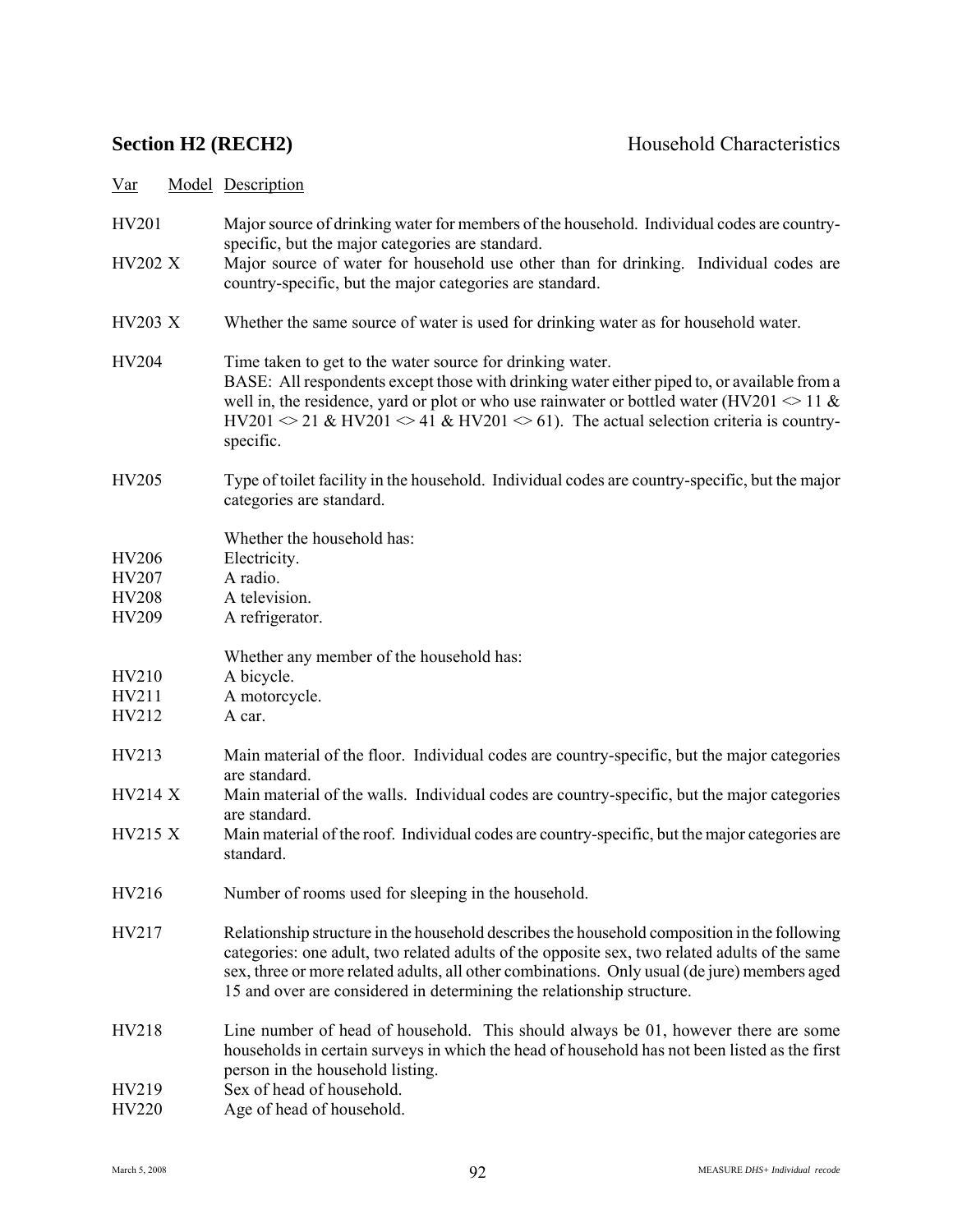| <u>Var</u> | <b>Model Description</b>                                                                                |      |     |         |
|------------|---------------------------------------------------------------------------------------------------------|------|-----|---------|
| HV221      | Whether the household has a telephone.                                                                  |      |     |         |
| HV222      | Type of salt used for cooking in the household is used to assess the presence of iodine in the<br>diet. |      |     |         |
| HV225      | Share toilet with other households.                                                                     |      |     |         |
| HV226      | Type of cooking fuel.                                                                                   |      |     |         |
| HV227      | Have a bednet for sleeping.                                                                             |      |     |         |
| HV228      | Children under 5 slept under bednet last night.                                                         |      |     |         |
| HV230      | Place for hand washing.                                                                                 |      |     |         |
| HV231      | Items present: Water, tap.                                                                              |      |     |         |
| HV232      | Items present: Soap/other cleansing agent.                                                              |      |     |         |
| HV233      | Items present: Basin.                                                                                   |      |     |         |
| HV234      | Test                                                                                                    | salt | for | Iodine. |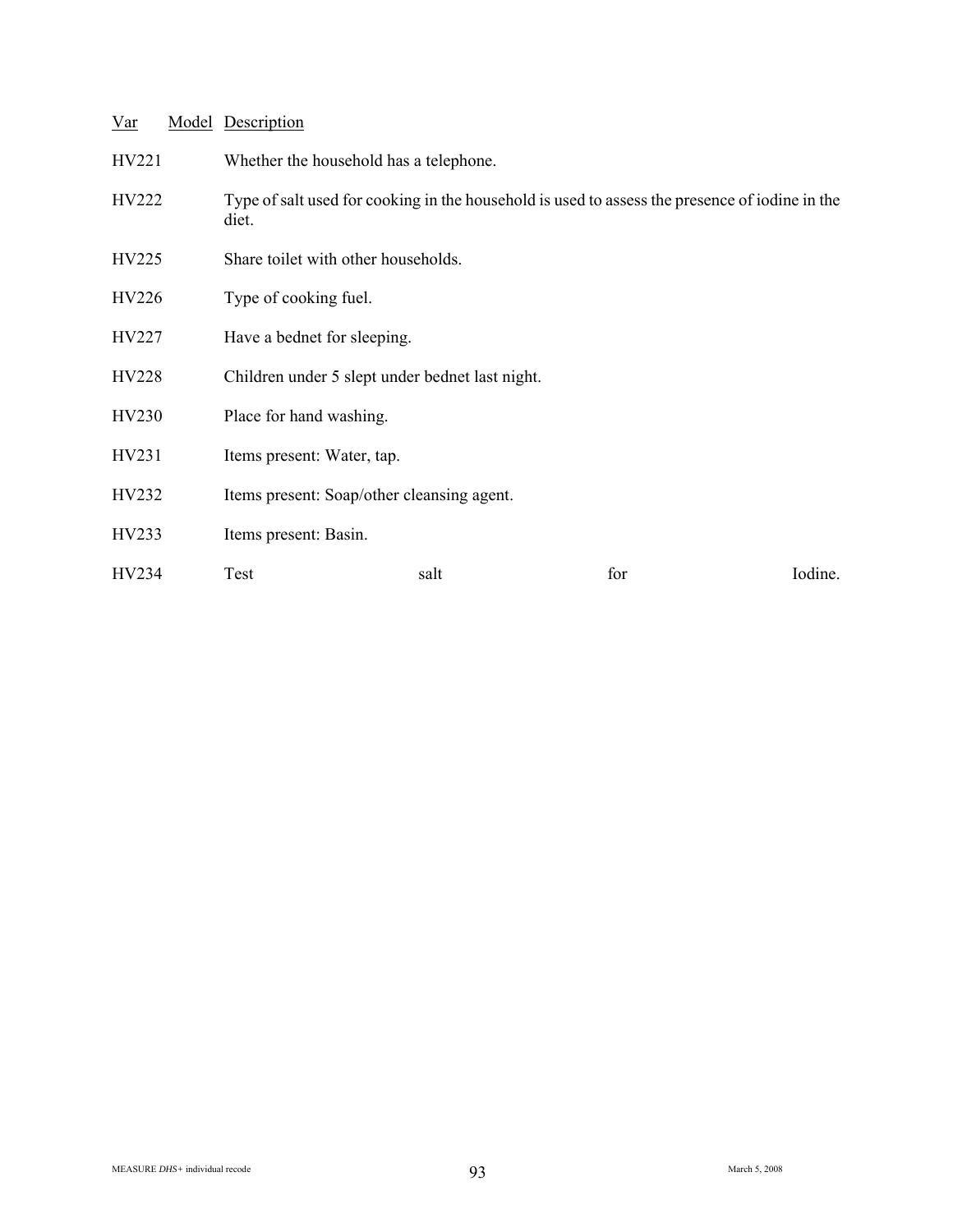# **Sections H3-H4 (RECH3-RECH4)** Country-Specific Household Variables

The following sections will appear in the household recode data file as needed on a country-specific basis.

- RECH3 All single occurrence country-specific variables relating to the household.
- RECH4 Country-specific variables from the household schedule. Variable IDXH4 is always included as the first variable in this section and is equal to HVIDX for each entry in the household schedule.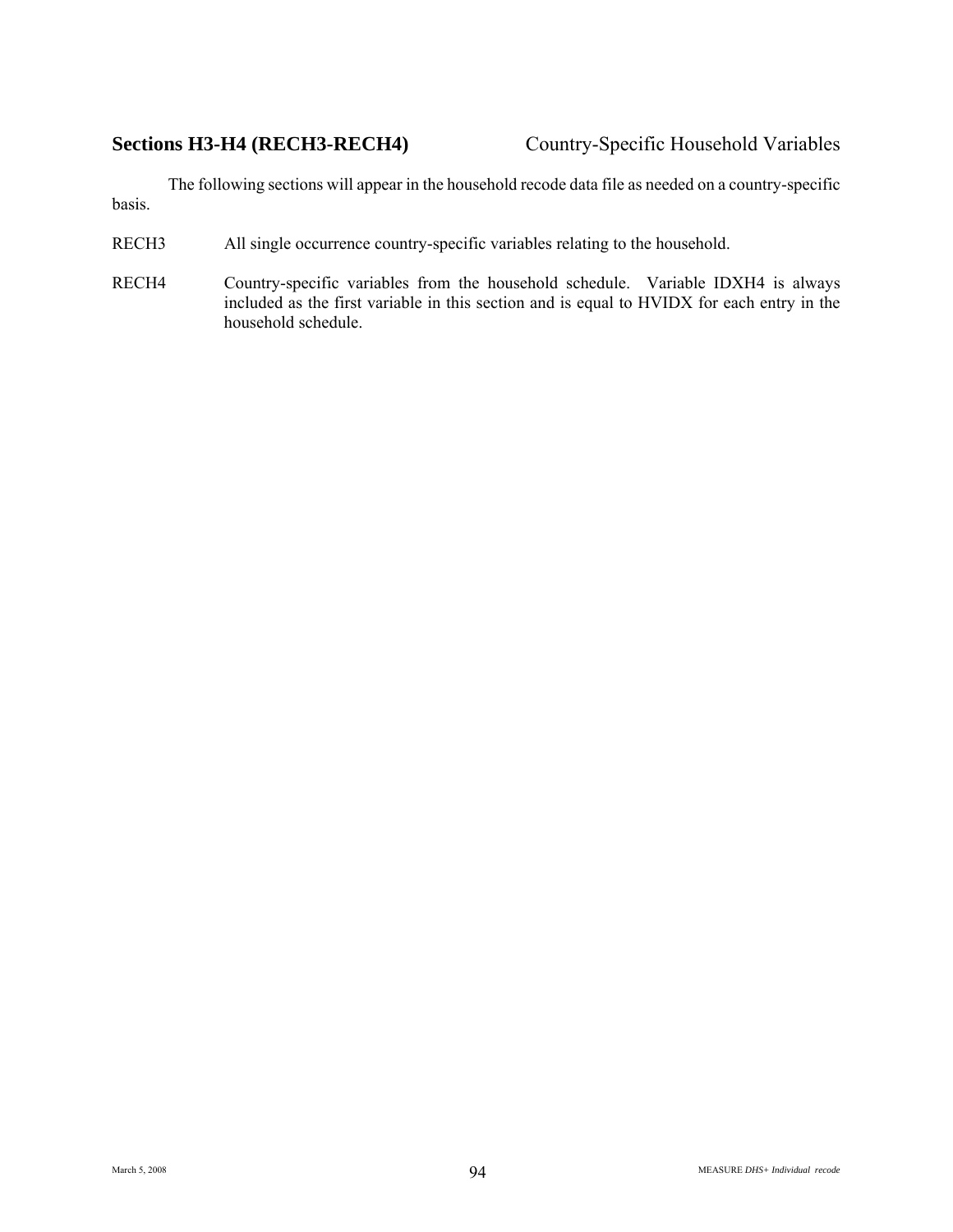| HA <sub>0</sub>                       | Index to household schedule.                                                                                                                                                                      |
|---------------------------------------|---------------------------------------------------------------------------------------------------------------------------------------------------------------------------------------------------|
| HA1                                   | Women's age in years.                                                                                                                                                                             |
| HA <sub>2</sub>                       | Respondent's weight (kilos-1d).                                                                                                                                                                   |
| HA3                                   | Respondent's height (cms-1d).                                                                                                                                                                     |
| HA4<br>HA5<br>HA <sub>6</sub>         | Height/Age Percentile<br>Height/Age Standard deviations.<br>Height/Age Percent ref. Median.                                                                                                       |
| HA11<br><b>HA12</b><br>HA12A<br>HA12B | Weight/Height Std deviations (DHS).<br>Weight/Height Percent ref. median (DHS).<br>Weight/Height Percent ref. median (Foggarty)<br>Weight/Height Percent ref. median (WHO).                       |
| <b>HA13</b>                           | Women's result of measurement.                                                                                                                                                                    |
| <b>HA32</b>                           | Date of birth (cmc).                                                                                                                                                                              |
| HA33                                  | Completeness of information.                                                                                                                                                                      |
| <b>HA35</b>                           | Smoking.                                                                                                                                                                                          |
| <b>HA40</b>                           | Body mass index for respondent.                                                                                                                                                                   |
| <b>HA41</b>                           | Rohrer's index for respondent.                                                                                                                                                                    |
| <b>HA50</b>                           | Under age 18.                                                                                                                                                                                     |
| <b>HA51</b>                           | Line number of parent/caretaker.                                                                                                                                                                  |
| <b>HA52</b>                           | Whether the consent to draw a droplet of blood was granted after reading a consent statement<br>to woman/parent/responsible adult.                                                                |
| <b>HA53</b>                           | Hemoglobin level in g/dl with 1 implied decimal.                                                                                                                                                  |
| <b>HA54</b>                           | Currently pregnant.                                                                                                                                                                               |
| <b>HA55</b>                           | Result of Hemoglobin measuring.                                                                                                                                                                   |
| <b>HA56</b>                           | Hemoglobin level adjusted by altitude in g/dl with 1 implied decimal.                                                                                                                             |
| <b>HA57</b>                           | Anemia level. Levels below 7.0 g/dl are considered as severe anemia, levels between 7.1 g/dl<br>and 9.9 $g$ /dl are considered as moderate anemia and cases between 10.0 $g$ /dl and 10.9 $g$ /dl |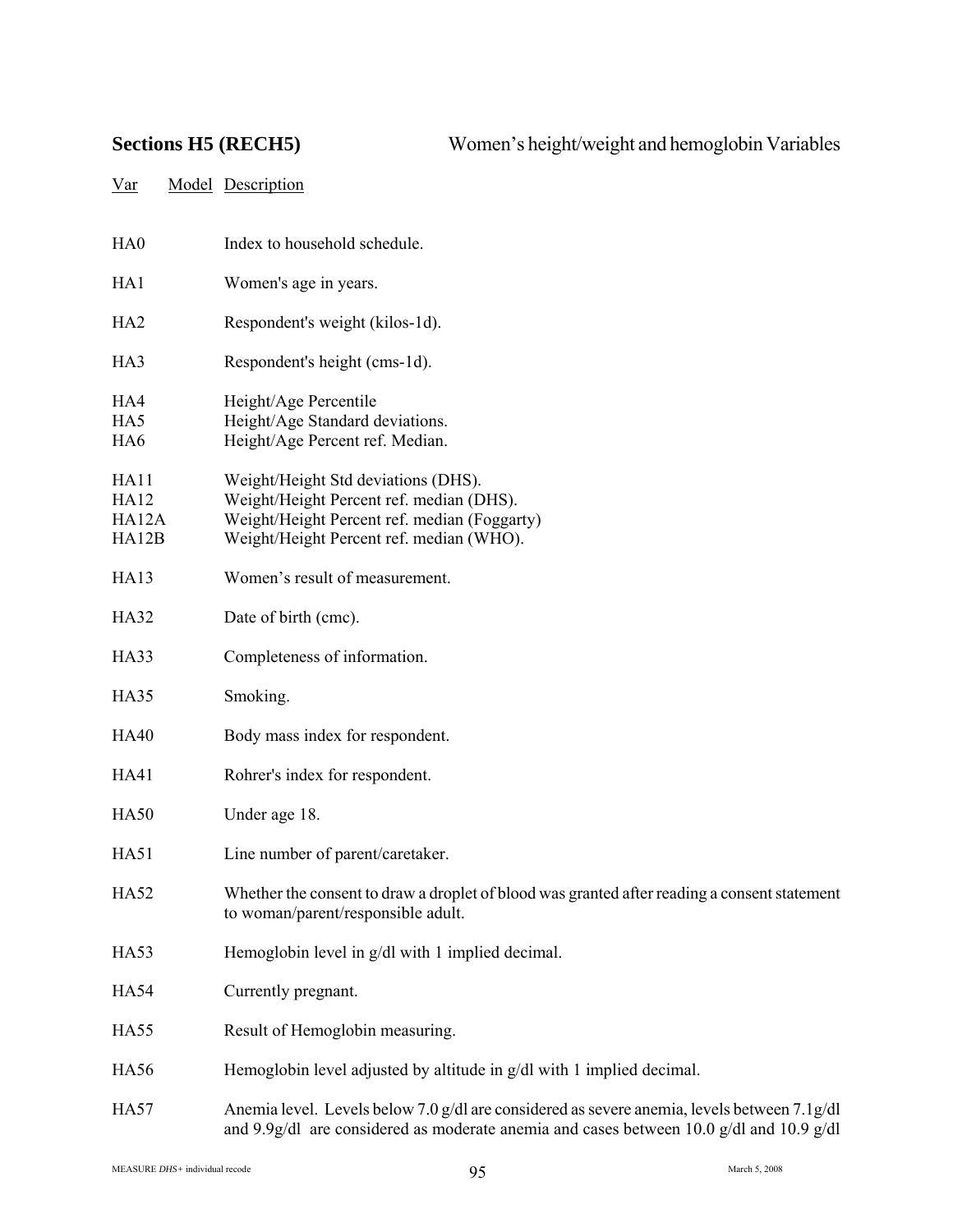are considered as mild anemia for pregnant women and between 10.0  $g/dl$  and 11.9  $g/dl$  for all other adult women.

HA58 X Agrees to referral. In case where the anemia level is severe, respondents are asked whether this information can be given to a doctor at a specified health facility for follow up.

# **Section H6 (RECH6)** Children's Height/Weight/Hemoglobin Variables

Var Model Description HC0 Index to household schedule HC1 Age in months HC2 Weight in kilograms (1 dec.) HC3 Height in centimeters (1 dec.) HC4 Height/Age Percentile HC5 Height/Age Standard deviations HC6 Height/Age Percent of ref. median HC7 Weight/Age Percentile HC8 Weight/Age Standard deviations HC9 Weight/Age Percent of ref. median HC10 Weight/Height Percentile HC11 Weight/Height Standard deviations HC12 Weight/Height Percent of ref. median HC13 Reason not measured HC15 Height: lying or standing HC16 Day of birth of child HC17 Date measured (day) HC18 Date measured (month) HC19 Date measured (year) HC27 Sex of the child HC30 Month of birth of child HC31 Year of birth of child HC32 Date of birth (cmc) HC33 Completeness of information HC51 Line number of parent/caretaker HC52 Read consent statement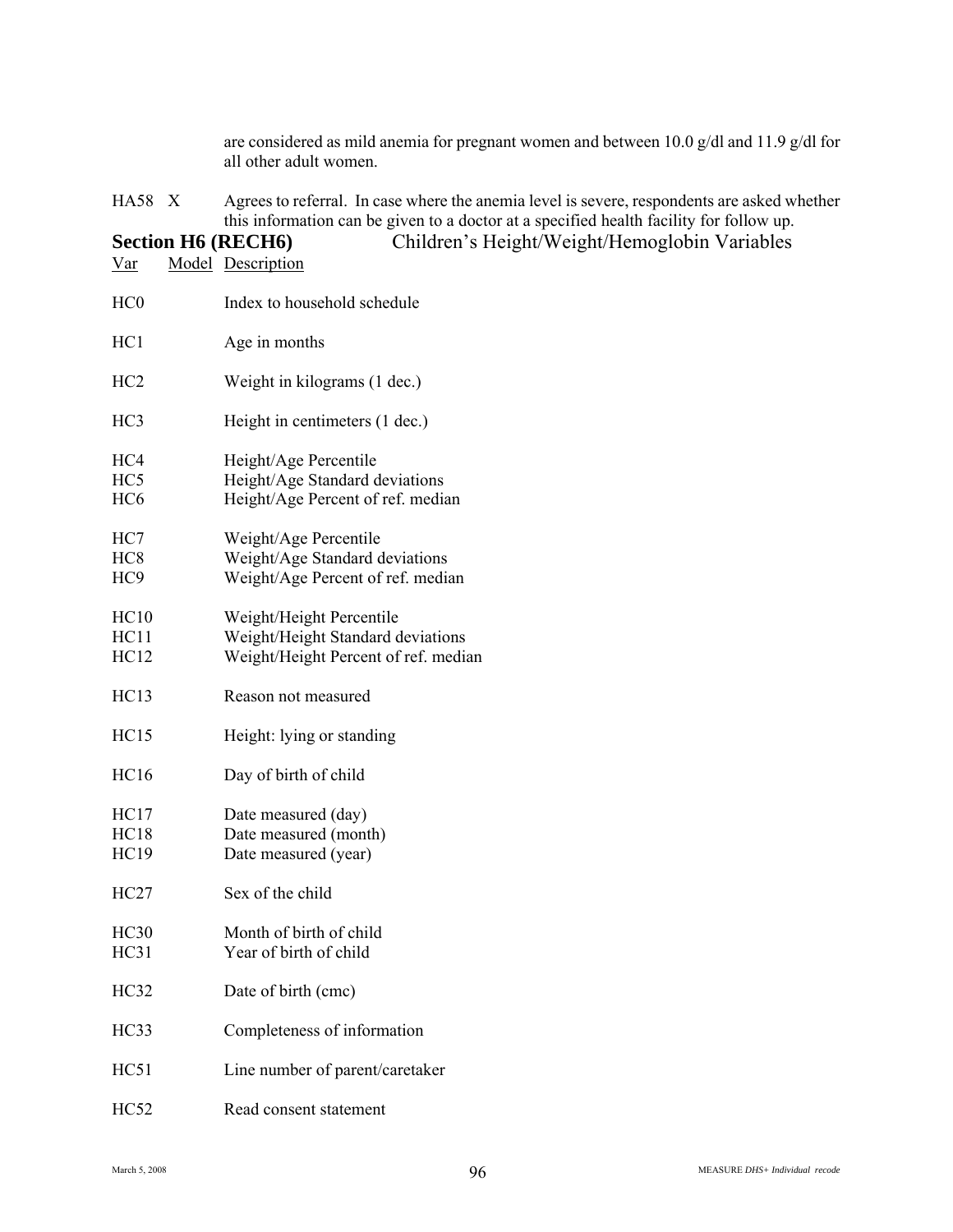| HC53             | Hemoglobin level (g/dl - 1 decimal)                                                                                                                                                                                              |
|------------------|----------------------------------------------------------------------------------------------------------------------------------------------------------------------------------------------------------------------------------|
| HC <sub>55</sub> | Result of measuring (Hemoglobin)                                                                                                                                                                                                 |
| <b>HC56</b>      | Hemoglobin level adjusted by altitude in g/dl with 1 implied decimal                                                                                                                                                             |
| HC57             | Anemia level. Levels below 7.0 g/dl are considered as severe anemia, levels between 7.1 g/dl<br>and 9.9 $g/dl$ are considered as moderate anemia and cases between 10.0 $g/dl$ and 10.9 $g/dl$<br>are considered as mild anemia. |
| <b>HC58</b> X    | Agrees to referral. In case where the anemia level is severe, respondents are asked whether<br>this information can be given to a doctor at a specified health facility for follow up                                            |
| <b>HC60</b>      | Mother's line number from woman's questionnaire                                                                                                                                                                                  |
| HC61             | Mother's highest educational level                                                                                                                                                                                               |
| HC62             | Mother's highest year of education                                                                                                                                                                                               |
| HC63             | Preceding birth interval                                                                                                                                                                                                         |
| <b>HC64</b>      | Birth order number                                                                                                                                                                                                               |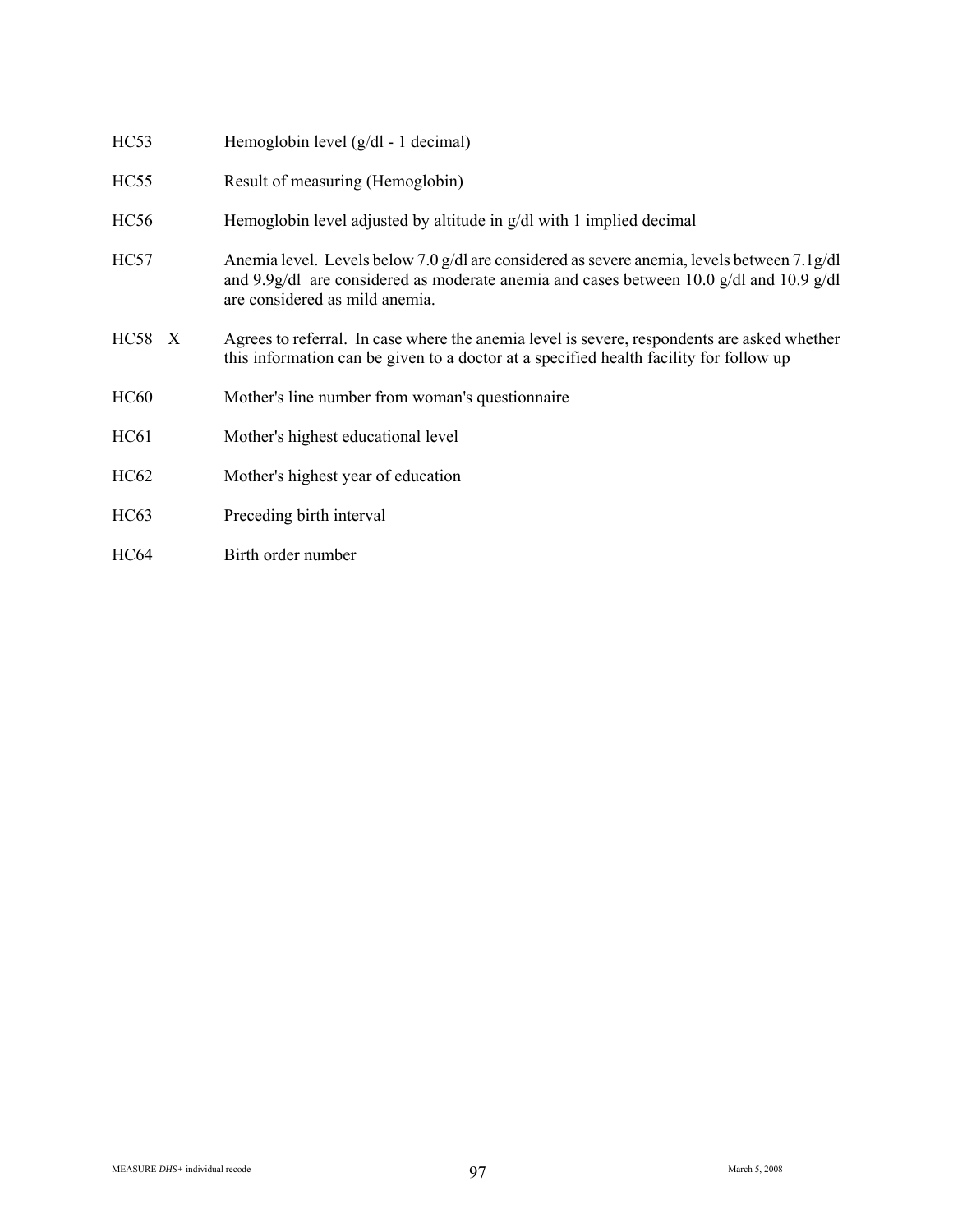|                    |                |                          |                          |                  | Occurrences              |                                     |
|--------------------|----------------|--------------------------|--------------------------|------------------|--------------------------|-------------------------------------|
| Section            |                | Code Length              | Class                    | Min              | Max                      | Section label                       |
| MREC01             | M <sub>0</sub> | 146                      | S                        | 1                | 1                        | Respondent's Basic Data             |
| MREC11             | M <sub>1</sub> | 62                       | S                        | $\boldsymbol{0}$ | $\mathbf{1}$             | Respondent's Basic Data             |
| MREC22             | M <sub>2</sub> | 41                       | S                        | $\boldsymbol{0}$ | $\mathbf{1}$             | Reproduction                        |
| MREC31             | M <sub>3</sub> | 99                       | S                        | $\boldsymbol{0}$ | $\mathbf{1}$             | Contraceptive Table                 |
| MREC32             | M4             | 295                      | S                        | $\boldsymbol{0}$ | $\mathbf{1}$             | Contraceptive Use                   |
| MREC51             | M <sub>5</sub> | 57                       | S                        | $\boldsymbol{0}$ | $\mathbf{1}$             | Marriage/Exposure                   |
| MREC <sub>61</sub> | M <sub>6</sub> | 148                      | ${\bf S}$                | $\boldsymbol{0}$ | $\mathbf{1}$             | <b>Fertility Preferences</b>        |
| MREC71             | M <sub>7</sub> | 46                       | S                        | $\boldsymbol{0}$ | $\mathbf{1}$             | Occupation and Work Status          |
| MREC75             | M8             | 229                      | S                        | $\boldsymbol{0}$ | 1                        | AIDS and Condom Use                 |
|                    |                |                          |                          |                  |                          |                                     |
| MREC91             | MA             | $\overline{\mathcal{L}}$ | S                        | $\boldsymbol{0}$ | 1                        | Country-specific - Single variables |
| MREC92             | MB             | $\overline{\mathcal{L}}$ | $\overline{\mathcal{C}}$ | $\mathbf{0}$     | $\overline{\mathcal{L}}$ | Country-specific                    |
| MREC93             | MC             | $\overline{\mathcal{C}}$ | $\overline{\mathcal{L}}$ | $\boldsymbol{0}$ | $\overline{\mathcal{L}}$ | Country-specific                    |

# **Section and Variable Description - Men**

? implies that the entry is country-specific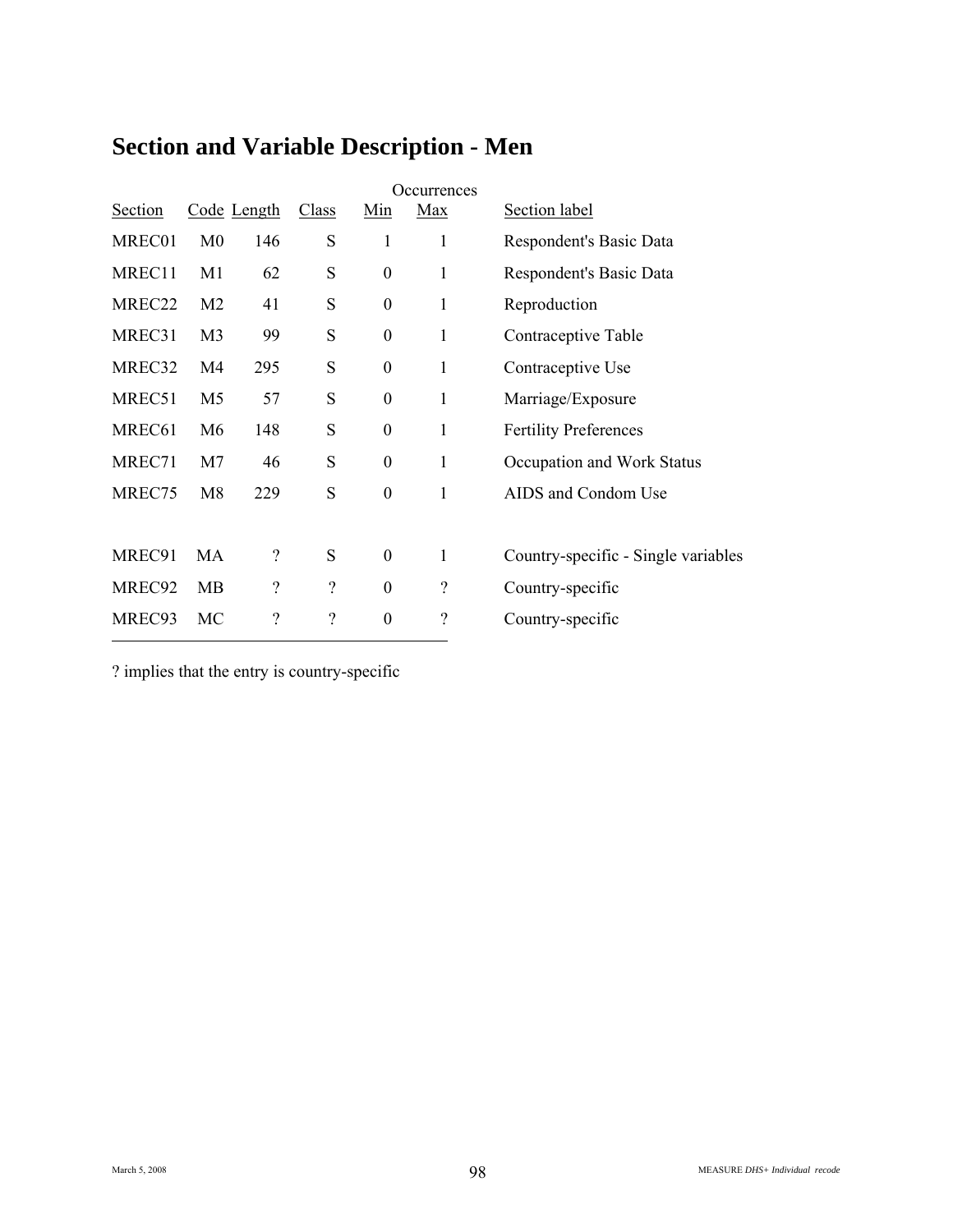- MCASEID Case identification is used to uniquely identify each respondent. In most surveys this is constructed by concatenating the cluster or sample point number, the household number and the respondent's line number, but in some surveys this may be the questionnaire number taken from the front page of the questionnaire.
- MV000 Alphabetic country code to identify the survey from which the data were collected. The code is based on an international standard code. This variable is 3 characters in length, with the third character indicating the format of the recode file used for this survey. For all surveys in DHS III this code will be 3. For example: BI4 is Benin, BD4 is Bangladesh, and ZW4 is Zimbabwe.
- MV001 Cluster number is the number identifying the sample point as used during the fieldwork. This variable may be a composite of several variables in the questionnaire. If so, the original variables are included in MREC91 as country-specific variables.
- MV002 Household number is the number identifying the household in which the respondent was interviewed, within the sample point. In some cases, this variable may be the combination of dwelling number and household number within dwelling. In these cases, the original variables are included as country-specific variables.
- MV003 Respondent's line number in the household schedule.
- MV004 Ultimate area unit is a number assigned to each sample point to identify the ultimate area units used in the collection of data. This variable is usually the same as the cluster number, but may be a sequentially numbered variable for samples with a more complicated structure.
- MV005 Sample weight is an 8 digit variable with 6 implied decimal places. To use the sample weight divide it by 1000000 before applying the weighting factor. All sample weights are normalized such that the weighted number of cases is identical to the unweighted number of cases when using the full dataset with no selection. This variable should be used to weight all tabulations produced using the data file. For self-weighting samples this variable is equal to 1000000.
- MV006 Month of interview. MV007 Year of interview. This variable now occupies 4 digits.
- MV008 Century month code of date of interview (see note on century month codes).
- MV009 Month of birth of respondent (see note on imputed dates).
- MV010 Year of birth of respondent (see note on imputed dates). This variable now occupies 4 digits.
- MV011 Century month code of date of birth of the respondent (see note on century month codes).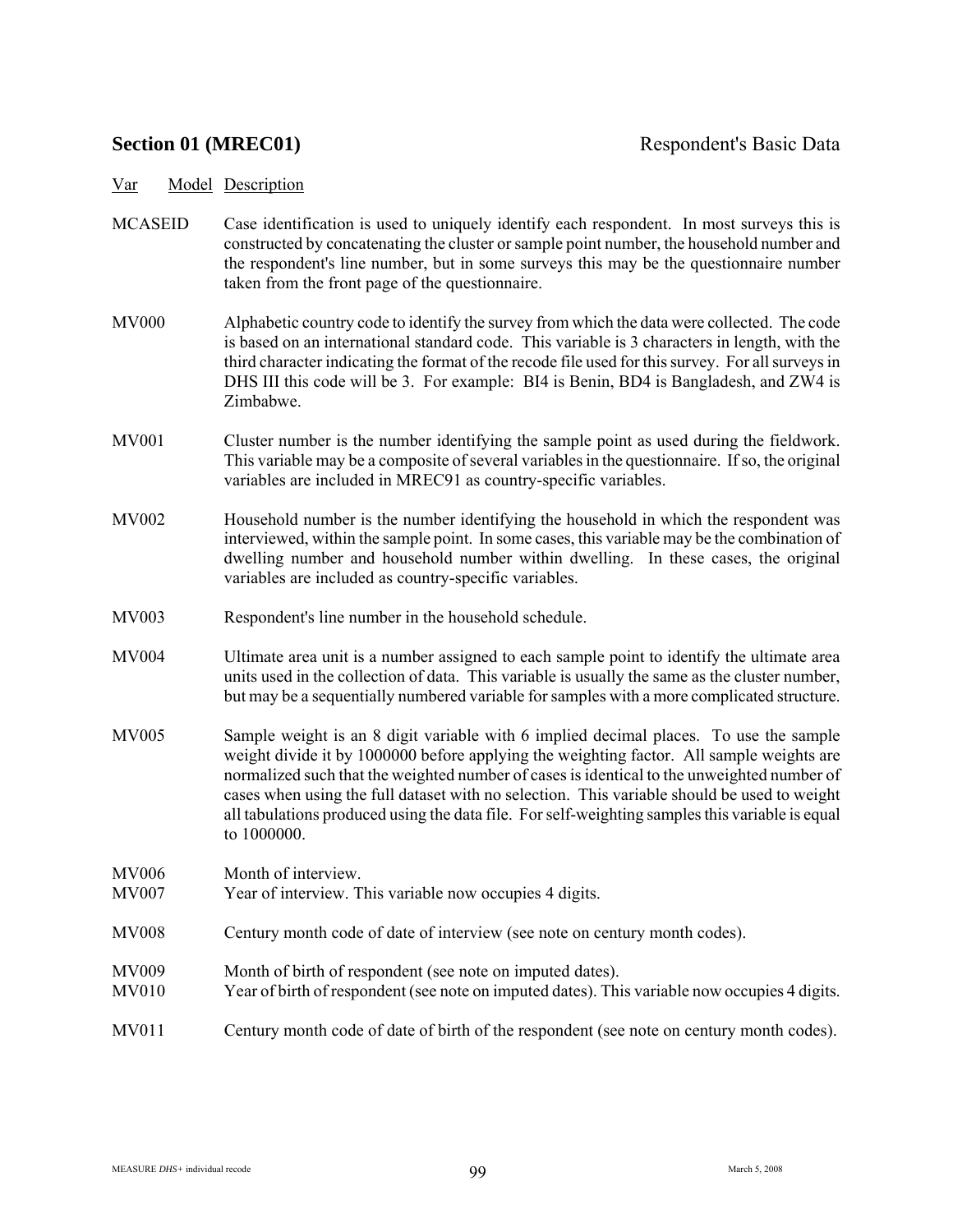| MV012        | Current age in completed years is calculated from the century month code of the date of birth<br>of the respondent (MV011) and the century month code of the date of interview (MV008). In<br>a few cases the age in the data file will be different from that reported by the respondent<br>when the respondent's birthday was in the month of interview, but he had not yet had his<br>birthday. If the respondent correctly reported his age at his last birthday (and not his age at<br>his next birthday) then the calculated age was rounded up from the reported age, to avoid<br>inconsistencies between the age and the century month code for the birth. |
|--------------|--------------------------------------------------------------------------------------------------------------------------------------------------------------------------------------------------------------------------------------------------------------------------------------------------------------------------------------------------------------------------------------------------------------------------------------------------------------------------------------------------------------------------------------------------------------------------------------------------------------------------------------------------------------------|
| MV013        | Current age in 5-year groups is produced by grouping MV012.                                                                                                                                                                                                                                                                                                                                                                                                                                                                                                                                                                                                        |
| <b>MV014</b> | Completeness of information for the date of birth of the respondent (see note on imputed<br>dates).                                                                                                                                                                                                                                                                                                                                                                                                                                                                                                                                                                |
| <b>MV015</b> | Result of individual interview. Code 1 represents a completed interview. For all other cases,<br>only MREC01 will exist in the data file. For flat and rectangular format data files, cases<br>with a result code different than 1 are dropped from the file.                                                                                                                                                                                                                                                                                                                                                                                                      |
| <b>MV016</b> | Day of the month in which the interview took place.                                                                                                                                                                                                                                                                                                                                                                                                                                                                                                                                                                                                                |
| MV021        | Primary sampling unit is a number assigned to sample points to identify the primary<br>sampling units for use in the calculation of sampling errors. This variable is usually the<br>same as the cluster number and/or the ultimate area unit, but may differ if the sample design<br>required a multistage selection process.                                                                                                                                                                                                                                                                                                                                     |
| <b>MV022</b> | Sample strata defines the pairings or groupings of primary sampling units used in the<br>calculation of sampling errors when using the Taylor series expansion method ```.                                                                                                                                                                                                                                                                                                                                                                                                                                                                                         |
| MV023        | Sample domain defines the basic geographic units within which the sample was designed.<br>For example, if the sample was designed to be self-weighting within region, this variable<br>would define those regions; if the sample was designed to be self-weighting within major<br>urban areas, other urban areas and rural areas, this variable would define the major urban,<br>other urban and rural areas. If the sample is self-weighted at the national level, this variable<br>is code 0.                                                                                                                                                                   |
| MV024        | De facto region of residence. This is a copy of MV101, added to this section to allow for<br>analysis of completion rates by region.                                                                                                                                                                                                                                                                                                                                                                                                                                                                                                                               |
| <b>MV025</b> | De facto type of place of residence. This is a copy of MV102, added to this section to allow<br>for analysis of completion rates by urban/rural residence.                                                                                                                                                                                                                                                                                                                                                                                                                                                                                                         |
| <b>MV026</b> | De facto place of residence is the type of place in which the respondent was interviewed.<br>This is a copy of MV134, added to this section to allow for analysis of completion rates by<br>type of place of residence.                                                                                                                                                                                                                                                                                                                                                                                                                                            |
| MV027        | Number of visits for the interview.                                                                                                                                                                                                                                                                                                                                                                                                                                                                                                                                                                                                                                |
| <b>MV028</b> | Interviewer identification code. Codes are country-specific.                                                                                                                                                                                                                                                                                                                                                                                                                                                                                                                                                                                                       |
| MV029        | Data entry keyer code. Codes are country-specific.                                                                                                                                                                                                                                                                                                                                                                                                                                                                                                                                                                                                                 |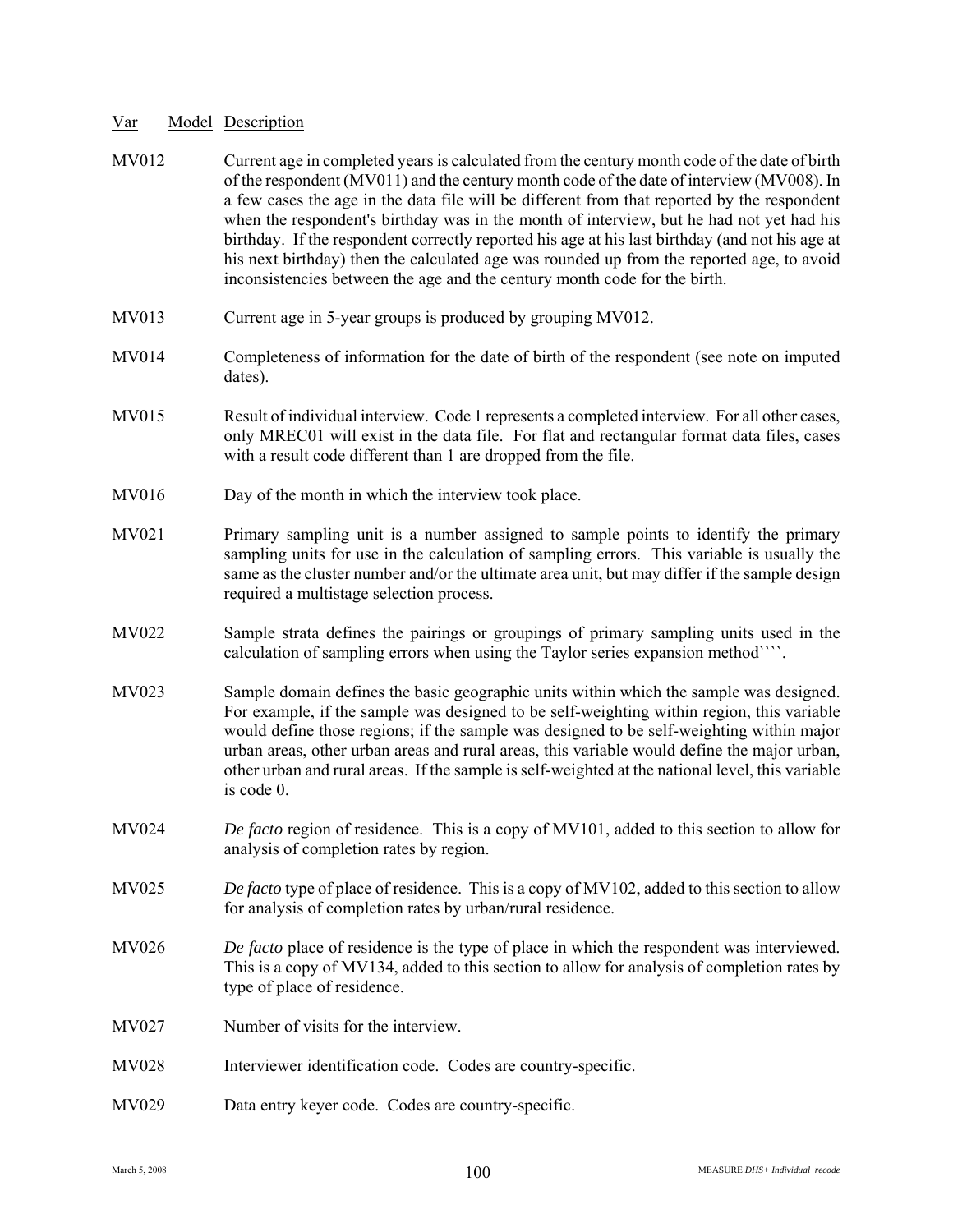MV030 Field supervisor's code. Codes are country-specific. This variable now occupies 3 digits.<br>MV031 Field editor's code. Codes are country-specific. This variable now occupies 3 digits.

- Field editor's code. Codes are country-specific. This variable now occupies  $\hat{3}$  digits.
- MV032 Office editor's code. Codes are country-specific.
- MV033 Ultimate area unit selection probability is the probability of selection of the ultimate area unit, ignoring the household selection. This variable can be used in conjunction with data for the sample point, such as service availability data.
- MV034 Line numbers of wives as recorded in the household schedule. This is a multiple variable with entries for up to 8 wives. This variable can be used, in conjunction with the cluster or sample point number and the household number to match the men's data with the women's data, to allow for the analysis of couples. An entry with the value 0 means the wife was not listed as a member of the household.
- MV034A Men's wife or partner. For each of the women listed in MV034, it gives her status wife or partner of the men.
- MV035 Number of wives or partners for whom line numbers are given in MV034.
- MV801 Time of the start of the interview. The first two digits give the time in hours using the 24hour clock, and the last two digits give the minutes within that hour.
- MV802 Time of the end of interview is coded as for the start of interview.
- MV803 Length of interview in minutes is calculated from the previous two variables for interviews requiring only one visit. Interviews that required more than one visit are coded 96.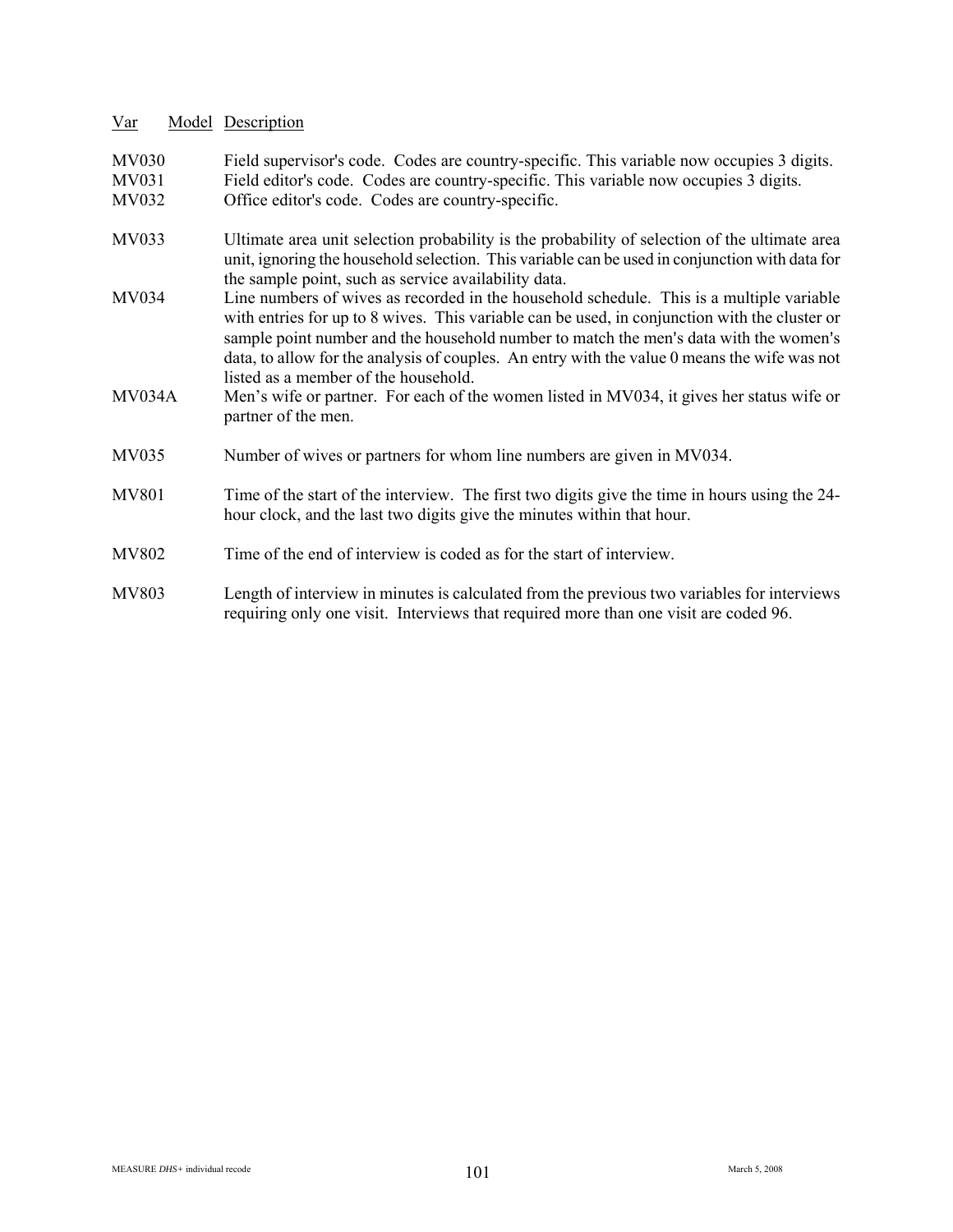- MV101 *De facto* region of residence. Region in which the respondent was interviewed. Codes are country-specific. For *de jure* region of residence, see MV139.
- MV102 *De facto* type of place of residence. Type of place of residence where the respondent was interviewed as either urban or rural. Note that this is not the respondent's own categorization, but was created based on whether the cluster or sample point number is defined as urban or rural. See also MV134. For *de jure* type of place of residence, see MV140.
- MV103 Childhood place of residence is classified into city, town and countryside as reported by the respondent. In some countries, additional codes are used for capital/major cities (code 0) and for abroad (code 4).
- MV104 Number of years the respondent has lived in the village, town, or city where he was interviewed. Visitors to the community are coded 96.
- MV105 Type of place of previous residence is coded as for MV103. In some countries, additional codes are used for capital/major cities (code 0) and for abroad (code 4). BASE: All respondents except those answering "Always" or "Visitor" to MV104  $(MV104 \ll 95 \& MV104 \ll 96)$ .
- MV106 Highest education level attended. This is a standardized variable providing level of education in the following categories: No education, Primary, Secondary, Higher. In some countries the educational system does not fit naturally within this scheme and a different categorization was used for the Final Report. In this case, this variable is constructed as accurately as possible from the country's own scheme and the variable used for the Final Report is included as a country-specific variable.
- MV107 Highest year of education gives the years of education completed at the level given in MV106. BASE: All respondents except those answering "No education" or with missing data for MV106 (MV106  $\leq$  0 & MV106  $\leq$  9).
- MV108 Literacy of the respondent. In many countries, respondents with secondary or higher levels of education are coded 1, "Reads easily." The exact criteria for this assumption is countryspecific.
- MV109 Whether the respondent usually reads a newspaper or magazine at least once a week.
- MV110 Whether the respondent usually watches television every week.
- MV111 A Whether the respondent usually listens to a radio every day.
- MV112 B Whether the respondent usually listens to a radio every week.
- MV130 Religion. Both the question and the codes are country-specific.
- MV131 Ethnicity. Both the question and the codes are country-specific.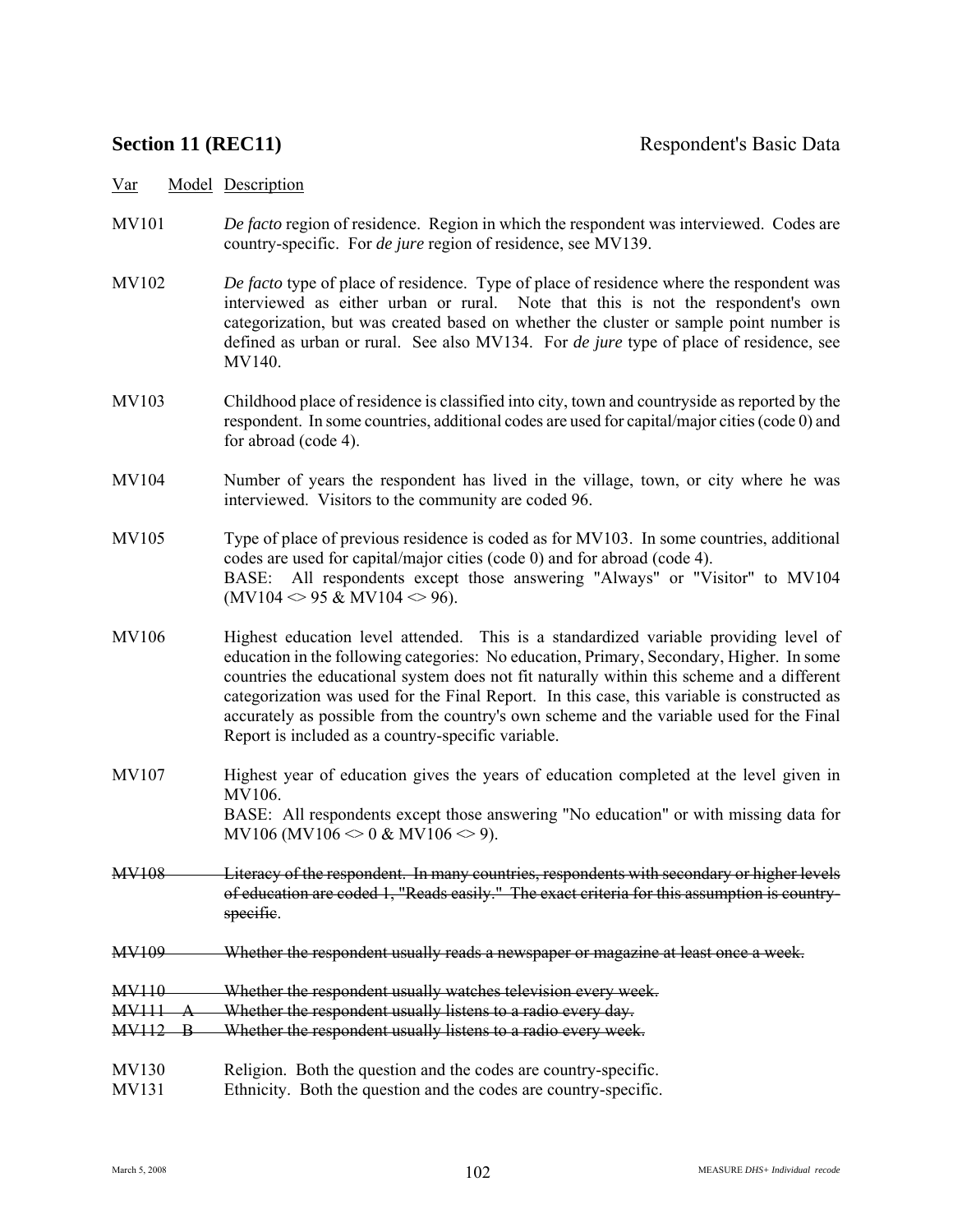MV133 Education in single years. This variable is constructed from the educational level (MV106) and the grade at that level (MV107) as follows:

|                | $MV106 = >$<br>MV133<br>$\theta$<br>$=$ $>$<br>$\theta$<br><b>MV107</b><br>1<br>$\!=$ $>$<br>$\overline{2}$<br>$MV107+x$<br>$=$ $>$<br>3<br>$MV107+y$<br>$=$ $>$<br>9<br>99<br>$=$ $>$<br>$x =$ years to complete primary education<br>$y =$ years to complete primary and secondary education<br>where both x and y are country-specific.                                                                                |  |  |  |  |  |
|----------------|---------------------------------------------------------------------------------------------------------------------------------------------------------------------------------------------------------------------------------------------------------------------------------------------------------------------------------------------------------------------------------------------------------------------------|--|--|--|--|--|
| MV134          | De facto place of residence is the type of place in which the respondent was interviewed.<br>Urban areas are classified into large cities (capital cities and cities with over 1 million<br>population), small cities (population over 50,000), and towns (other urban areas), and all<br>rural areas are assumed to be countryside. Note that this classification differs from that used<br>in DHS I.                    |  |  |  |  |  |
| MV135          | Whether the respondent is a usual resident of the household or is just visiting the household.<br>Responses of "Visitor" to MV104 are visitors to the city, town or village where the interview<br>took place, but MV135 shows respondents who were visitors to the household.                                                                                                                                            |  |  |  |  |  |
| MV136          | Total number of household members is the number of usual residents plus the number of<br>visitors who slept in the house the previous night that were listed in the household schedule.                                                                                                                                                                                                                                   |  |  |  |  |  |
| MV138          | Number of eligible men in the household. Eligible men are usually defined to be men aged<br>15-59 who slept in the household the previous night, irrespective of whether they usually<br>reside in the household or are visiting the household. In some countries an ever-married<br>sample is used for the individual interview, and so the eligibility criteria is further restricted<br>to husbands of eligible women. |  |  |  |  |  |
| MV148          | Whether the respondent is still in school. In DHS III, these data are now taken directly from<br>a question in the men's questionnaire. Men who are older than 24 years of age are coded $\theta$ .<br>assuming that they are no longer in school.                                                                                                                                                                        |  |  |  |  |  |
| MV149          | Educational achievement recodes the education of the respondent into the following<br>categories: None, incomplete primary, complete primary, incomplete secondary, complete<br>secondary, higher education. See related variables MV106, MV107, MV133.                                                                                                                                                                   |  |  |  |  |  |
| MV150          | Relationship to the head of the household. These data are taken from the household<br>schedule.                                                                                                                                                                                                                                                                                                                           |  |  |  |  |  |
| MV151<br>MV152 | Sex of the head of the household.<br>Age of the head of the household.<br>Literacy                                                                                                                                                                                                                                                                                                                                        |  |  |  |  |  |
| MV155          | Literacy. The respondent is asked to read a written sentence and the interviewer would note                                                                                                                                                                                                                                                                                                                               |  |  |  |  |  |
| MV156          | whether the respondent could read it or not at all.<br>Ever participated in a literacy program outside of primary.                                                                                                                                                                                                                                                                                                        |  |  |  |  |  |

### Media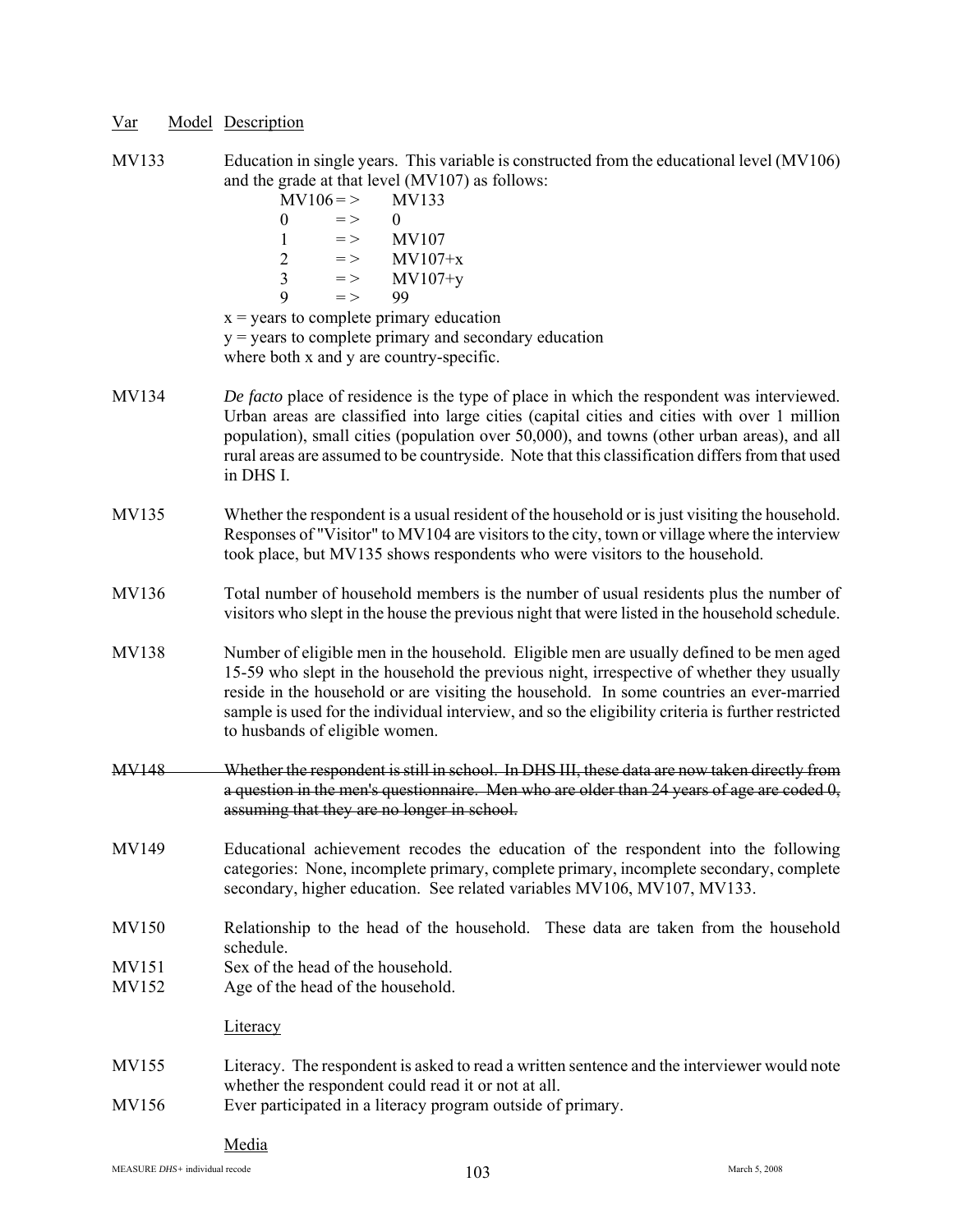- MV157 Frequency of reading newpaper or magazine<br>MV158 Frequency of listening to radio
- Frequency of listening to radio
- MV159 Frequency of watching television

#### **Travel**

MV167 Times away from home in last 12 months<br>MV168 Away for more than one month Away for more than one month

#### Tobacco smoking

| <b>MV463A</b> | Cigarettes                             |
|---------------|----------------------------------------|
| <b>MV463B</b> | Pipe                                   |
| MV463C        | Other tobacco                          |
| <b>MV463E</b> | Country specific                       |
| <b>MV463D</b> | Country specific                       |
| <b>MV463F</b> | Country specific                       |
| MV463G        | Country specific                       |
| <b>MV463Z</b> | Nothing                                |
|               |                                        |
| MV464         | Number of cigarettes in last 24 hours. |

BASE: Respondents smoking cigarettes.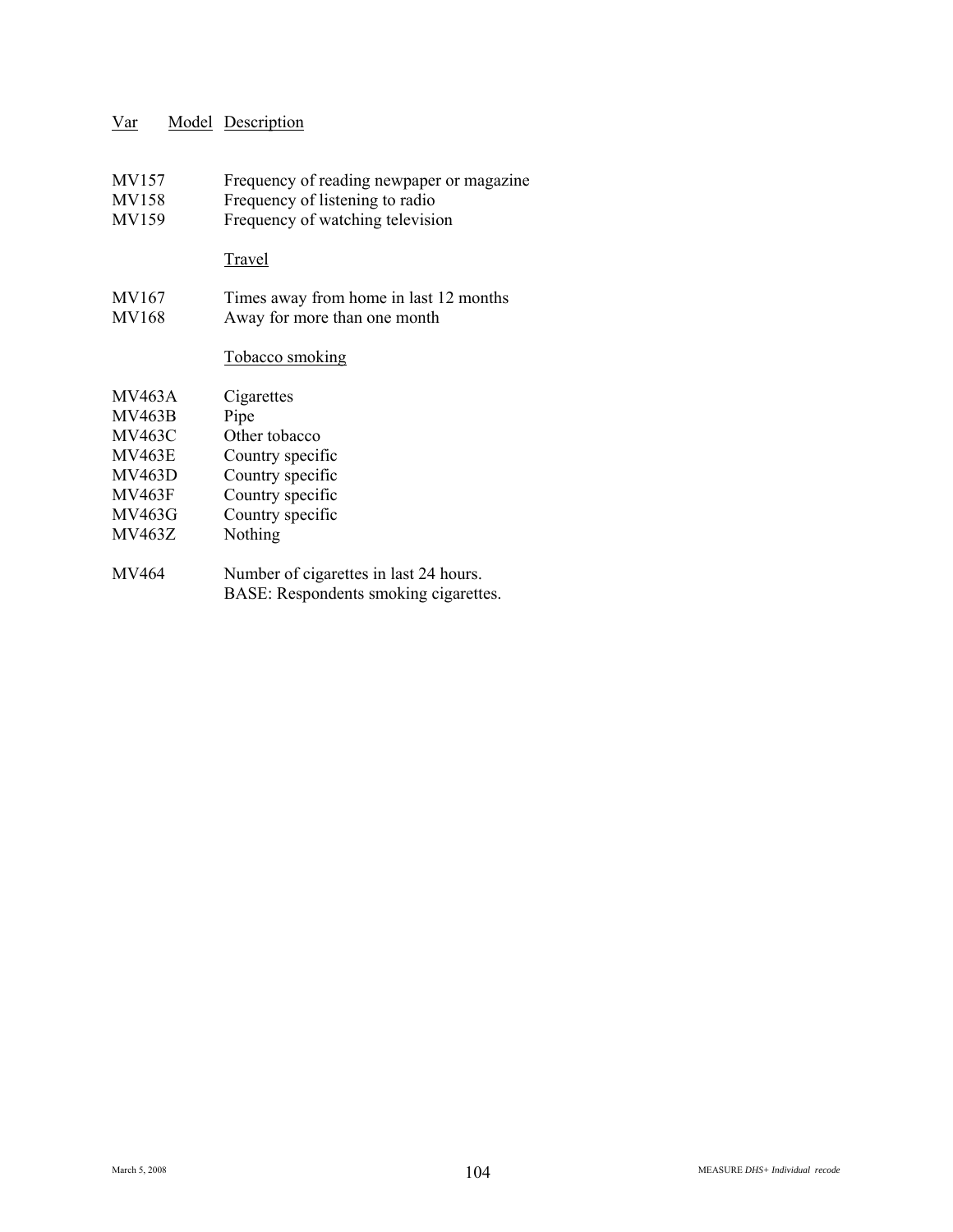# **Section 22 (MREC22)** Reproduction

| <u>Var</u>   | Model Description                                                                                                                                                                                                                 |
|--------------|-----------------------------------------------------------------------------------------------------------------------------------------------------------------------------------------------------------------------------------|
| <b>MV201</b> | Total number of children ever born.                                                                                                                                                                                               |
| MV202        | Total number of sons living at home.                                                                                                                                                                                              |
| MV203        | Total number of daughters living at home.                                                                                                                                                                                         |
| <b>MV204</b> | Total number of sons living away from home.                                                                                                                                                                                       |
| MV205        | Total number of daughters living away from home.                                                                                                                                                                                  |
| <b>MV206</b> | Total number of sons who have died.                                                                                                                                                                                               |
| MV207        | Total number of daughters who have died.                                                                                                                                                                                          |
|              | MV201 is the sum of variables MV202 to MV207.                                                                                                                                                                                     |
| MV212        | Age of respondent at first birth.                                                                                                                                                                                                 |
| MV213        | Whether the respondent's first listed partner is currently pregnant.                                                                                                                                                              |
| MV217        | Knowledge of the women's ovulatory cycle.                                                                                                                                                                                         |
| MV218        | Total number of living children is the sum of variables MV202 to MV205.                                                                                                                                                           |
| MV225        | At the time the respondent's partner became pregnant with the current pregnancy, whether<br>the current pregnancy was wanted then, later or not at all.<br>BASE: Respondent's whose partner is currently pregnant $(MV213 = 1)$ . |
|              | Children's fathering                                                                                                                                                                                                              |
| MV245        | Number of women the respondent fathered the children with.                                                                                                                                                                        |

MV246 Married to the mother of the first child when he was born.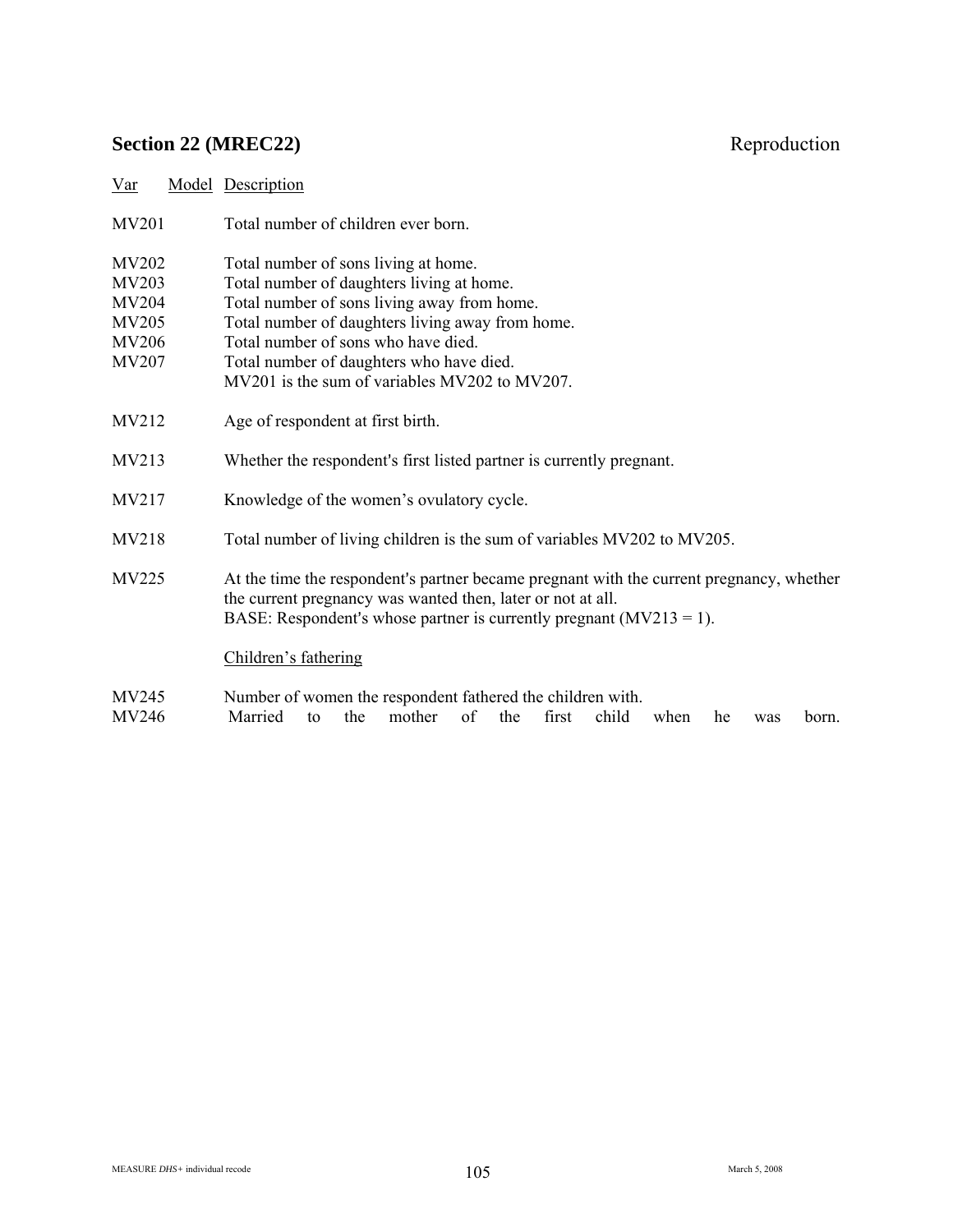## **Section 31 (MREC31)** Contraceptive Table

### Var Model Description

MV301 Knowledge of any method is classified into modern, traditional and folkloric methods as follows: Modern methods are Pill, IUD, Injections, Diaphragm, Condom, Female Sterilization, Male Sterilization, Implants, Lactational amenorrhea, Female condom and Foam/Jelly. Traditional methods are Periodic Abstinence (Rhythm), Withdrawal, and Abstinence. Folkloric methods are the category "other" and any other country-specific methods. If a respondent knows both a traditional method and a modern method then the modern method takes priority and he is coded as knowing a modern method. Similarly, if a man knows a traditional method and a folkloric method, the traditional method takes priority.

MV302 Ever use of a modern, traditional or folkloric method is created in the same way as MV301.

#### Contraceptive Table

The contraceptive table contains entries for 20 contraceptive methods, and for each entry gives information relating to knowledge of the method, and ever use of the method. Entries 1 to 12 are standard but entries 13 to 15 are used for country-specific methods. The methods relating to each entry are as follows:

|                | Pill                         | 11 | Norplant <sup><math>TM</math></sup> or implants |
|----------------|------------------------------|----|-------------------------------------------------|
| 2              | <b>IUD</b>                   | 12 | Abstinence                                      |
| 3              | Injections                   | 13 | Lactational amenorrhea                          |
| $\overline{4}$ | Diaphragm                    | 14 | Female condom                                   |
| 5              | Condom                       | 15 | Foam or Jelly                                   |
| 6              | <b>Female Sterilization</b>  | 16 |                                                 |
| 7              | Male Sterilization           | 17 | Country specific method 1                       |
| 8              | Periodic Abstinence (Rhythm) | 18 | Country specific method 2                       |
| 9              | Withdrawal                   | 19 | Country specific method 3                       |
| 10             | Other methods                | 20 | Country specific method 4                       |

For Foam/Jelly, if questions about the methods are asked separately (for example, foaming tablets in one set of questions and jelly in another set of questions), the original responses are recorded as country-specific variables and the standard variables presented in this section are a composite of the two sets of questions.

The contraceptive table contains variables MV304A to MV307 as follows:

| M304A | Whether the method is modern, traditional or folkloric.                                                                                                                                                                        |
|-------|--------------------------------------------------------------------------------------------------------------------------------------------------------------------------------------------------------------------------------|
| MV304 | Knowledge of the method, differentiating between spontaneous responses and probed<br>responses for each method. If questions relating to the method were not asked in a particular<br>country then code 8 "Not asked" is used. |
| MV305 | Whether the respondent has ever used the contraceptive method.<br>BASE: Respondents who knew of the method, either spontaneously (1) or after probing<br>(being read a description of the method) (2) according to MV304.      |
| MV307 | Whether the method is currently being used.                                                                                                                                                                                    |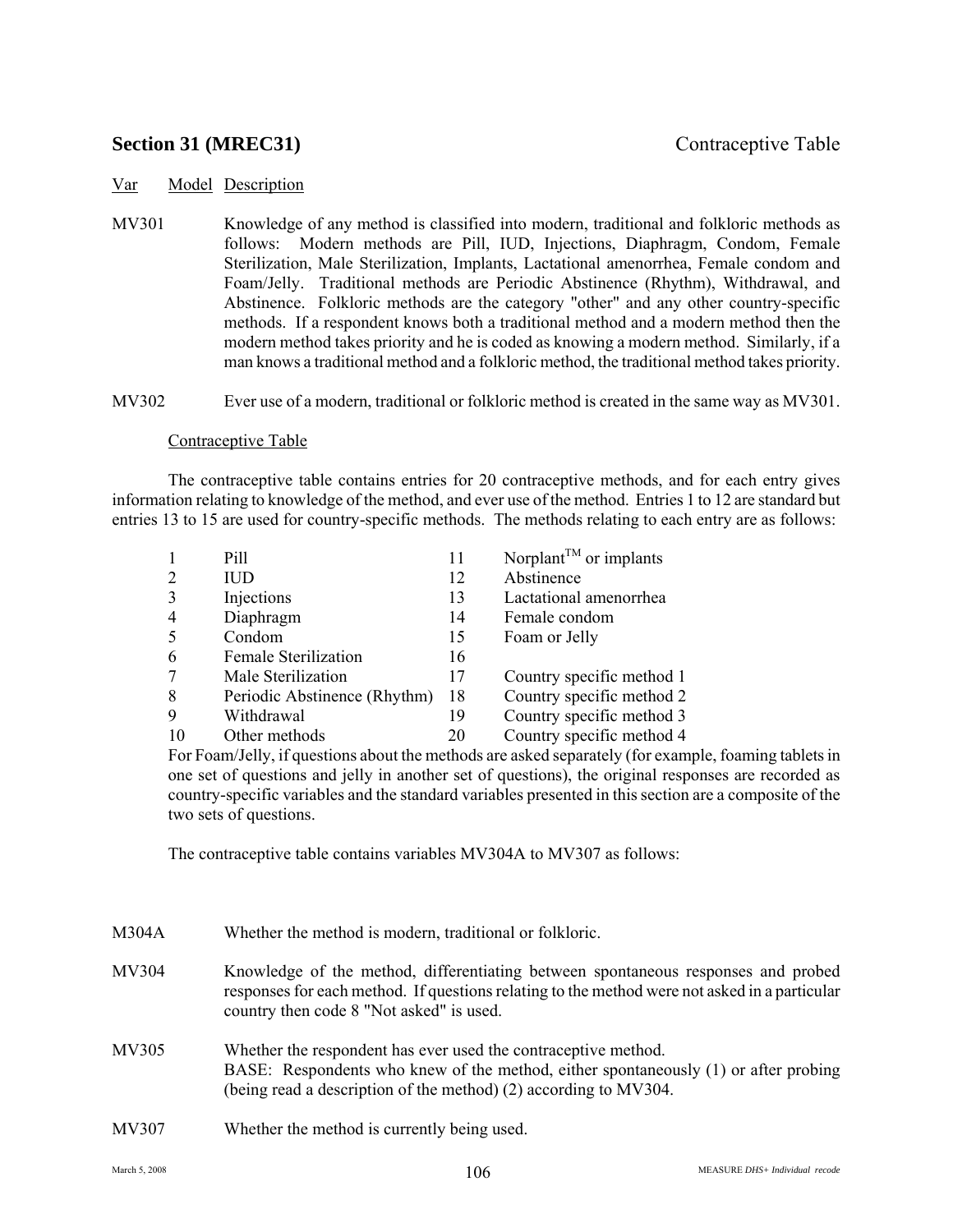#### Example Contraceptive Table:

|       |  |  | 2 3 4 5 6 7 8 9 10 11 12 13 14 15<br>Pill IUD Inj. Dia. Cond. F.S M.S P.A With Oth. Nor. Abst L.Am F.C. Foam CS1 CS2 CS3 CS4 CS5 |  |  |  |  |  | 16 | 17 | 18 | - 19 20 |  |
|-------|--|--|----------------------------------------------------------------------------------------------------------------------------------|--|--|--|--|--|----|----|----|---------|--|
|       |  |  |                                                                                                                                  |  |  |  |  |  |    |    |    |         |  |
| MV304 |  |  |                                                                                                                                  |  |  |  |  |  |    |    |    |         |  |
| MV305 |  |  |                                                                                                                                  |  |  |  |  |  |    |    |    |         |  |
| MV307 |  |  |                                                                                                                                  |  |  |  |  |  |    |    |    |         |  |

In this example the entries in the table are shown across the page while the variables in each entry are shown down the page. The numbers shown above the method names are the occurrence or entry number associated with that method. The respondent knew two methods, Condom and withdrawal. The respondent has used Condoms and withdrawal and currently using condoms.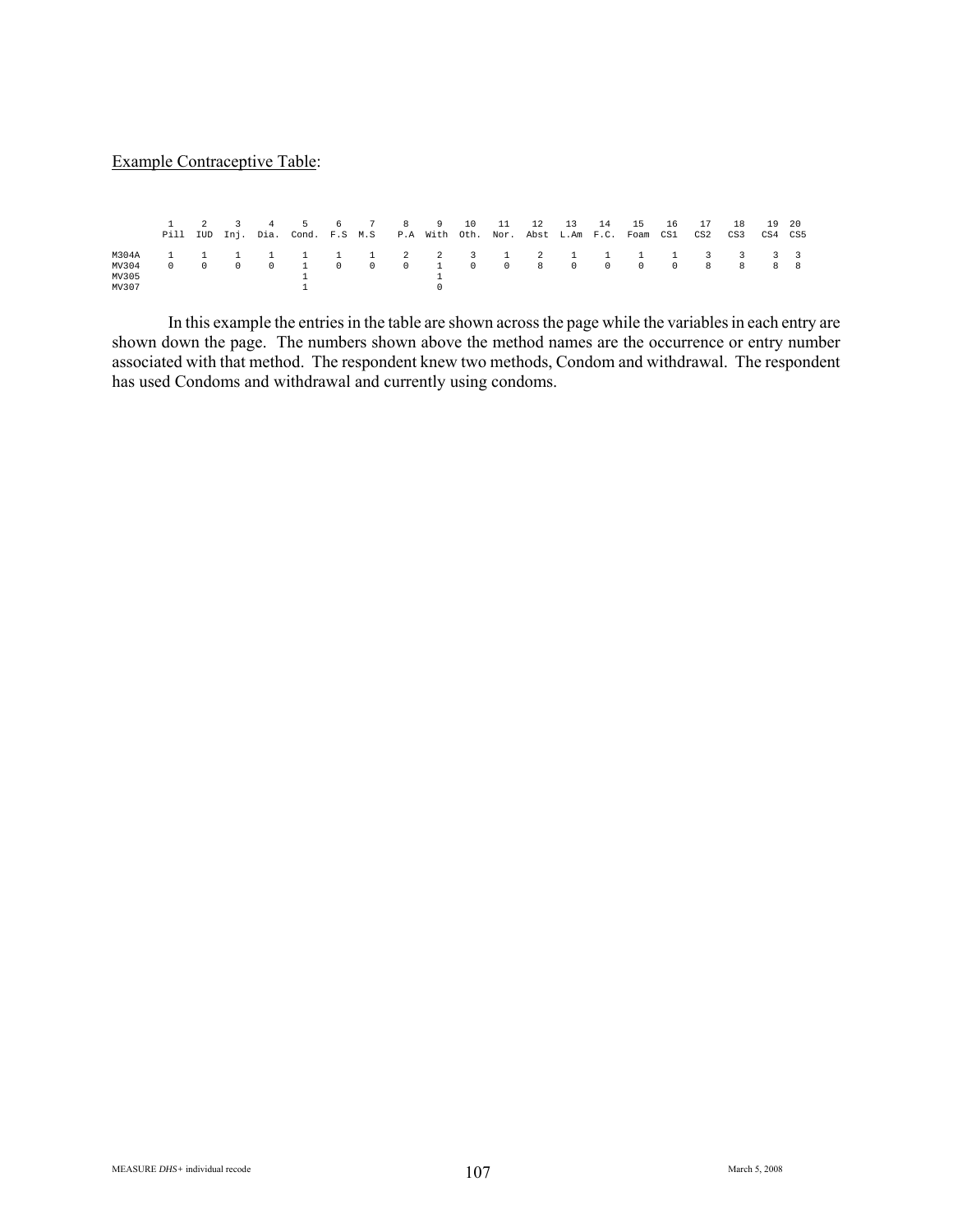# **Section 32 (MREC32)** Contraceptive Use

| Var                | Model Description                                                                                                                                    |
|--------------------|------------------------------------------------------------------------------------------------------------------------------------------------------|
| MV312              | Current contraceptive method.                                                                                                                        |
| M <sub>V312A</sub> | Most recent contraceptive method                                                                                                                     |
| MV312B             | Contraceptive method with other woman                                                                                                                |
| <b>MV312C</b>      | Contraceptive method with other woman (2)                                                                                                            |
| MV313              | Type of contraceptive method categorizes the current contraceptive method as either a<br>modern method, a traditional method, or a folkloric method. |
| MV313A             | Most recent use by method type                                                                                                                       |
| M <sub>V313B</sub> | Method use by method type with other woman                                                                                                           |
| MV313C             | Method use by method type with other woman (2)                                                                                                       |
|                    |                                                                                                                                                      |

# Pattern and intentions for future use.

Variables MV361 to MV364 relate to the respondent's past contraceptive practice and future intentions for using contraception.

| MV361                          | Pattern of past contraceptive use. The questions relating to contraceptive use since the last<br>birth are not asked and thus the respondent cannot be categorized as having used a method<br>since the last birth or having only used a method before the last birth. All past users are<br>given code 3.                                                                                                                                                                                                                                                                                                                                                                                                                                             |
|--------------------------------|--------------------------------------------------------------------------------------------------------------------------------------------------------------------------------------------------------------------------------------------------------------------------------------------------------------------------------------------------------------------------------------------------------------------------------------------------------------------------------------------------------------------------------------------------------------------------------------------------------------------------------------------------------------------------------------------------------------------------------------------------------|
| MV362                          | Intention to use a contraceptive method in the future is based on two questions in the model<br>questionnaires, and classifies those intending to use a method in the future by whether they<br>intend to use that method in the next twelve months or not. The two "Unsure" categories<br>correspond to replies of unsure about using a method in the future (unsure about use) or, for<br>those intending to use a method in the future, unsure about whether they intend to use that<br>method in the next twelve months (unsure about timing). In some countries, men who had<br>never had sexual intercourse were not asked these questions, and are coded 6 on MV362.<br>BASE: All respondents not currently using contraception $(MV312 = 0)$ . |
| MV363                          | Preferred future method for respondents intending to use a method in the future.<br>BASE: Respondents not currently using a method, but intending to use a method in the<br>future (MV312 = 0 & (MV362 = 1 or MV362 = 2 or MV362 = 3)).                                                                                                                                                                                                                                                                                                                                                                                                                                                                                                                |
| MV364                          | Contraceptive use and intention shows current users of modern methods, current users of<br>traditional methods, non-users who intend to use in the future and non-users not intending to<br>use a method. In some countries, men who had never had sexual intercourse were not asked<br>the questions relating to their intention to use contraception in the future, and are coded 5 on<br>MV364.                                                                                                                                                                                                                                                                                                                                                     |
| <b>MV366A</b><br><b>MV366B</b> | Acceptability of family planning messages being provided on radio.<br>Acceptability of family planning messages being provided on television.                                                                                                                                                                                                                                                                                                                                                                                                                                                                                                                                                                                                          |
| MV367                          | Whether the last child was wanted at that time, later or not at all.                                                                                                                                                                                                                                                                                                                                                                                                                                                                                                                                                                                                                                                                                   |

BASE: Men who have at least one child  $(MV201 > 0)$ .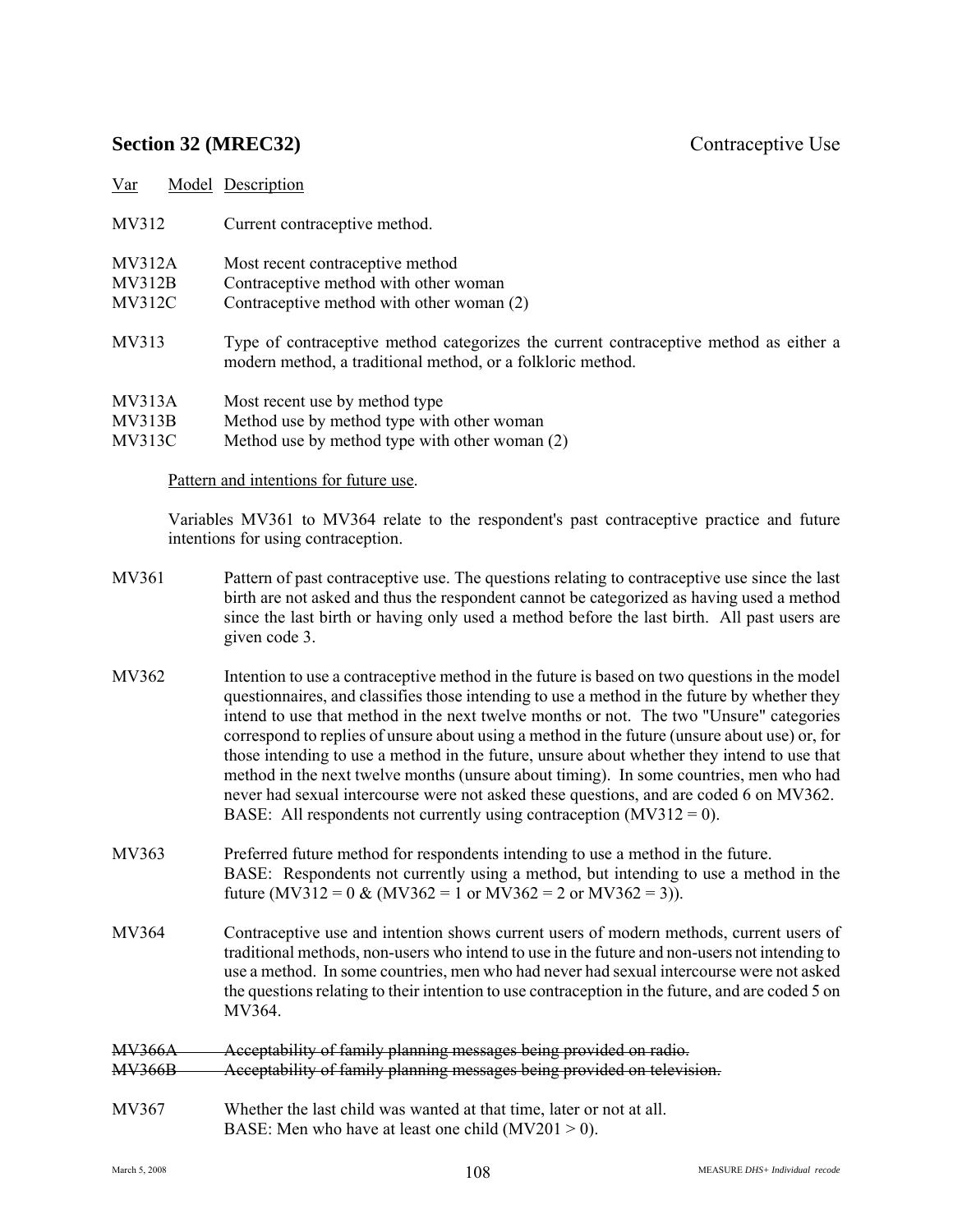# Reasons for Non-Use of Contraceptive Methods.

| <b>MV375A</b> | Reason the respondent is not using a method of contraception to avoid pregnancy.<br>BASE: Men who are not currently using a contraceptive method and none of whose partners<br>are currently pregnant (MV312 = $0 \& MV213 \le 1$ ). |
|---------------|--------------------------------------------------------------------------------------------------------------------------------------------------------------------------------------------------------------------------------------|
| MV376         | Reason the respondent does not intend to use a method of contraception in the future.<br>BASE: All men not currently using a contraceptive method and not intending to use a<br>method in the future ( $MV362 = 5$ ).                |
|               | Sources of Contraception.                                                                                                                                                                                                            |
|               | Whether the respondent has heard about family planning in the last few months from any of<br>the following sources:                                                                                                                  |
| <b>MV384A</b> | On the radio.                                                                                                                                                                                                                        |
| <b>MV384B</b> | On the television.                                                                                                                                                                                                                   |
| <b>MV384C</b> | In a newspaper or magazine.                                                                                                                                                                                                          |
| <b>MV384D</b> | From a poster.                                                                                                                                                                                                                       |
| <b>MV384E</b> | From leaflets or brochures                                                                                                                                                                                                           |
| MV396         | Whether a woman who is breastfeeding can get pregnant.                                                                                                                                                                               |
| MV3B0         | Method known. The methods that are included are Pill, IUD and Female sterilization.<br>BASE: Respondents who knew the method $(MV304 = 1)$                                                                                           |
| MV3B1         | Method is suitable for couples planning a family                                                                                                                                                                                     |
|               | Advantages of the method<br>BASE: Respondents who answered to MV3B1 that the method is a suitable method<br>$(MV3B1 = 1)$                                                                                                            |
| MV3B2A        | Simple to use                                                                                                                                                                                                                        |
| MV3B2B        | Effective                                                                                                                                                                                                                            |
| MV3B2C        | Affordable                                                                                                                                                                                                                           |
| MV3B2D        | No or few side effects                                                                                                                                                                                                               |
| MV3B2E        | Can stop children when desired                                                                                                                                                                                                       |
| MV3B2F        | No need for medical personnel                                                                                                                                                                                                        |
| MV3B2G        | No risk of getting pregnant again                                                                                                                                                                                                    |
| MV3B2H        | Once inserted, no daily worry                                                                                                                                                                                                        |
| MV3B2I        | Country specific                                                                                                                                                                                                                     |
| MV3B2J        | Country specific                                                                                                                                                                                                                     |
| MV3B2K        | Country specific                                                                                                                                                                                                                     |
| MV3B2L        | Country specific                                                                                                                                                                                                                     |
| MV3B2X        | Other                                                                                                                                                                                                                                |
| MV3B2Z        | Don't know                                                                                                                                                                                                                           |
|               | Advantages of the method                                                                                                                                                                                                             |
|               | BASE: Respondents who answered to MV3B1 that the method is not a suitable method<br>$(MV3B1 = 2)$                                                                                                                                    |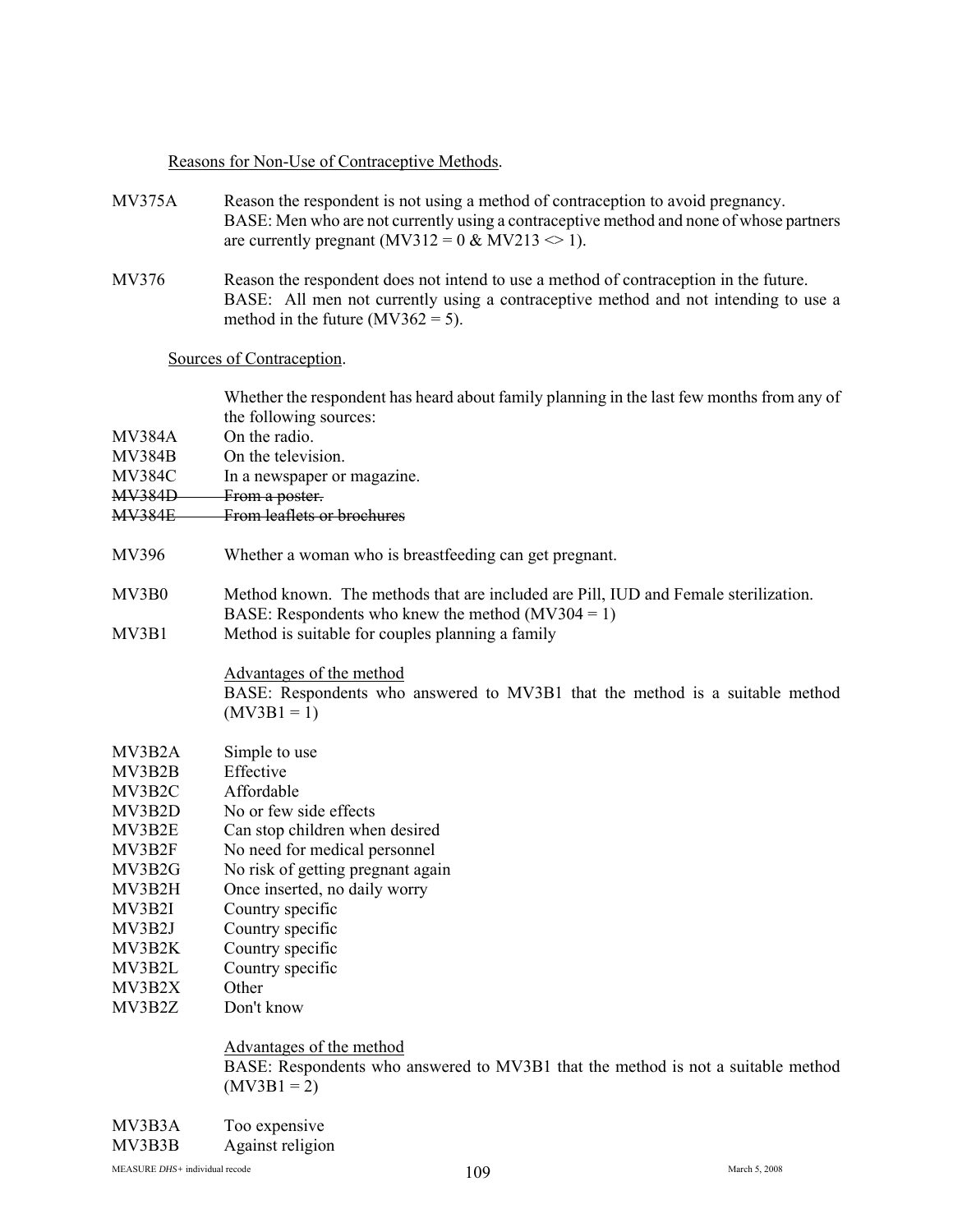| Var              |  | Model Description                                                       |
|------------------|--|-------------------------------------------------------------------------|
|                  |  |                                                                         |
| MV3B3C           |  | May harm women's health<br>Has side effects                             |
| MV3B3D<br>MV3B3E |  | Increases promiscuity                                                   |
| MV3B3F           |  | Can cause sterility/cannot have children                                |
|                  |  | Method can fail                                                         |
| MV3B3G           |  |                                                                         |
| MV3B3H           |  | Baby in danger if pregnancy occurs                                      |
| MV3B3I           |  | Involves doctor/medical personnel                                       |
| MV3B3J<br>MV3B3K |  | Can lead to complications                                               |
| MV3B3L           |  | Country specific                                                        |
| MV3B3M           |  | Country specific<br>Country specific                                    |
| MV3B3N           |  | Country specific                                                        |
| MV3B3X           |  | Other                                                                   |
| MV3B3Z           |  | Don't know                                                              |
|                  |  |                                                                         |
| <b>MV3B11</b>    |  | Age at first use of condom.                                             |
|                  |  | BASE: Respondent who heard and used condoms (MV304 = $1 \& MV305 = 1$ ) |
|                  |  |                                                                         |
|                  |  | Reason of first condom use                                              |
|                  |  | BASE: Respondent who heard and used condoms (MV304 = 1 & MV305 = 1)     |
|                  |  |                                                                         |
| MV3B12A          |  | Avoid pregnancy                                                         |
| MV3B12B          |  | Avoid getting AIDS/HIV                                                  |
| MV3B12C          |  | Avoid getting an STD                                                    |
| MV3B12D          |  | Avoid infecting partner                                                 |
| MV3B12E          |  | To experiment/try a condom                                              |
| MV3B12F          |  | Country specific                                                        |
| MV3B12G          |  | Country specific                                                        |
| MV3B12H          |  | Country specific                                                        |
| MV3B12X          |  | Other                                                                   |
|                  |  |                                                                         |
| <b>MV3B13</b>    |  | Frequency of use of condom                                              |
|                  |  | BASE: Respondent who heard and used condoms (MV304 = $1 \& MV305 = 1$ ) |
|                  |  |                                                                         |
|                  |  | Timing of condom use                                                    |
|                  |  | BASE: Respondent who heard and used condoms (MV304 = 1 & MV305 = 1)     |
|                  |  |                                                                         |
| MV3B14A          |  | On partner's fertile days                                               |
| MV3B14B          |  | During partner's menstruation                                           |
| MV3B14C          |  | When not using some other method                                        |
| MV3B14D          |  | With a stranger                                                         |
| MV3B14E          |  | With a commercial sex worker                                            |
| MV3B14F          |  | With anyone other than partner                                          |
| MV3B14G          |  | With wife/regular partner                                               |
| MV3B14H          |  | Country specific                                                        |
| MV3B14I          |  | Country specific                                                        |
| MV3B14J          |  | Country specific                                                        |
| MV3B14X          |  | Other                                                                   |

Problems with condom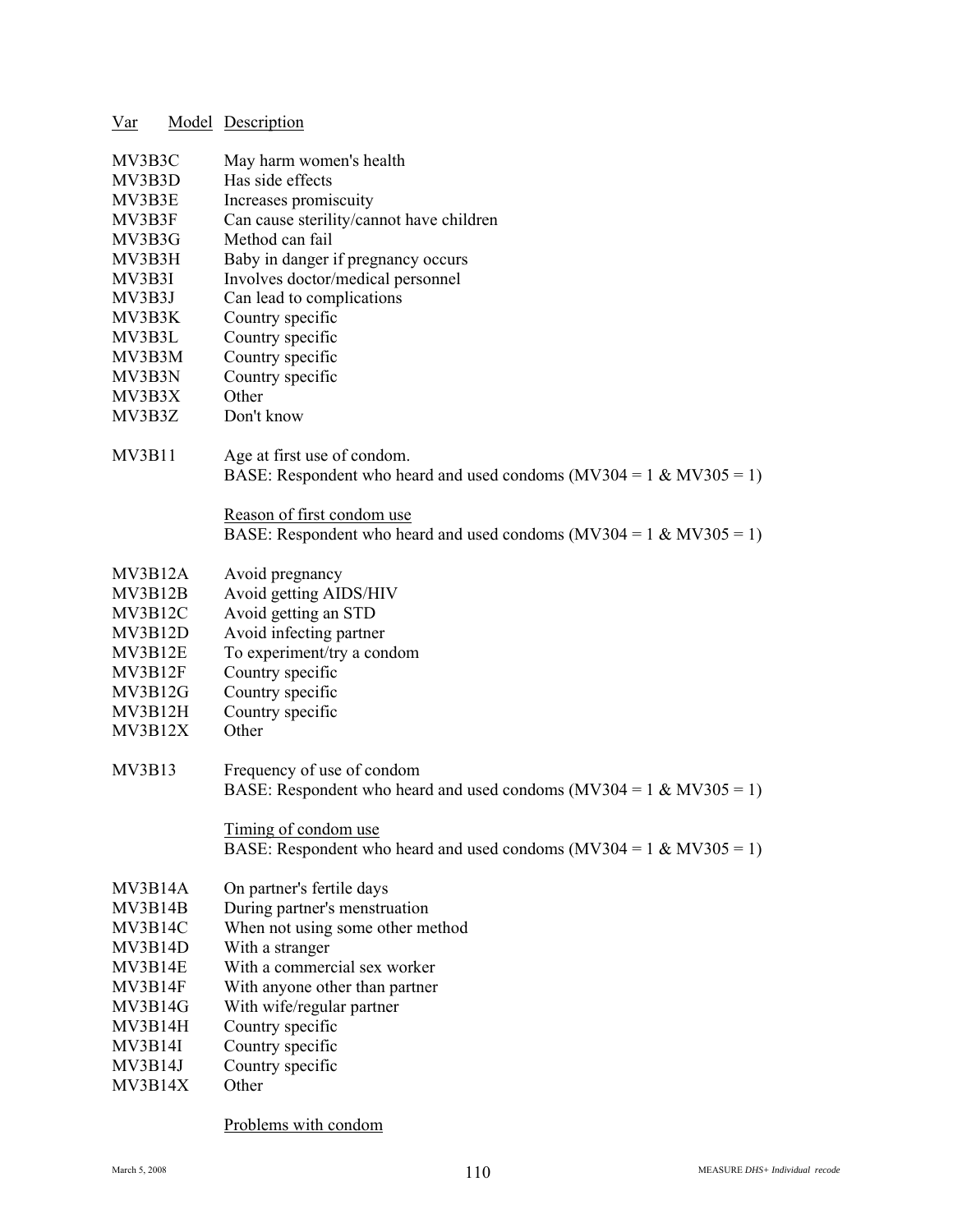BASE: Respondent who heard and used condoms  $(MV304 = 1 \& MV305 = 1)$ 

- MV3B15A Too expensive
- MV3B15B Embarrassing to obtain
- MV3B15C Difficult to dispose of
- MV3B15D Difficult to put on/take off
- MV3B15E Spoils the mood
- MV3B15F Diminishes pleasure
- MV3B15G Wife/partner objects, does not like
- MV3B15H Wife/partner got pregnant
- MV3B15I Inconvenient to use/messy
- MV3B15J Condom broke
- MV3B15K Country specific
- MV3B15L Country specific
- MV3B15M Country specific
- MV3B15X Other
- MV3B15Y No problem

### Purchase of condoms BASE: Respondent who used condoms at each intercourse (MV3B13 = 1)

- MV3B16 Brand of condom
- MV3B17 Source of condoms
- MV3B18 Cost of condom's packet
- MV3B19 Number of condom in each packet
- MV3B20 Affordability of condoms

# Other aspects of condom use

# BASE: Respondent who have heard of condoms( $MV304 = 1$ )

- MV3B21A Diminish a man's sexual pleasure
- MV3B21B Inconvenient to use
- MV3B21C Can be reused
- MV3B21D Protects against disease
- MV3B21E Women has no right to tell a man whether he should use it
- MV3B22 Consider getting sterilized BASE: Heard of male sterilization but did not use it (MV304 = 1 & MV305 = 0)

#### Benefits of male sterilization

BASE: Would consider sterilization or used male or female sterilization (MV3B22 =1 or  $MV3B22 = 5$  or  $MV3B22 = 4$ )

- MV3B23A Puts man in control
- MV3B23B Effective method
- MV3B23C Operation is safe
- MV3B23D Safer than female sterilization
- MV3B23E Operation is inexpensive
- MV3B23F Less expensive than female sterilization
- MV3B23G Operation is simple
- MV3B23H Gives man freedom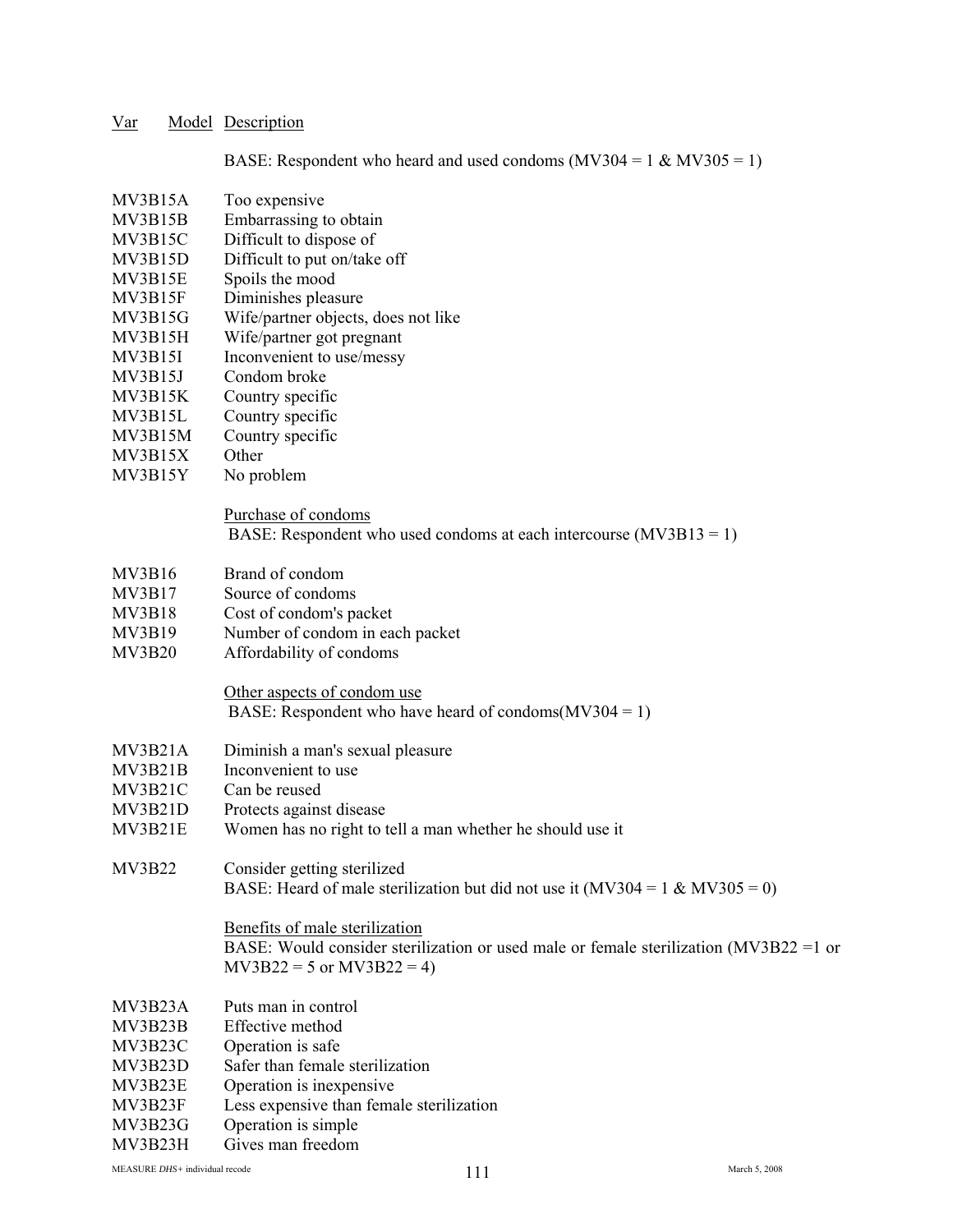| Var | Model Description |
|-----|-------------------|
|     |                   |

| Country specific<br>MV3B23I |  |
|-----------------------------|--|
|-----------------------------|--|

- MV3B23J Country specific
- MV3B23K Country specific
- MV3B23X Other

## Reason never consider sterilization

BASE: Women who would not consider getting sterilized (MV3B22 = 2)

- MV3B24A Against religion
- MV3B24B Bad for man's health
- MV3B24C Operation not safe
- MV3B24D Less intrusive ways available
- MV3B24E May want more children
- MV3B24F May remarry some day
- MV3B24G Loss of wages
- MV3B24H Loss of sexual function
- MV3B24I Loss of manliness
- MV3B24J Country specific
- MV3B24K Country specific
- MV3B24L Country specific
- MV3B24X Other
- MV3B25A Contraception is woman's business and a man should not worry
- MV3B25B Sterilized women become promiscuous
- MV3B25C To a man equivalent to being castrated
- MV3B25D Woman can get pregnant not the man, so the women should be sterilized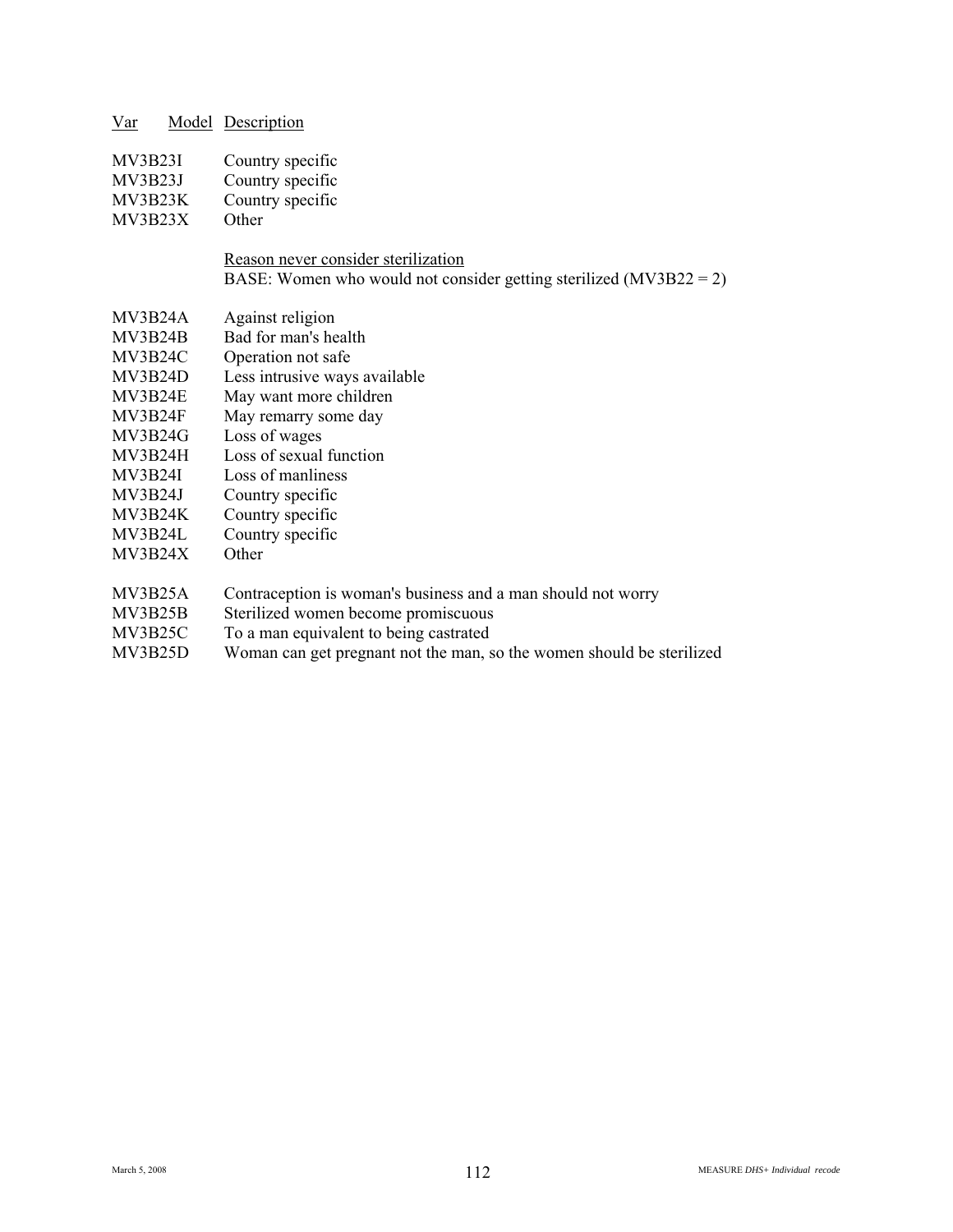# **Section 51 (MREC51)** Marriage

Var Model Description

| MV501                 | Current marital status of the respondent.                                                                                                                                                                                                                                                                            |
|-----------------------|----------------------------------------------------------------------------------------------------------------------------------------------------------------------------------------------------------------------------------------------------------------------------------------------------------------------|
| MV502                 | Whether the respondent is currently, formerly or never married (or lived with a partner).<br>Currently married includes married men and men living with a partner, and formerly married<br>includes widowed, divorced, separated men and men who have lived with a partner but are<br>not now living with a partner. |
| MV503                 | Whether the respondent has been married or lived with a woman once or more than once.<br>BASE: Ever-married men (MV501 $\leq$ 0).                                                                                                                                                                                    |
| MV505                 | The number of wives the respondent currently has. This is the number of wives and live-in<br>partners.<br>BASE: Currently married or in union men $(MV502 = 1)$ .                                                                                                                                                    |
| MV505A<br>MV505B      | Number of wives<br>Number of live-in partners                                                                                                                                                                                                                                                                        |
|                       | First marriage or union                                                                                                                                                                                                                                                                                              |
|                       | Variables MV507 to MV513 relate to the date of start of the first marriage or union.<br>BASE: Ever-married men (V501 $\leq$ 0).                                                                                                                                                                                      |
| MV507<br><b>MV508</b> | Month of start of first marriage or union (see note on imputed dates).<br>Year of start of first marriage or union (see note on imputed dates). This variable occupies 4<br>digits.                                                                                                                                  |
| MV509                 | Century month code of the date of start of first marriage or union (see note on century month<br>codes).                                                                                                                                                                                                             |
| MV510                 | Completeness of information for the date of start of the first marriage or union (see note on<br>imputed dates).                                                                                                                                                                                                     |
| MV511                 | Age at start of first marriage or union is calculated from the century month code of the date<br>of start of first marriage or union and the century month code of the date of birth of the<br>respondent.                                                                                                           |
| MV512                 | Years since start of first marriage or union is calculated from the century month code of the<br>start of first marriage or union and the century month code of the date of interview.                                                                                                                               |

MV513 Marital duration is actually the number of years elapsed since the start of the first marriage or union until the date of interview grouped into five-year groups, irrespective of whether the respondent is still married to his first partner.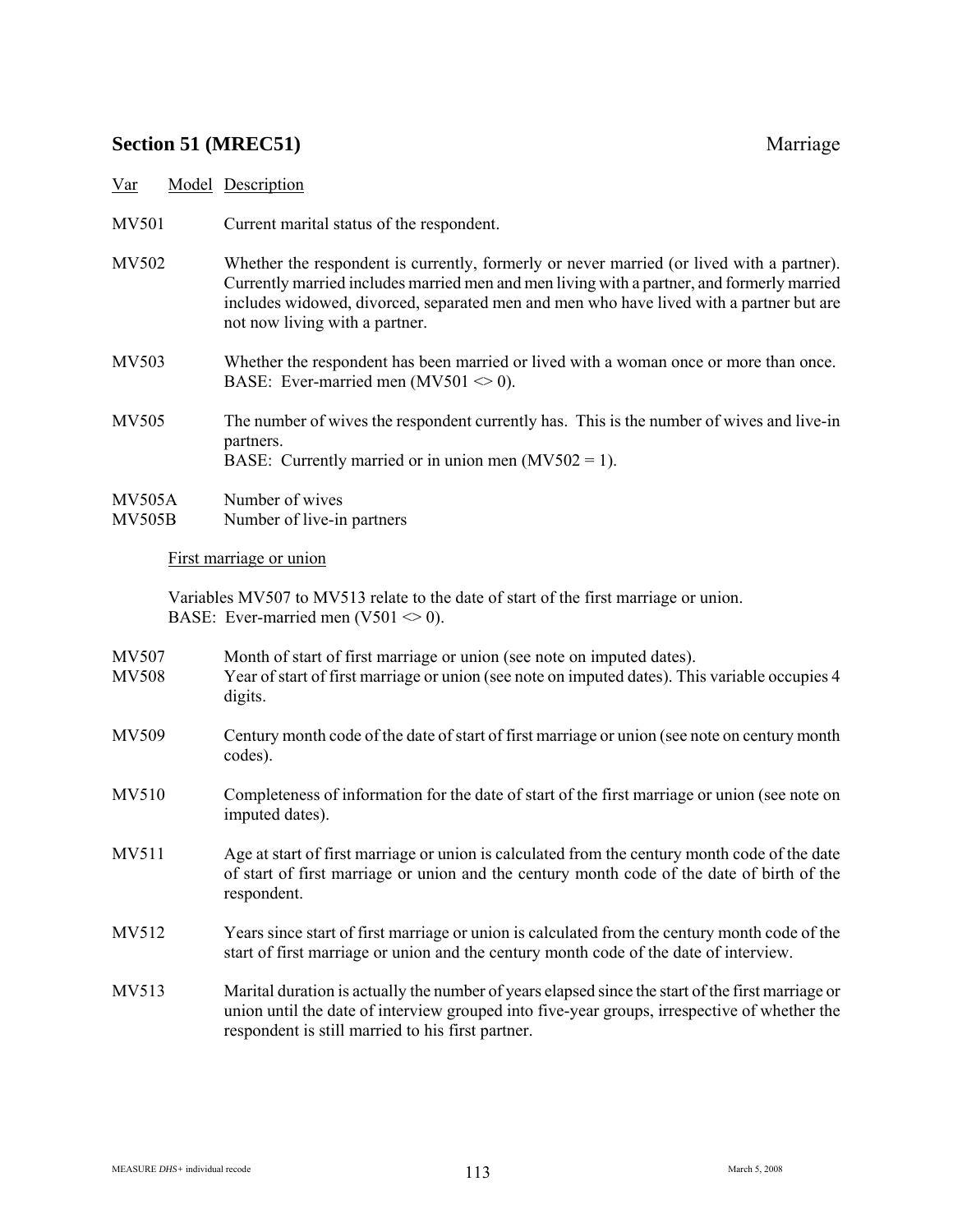### Sexual intercourse

Variables MV525 to MV528 relate to age at first intercourse, frequency of intercourse and time since last sexual relations. BASE (for variables MV527 to MV532): Respondents who have had sexual intercourse (MV525  $\leq$  0).

- MV525 Age at first sexual intercourse. Respondents who had never had sex are coded 0.
- MV527 Time since the last sexual relations as reported by the respondent. The first digit gives the units in which the respondent gave his answer: 1 - Days ago, 2 - Weeks ago, 3 - Months ago, 4 - Years ago,, with 9 meaning a special answer was given. The last two digits give the time in the units given. Any value for time greater than 90 is a special answer.
- MV531 Age at first sexual intercourse imputed. This is the same as MV525, except for respondents who reported that their first sexual intercourse was at the time of their union. For these cases, the age at first sex is taken from the age at first union. In cases where the age at first sex was inconsistent with the age at conception of the first child, but only by one year (V532  $= 3$ ), the age at first sex was reduced by one year, consistent with the "Rule of one" applied in DHS I which is the correction of the data if the error is no more than a month. Other cases flagged as inconsistent on variable V532 (codes 1, 2, 4, 5) are recoded as 97 (inconsistent). Cases coded 6 on V532 are not changed.

### MV532 Flag variable for inconsistencies found in editing the responses for MV525.

- 0 No flag
- 1 Respondent reported age at first sexual intercourse that exceeds his current age
- 2 Respondent reported his age at first sexual intercourse as occurring more than one year after the conception of his first child
- 3 Respondent reported his age at first sexual intercourse as occurring up to one year after the conception of his first child
- 4 Respondent reported that his first sexual intercourse was at the time of his first marriage, but the respondent was never married
- 5 Respondent reported that his first sexual intercourse was at the time of his first marriage, but his first marriage occurred after the conception of his first child
- 6 Respondent reported his first sexual intercourse as being after his first marriage
- MV534 Whether the respondent, who is not currently married or living with a man, has a regular, occasional, or no sexual partner. BASE: Men who are not currently married and not living with a woman ( $MV502 \le 1$ ).
- MV534A One or more regular partner.
- MV535 Whether the respondent has ever been married or lived with a woman. BASE: Men who are not currently married and not living with a woman ( $MV502 \le 1$ ).
- MV536 Recent sexual activity. Whether the respondent had sex and whether it was during the last 4 weeks.
- MV538 Total wives, and partners including current and all former wives and partners
- MV539 Other regular sexual partners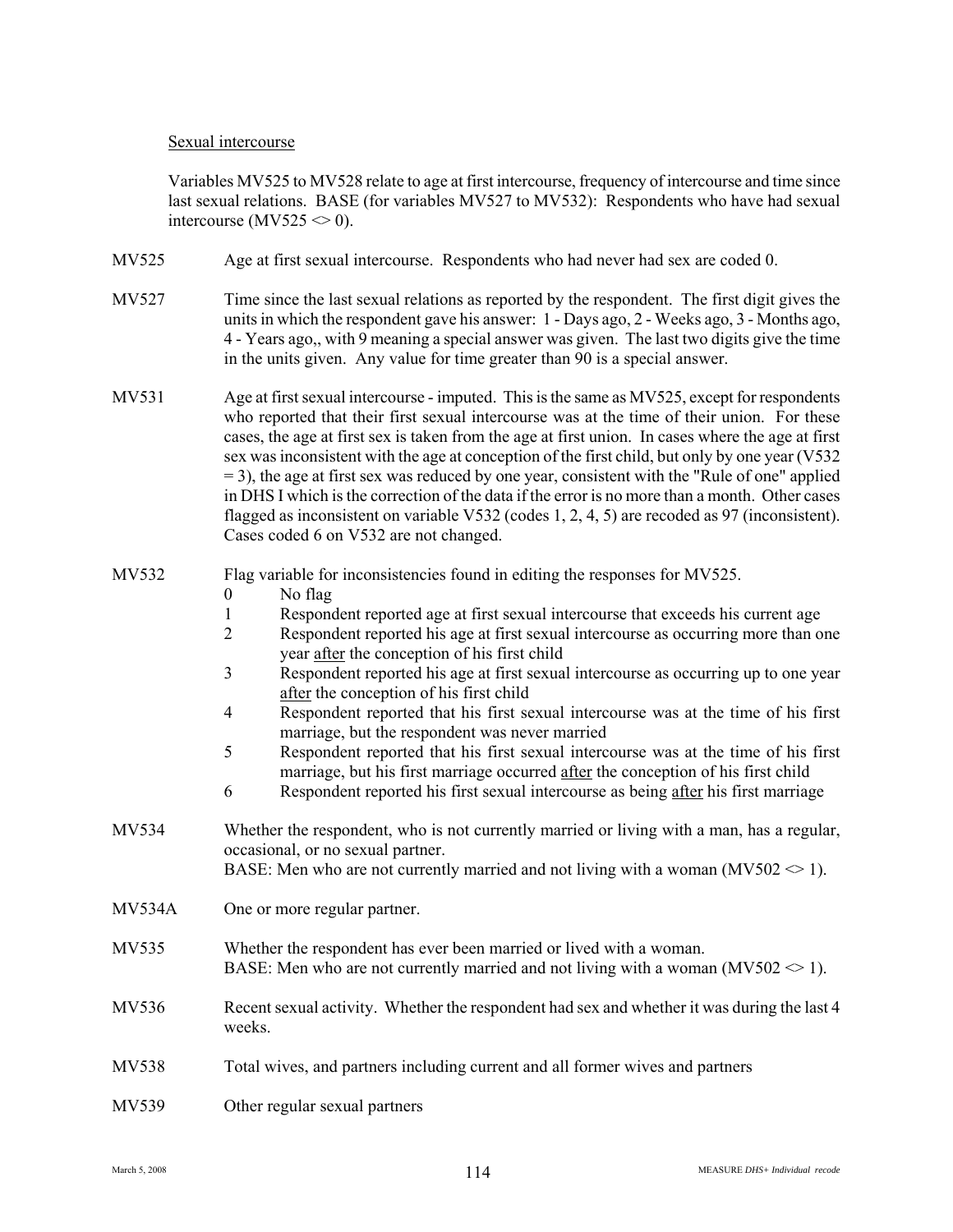# **Section 61 (MREC61)** Fertility Preferences

#### Var Model Description

- MV602 Fertility preferences. This variable comes primarily from a single question in the MEASURE *DHS*+ questionnaires. This is the same question used in the DHS I Model "B" questionnaire, the DHS II, and the DHS III Model "A" and "B" questionnaires. However, for DHS I Model "A" questionnaires, this variable was constructed from a series of questions. Men who respond that they want another child, but when asked when they would like the next child, respond that they ca not have anymore children or their wife cannot get pregnant, are classified in the "declared infecund category", and not in the "Wants another" category. These men can be identified in variable MV616, where the original response to the question asking how long they would like to wait before having another child is recorded. In some countries, men who had never had sexual intercourse were not asked the questions relating to desire for future children, and are coded 6 on MV602. BASE: *All men*.
- MV603 Preferred waiting time before the birth of another child is created from a single question asking how long from the date of interview the respondent would like to wait before the birth of the next child. In some countries there may be some additional non-numeric responses to the question of how long to wait before the next birth. These are assigned additional codes on a country-specific basis.

BASE: *All* men who want another child (MV602 = 1).

- MV604 The preferred waiting time to the next birth is grouped into 12-month categories with responses of more than six years coded as 6+ years. Non-numeric responses are coded into one group (7 "Non-numeric"), but with "Don't know" and missing responses in their own categories (8  $\&$  9). The additional response "Soon/Now" is not grouped with the other nonnumeric codes, but is recoded as less than one year waiting time. BASE: *All* men who want another child (MV602 = 1).
- MV605 Desire for more children is a constructed variable classifying respondents who want more children by whether they want the next child soon (less than 2 years) or they want the next child later (2+ years). In some countries, men who had never had sexual intercourse were not asked the questions relating to desire for future children, and are coded 8 on V605. BASE: *All men*.
- MV610 Whether the respondent thinks his partner approves of couples using a method to avoid pregnancy. BASE: Currently married or in-union men  $(MV502 = 1)$ .
- MV611 How often the respondent discussed family planning with his partner in the past year. BASE: Currently married or in-union men  $(MV502 = 1)$ .
- MV612 Whether the respondent approves, in general, of couples using a method to avoid pregnancy.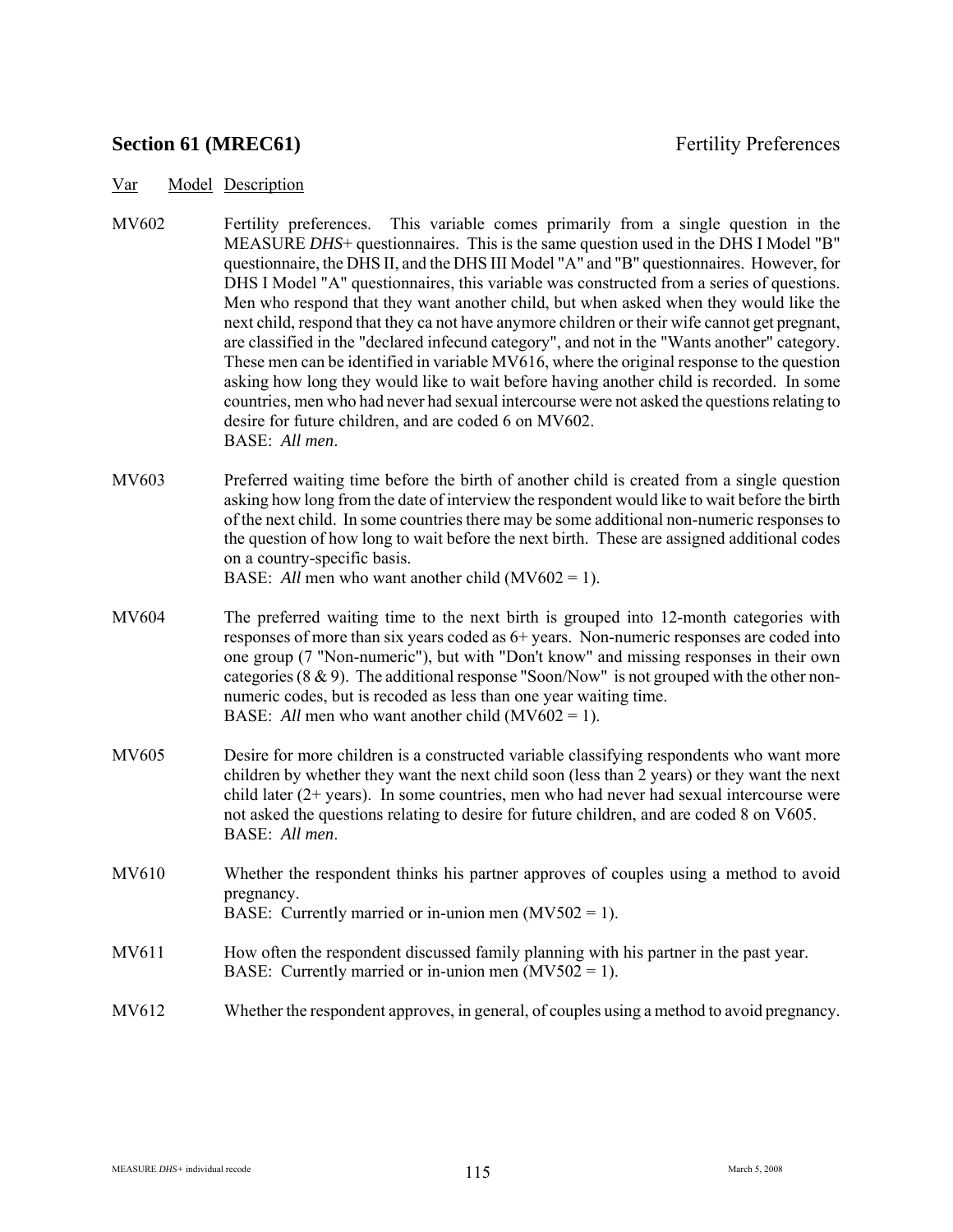- MV613 The ideal number of children that the respondent would have liked to have in his whole life, irrespective of the number he already has. In many countries it was possible for a respondent to reply to this question with a range of values, in which case this variable contains the midpoint between these values. If the midpoint is not an exact number then the number is rounded up in half the cases and rounded down for the other half. In situations where a range of values was collected, the original variables are included as country-specific variables. In some countries, additional country-specific categories are included, such as "It depends on God" or "As many as I can support" and are given country-specific codes.
- MV614 This variable groups the preceding variable such that 6 or more children are in one category 6+ and all non-numeric responses are coded 7.
- MV616 This variable records the original response to the question "How long would you like to wait from now before the birth of another child?" The first digit gives the units in which the respondent answered (1 indicates months, 2 indicates years, and 9 indicates a special response), while the last two digits give the time in those units. If the units value is 9 then the variable contains a special response, and if the duration value is greater than 90 this also indicates a special response. For example, code 994 is used for the responses "Soon/Now", and code 299 would mean that the response was given in years but the actual duration was missing on the questionnaire.

BASE: *All* men who want another child (MV602 = 1), plus those originally responding that they want another child, but then say their partner cannot get pregnant (see also MV602).

- MV621 Whether the respondent believes his partner wants the same number of children, more children or fewer children than he wants herself. BASE: Currently married or in union men  $(MV502 = 1)$ .
- MV627 Ideal number of boys.
- MV628 Ideal number of girls.
- MV629 Ideal number of either sex.

These three variables should sum to the total ideal number of children given in variables MV613. If the response to the question for variables MV613 is a non-numeric response, these variables are coded with the same response. In addition, there may be non-numeric responses on each of these questions. Country specific categories for non-numeric responses may also be recorded for these variables.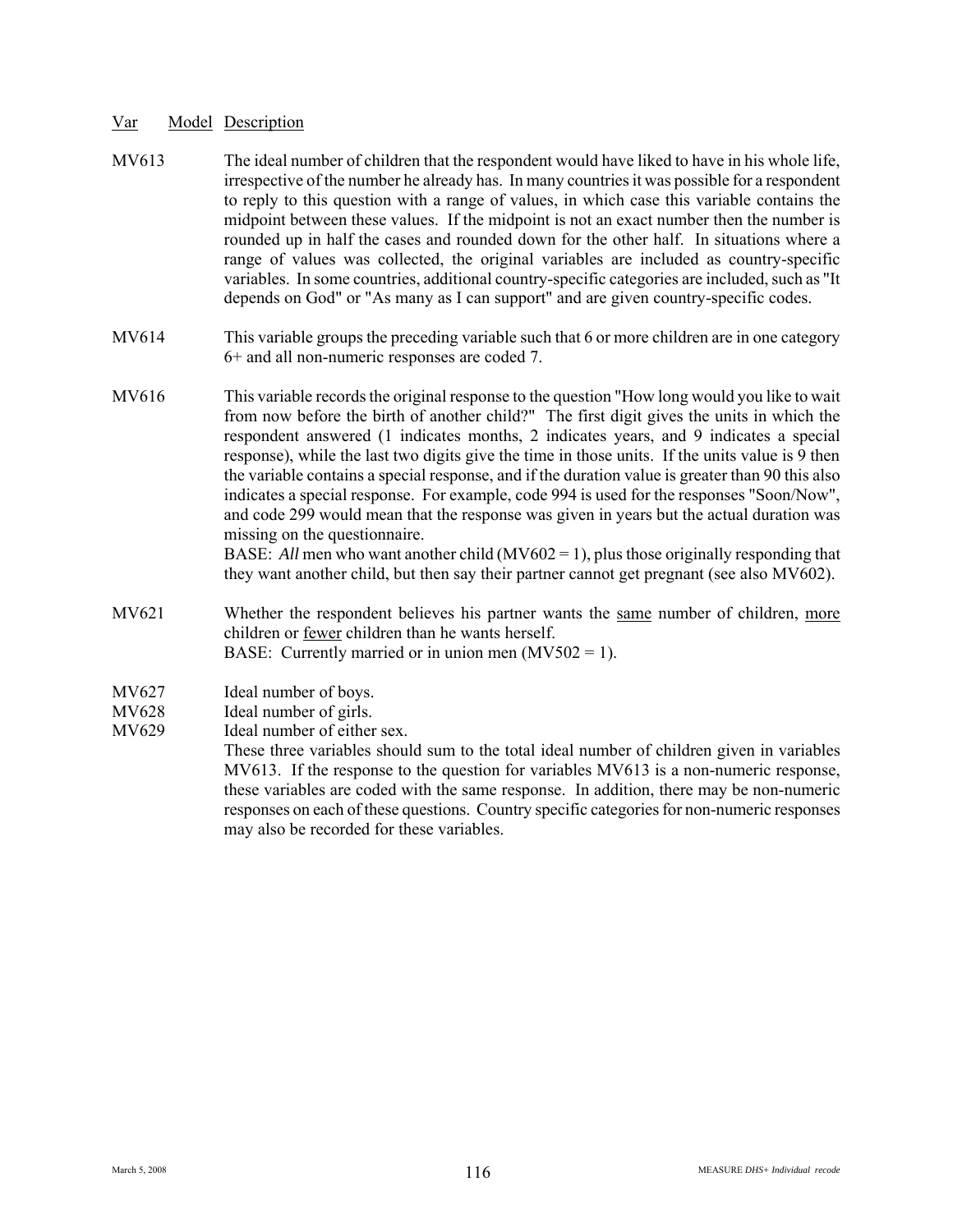|                       | Whether the respondent discussed the practice of family planning with any of the following                      |
|-----------------------|-----------------------------------------------------------------------------------------------------------------|
|                       | people:                                                                                                         |
| <b>MV630A</b>         | Husband or partner                                                                                              |
| <b>MV630B</b>         | Mother                                                                                                          |
| <b>MV630C</b>         | Father                                                                                                          |
| <b>MV630D</b>         | Sister(s)                                                                                                       |
| <b>MV630E</b>         | Brother(s)                                                                                                      |
| <b>MV630F</b>         | Daughter(s)                                                                                                     |
| <b>MV630G</b>         | Mother-in-law                                                                                                   |
| <b>MV630H</b>         | Friends or neighbors                                                                                            |
| <b>MV630I</b>         | Country specific                                                                                                |
| <b>MV630J</b>         | Country specific                                                                                                |
| <b>MV630K</b>         | Country specific                                                                                                |
| <b>MV630L</b>         | Country specific                                                                                                |
| <b>MV630M</b>         | Country specific                                                                                                |
| <b>MV630N</b>         | Country specific                                                                                                |
| MV630O                | Country specific                                                                                                |
| <b>MV630X</b>         | Other people                                                                                                    |
| MV631                 | Problem if became pregnant                                                                                      |
|                       | BASE: Wife listed first is not currently pregnant (MV642(1) $\leq$ 1).                                          |
|                       | Reason for not having sex                                                                                       |
| <b>MV633A</b>         | Husband has STD                                                                                                 |
| <b>MV633B</b>         | Husband has other women                                                                                         |
| <b>MV633C</b>         | Recent birth                                                                                                    |
| <b>MV633D</b>         | Tired, mood                                                                                                     |
| <b>MV633E</b>         | Country specific                                                                                                |
| <b>MV633F</b>         | Country specific                                                                                                |
| MV633G                | Country specific                                                                                                |
|                       | Husband's rights                                                                                                |
| <b>MV634A</b>         | Get angry                                                                                                       |
| <b>MV634B</b>         | Refuse financial support                                                                                        |
| <b>MV634C</b>         | Use force for unwanted sex                                                                                      |
| <b>MV634D</b>         | Have sex with another women                                                                                     |
| MV635                 | Wife number would prefer next child with                                                                        |
|                       | BASE: Respondent with more than one partner who wants to have another child $(MV602 = 1)$<br>& MV035 $\leq$ 0). |
| MV636                 | Planning to have children with any other partner                                                                |
| MV637                 | Plan to take another wife                                                                                       |
| MV638                 | Main reason may take another wife                                                                               |
| <b>MV640</b><br>MV641 | Sequence number of partners<br>Line number of wives/partners                                                    |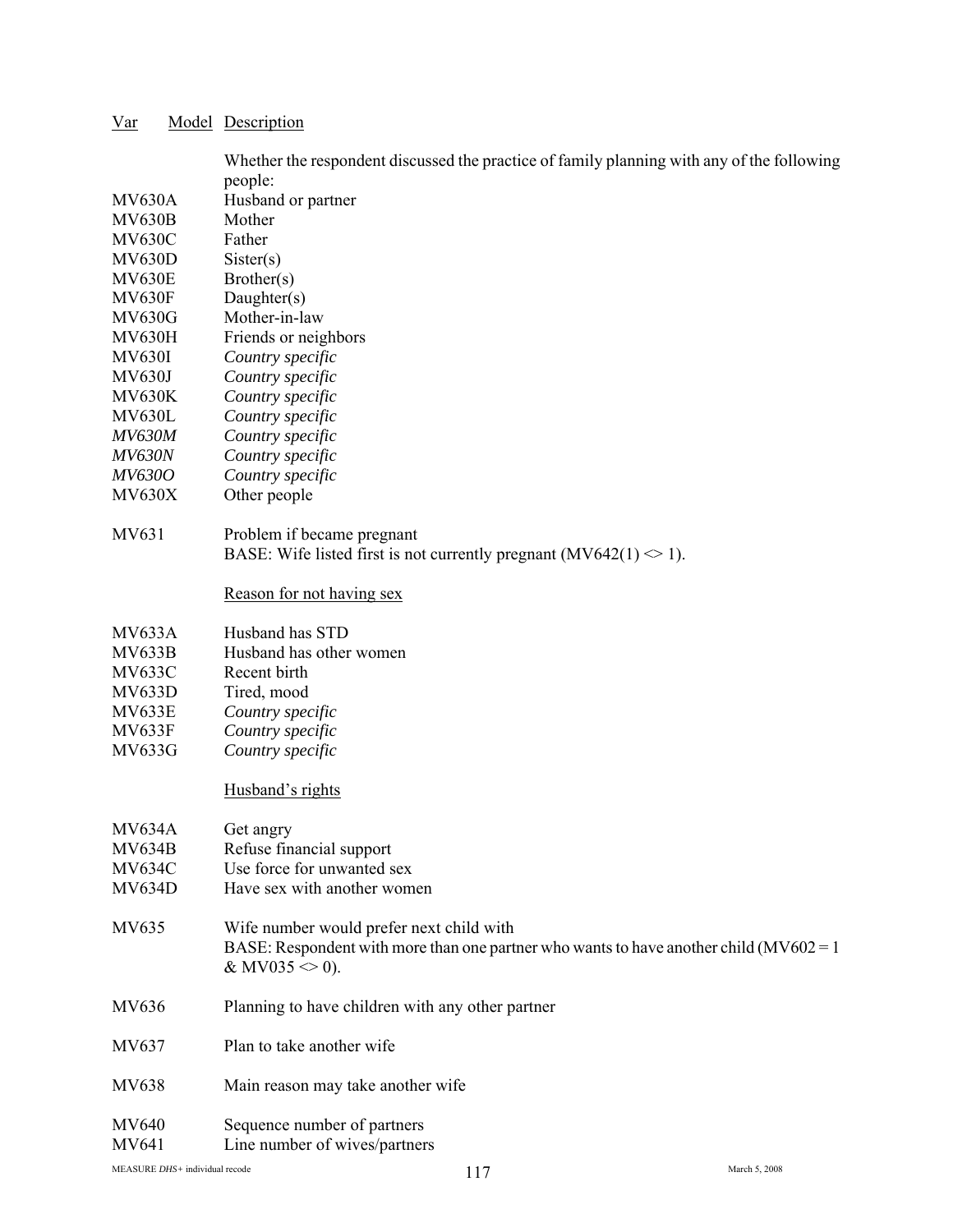| MV642<br>MV643                 | Partner currently pregnant<br>Current pregnancy wanted                           |
|--------------------------------|----------------------------------------------------------------------------------|
| MV644                          | Problem if became pregnant                                                       |
| MV645                          | Wives' desire for children                                                       |
| MV646<br>MV647<br><b>MV648</b> | Discussed FP with partner<br>Wife approves FP<br>Discussed FP with health worker |
| <b>MV649A</b>                  | Interest in avoiding unwanted pregnancies                                        |
| <b>MV649B</b>                  | Interest in helping his partner to have a safe pregnancy.                        |
| <b>MV649C</b>                  | Interest in helping to care for newborn infants                                  |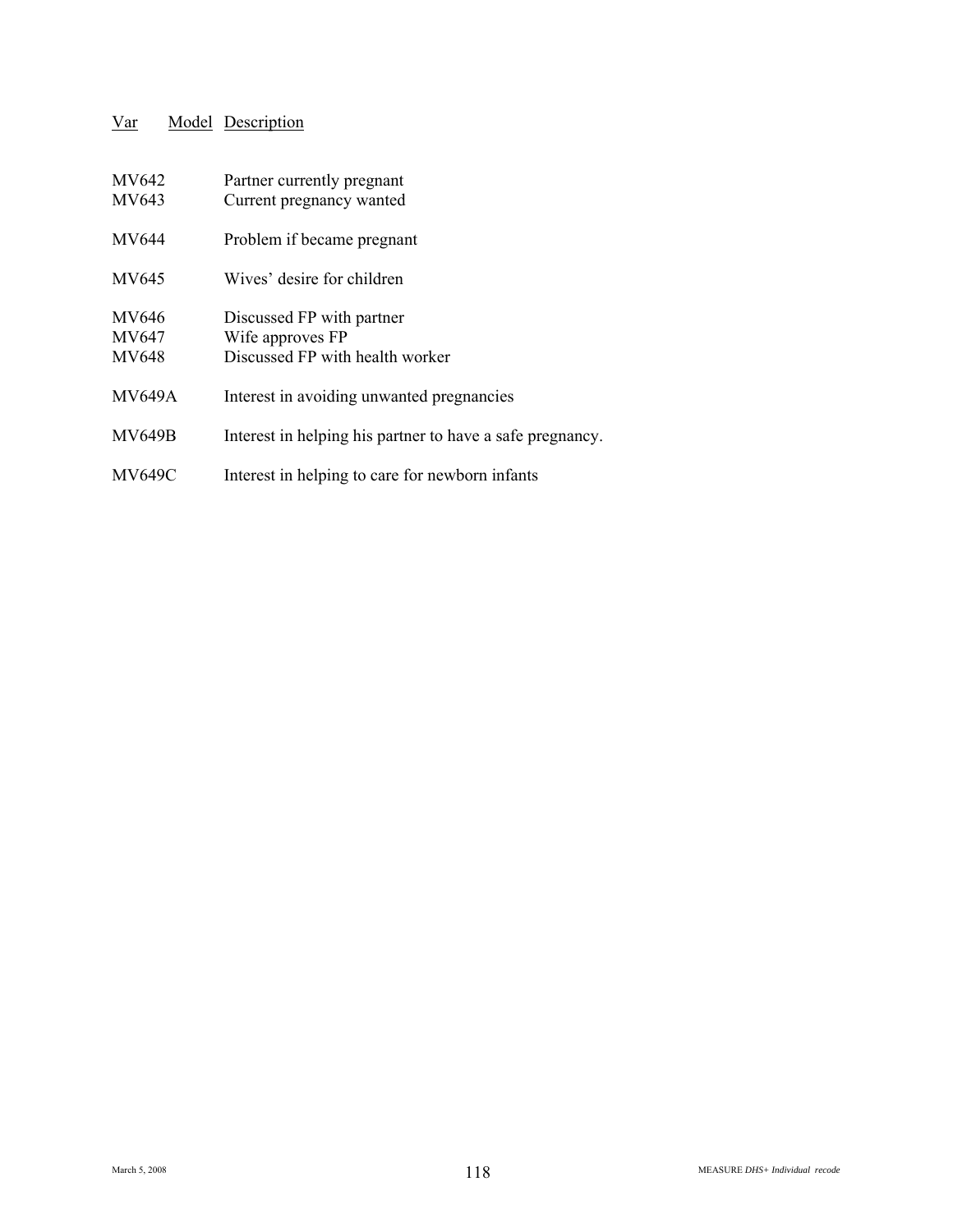| Var   | Model Description                                                                                                                                                                                        |
|-------|----------------------------------------------------------------------------------------------------------------------------------------------------------------------------------------------------------|
| MV714 | Whether the respondent is currently working.                                                                                                                                                             |
| MV716 | Respondent's occupation as collected in the country. Codes are country-specific.<br>BASE: Men who are currently working or who have worked in the last 12 months<br>$(MV731 = 1 \text{ or } MV731 = 2).$ |
| MM717 | Agricultural categories also include<br>Standardized respondent's occupation groups                                                                                                                      |

MV717 Standardized respondent's occupation groups. Agricultural categories also include fishermen, foresters and hunters and are not the basis for selection of agricultural/nonagricultural workers. In countries, where it is not possible to differentiate between selfemployed agricultural workers and agricultural employees, no attempt has been made to use other information, and code 4 has been used for both categories. The analyst may wish to use other related information to differentiate between these two categories. BASE: Men who are currently working or who have worked in the last 12 months  $(MV731 = 1$  or  $MV731 = 2$ ).

- MV719 Whether the respondent works for a family member, for someone else or is self-employed. BASE: Men currently working  $(MV731 = 1 \text{ or } MV731 = 2)$ .
- MV721 X Works at home or away.
- MV731 Whether the respondent worked in the last 12 months.
- MV732 Whether the respondent works throughout they year, seasonally, or just occasionally. BASE: Men who are currently working or who have worked in the past year  $(MV731 = 1$  or  $M<sub>V</sub>731 = 2$ ).
- MV733 For seasonal or part year workers, the number of months they worked in the last twelve months.

BASE: Men who are working seasonally or for part of the year  $(MV732 = 2)$ .

- MV736 Usual amount the respondent earns in cash for the work he does. This variable is 8 digits in size. The first digit gives the units in which the amount was specified, while the remaining digits give the total amount. The first digit, or units digit, is coded as follows:
	- 1 per hour
	- $2$  per day
	- 3 per week
	- 4 **per month**
	- 5 **per year**

For example, 30000400 would indicate that the respondent received 400 per week. The currency and units of currency used are country specific. BASE: Men paid cash for their work  $(MV7?? = 1)$ .

V740 Whether the respondent works on his own land, family land, rented land or on someone else's land.

BASE: Men who are currently working or who have worked in the last 12 months, and who work or worked in agriculture (MV716 = country-specific agricultural category).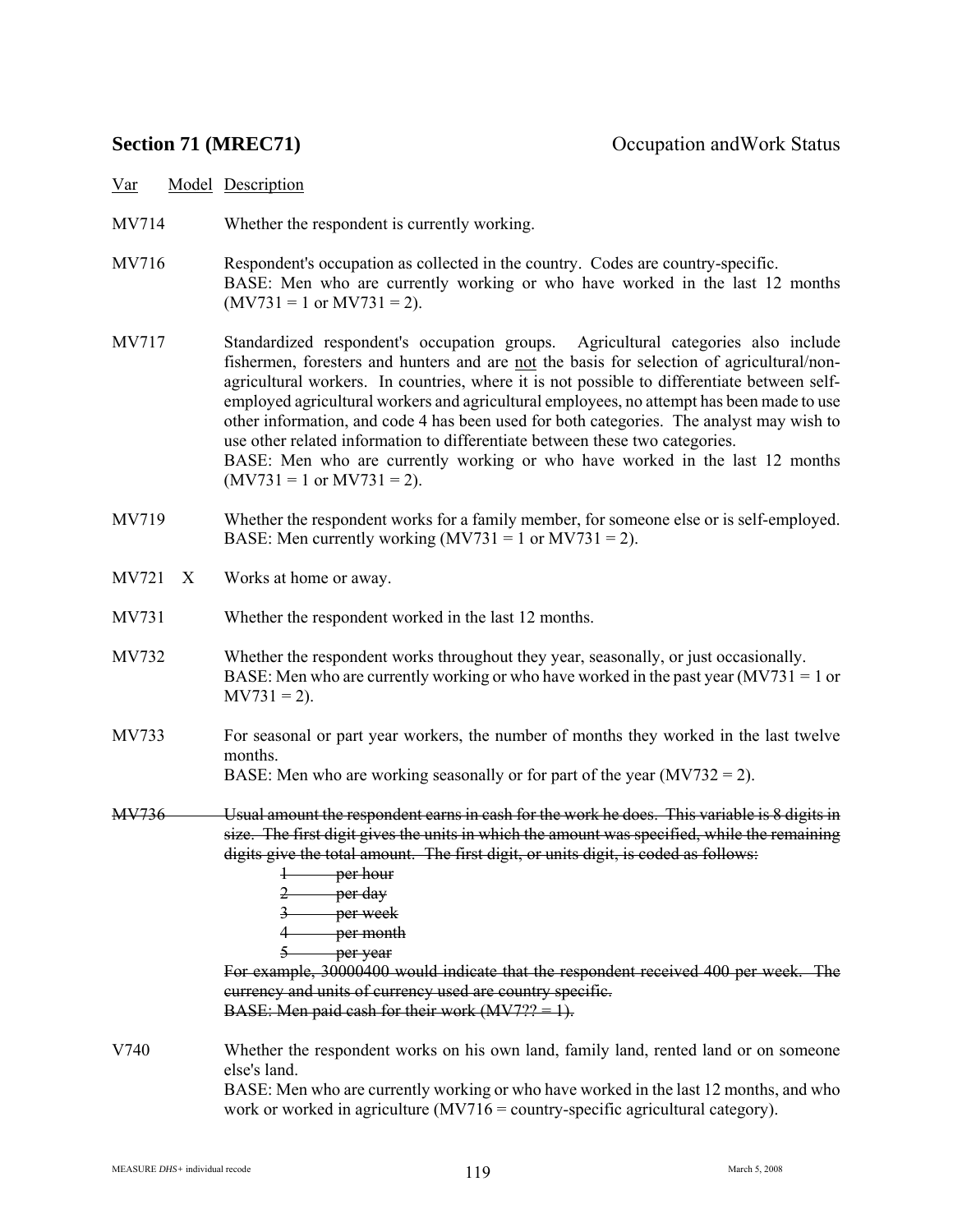- MV741 Type of earnings for work
- MV742 Portion of the household expenditures the respondent's earnings pay. BASE: Respondents working for cash  $(MV741 = 1$  or  $MV741 = 2)$ .

### Final say of the respondent on key issues

- MV743A Own health care
- MV743B Making large household purchases
- MV743C Making household purchases for daily needs
- MV743D Visits to family or relatives
- MV743E Food to be cooked each day
- MV743F Deciding what to do with money wife earns
- MV743G Deciding how many children to have

### Justification of wife's beating

- MV744A Goes out without telling him
- MV744B Neglects the children
- MV744C Argues with him
- MV744D Refuses to have sex with him
- MV744E Burns the food
- MV745 Activity last 12 months. BASE: Respondents who worked last 12 months  $(MV714 = 1 \text{ or } MV716 = 1)$ .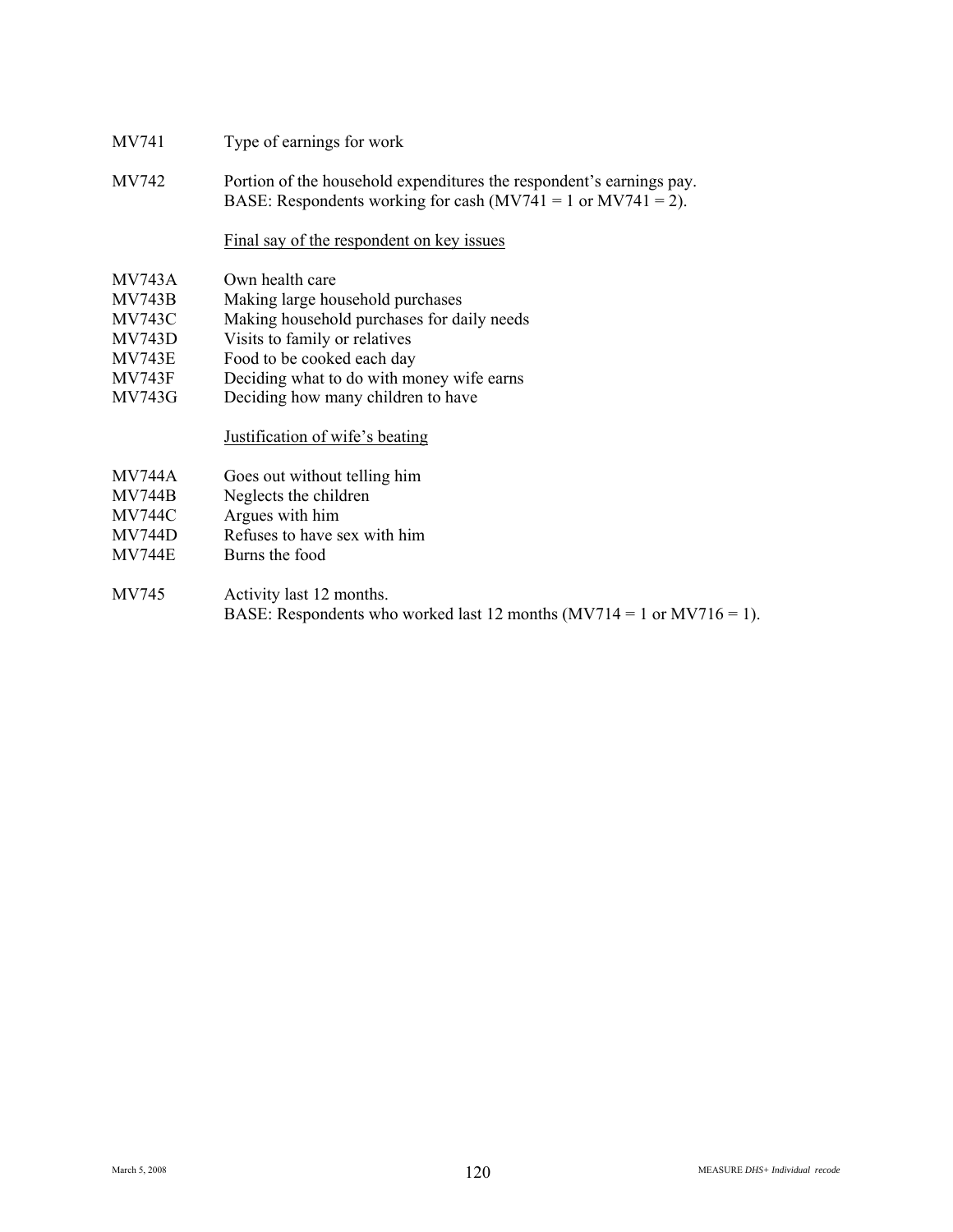## **Section 75 (MREC75)** AIDS and Condom Use

Var Model Description

MV750 Heard of sexually transmitted disease

MV751 Whether the respondent has ever heard of AIDS (Acquired Immune Deficiency Syndrome).

|               | Sources of information from which the respondent has learned most about AIDS. |
|---------------|-------------------------------------------------------------------------------|
| <b>MV752A</b> | Radio                                                                         |
| <b>MV752B</b> | Television                                                                    |
| <b>MV752C</b> | Newspapers or magazines                                                       |
| <b>MV752D</b> | Pamphlets or posters                                                          |
| <b>MV752E</b> | Clinies or health workers                                                     |
| <b>MV752F</b> | Churches or mosques                                                           |
| <b>MV752G</b> | Schools or teachers                                                           |
| <b>MV752H</b> | Community meetings                                                            |
| <b>MV7521</b> | Friends or relatives                                                          |
| <b>MV752J</b> | Work place                                                                    |
| <b>MV752K</b> | <del>Country specific</del>                                                   |
| <b>MV752L</b> | <del>Country specific</del>                                                   |
| <b>MV752M</b> | <del>Country specific</del>                                                   |
| <b>MV752N</b> | Country specifie                                                              |
| <b>MV7520</b> | Country specifie                                                              |
| <b>MV752X</b> | Other responses                                                               |
|               | BASE: Men who have heard of AIDS $(MV751 = 1)$ .                              |

MV753 Whether the respondent believes there is anything a person can do to avoid AIDS. BASE: Men who have heard of AIDS  $(MV751 = 1)$ .

> Ways in which the respondent thinks people can avoid AIDS BASE: Men who have heard of AIDS  $(MV751 = 1)$ .

| Abstaining from sex                          |
|----------------------------------------------|
| Using condoms during sex                     |
| Having only one sexual partner               |
| Avoiding sex wit prostitutes                 |
| Avoiding sex with homosexuals                |
| Avoiding blood transfusions                  |
| Avoiding injections                          |
| Avoiding kissing                             |
| Avoiding mosquito bites                      |
| Seeking protection from a traditional healer |
| Country specific                             |
| Country specific                             |
| Country specific                             |
| Country specific                             |
| Country specific                             |
| Country specific                             |
| Country specific                             |
| Country specific                             |
|                                              |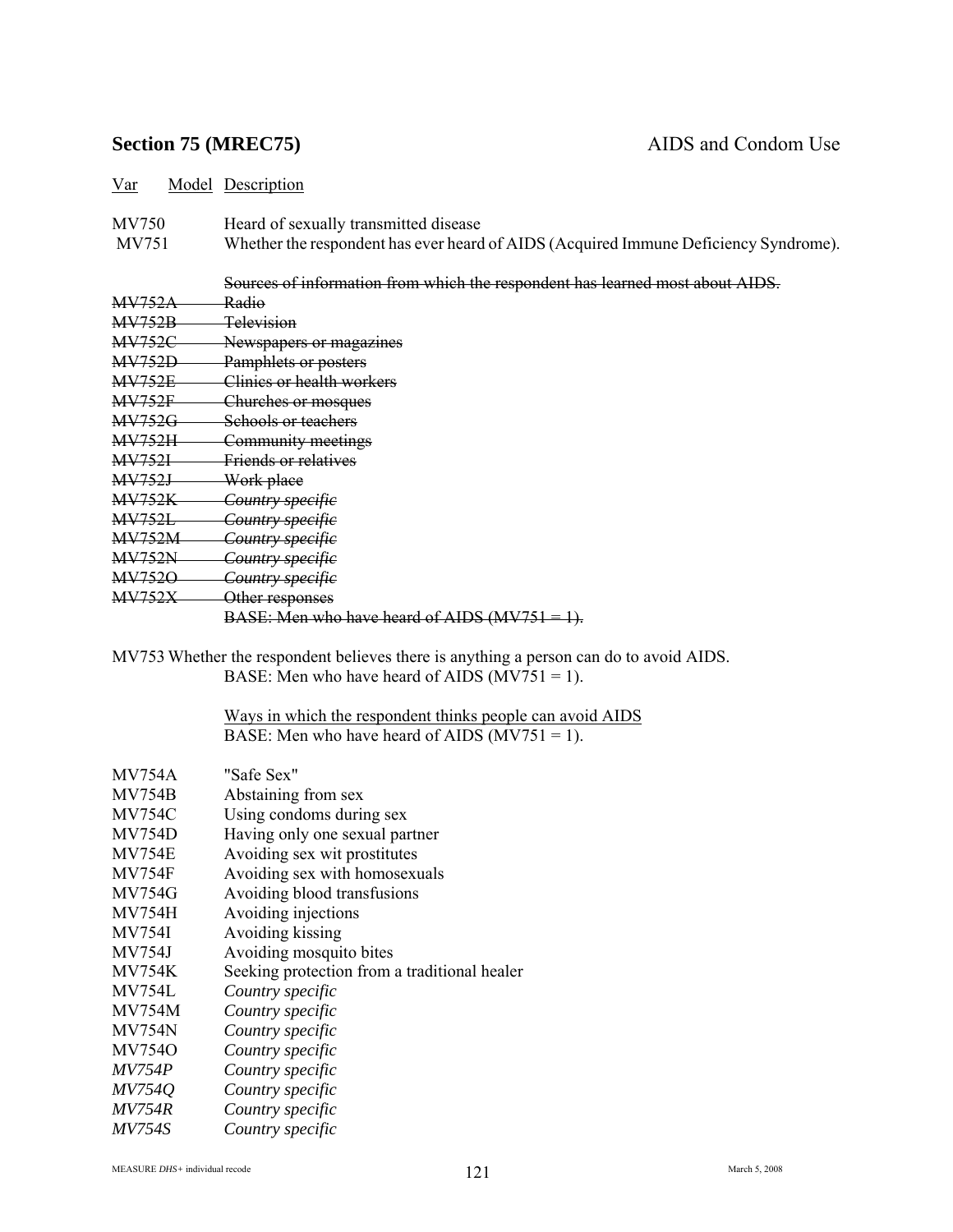| <i>MV754T</i> | Country specific                                                                               |  |  |  |  |
|---------------|------------------------------------------------------------------------------------------------|--|--|--|--|
| <b>MV754U</b> | Country specific                                                                               |  |  |  |  |
| <b>MV754V</b> | Country specific                                                                               |  |  |  |  |
| <b>MV754X</b> | Other responses                                                                                |  |  |  |  |
| <b>MV754Z</b> | Does not know any means of avoiding AIDS                                                       |  |  |  |  |
|               | <b>Ways to reduce AIDS</b>                                                                     |  |  |  |  |
|               | BASE: Respondents who have heard of AIDS ( $MV751 = 1$ ).                                      |  |  |  |  |
| MV754CP       | Reduce chances of AIDS by always using condoms during sex                                      |  |  |  |  |
| MV754DP       | Reduce chance of AIDS: have 1 sex partner with no other partner                                |  |  |  |  |
|               | <b>Means of getting AIDS</b>                                                                   |  |  |  |  |
|               | BASE: Respondents who have heard of AIDS ( $MV751 = 1$ ).                                      |  |  |  |  |
| MV754JP       | Get AIDS from mosquito bites                                                                   |  |  |  |  |
| MV754WP       | Get AIDS by sharing food with person who has AIDS                                              |  |  |  |  |
|               | What "Safe Sex" means to the respondent                                                        |  |  |  |  |
| <b>MV755B</b> | Abstaining from sex                                                                            |  |  |  |  |
| <b>MV755C</b> | Using condoms during sex                                                                       |  |  |  |  |
| <b>MV755D</b> | Having only one sex partner                                                                    |  |  |  |  |
| <b>MV755E</b> | Avoiding sex with prostitutes                                                                  |  |  |  |  |
| <b>MV755F</b> | Avoiding sex with homosexuals                                                                  |  |  |  |  |
| <b>MV755L</b> | Country specifie                                                                               |  |  |  |  |
| <b>MV755M</b> | Country specific                                                                               |  |  |  |  |
| <b>MV755N</b> | Country specifie                                                                               |  |  |  |  |
| <b>MV7550</b> | Country specific                                                                               |  |  |  |  |
| <b>MV755X</b> | Other responses                                                                                |  |  |  |  |
| <b>MV755Z</b> | Does not know the meaning of "Safe sex"                                                        |  |  |  |  |
|               | BASE: Men who responded that "Safe sex" was a way of avoiding AIDS (MV754A = 1).               |  |  |  |  |
| MV756         | Whether the respondent believes it is possible for a healthy-looking person to have the AIDS   |  |  |  |  |
|               | virus.<br>BASE: Men who have heard of AIDS ( $MV751 = 1$ ).                                    |  |  |  |  |
| <b>MV757</b>  | Whether the respondent believes that AIDS is a fatal disease.                                  |  |  |  |  |
|               | BASE: Men who have heard of AIDS $(MV751 = 1)$ .                                               |  |  |  |  |
| <b>MV758</b>  | Whether the respondent believes his risk of getting AIDS is small, moderate, great, no risk at |  |  |  |  |
|               | all, or that he already has AIDS.                                                              |  |  |  |  |
|               | BASE: Men who have heard of AIDS $(MV751 = 1)$ .                                               |  |  |  |  |
|               | Acceptability of messages on AIDS in the media                                                 |  |  |  |  |
| <b>MV759A</b> | Radio                                                                                          |  |  |  |  |
| <b>MV759B</b> | Television                                                                                     |  |  |  |  |
| <b>MV759C</b> | Newspapers                                                                                     |  |  |  |  |
| <b>MV759D</b> | Country specific                                                                               |  |  |  |  |
| <b>MV759E</b> | Country specific                                                                               |  |  |  |  |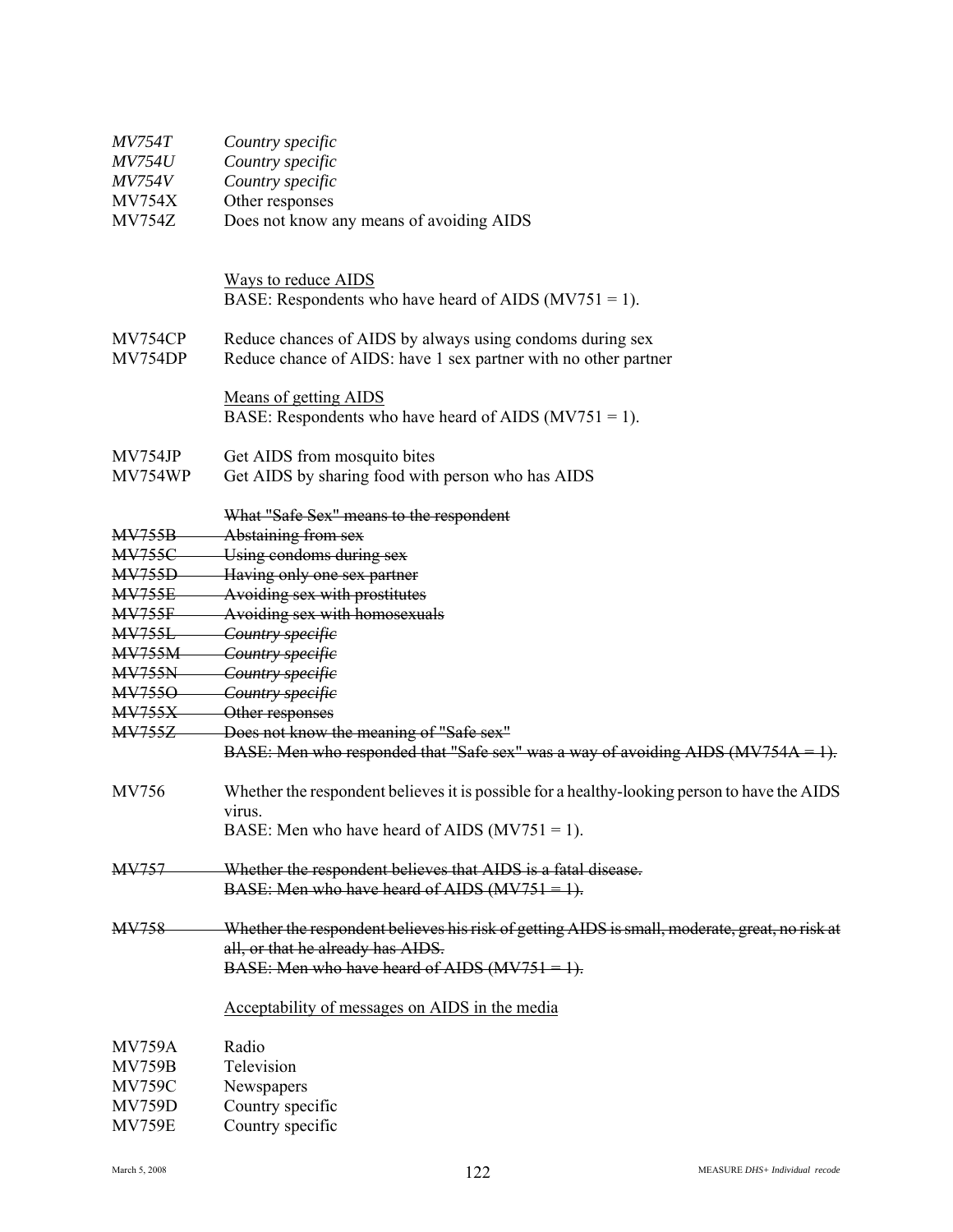| Var                            |  | <b>Model</b> Description                                                                   |  |  |  |  |
|--------------------------------|--|--------------------------------------------------------------------------------------------|--|--|--|--|
| <b>MV759F</b>                  |  | Country specific                                                                           |  |  |  |  |
| <b>MV759G</b>                  |  | Country specific                                                                           |  |  |  |  |
| <b>MV759H</b>                  |  | Country specific                                                                           |  |  |  |  |
| <b>MV759I</b>                  |  | Country specific                                                                           |  |  |  |  |
|                                |  |                                                                                            |  |  |  |  |
|                                |  | Ways in which the respondent has changed his sexual behavior, since hearing about AIDS, in |  |  |  |  |
|                                |  | order to avoid getting AIDS:                                                               |  |  |  |  |
| <b>MV760A</b>                  |  | Did not start sex                                                                          |  |  |  |  |
| <b>MV760B</b>                  |  | Stopped all sex                                                                            |  |  |  |  |
| <b>MV760C</b>                  |  | Started using condoms during sex                                                           |  |  |  |  |
| <b>MV760D</b>                  |  | Restricted the number of partners to one                                                   |  |  |  |  |
| <b>MV760E</b><br><b>MV760F</b> |  | Reduced the number of partners<br>Ask spouse to be faithful                                |  |  |  |  |
| <b>MV760G</b>                  |  | No more homosexual contacts                                                                |  |  |  |  |
| <b>MV760I</b>                  |  | Stopped receiving injections                                                               |  |  |  |  |
| <b>MV760L</b>                  |  | Country specifie                                                                           |  |  |  |  |
| <b>MV760M</b>                  |  | Country specifie                                                                           |  |  |  |  |
| <b>MV760N</b>                  |  | Country specifie                                                                           |  |  |  |  |
| <b>MV760O</b>                  |  | Country specific                                                                           |  |  |  |  |
| <b>MV760P</b>                  |  | Ask spouse to avoid prostitutes                                                            |  |  |  |  |
| <b>MV760V</b>                  |  | No non-sexual change in behavior                                                           |  |  |  |  |
| <b>MV760W</b>                  |  | Other (non-sexual) responses                                                               |  |  |  |  |
| <b>MV760X</b>                  |  | Other (sexual) responses                                                                   |  |  |  |  |
| <b>MV760Y</b>                  |  | Did not change behavior                                                                    |  |  |  |  |
| <b>MV760Z</b>                  |  | Don't know whether they changed behavior                                                   |  |  |  |  |
|                                |  | BASE: Men who have heard of AIDS and have ever had sexual intercourse (MV751               |  |  |  |  |
|                                |  | $MV525 \Leftrightarrow 0$ .                                                                |  |  |  |  |
| MV761                          |  | Whether the respondent used a condom the last time he had sexual intercourse.              |  |  |  |  |
|                                |  | BASE: Men who have ever had sexual intercourse (MV525 $\leq$ 0).                           |  |  |  |  |
|                                |  |                                                                                            |  |  |  |  |
|                                |  | Condom use during sexual intercourses                                                      |  |  |  |  |
|                                |  |                                                                                            |  |  |  |  |
| <b>MV761B</b>                  |  | With other woman (1)                                                                       |  |  |  |  |
| <b>MV761C</b>                  |  | With other woman (2)                                                                       |  |  |  |  |
| <b>MV761D</b>                  |  | For money                                                                                  |  |  |  |  |
| MV762                          |  | Source of condoms known by the respondent. If the respondent does not know where to get    |  |  |  |  |
|                                |  | condoms, this variables is coded 98.                                                       |  |  |  |  |
|                                |  | BASE: Men who have ever had sexual intercourse (MV525 $\Longleftrightarrow$ 0).            |  |  |  |  |
|                                |  | Source for male condom                                                                     |  |  |  |  |
|                                |  |                                                                                            |  |  |  |  |
| MV762AA                        |  | Government hospital                                                                        |  |  |  |  |
| MV762AB                        |  | Government health center or post                                                           |  |  |  |  |
| MV762AC                        |  | Family planning clinic                                                                     |  |  |  |  |
| MV762AD                        |  | Mobile clinic                                                                              |  |  |  |  |
| MV762AE                        |  | Public field worker                                                                        |  |  |  |  |
| <b>MV762A</b>                  |  | Other public                                                                               |  |  |  |  |
| <b>MV762AG</b>                 |  | Public country specific                                                                    |  |  |  |  |
| MV762AH                        |  | Public country specific                                                                    |  |  |  |  |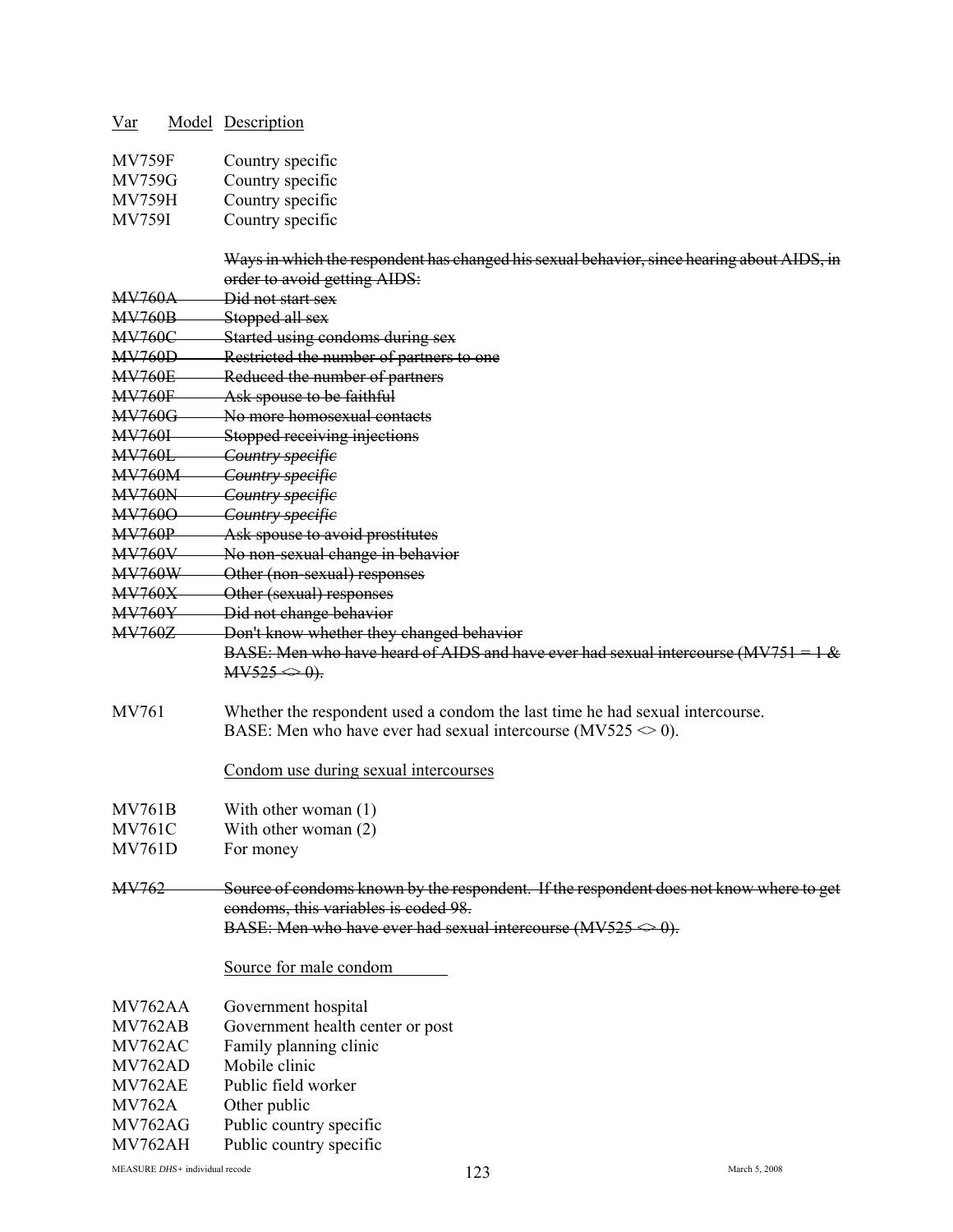| Var            | <b>Model</b> Description                    |
|----------------|---------------------------------------------|
| MV762AI        | Public country specific                     |
| MV762AJ        | Private hospital, clinic                    |
| MV762AK        | Pharmacy                                    |
| MV762AL        | Private doctor                              |
| MV762AM        | Private mobile clinic                       |
| MV762AN        | Private field worker                        |
| <b>MV762AO</b> | Other private                               |
| <b>MV762AP</b> | Private country specific                    |
| MV762AQ        | Private country specific                    |
| <b>MV762AR</b> | Private country specific                    |
| <b>MV762AS</b> | Shop                                        |
| MV762AT        | Church                                      |
| MV762AU        | Friends, relatives                          |
| MV762AV        | Country specific                            |
| MV762AW        | Country specific                            |
| <b>MV762AX</b> | Other                                       |
| <b>MV762AZ</b> | Don't know source for condom                |
|                |                                             |
|                | Source for female condoms                   |
| MV762BA        | Government hospital                         |
| MV762BB        | Government health center/post               |
| MV762BC        | Family planning clinic                      |
| MV762BD        | Mobile clinic                               |
| <b>MV762BE</b> | Public field worker                         |
| <b>MV762BF</b> | Other public                                |
| <b>MV762BG</b> | Public country specific                     |
| <b>MV762BH</b> | Public country specific                     |
| <b>MV762BI</b> | Public country specific                     |
| MV762BJ        | Private hospital, clinic                    |
| MV762BK        | Pharmacy                                    |
| MV762BL        | Private doctor                              |
| MV762BM        | Private mobile clinic                       |
| MV762BN        | Private field worker                        |
|                |                                             |
| <b>MV762BO</b> | Other private                               |
| <b>MV762BP</b> | Private country specific                    |
| MV762BQ        | Private country specific                    |
| <b>MV762BR</b> | Private country specific                    |
| <b>MV762BS</b> | Shop                                        |
| <b>MV762BT</b> | Church                                      |
| MV762BU        | Friends, relatives                          |
| <b>MV762BV</b> | Country specific                            |
| MV762BW        | Country specific                            |
| <b>MV762BX</b> | Other                                       |
| <b>MV762BZ</b> | Don't know source for female condom         |
|                |                                             |
| MV764          | Whether the respondent has ever heard of co |
|                | prevent STDs.                               |

ondoms for contraceptive use or for use to prevent STDs.

MV763 Partners in the last 12 months.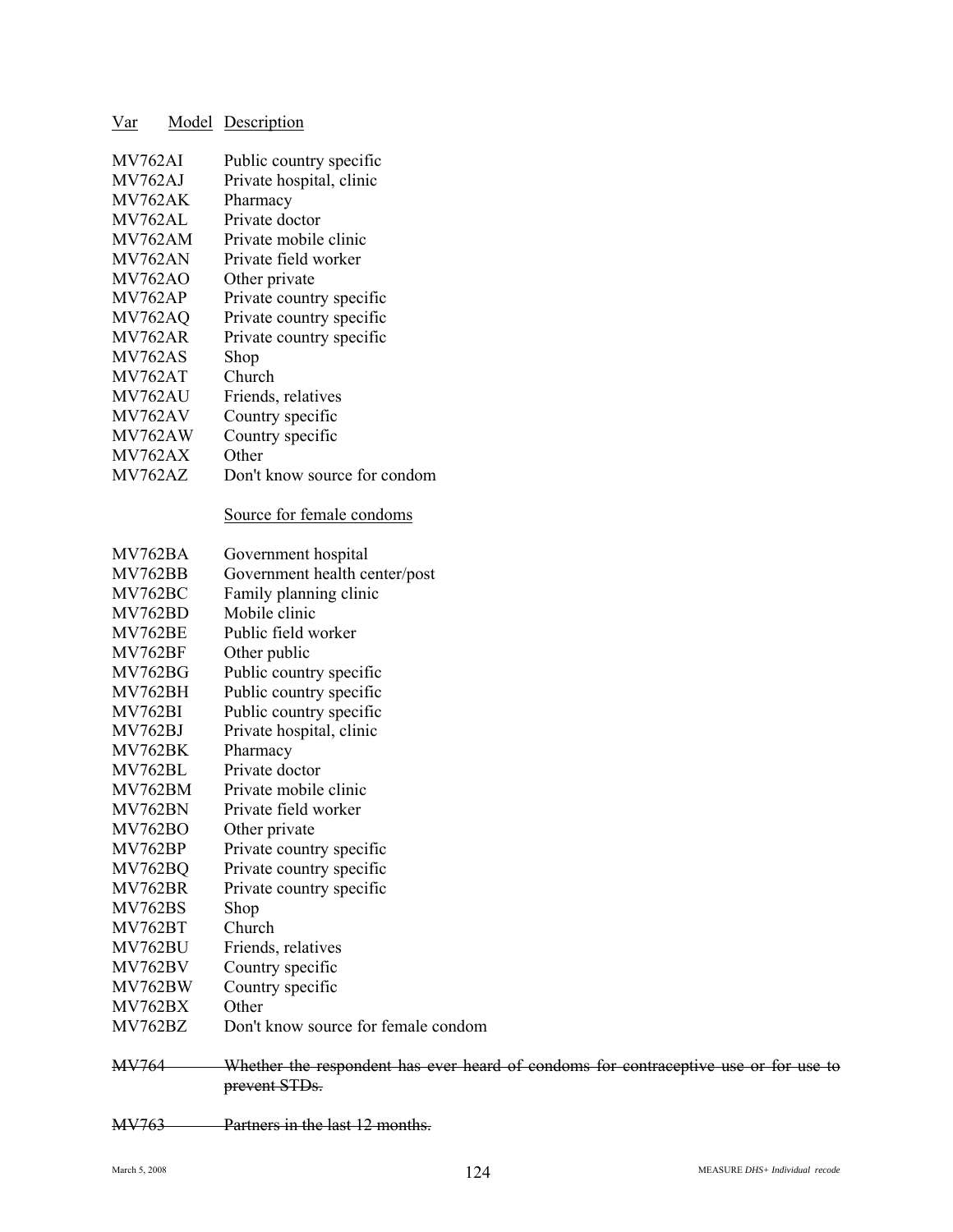| Var                                          |  | <b>Model Description</b>                                                                                                                                                                                                                |
|----------------------------------------------|--|-----------------------------------------------------------------------------------------------------------------------------------------------------------------------------------------------------------------------------------------|
| Sexually transmitted diseases last 12 months |  |                                                                                                                                                                                                                                         |
| <b>MV763A</b>                                |  | Any STD                                                                                                                                                                                                                                 |
| <b>MV763B</b>                                |  | Genital sore or ulcer                                                                                                                                                                                                                   |
| <b>MV763C</b>                                |  | Genital discharge                                                                                                                                                                                                                       |
| <b>MV763D</b>                                |  | Country specific                                                                                                                                                                                                                        |
| <b>MV763E</b>                                |  | Country specific                                                                                                                                                                                                                        |
| <b>MV763F</b>                                |  | Country specific                                                                                                                                                                                                                        |
| <b>MV763G</b>                                |  | Country specific                                                                                                                                                                                                                        |
| <b>MV765</b>                                 |  | Whether the respondent has ever used condoms for contraceptive use or for use to prevent<br>STD <sub>s</sub> .                                                                                                                          |
|                                              |  | Both of these variables are created from responses to several questions in the questionnaire,<br>but the set of questions used may vary from country to country, depending on the depth of<br>questioning used in a particular country. |
|                                              |  | Reason used condom during the last sexual intercourse                                                                                                                                                                                   |
| <b>MV765A</b>                                |  | Last intercourse                                                                                                                                                                                                                        |
| <b>MV765B</b>                                |  | With other woman $(1)$                                                                                                                                                                                                                  |
| <b>MV765C</b>                                |  | With other woman (2)                                                                                                                                                                                                                    |
|                                              |  | BASE: Respondents who had sex during the last 12 months.                                                                                                                                                                                |
| <b>MV766A</b>                                |  | Number of women other than the wife the respondent had sex with in last 12 months.                                                                                                                                                      |
| <b>MV766B</b>                                |  | Number of women the respondent had sex with including his wife in last 12 months.                                                                                                                                                       |
|                                              |  | Relationship with last sexual partner                                                                                                                                                                                                   |
| <b>MV767A</b>                                |  | Last partner                                                                                                                                                                                                                            |
| <b>MV767B</b>                                |  | Other partner $(1)$                                                                                                                                                                                                                     |
| <b>MV767C</b>                                |  | Other partner $(2)$<br>BASE: Respondents who had sexual intercourse last 12 months.                                                                                                                                                     |
|                                              |  | Length of time knows last sexual partner                                                                                                                                                                                                |
| <b>MV768A</b>                                |  | Last partner                                                                                                                                                                                                                            |
| <b>MV768B</b>                                |  | Other partner $(1)$                                                                                                                                                                                                                     |
| <b>MV768C</b>                                |  | Other partner (2)                                                                                                                                                                                                                       |
|                                              |  | BASE: Respondents who had sexual intercourse last 12 months.                                                                                                                                                                            |
| MV769                                        |  | Could get a male condom                                                                                                                                                                                                                 |
| <b>MV769A</b>                                |  | Could get a female condom                                                                                                                                                                                                               |
| MV770                                        |  | Seek advice for last disease.                                                                                                                                                                                                           |
|                                              |  | BASE: Respondents who had an infection in the last 12 months.                                                                                                                                                                           |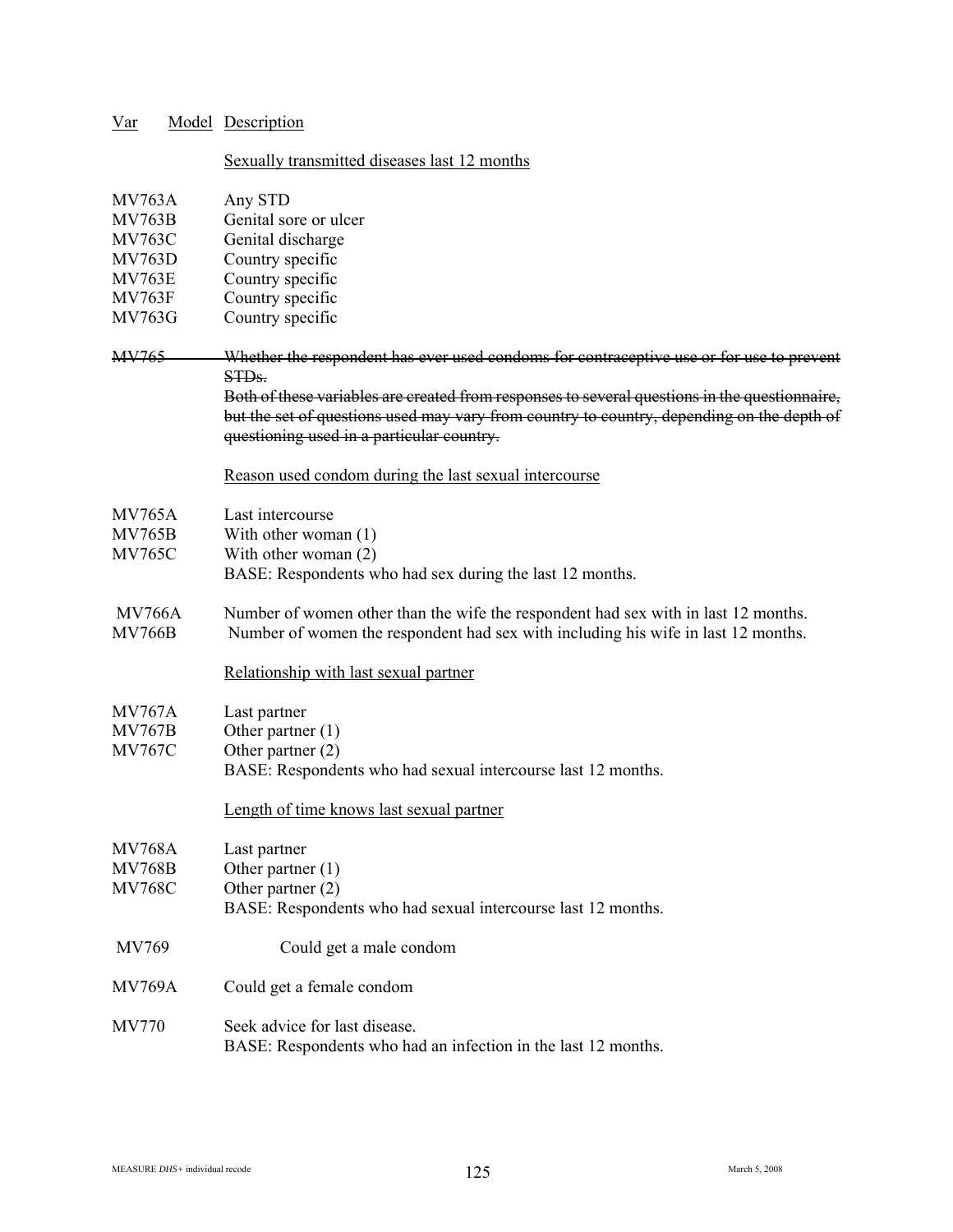| Var                            |  | <b>Model</b> Description                                                                 |  |  |  |  |
|--------------------------------|--|------------------------------------------------------------------------------------------|--|--|--|--|
|                                |  | Place where sought advice for last disease                                               |  |  |  |  |
|                                |  | BASE: Respondents who sought advice for the last disease $(MV770 = 1)$ .                 |  |  |  |  |
|                                |  |                                                                                          |  |  |  |  |
| <b>MV770A</b><br><b>MV770B</b> |  | Clinic, hospital, private doctor<br><b>Traditional healer</b>                            |  |  |  |  |
| <b>MV770C</b>                  |  | Shop, pharmacy                                                                           |  |  |  |  |
| <b>MV770D</b>                  |  | Friends, relatives                                                                       |  |  |  |  |
| <b>MV770E</b>                  |  | Country specific                                                                         |  |  |  |  |
| <b>MV770F</b>                  |  | Country specific                                                                         |  |  |  |  |
| <b>MV770G</b>                  |  | Country specific                                                                         |  |  |  |  |
| <b>MV770H</b>                  |  | Country specific                                                                         |  |  |  |  |
| <b>MV770I</b>                  |  | Country specific                                                                         |  |  |  |  |
|                                |  |                                                                                          |  |  |  |  |
| <b>MV771</b>                   |  | Advise partner when had disease.                                                         |  |  |  |  |
|                                |  | BASE: Respondents who had an infection in the last 12 months.                            |  |  |  |  |
| MV772                          |  | Tried to avoid infecting partner.                                                        |  |  |  |  |
|                                |  | BASE: Respondents who had an infection in the last 12 months.                            |  |  |  |  |
|                                |  | What was done to avoid infecting the partner                                             |  |  |  |  |
| M <sub>V</sub> 773A            |  | No sexual intercourse                                                                    |  |  |  |  |
| <b>MV773B</b>                  |  | Used condoms                                                                             |  |  |  |  |
| <b>MV773C</b>                  |  | Took medicines                                                                           |  |  |  |  |
| <b>MV773D</b>                  |  | Country specific                                                                         |  |  |  |  |
| <b>MV773E</b>                  |  | Country specific                                                                         |  |  |  |  |
| <b>MV773F</b>                  |  | Country specific                                                                         |  |  |  |  |
| <b>MV773X</b>                  |  | Other                                                                                    |  |  |  |  |
|                                |  | BASE: Respondents who tried to avoid infecting their partners $(MV772 = 1)$ .            |  |  |  |  |
| <b>MV774</b>                   |  | AIDS transmitted from mother to child                                                    |  |  |  |  |
|                                |  | Mother to child AIDS transmission knowledge                                              |  |  |  |  |
| <b>MV774A</b>                  |  | During pregnancy                                                                         |  |  |  |  |
| <b>MV774B</b>                  |  | During delivery                                                                          |  |  |  |  |
| <b>MV774C</b>                  |  | By breastfeeding.                                                                        |  |  |  |  |
|                                |  | BASE: Respondents who said that the AIDS virus can be transmitted from the mother to the |  |  |  |  |
|                                |  | child $(MV774 = 1)$ .                                                                    |  |  |  |  |
| <b>MV775</b>                   |  | Knows someone who has or died of AIDS.                                                   |  |  |  |  |
|                                |  | BASE: Respondents who have heard of AIDS ( $MV751 = 1$ ).                                |  |  |  |  |
|                                |  |                                                                                          |  |  |  |  |
| MV776                          |  | Spoken with spouse about avoiding AIDS.                                                  |  |  |  |  |
|                                |  | BASE: Respondents in union or living with a man $(MV502 = 1)$ and have heard of AIDS     |  |  |  |  |
|                                |  | $(MV751 = 1)$ .                                                                          |  |  |  |  |
| <b>MV77</b>                    |  | Allowed to keep AIDS infection secret.                                                   |  |  |  |  |
|                                |  | BASE: Respondents who have heard of AIDS ( $MV751 = 1$ ).                                |  |  |  |  |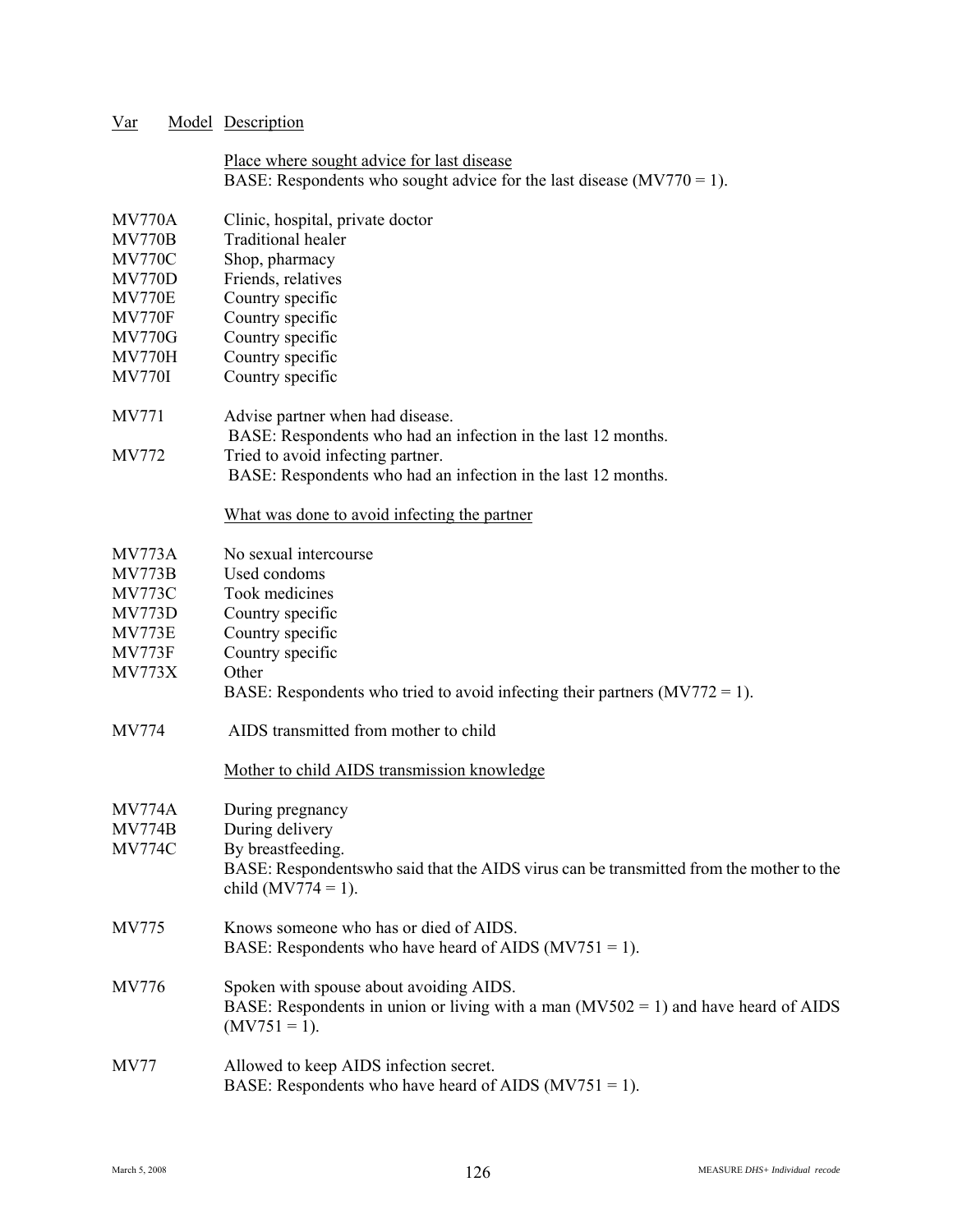| Var                                                                                                                                                                                                                                                                                                                                              |  | <b>Model</b> Description                                                                                                                                                                                                                                                                                                                                                                                                                                                                                    |
|--------------------------------------------------------------------------------------------------------------------------------------------------------------------------------------------------------------------------------------------------------------------------------------------------------------------------------------------------|--|-------------------------------------------------------------------------------------------------------------------------------------------------------------------------------------------------------------------------------------------------------------------------------------------------------------------------------------------------------------------------------------------------------------------------------------------------------------------------------------------------------------|
| <b>MV778</b>                                                                                                                                                                                                                                                                                                                                     |  | Willing to care for relative with AIDS.<br>BASE: Respondents who have heard of AIDS $(MV751 = 1)$ .                                                                                                                                                                                                                                                                                                                                                                                                         |
| MV779                                                                                                                                                                                                                                                                                                                                            |  | Person with AIDS allowed to continue teaching.<br>BASE: Respondents who have heard of AIDS $(MV751 = 1)$ .                                                                                                                                                                                                                                                                                                                                                                                                  |
| <b>MV780</b>                                                                                                                                                                                                                                                                                                                                     |  | Should children be taught about condoms.<br>BASE: Respondents who have heard of AIDS ( $MV751 = 1$ ).                                                                                                                                                                                                                                                                                                                                                                                                       |
|                                                                                                                                                                                                                                                                                                                                                  |  | <b>AIDS</b> tests                                                                                                                                                                                                                                                                                                                                                                                                                                                                                           |
| MV781<br>MV782<br>MV783<br><b>MV784</b>                                                                                                                                                                                                                                                                                                          |  | Ever been tested<br>Want to be tested<br>Know a place to get AIDS test<br>Where to get an AIDS test                                                                                                                                                                                                                                                                                                                                                                                                         |
| MV785                                                                                                                                                                                                                                                                                                                                            |  | Heard about other STDs                                                                                                                                                                                                                                                                                                                                                                                                                                                                                      |
|                                                                                                                                                                                                                                                                                                                                                  |  | <u>Man's symptoms of sexually transmitted infections (STIs)</u>                                                                                                                                                                                                                                                                                                                                                                                                                                             |
| <b>MV785A</b><br><b>MV785B</b><br><b>MV785C</b><br><b>MV785D</b><br><b>MV785E</b><br><b>MV785F</b><br><b>MV785G</b><br><b>MV785H</b><br><b>MV785I</b><br><b>MV785J</b><br><b>MV785K</b><br><b>MV785L</b><br><b>MV785M</b><br><b>MV785N</b><br><b>MV785O</b><br><b>MV785P</b><br><b>MV785Q</b><br><b>MV785X</b><br><b>MV785Y</b><br><b>MV785Z</b> |  | Abdominal Pain<br>Genital discharge or dripping<br>Foul smelling discharge<br>Burning pain on urination<br>Redness, inflammation of the genital area<br>Swelling in the genital area<br>Genital sores or ulcers<br>Genital warts<br>Genital itching<br>Blood in urine<br>Loss of weight<br>Impotence<br>Country specific<br>Country specific<br>Country specific<br>Country specific<br>Country specific<br>Other<br>No symptoms<br>Don't know<br>BASE: Men who have heard about other STDs $(MV785 = 1)$ . |
|                                                                                                                                                                                                                                                                                                                                                  |  | <u>Woman's symptoms of sexually transmitted infections (STIs)</u>                                                                                                                                                                                                                                                                                                                                                                                                                                           |
| <b>MV786A</b><br><b>MV786B</b><br><b>MV786C</b><br><b>MV786D</b><br><b>MV786E</b><br><b>MV786F</b><br><b>MV786G</b>                                                                                                                                                                                                                              |  | Abdominal pain<br>Genital discharge<br>Foul smelling discharge<br>Burning pain on urination<br>Redness or inflammation of the genital area<br>Swelling in the genital area<br>Genital sores or ulcers                                                                                                                                                                                                                                                                                                       |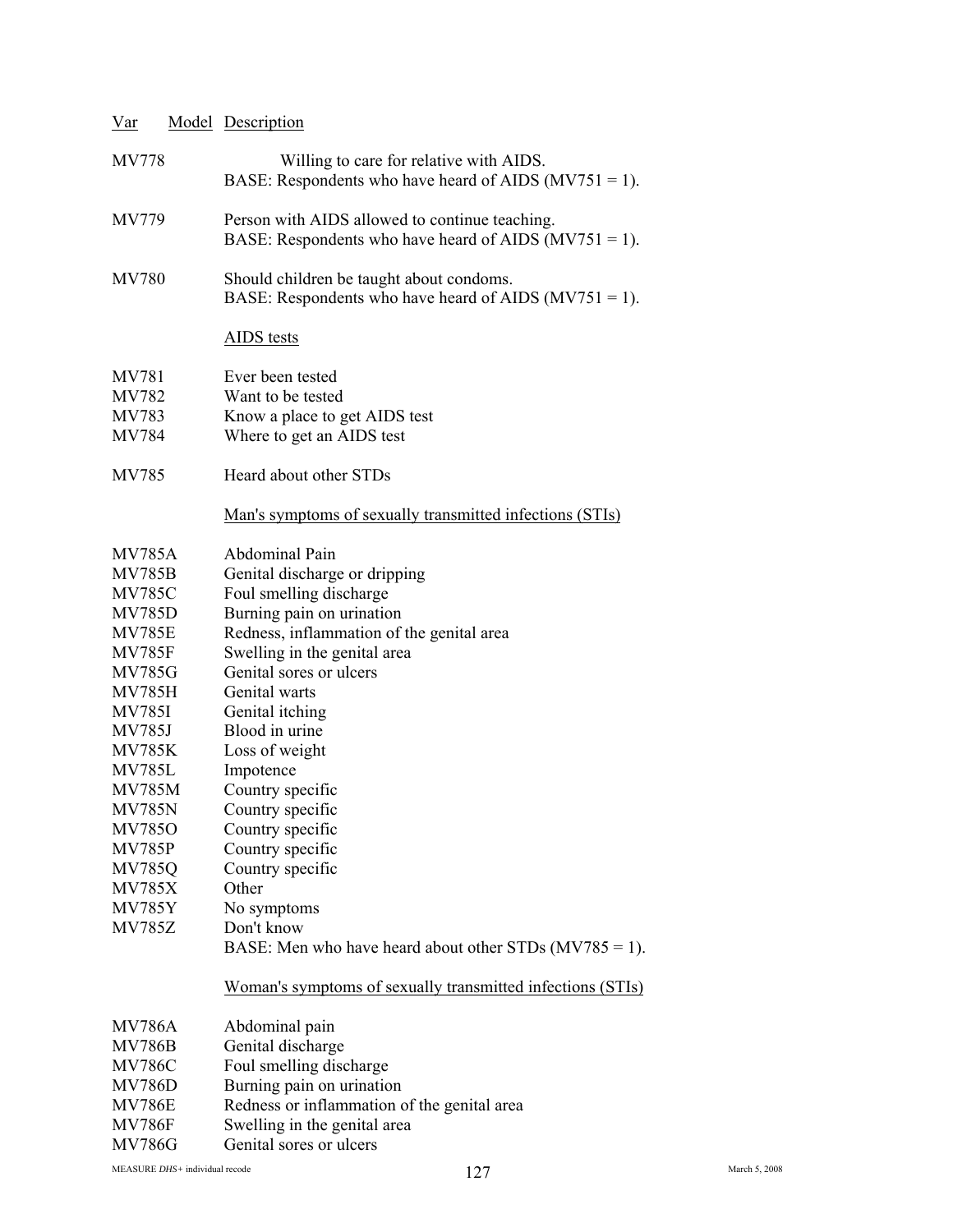| Var           |  | <b>Model</b> Description                                  |
|---------------|--|-----------------------------------------------------------|
| <b>MV786H</b> |  | Genital warts                                             |
| MV7861        |  | Genital itching                                           |
| MV786         |  | Blood in urine                                            |
| <b>MV786K</b> |  | Loss of weight                                            |
| <b>MV786L</b> |  | Hard to get pregnant or to have a child                   |
| <b>MV786M</b> |  | Country specific                                          |
| <b>MV786N</b> |  | Country specific                                          |
| <b>MV786O</b> |  | Country specific                                          |
| <b>MV786P</b> |  | Country specific                                          |
| <b>MV786Q</b> |  | Country specific                                          |
| <b>MV786X</b> |  | Other                                                     |
| <b>MV786Y</b> |  | No symptoms                                               |
| <b>MV786Z</b> |  | Don't know                                                |
|               |  | BASE: Men who have heard about other STDs $(MV785 = 1)$ . |
|               |  | Alcohol drinking during the last 3 months                 |
| <b>MV787X</b> |  | Number of days drank alcohol                              |
| <b>MV788X</b> |  | Number of days gotten drunk                               |
|               |  |                                                           |
|               |  | Injections received last 3 months                         |
| <b>MV789X</b> |  | Number of injections in last 3 months                     |
| <b>MV790X</b> |  | Person who gave last injection                            |
|               |  |                                                           |
|               |  | Paid sex                                                  |
| MV791         |  | Ever paid for sex                                         |
|               |  |                                                           |

MV792 Time since last paid for sex.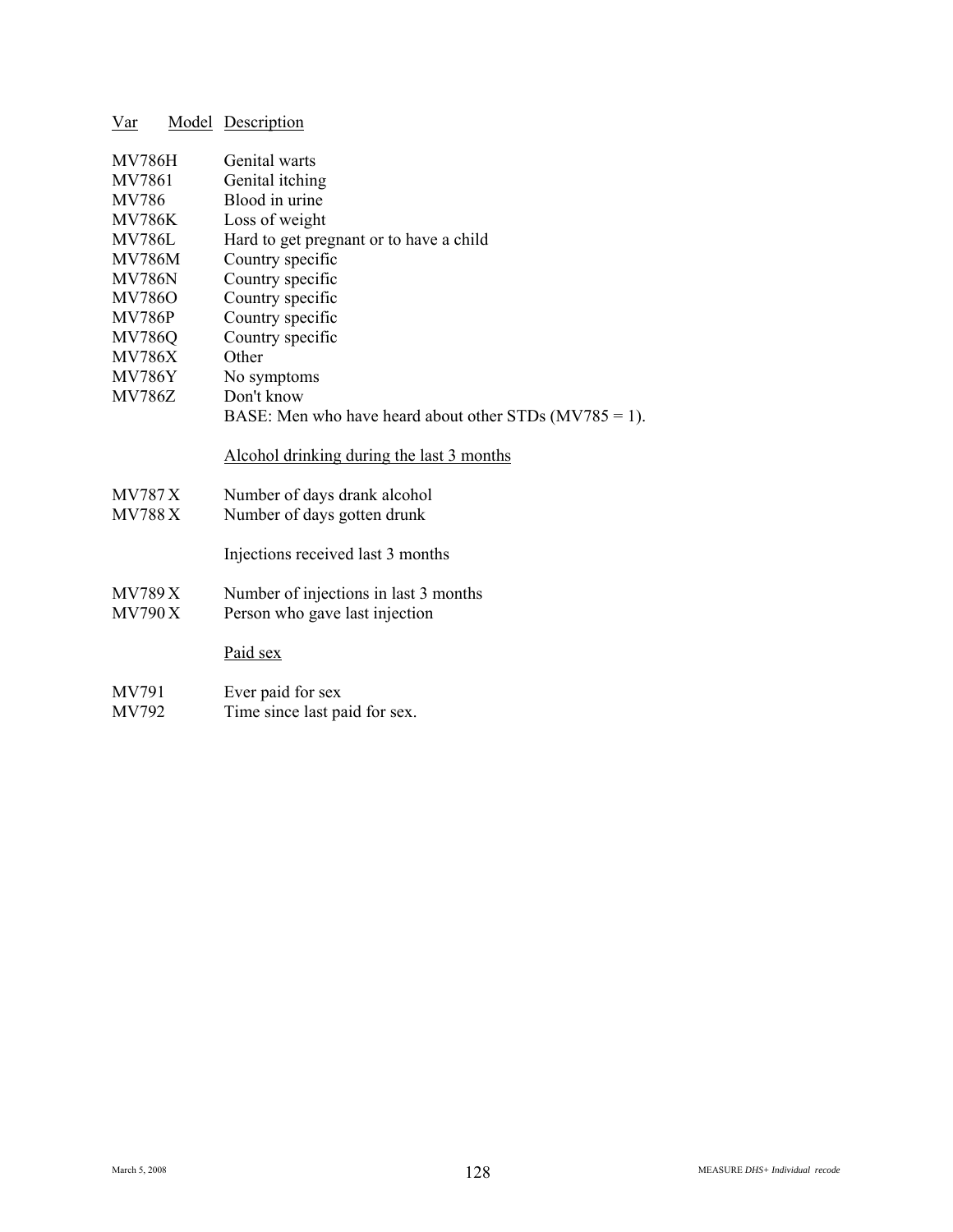Last Sexual Intercourse, Condom Use and Other Partners

Variables MV850 to MV852 relate to the time since last sexual intercourse and whether condoms were used at that time, for sexual relationships with the respondent's husband or partner and with other people, respectively. Variable MV852 gives the number of other partners. BASE (for MV850 to MV852): Currently married or in union men  $(MV502 = 1)$ 

- MV850 Time since the respondent's last sexual intercourse with his partner. The first digit gives the units in which the respondent gave his answer: 1 - Days ago, 2 - Weeks ago, 3 - Months ago, 4 - Years ago,, with 9 meaning a special answer was given. The last two digits give the time in the units given. Any value for time greater than 90 is a special answer.
- MV850A Whether a condom was used the last time the respondent had sexual intercourse with his partner.
- MV851 Time since the last sexual intercourse with someone other than the respondent's partner. Respondents who have had no other partner in the prior twelve months are coded 995.
- MV852 Whether a condom was used the last time the respondent had sexual intercourse with someone other than his partner.
- MV853 Number of partners other than the wife or partner with whom the respondent lives, with whom the respondent had sexual intercourse in the 12 months prior to the interview.

Knowledge of Sexually Transmitted Diseases (STDs)

Variables MV855 to MV856Z relate to knowledge of sexually transmitted diseases. BASE (for MV856A to MV856Z): Heard of any sexually transmitted disease (MV855 = 1).

- MV855 Whether the respondent has ever heard of any sexually transmitted diseases.
- MV856A Knowledge of Syphilis
- MV856B Knowledge of Gonorrhea
- MV856C Knowledge of AIDS
- MV856D Knowledge of Genital warts
- MV856E Knowledge of country specific
- MV856F Knowledge of country specific
- MV856G Knowledge of country specific
- MV856H Knowledge of country specific
- MV856I Knowledge of country specific
- MV856J Knowledge of country specific
- MV856K Knowledge of country specific
- MV856X Knowledge of other diseases

MV856Z Does not know sexually transmitted diseases by name.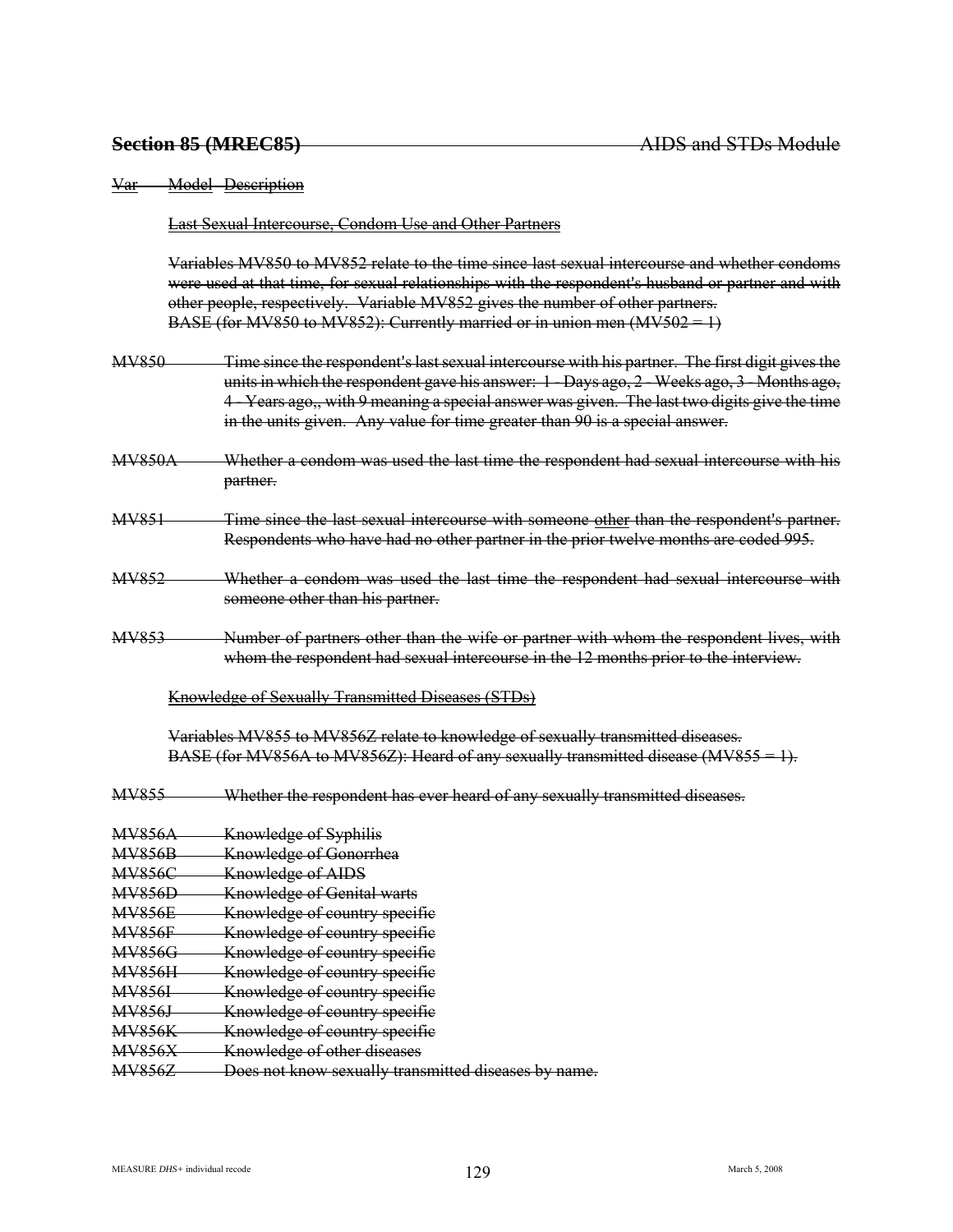#### Prevalence of STDs

Variables MV857 to MV858Z relate to whether the respondent has had any sexually transmitted disease in the twelve months prior to the interview.

BASE (for MV858A to MV858Z): Whether the respondent has ever had a sexually transmitted disease in the twelve months prior to the interview  $(MV857 = 1)$ .

MV857 Whether the respondent has had a sexually transmitted disease in the twelve months prior to the interview. BASE: Men who had ever had sexual intercourse and had heard of sexually transmitted

diseases (MV525  $\Longleftrightarrow$  0 & MV855 = 1).

| <b>MV858A</b> | <b>Last 12 months had syphilis</b>         |
|---------------|--------------------------------------------|
| <b>MV858B</b> | Last 12 months had gonorrhea               |
| <b>MV858C</b> | <b>Last 12 months had AIDS</b>             |
| <b>MV858D</b> | <b>Last 12 months had genital warts</b>    |
| <b>MV858E</b> | <b>Last 12 months had country specific</b> |
| <b>MV858F</b> | <b>Last 12 months had country specific</b> |
| <b>MV858G</b> | <b>Last 12 months had country specific</b> |
| <b>MV858H</b> | <b>Last 12 months had country specific</b> |
| <b>MV858L</b> | <b>Last 12 months had country specific</b> |
| <b>MV858J</b> | <b>Last 12 months had country specific</b> |
| <b>MV858X</b> | <b>Last 12 months had other disease</b>    |
| <b>MV858Z</b> | Last 12 months had unknown disease         |

#### Treatment of STDs

Variables MV859 to MV860Z relate to treatment of sexually transmitted diseases (STDs). BASE (for MV860A to MV860Z): Whether sought advise for the last sexually transmitted disease  $(MV859 = 1)$ .

MV859 ought advise for the last sexually transmitted disease. BASE: Men who had a sexually transmitted disease in the 12 months prior to interview  $(MV857 = 1)$ .

| <b>MV860A</b> | Sought advice from a government hospital                          |
|---------------|-------------------------------------------------------------------|
| <b>MV860B</b> | Sought advice from a government health center                     |
| <b>MV860C</b> | Sought advice from a health post or dispensary                    |
| <b>MV860D</b> | Sought advice from a mobile clinic                                |
| <b>MV860E</b> | Sought advice from a community health worker                      |
| <b>MV860F</b> | Sought advice from a family planning clinic                       |
| <b>MV860G</b> | Sought advice from <i>country specific</i> public sector          |
| <b>MV860H</b> | Sought advice from <i>country specific</i> public sector          |
| <b>MV860I</b> | Sought advice from other public sector sources                    |
| <b>MV860J</b> | Sought advice from a private hospital or clinic                   |
| <b>MV860K</b> | Sought advice from a private pharmacy                             |
| <b>MV860L</b> | Sought advice from a private doctor                               |
| <b>MV860M</b> | Sought advice from a private mobile clinic                        |
| <b>MV860N</b> | Sought advice from a community health worker                      |
| <b>MV8600</b> | Sought advice from <i>country specific</i> medical private sector |
|               |                                                                   |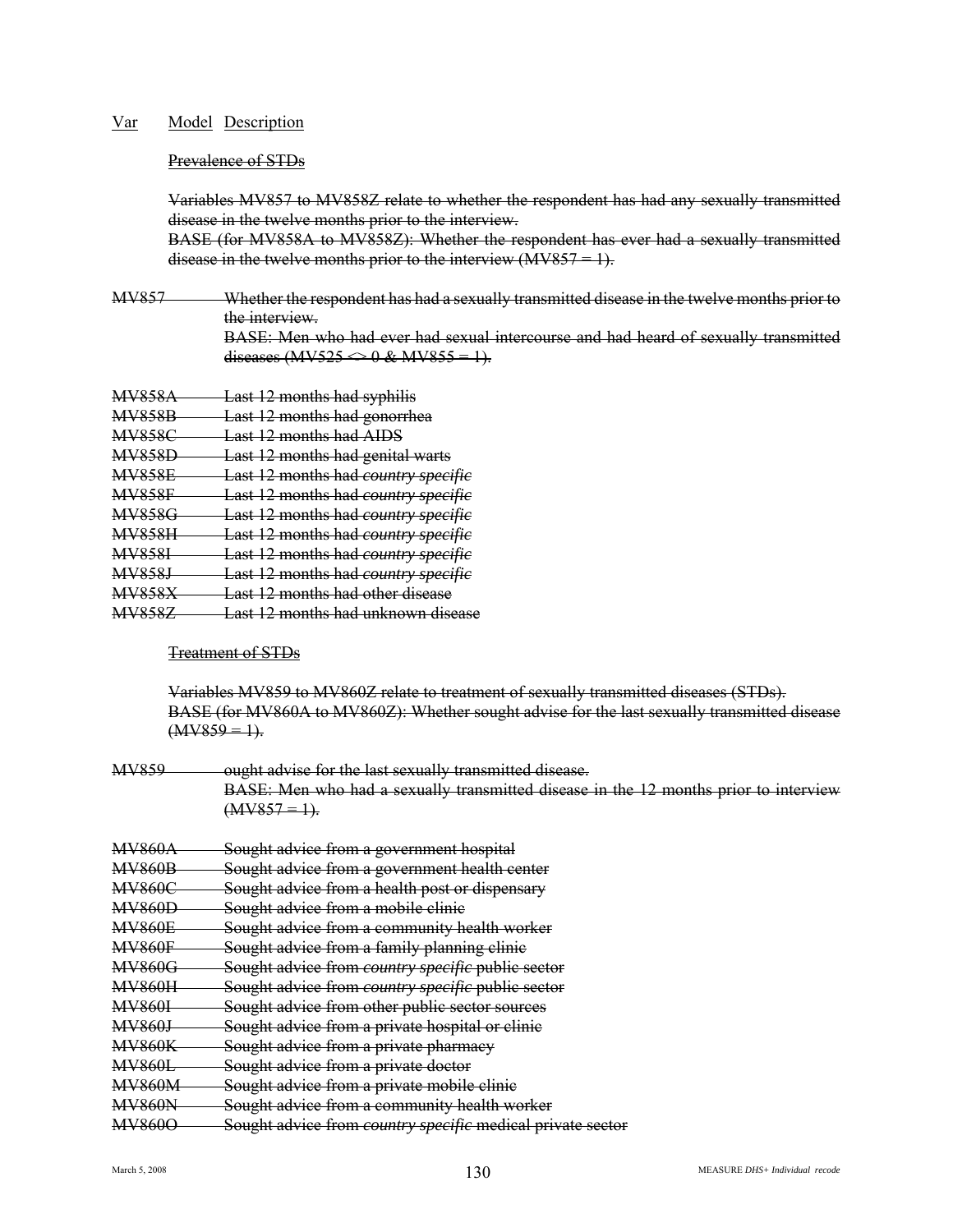| <b>MV860D</b><br>$\overline{\mathbf{v}}$ | <u>Sought advice from country specific medical private sector</u><br><del>sought auvice nom c<i>ountry specifi</i>c meurcal private sector</del> |
|------------------------------------------|--------------------------------------------------------------------------------------------------------------------------------------------------|
| <b>MV8600</b><br><b>IVI V OUVU</b>       | Sought advice from <i>country specific</i> medical private sector                                                                                |
| <b>MV860P</b><br><b>IVI V OUVIN</b>      | Sought advice from other private sector sources                                                                                                  |
| <b>MV860S</b><br>IVI V OUVU              | Sought advise from a shon<br><del>ovuzni auvice nom a sno</del> d                                                                                |
| <b>MV860T</b><br><b>IVI V OUV I</b>      | Sought advice from a traditional practitioner                                                                                                    |
| MVRANI<br>$\overline{\mathbf{v}}$        | Sought advice from relatives or friends                                                                                                          |
| <b>MVREOV</b><br>IVI V OUV V             | Sought advice from <i>country specific</i> other sector                                                                                          |
| MV260W<br>$\overline{\mathbf{v}}$        | Sought advice from country enecitie other sector<br><u>souzhi auvite n'om comun v specine other sector</u>                                       |
| <b>MV860Y</b><br>$1$ VI V OVVZY          | Squaht advice from other cources<br><del>ovuzni auvice nom ouiei sources</del>                                                                   |
| V.2607<br>ILL LOOD                       | <u> Saught advice tram an unknawn saurce</u><br><del>ovuzni auvice nom an unknown source</del>                                                   |
|                                          |                                                                                                                                                  |

#### Avoidance of infecting others with STD

Variables MV861 to MV863X provide information on what the respondent did when he realized that he had a sexually transmitted disease. BASE (for MV863A to MV863X): Whether the respondent tried to avoid infecting his partner

 $(MV863 = 1)$ .

- MV861 Whether the respondent advised his partner when he had the sexually transmitted disease. BASE: Men who had a sexually transmitted disease in the twelve months prior to the survey  $(MV857 = 1)$ .
- MV862 Whether the respondent tried to avoid infecting his partner. BASE: Men who had a sexually transmitted disease in the twelve months prior to the survey  $(MV857 = 1)$ .
	- Means of avoiding infecting his partner:

| <b>MV863A</b> |  | No cavual intercourse |
|---------------|--|-----------------------|
| $1$ vi v OUJT |  | TWO SCAULE INTOICOULS |

| <b>MV863B</b> | Llead condome           |
|---------------|-------------------------|
|               | <del>USUU UUNUUNS</del> |
|               |                         |

MV863C Took medicines

MV863D *Country specific*

MV863E *Country specific*

MV863F *Country specific*

MV863W Other (non-sexual)

MV863X Other (sexual)

### Knowledge of Means of Transmission of AIDS

Variables MV864A to MV864Z provide information on the ways in which the respondent believes a person can get AIDS. Variables MV865 to MV867 relate specifically to whether AIDS can be cured, whether it is transmitted from mother to child, and whether the respondent knows anyone who has AIDS or who has died of AIDS.

BASE: Respondents who have heard of AIDS  $(MV751 = 1)$ .

|               | Get AIDS from sexual intercourse         |
|---------------|------------------------------------------|
|               | Get AIDS from sex with multiple partners |
| <b>MV864C</b> | Get AIDS from sex with prostitutes       |
|               | Get AIDS from not using a condom         |
|               | Get AIDS from homosexual contact         |
|               | Get AIDS from blood transfusions         |
|               | Get AIDS from injections                 |
|               |                                          |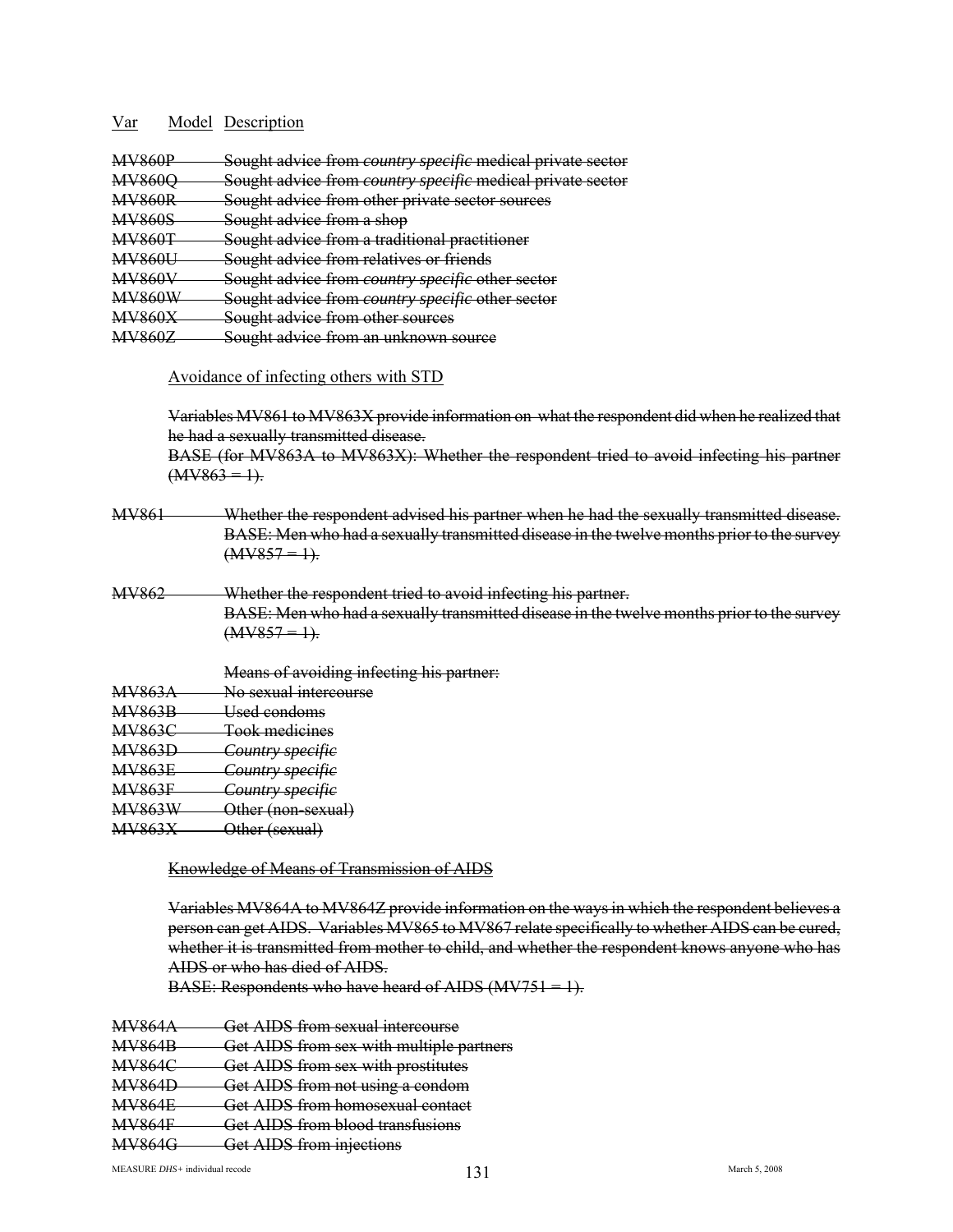| <b>MV864H</b>     | <b>Get AIDS from kissing</b>              |
|-------------------|-------------------------------------------|
| <del>MV864I</del> | <b>Get AIDS from mosquito bites</b>       |
| <del>MV864J</del> | <b>Get AIDS from country specific</b>     |
| <b>MV864K</b>     | <del>Get AIDS from country specific</del> |
| <b>MV864L</b>     | <b>Get AIDS from country specific</b>     |
| <b>MV864M</b>     | Get AIDS from country specific            |
| <b>MV864N</b>     | Get AIDS from country specific            |
| <b>MV8640</b>     | Get AIDS from country specific            |
| <b>MV864P</b>     | Get AIDS from country specific            |
| <b>MV864X</b>     | <b>Get AIDS from: other responses</b>     |
| <b>MV8647</b>     | Get AIDS from unknown sources             |
|                   |                                           |

MV865 Whether the respondent believes AIDS can be cured.

MV866 Whether the respondent believes that AIDS can be transmitted from mother to child.

MV867 Whether the respondent knows someone who has AIDS or who has died of AIDS.

Reasons Respondent Assesses Risk of Getting AIDS to be Low

Variables MV868B to MV868Z give the reasons the respondent believes that he is at no risk or at a small risk of getting AIDS.

BASE: Respondents reporting they are at no risk or at only a small risk of getting AIDS (MV758 = 0 or  $M<sub>V</sub>758 = 1$ .

| MVQ6QD            | No/cmall right abotaing from gay |  |  |
|-------------------|----------------------------------|--|--|
| <b>IVI V OUQD</b> | туу энцип нэх, адэкинэ нунгээд   |  |  |

| <b>MV868C</b>         | No/cmall right uses condoms           |
|-----------------------|---------------------------------------|
| <del>ivi v ovou</del> | <u>1907 SHRAH TISK. USOS CONGONIS</u> |

MV868D No/small risk: has only one sexual partner

MV868E No/small risk: has a limited number of partners

- MV868F No/small risk: spouse has no other partners
- MV868G No/small risk: has no homosexual contact
- MV868H No/small risk: has not received a blood transfusion
- MV868I No/small risk: has had no injections
- MV868J No/small risk: country specific
- MV868K No/small risk: country specific
- MV868L No/small risk: country specific
- MV868P No/small risk: avoids prostitutes
- MV868X No/small risk: other reasons
- MV868Z No/small risk: reasons unknown

Reasons Respondent Assesses Risk of Getting AIDS to be High

Variables MV869C to MV869Z give the reasons the respondent believes that he is at a moderate or great risk of getting AIDS.

BASE: Respondents reporting they are at a moderate or great risk of getting AIDS (MV758 = 2 or  $M<sub>V</sub>758 = 3$ .

| <b>MV860C</b>      | Great/moderate right not using condoms |                                        |
|--------------------|----------------------------------------|----------------------------------------|
| <del>w voolg</del> |                                        | Great moderate risk, not using condoms |

- MV869D Great/moderate risk: has more than one sex partner
- MV869E Great/moderate risk: has many sex partners
- MV869F Great/moderate risk: spouse has other sexual partners
- MV869G Great/moderate risk: has homosexual contacts

MV869H Great/moderate risk: has received blood transfusions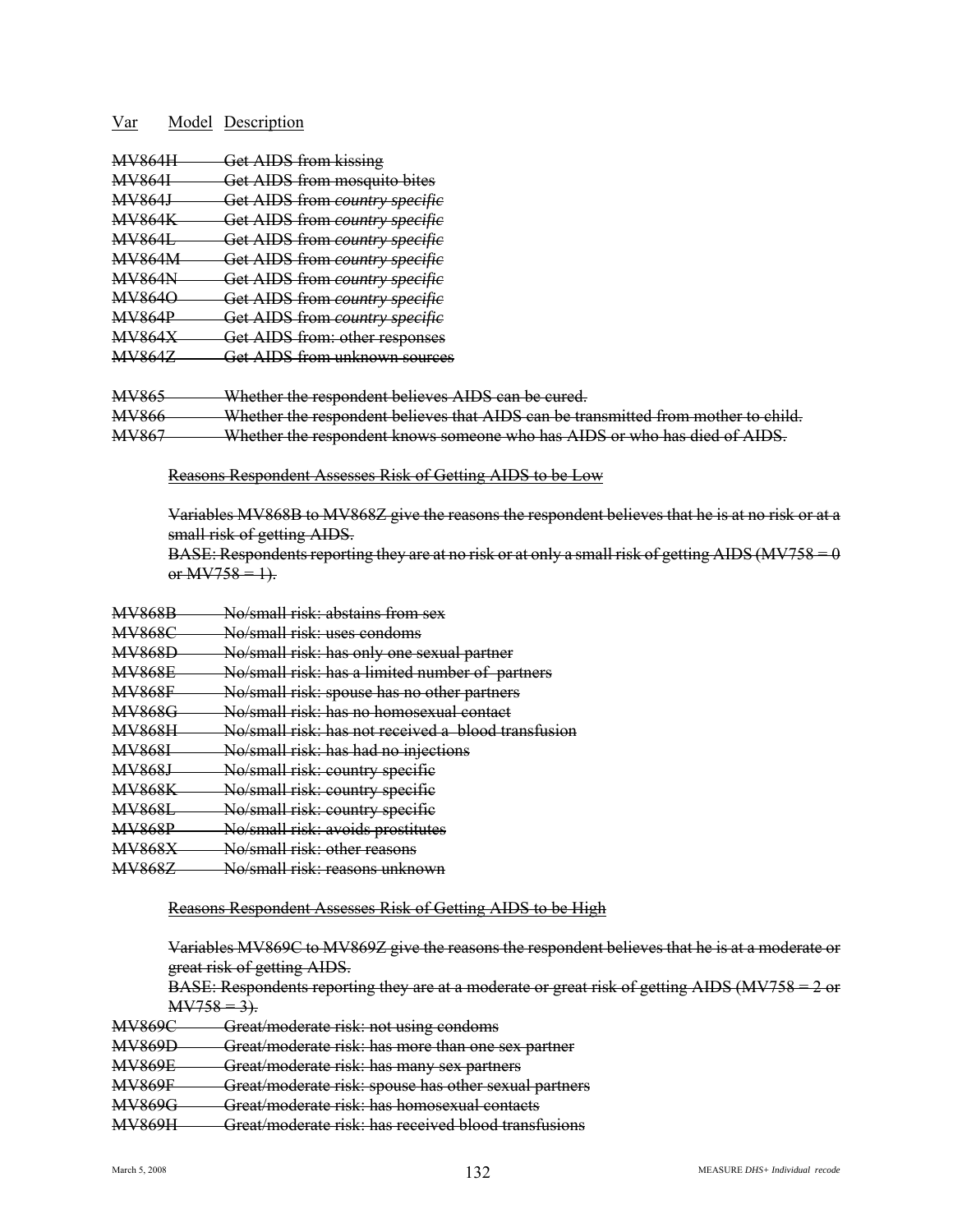| MV869I        | Great/moderate risk: has had injections                                                                                                                                     |
|---------------|-----------------------------------------------------------------------------------------------------------------------------------------------------------------------------|
| <b>MV869J</b> | Great/moderate risk: country specific                                                                                                                                       |
| <b>MV869K</b> | Great/moderate risk: country specific                                                                                                                                       |
| <b>MV869L</b> | Great/moderate risk: country specific                                                                                                                                       |
| <b>MV869P</b> | Great/moderate risk: frequents prostitutes                                                                                                                                  |
| <b>MV869X</b> | Great/moderate risk: other reasons                                                                                                                                          |
| <b>MV869Z</b> | Great/moderate risk: reasons unknown                                                                                                                                        |
|               | Condom Use in Relation to AIDS                                                                                                                                              |
| MV870         | Whether the respondent has heard of using condoms to avoid AIDS.                                                                                                            |
| <b>MV871</b>  | Whether the respondent has ever used a condom to avoid AIDS.                                                                                                                |
|               | BASE: Men who reported having heard of using condoms to avoid AIDS and who had ever                                                                                         |
|               | had sexual intercourse (MV870 = 1 & MV525 $\Longleftrightarrow$ 0).                                                                                                         |
|               | Payments or Gifts for Sexual Intercourse                                                                                                                                    |
| MV872         | Whether the respondent ever received or gave money or gifts in return for sexual intercourse.<br>BASE: Men who had ever had sexual intercourse (MV525 $\Leftrightarrow$ 0). |
|               | Prevalence of STDs                                                                                                                                                          |
| MV873         | Whether the respondent has suffered from a discharge from his penis during the last 12                                                                                      |
|               | months.                                                                                                                                                                     |
|               | BASE: Men who had ever had sexual intercourse and had heard of sexually transmitted                                                                                         |
|               | diseases (MV525 $\Longleftrightarrow$ 0 & MV855 = 1).                                                                                                                       |
| MV874         | Whether the respondent had a sore or ulcer on his penis in the last 12 months.                                                                                              |
|               | BASE: Men who had ever had sexual intercourse and had heard of sexually transmitted                                                                                         |
|               | diseases (MV525 $\Longleftrightarrow$ 0 & MV855 = 1).                                                                                                                       |
|               | <b>Last Sexual Intercourse</b>                                                                                                                                              |
| MV875         | Whether the last sexual partner was the respondent's wife or woman that he lives with,                                                                                      |
|               | regular partner, acquaintance, someone paid for sex or someone else.                                                                                                        |

MEASURE *DHS*+ individual recode March 5, 2008

BASE: Men who had ever had sexual intercourse  $(MV525 \le 0)$ .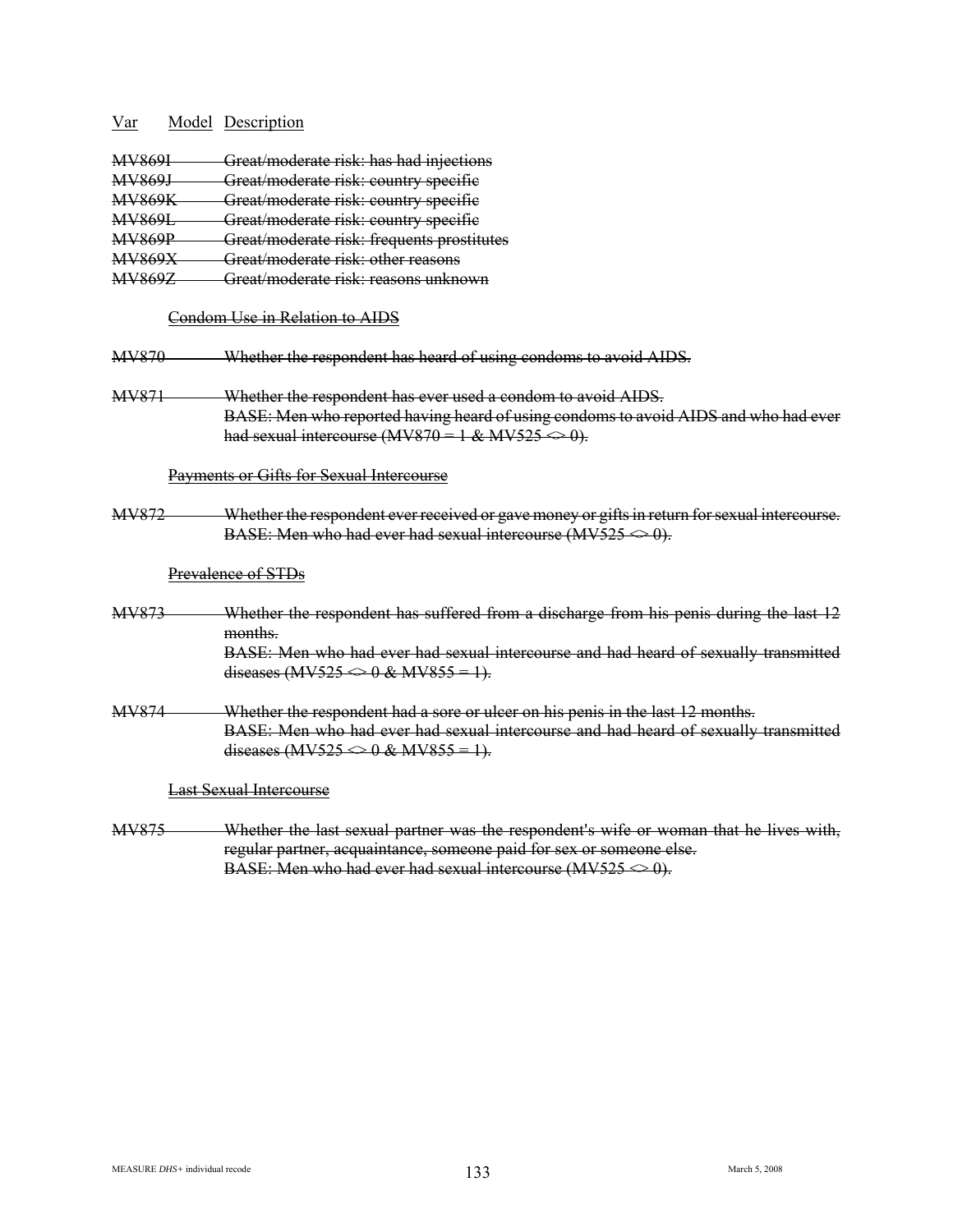# **Sections 91-93 (MREC91-MREC93)** Country-Specific Variables

The following sections will appear in the recode data file as needed on a country-specific basis.

- MREC91 All single occurrence country-specific variables relating to the respondent.
- MREC92-93 The last two country-specific sections are not assigned to any particular section of the questionnaire, but are used for additional modules not usually incorporated in the questionnaires.